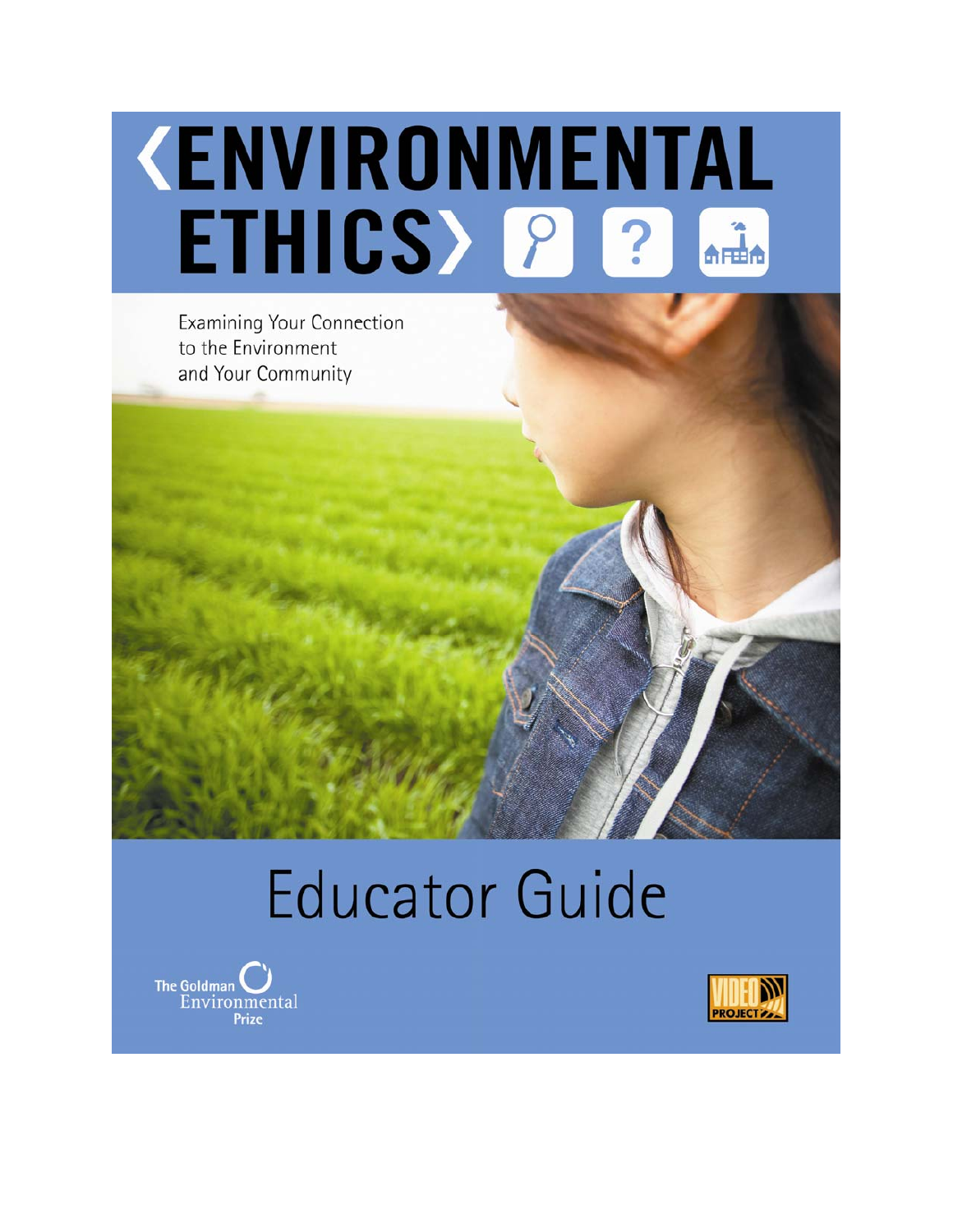# **ENVIRONMENTAL ETHICS**

**Examining Your Connection to the Environment and Your Community.** 

# **EDUCATOR GUIDE**

**© 2005 The Goldman Environmental Prize & The Video Project** 

**Distributed by:** 



**1-800-4-PLANET www.videoproject.com**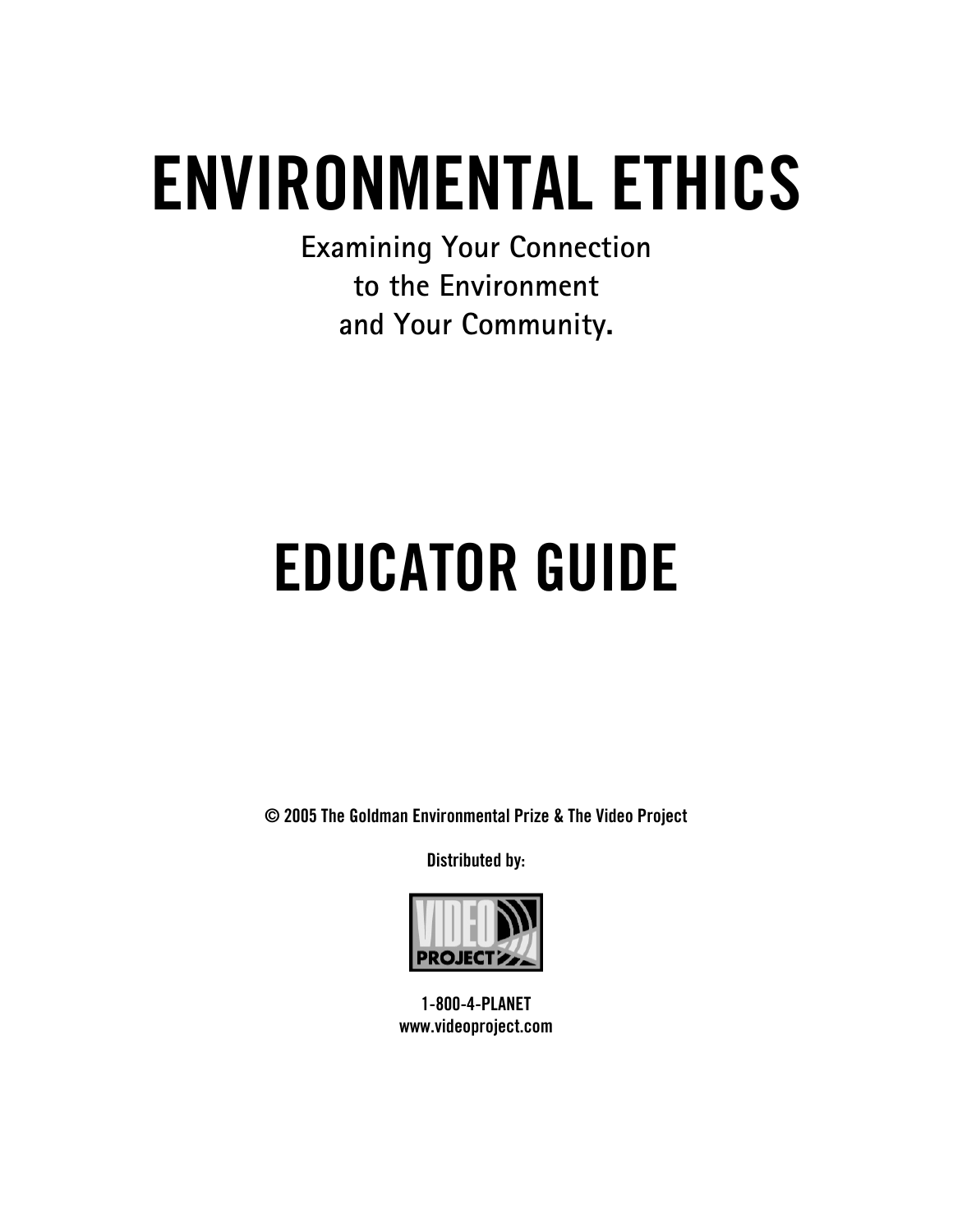

### **For more information about ENVIRONMENTAL ETHICS: EXAMINING YOUR CONNECTION TO THE ENVIRONMENT AND YOUR COMMUNITY, visit: www.envethics.org**

**Or contact:** 

**The Video Project Phone: (415) 241-2514 Fax: (415) 241-2511** 

**www.videoproject.com**



**For more information about the Goldman Environmental Prize, visit: www.goldmanprize.org**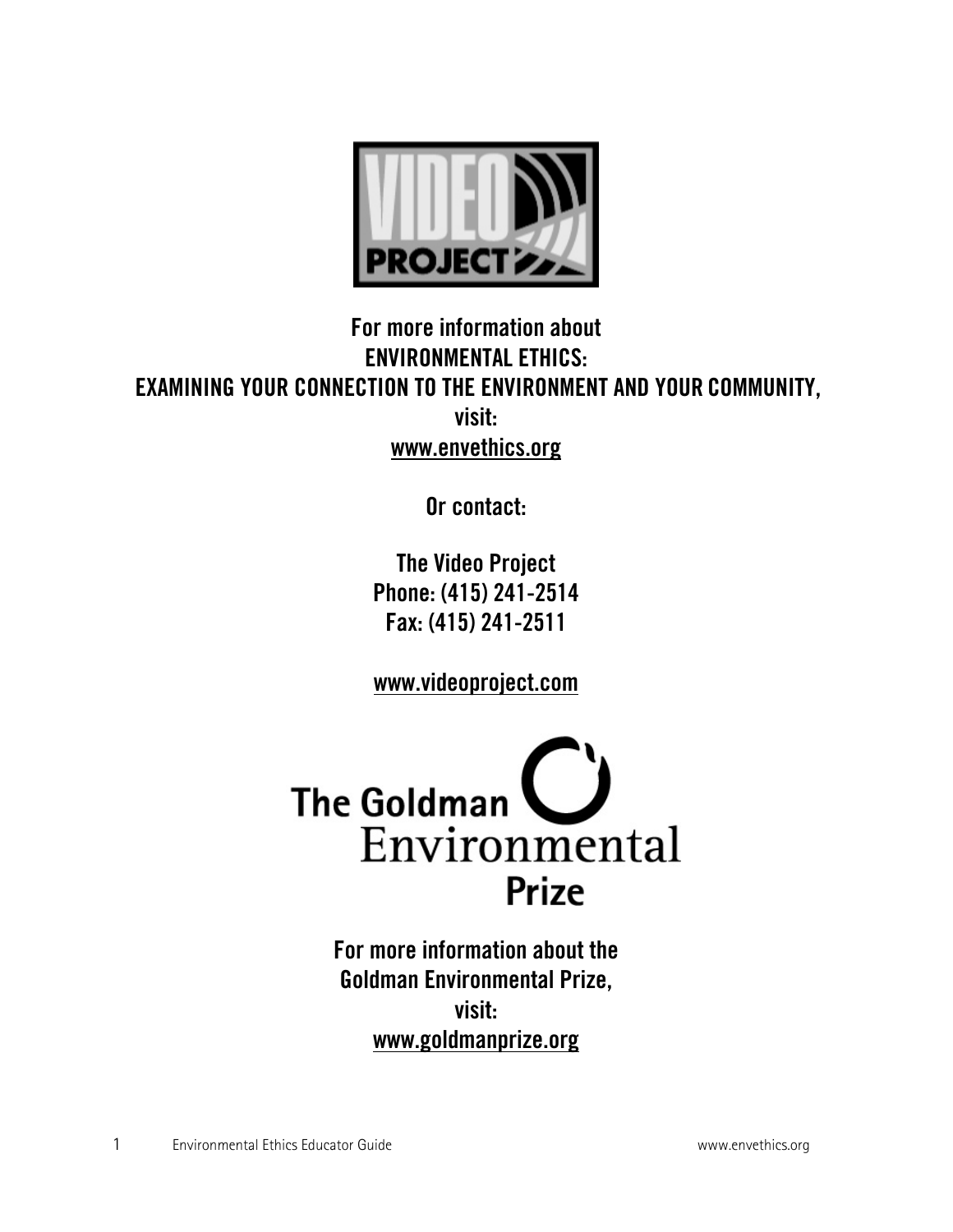### **ACKNOWLEDGMENTS**

### **The Goldman Environmental Prize thanks those who developed this curriculum:**

### **Project Leaders:**

Dr. Albert Jonsen, Professor Emeritus of Ethics in Medicine, University of Washington School of Medicine Dr. Stephen Kellert, Tweedy Ordway Professor of Social Ecology, Yale University, School of Forestry and Environmental Studies

### **Curriculum Writers:**

William Finnegan, Tamarack Media Elizabeth Allison, Ph.D. Candidate, University of California, Berkeley Nicole Ardoin, Ph.D. Candidate, Yale University, School of Forestry and Environmental Studies

### **Additional Curriculum Development:**

Bay Breeze Educational Resources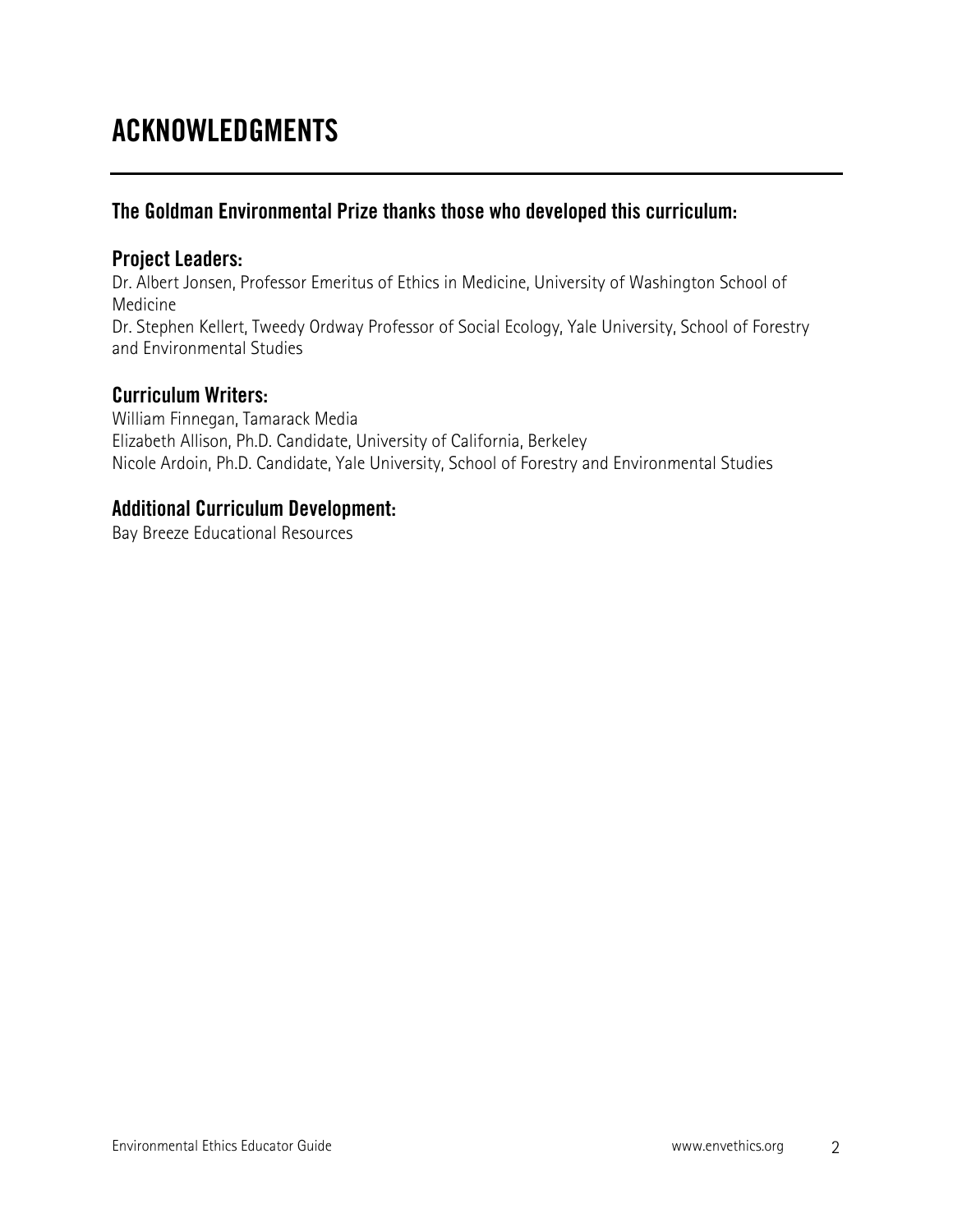## **EDUCATOR GUIDE: Table of Contents**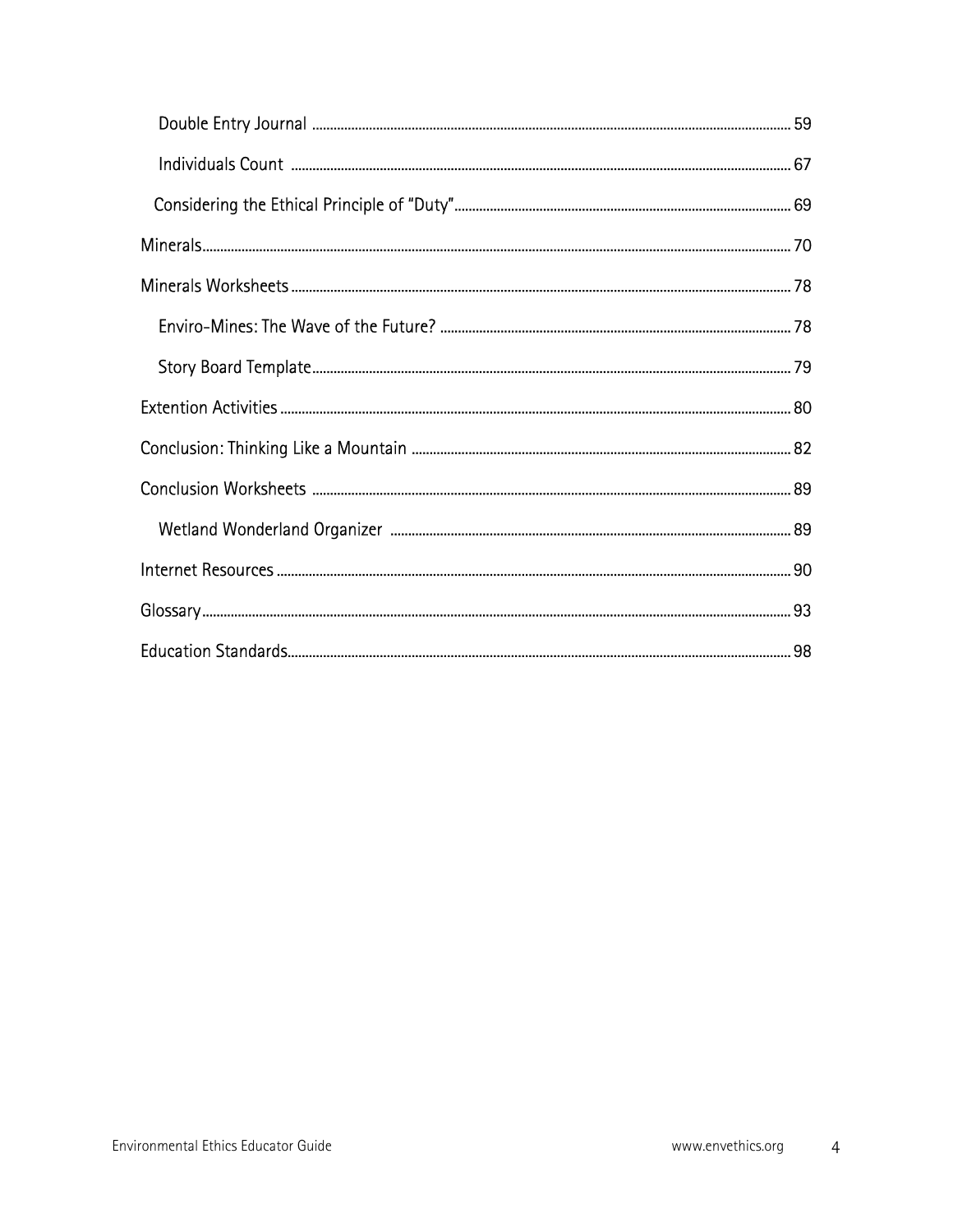## **OVERVIEW**

Environmental Ethics offers you an exciting opportunity. You will meet people from around the world who have shown initiative and courage for a cause: protecting the environment. This is a course about environmental ethics. This may be a new idea to you, but it relates to everybody and each decision we make. In short, environmental ethics relates to how people should act to use, protect, and improve the natural world in which we live.

In each of the environmental ethics lessons, you'll explore a different natural resource, including wildlife, forests, water, air, and minerals. You'll watch video profiles about people who felt an ethical responsibility to preserve their environments. The multimedia curriculum is built around a set of video profiles of the winners of the Goldman Environmental Prize (www.goldmanprize.org), which is awarded each year to significant and sustained grassroots efforts to preserve the natural environment. The curriculum consists of a series of lesson plans, videos, and activities that may be used in high school science, geography, English/language arts, social science, environmental science, media literacy, or current events courses to help students explore environmental ethics.

### **Key Components**

Environmental Ethics consists of the following components:

- $\blacksquare$  Educator Guide
- Student Workbook
- Video / DVD
- Environmental Ethics Network, an interactive online community for educators and students located at www.envethics.org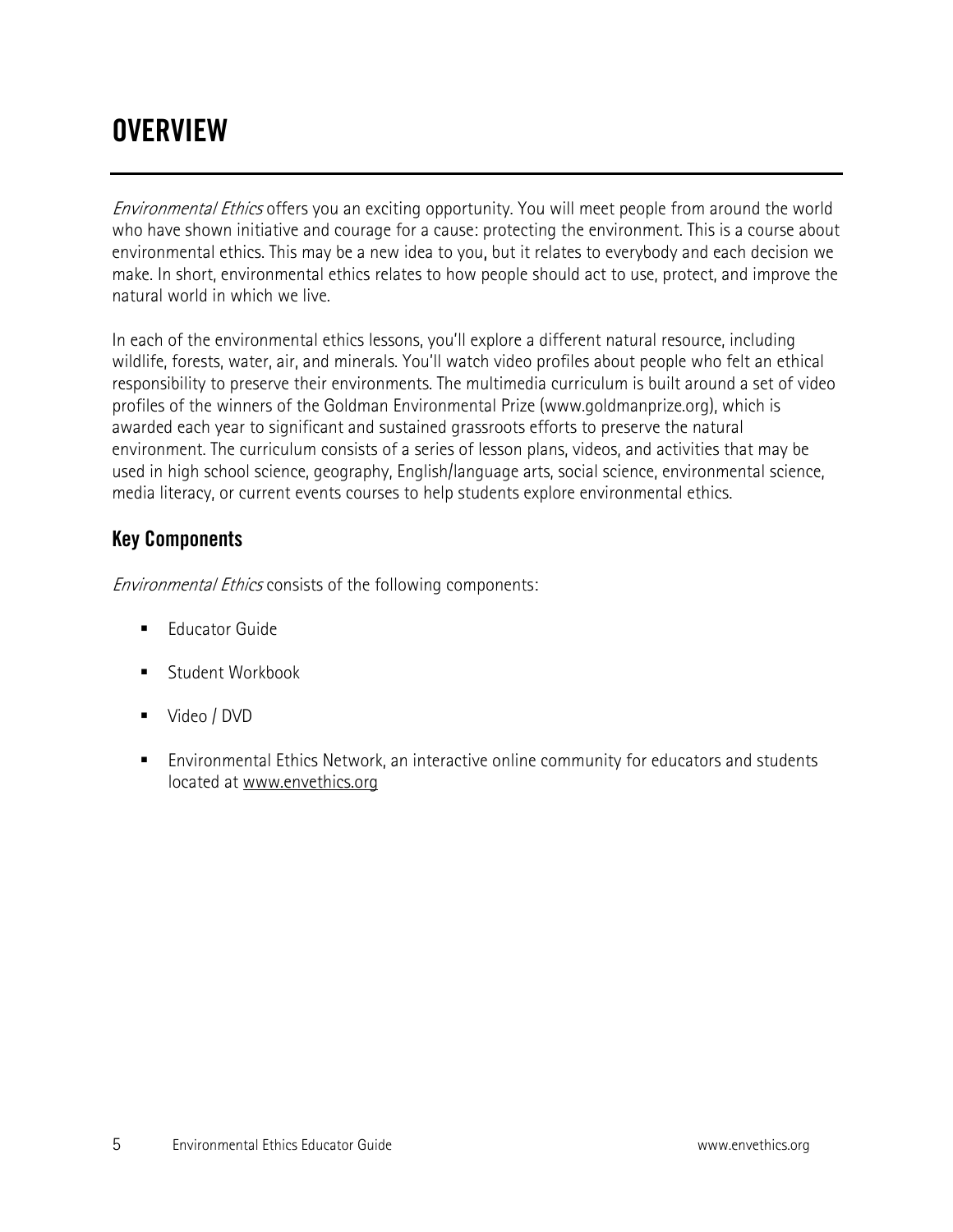### **Educator Guide**

The Educator Guide includes an introduction, five lesson plans, background information for teachers, teacher tips, templates, extension suggestions, appendices with a list of suggested resources, a glossary, and a conclusion.

#### **Introduction**

The introduction presents the fundamental concepts of ethics, environment, and environmental ethics. A way of approaching ethical problems is presented in the form of the Eco-Ethical Mountain. This mountain shows that any problem in environmental ethics requires the following components:

- 1) Appreciation: the values associated with the natural resource that is under discussion
- 2) Ecology: an understanding of the scientific issues involved
- 3) Responsibility: three ethical principles that help frame the ethical nature of the problem.

The ethical principles that have been chosen for this curriculum are utility, duty, and justice. These ethical principles are applicable to each one of the five issues discussed. They are, however, given particular prominence in certain issues where they seem particularly applicable to the issue under discussion.

#### **Lesson Plans**

Each of the five lessons explores a serious environmental issue. The lessons in this guide include the following:

- 1) Wildlife conservation
- 2) Forest preservation
- 3) Water use
- 4) Clean-air protection
- 5) Mineral extraction

The lesson plans involve one 50-minute class period each for classroom lecture, video viewing, and discussion, and it is recommended that additional class periods be used for the activities.

Each lesson plan explains the ecology of the problem and discusses the ethical principles, with an emphasis on the ethical principles that are most suited to the problem. Three Goldman Environmental Prize winners are featured in each lesson. These profiles of environmental heroes provide real-life examples of environmental ethics at work. The highlighted Goldman Prize winners—some of whom come from cultures and situations very different from our own—attempt to explain the way they value the environment and how they see their actions as ethical, or right and good.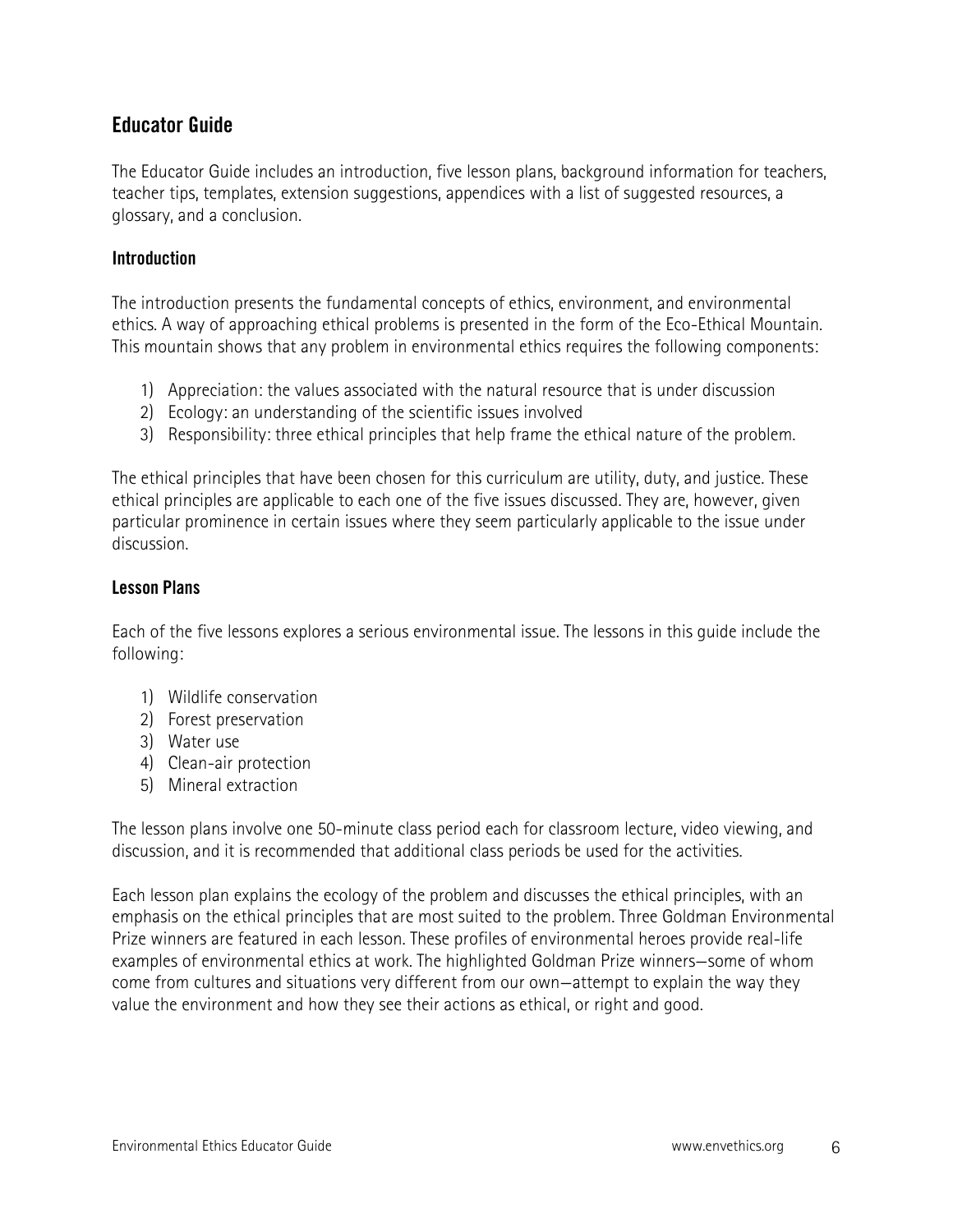Each lesson plan contains the following elements:

- **Purpose**
- **C** Overview
- Key Concepts
- **v** Vocabulary
- $\blacksquare$  Time
- **Video Segments**
- Key Teaching Points
- **Activities**
- **Education Standards**

The lessons are designed as a sequence that develops the ideas in a systematic way. It is also possible, however, to use the lessons selectively. For example, rather than working through a systematic curriculum in environmental ethics, a teacher of biology or social studies may select one or two issues that might meet the needs of the class. It is recommended that the introduction be used, since it presents the fundamental notions of environmental science and environmental ethics. It may be helpful to review the key points presented in the introductory activity in advance of starting with one of the issue-based lessons.

Each lesson plan includes activity suggestions. While most of these activities can be pursued in class, each lesson also has an activity designated as "In Your Community," which aims to get students out of the classroom to investigate and contemplate environmental ethics in a real-world context.

The Educator Guide also contains a section entitled "Extension Suggestions" that provides teachers with ideas for extending the educational concepts in diverse ways. Teaching Tips are included to help teachers use the *Environmental Ethics* most effectively.

### **Conclusion**

The Conclusion section of the curriculum provides a summary of environmental ethics. Aldo Leopold, one of the pioneers of environmental ethics came to view any ecosystem—like a mountain—less as a random collection of dead rocks and soil disconnected from the surrounding plants and animals, and more as living and non-living materials bound together in a mutually dependent flow of energy and resources. Leopold called this ecological and ethical understanding "thinking like a mountain." The image of the mountain also reminds us that, like any mountain, the mountain's peak is only as strong and secure as its base.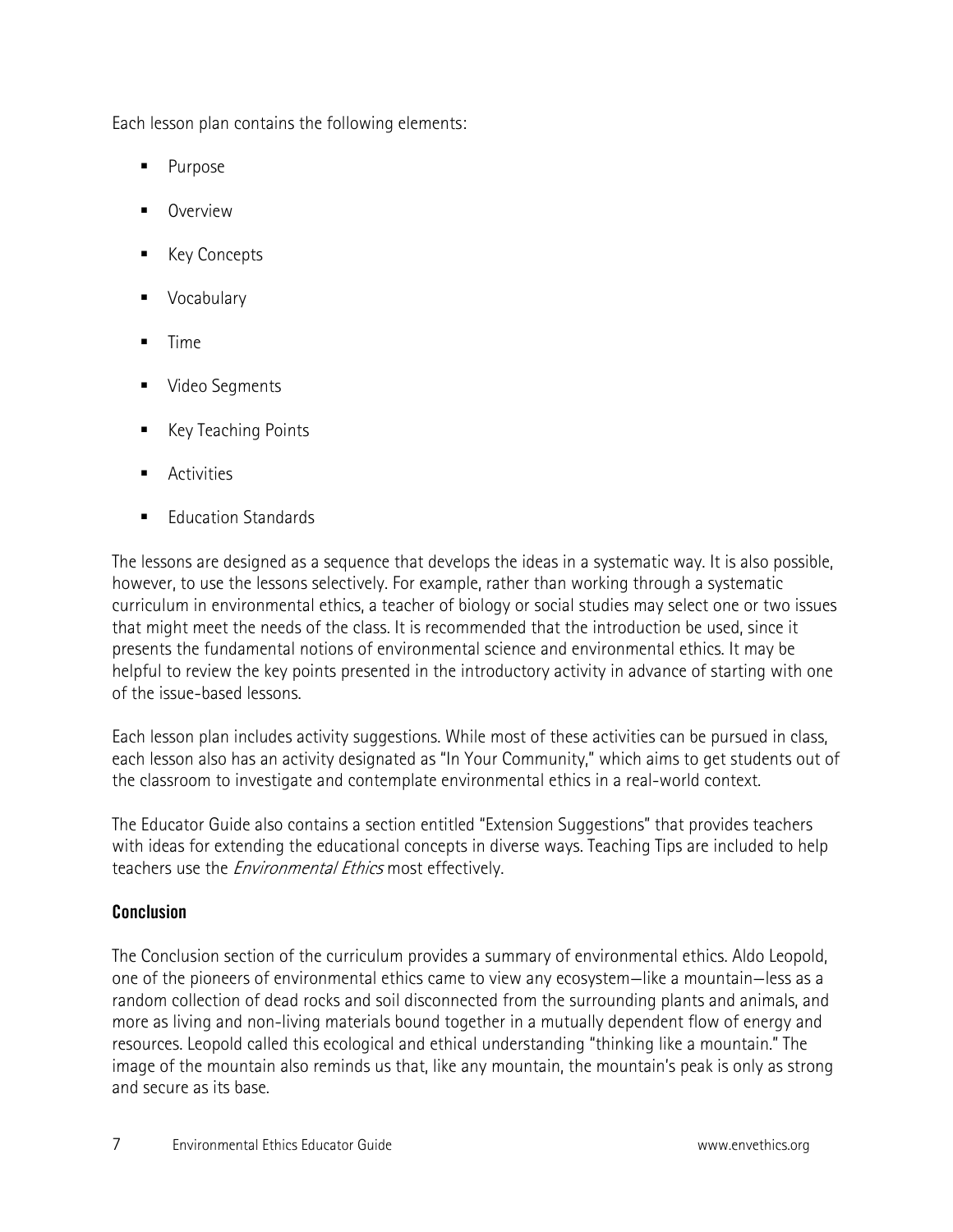### **Student Workbook**

The Student Workbook contains text that explains the major ideas and the video profiles. It also includes readings that can be assigned as homework or read aloud in class, depending on the class format and time constraints. The Student Workbook is designed as a companion to the curriculum. It provides an effective learning framework to help students develop their understanding of environmental ethics. Copies of all activities, worksheets, and templates are included in the Student Workbook.

### **Video / DVD**

The Goldman video profiles focus on the inspiring, true stories of people who felt a responsibility to take action on behalf of the environment. The video profiles are designed to be used in conjunction with the readings, discussions, and activities, and provide students with a unique opportunity to explore and clarify their own ethical stance on challenging issues. Three video profiles accompany each lesson. (Introduction and Conclusion have one profile.) The profiles average three or four minutes.

The videos tell the stories of amazing people who often started out as ordinary citizens, but who became motivated to make an extraordinary difference. The people in these videos have won awards for actions that are perceived as being heroic. They may seem very different from you and your students—many of them are from far-off countries, and each of them has been caught up in dramatic conflicts. But it is important to remember that they are just normal people—people who learned about an environmental situation that they thought was wrong and took actions that they believed were right.

Our goal is for students to gain an understanding of environmental ethics, and to foster an awareness of the role an individual can play in changing the world. *Environmental Ethics* can provide students with thoughtful opportunities to learn more about themselves, the environment, and the importance of caring for the Earth.

You will be using the *Environmental Ethics* in varied ways in your classrooms. Teacher Tips have been included to provide you with sources, background information, strategies, and ideas that may be helpful to you as you implement the different lesson plans and activities.

### **Environmental Ethics Network – www.envethics.org**

The Environmental Ethics Network was created specifically to support educators and students using this curriculum. Visit the Network to connect with other educators and students, showcase the work of your classes, get support in teaching *Environmental Ethics*, and access additional resources, including links to websites focused on how resource management industries view the issues discussed in this curriculum.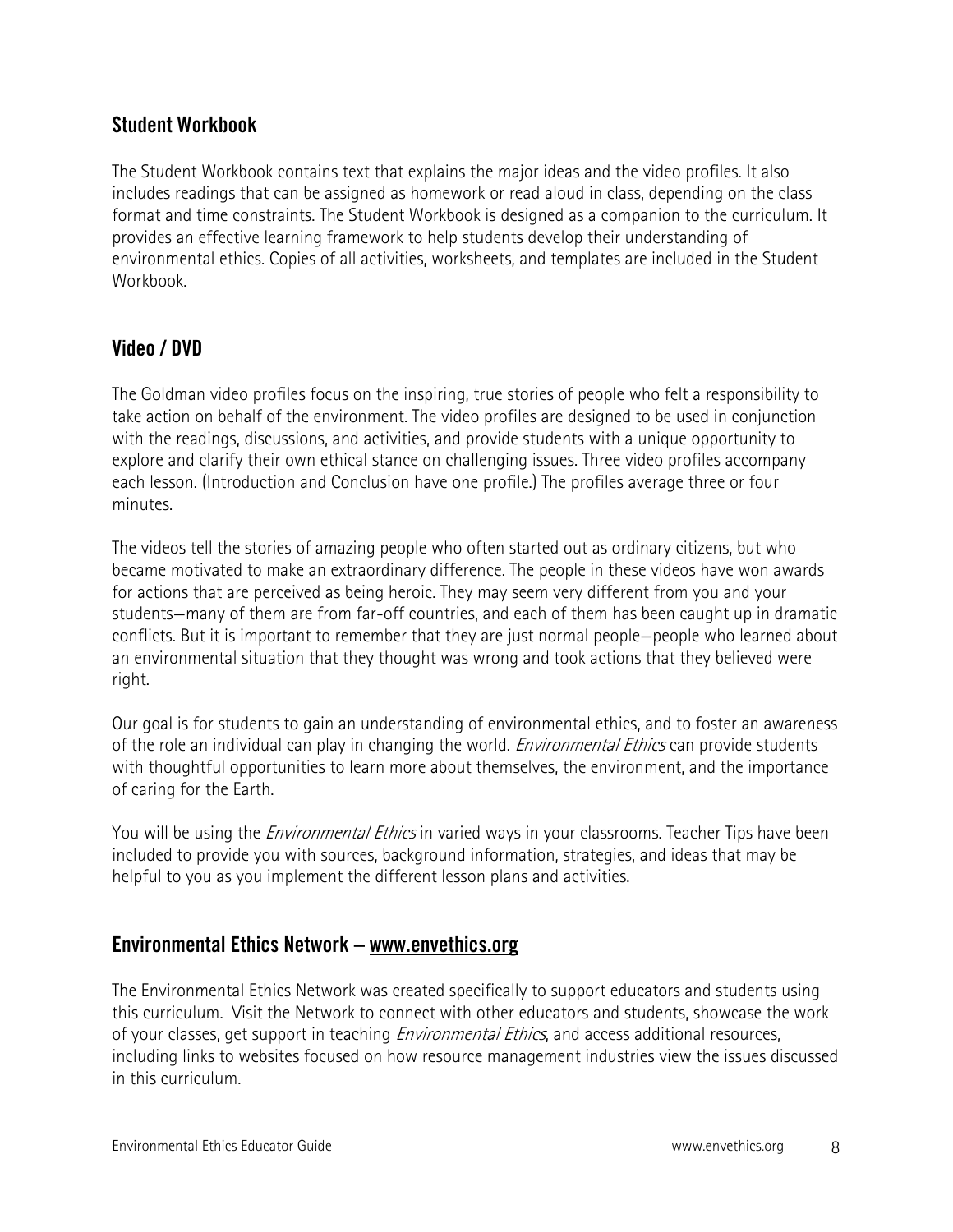### **Maps**

The Goldman Environmental Prize winners come from diverse places around the globe. It will help your students to use a map to locate the different countries they will be learning about as they watch the videos. Three excellent online resources for maps can be found at the following websites:

- CIA World Factbook www.cia.gov/cia/publications/factbook
- **American Memory** http://memory.loc.gov/ammem/gmdhtml/gmdhome.html
- United Nations Cartographic Section http://www.un.org/Depts/Cartographic/english/htmain.htm

### **Vocabulary**

Environmental Ethics contains a wide variety of new vocabulary that may be challenging for high school students. It is important to introduce the vocabulary and concept to the class prior to beginning the activities. The Student Workbook contains a glossary. You may also wish to visit the following websites that contain information about effective vocabulary instruction for students in grades 9-12:

- **Vocabulary Strategies** http://litsite.alaska.edu/uaa/workbooks/readingvocabulary.html
- Vocabulary & Comprehension http://www.readingonline.org/articles/art\_index.asp?HREF=curtis/index.html
- **Word Walls for Secondary Classrooms** http://www.curriculum.org/tcf/teachers/projects/wordwalls.shtml

### **Reading Comprehension Strategies**

Environmental Ethics contains a Student Workbook with varied reading materials. These materials may be assigned before viewing the film, after viewing the film, or as homework. Since many of the ideas introduced are complex, it can be helpful to use strategies such as Graphic Organizers or K-W-L Charts to help students organize and process information and enhance comprehension.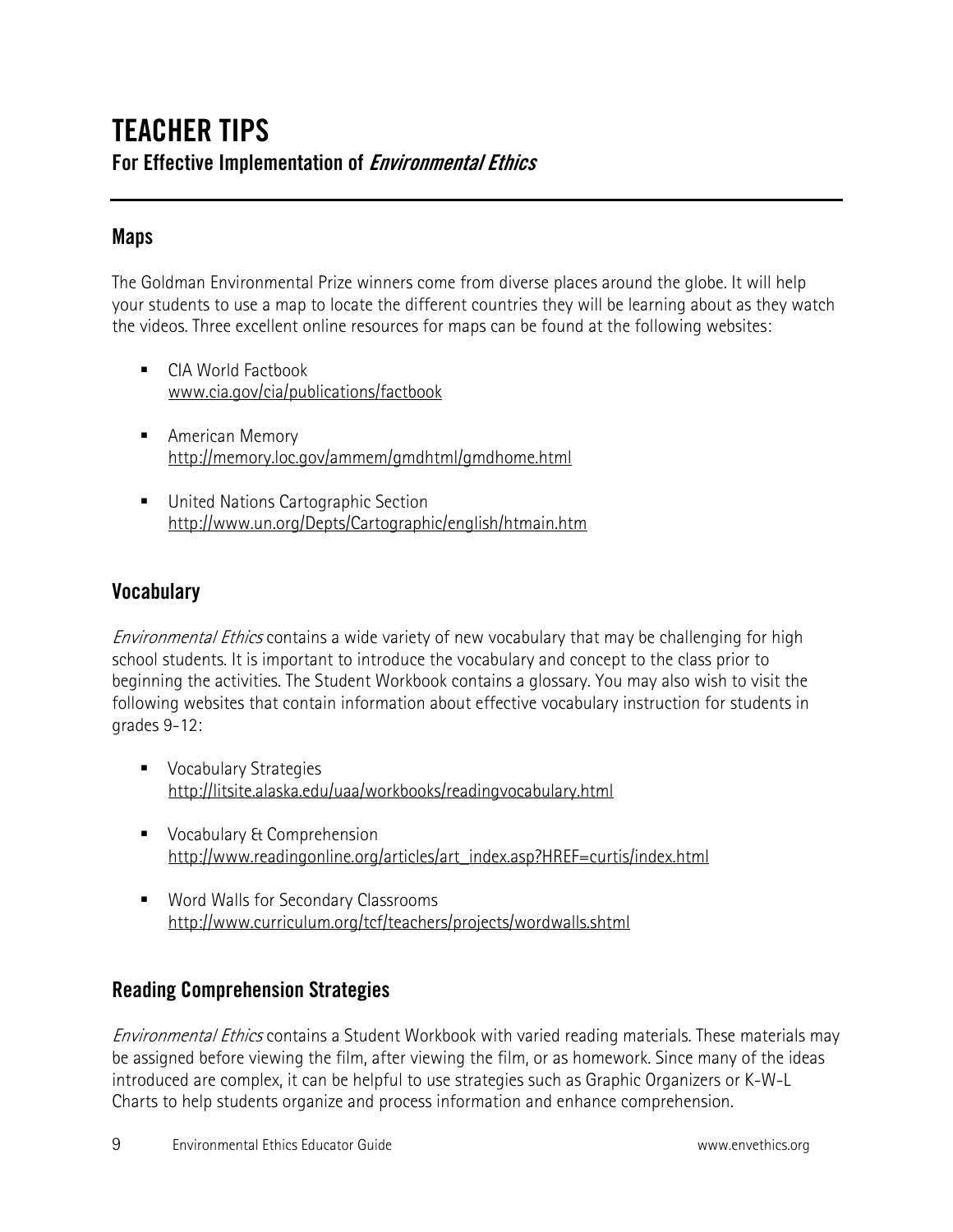A Graphic Organizer is a visual/spatial representation of information. The following websites contain examples of graphic organizers:

- http://www.cast.org/ncac/index.cfm?i=3015#vocabulary
- http://www.ncrel.org/sdrs/areas/issues/students/learning/lr2grap.htm

A K-W-L Chart helps students activate prior knowledge on a topic, focus on what they want to know more about, and synthesize what they have learned. An excellent website that describes K-W-L Charts may be found at

■ http://www.ncrel.org/sdrs/areas/issues/students/learning/lr2kwl.htm

### **Journal Writing**

An important part of *Environmental Ethics* involves encouraging students to make connections between their own lives and what they are learning. You may wish to have your students keep an ongoing journal to record current events and examples in their own lives and communities that relate to this quote from the video: "Why should we care? Maybe it's because, of all the species that share this world, we're the only ones with the power to protect the entire planet, the only one with the power to protect every species on Earth…including ourselves. Every species is here for a purpose and each of us has a part to play."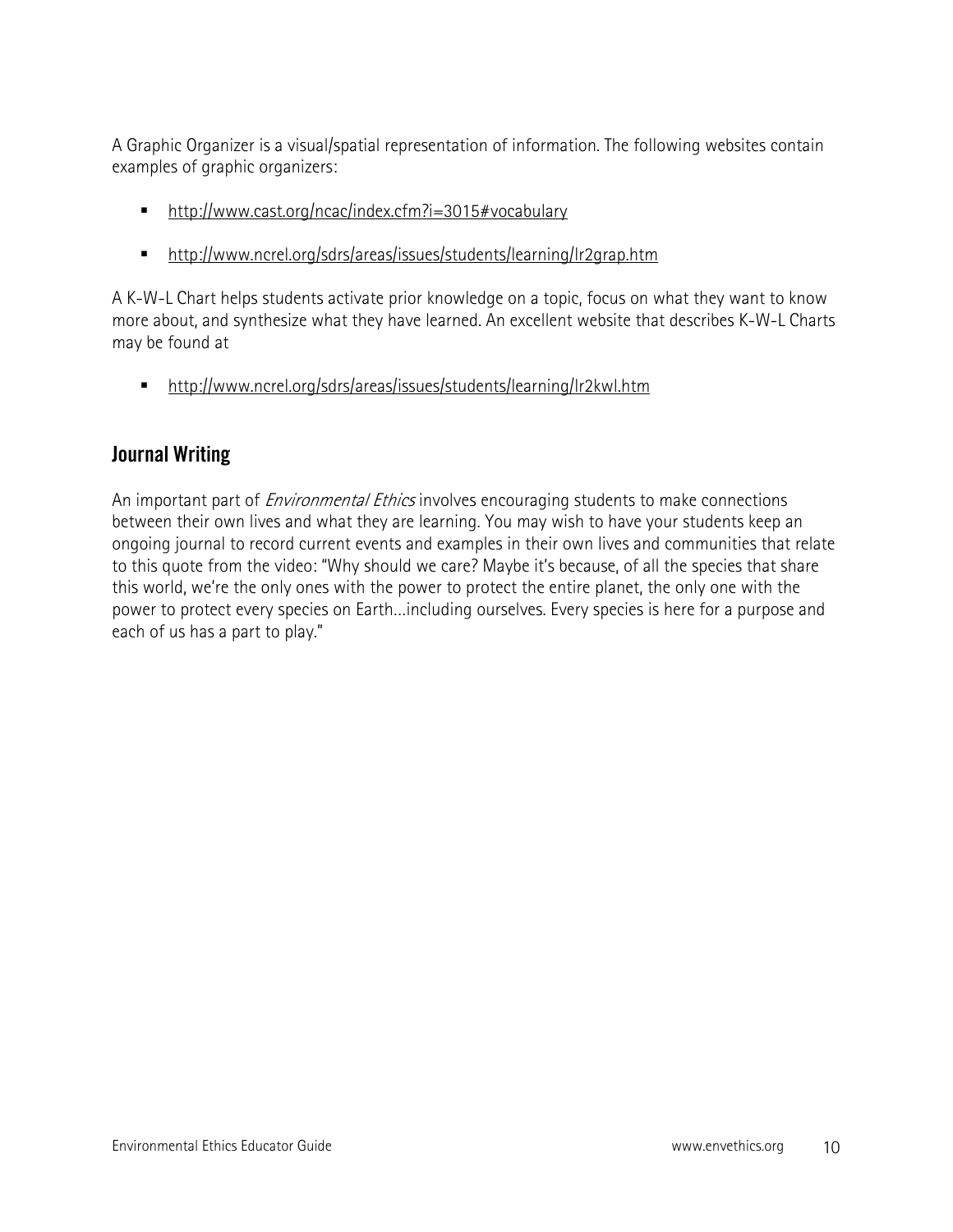

## **INTRODUCTION TO ENVIRONMENTAL ETHICS AND THE ECO-ETHICAL MOUNTAIN**

**Purpose:** The purpose of this lesson is to introduce students to environmental ethics and the Eco-Ethical Mountain, and to apply this knowledge to community environmental issues.

**Overview:** Environmental ethics is "an examination of human attitudes and values that influence human behavior and social policies toward nature."<sup>1</sup> This study aims to educate students about how right and good decisions can be made when seeking to protect the environment and to promote human well-being. This course is built around video stories of persons who have been awarded the Goldman Environmental Prize for dedication and courage in taking on environmental causes. Each lesson explains the ethical principles that support their decisions. Each lesson focuses on one major topic of environmental ethics: Wildlife, Forests, Water, Air, Minerals.

**Objectives:** Students will be able to define environment, ethics, and environmental ethics. They will be able to describe the Eco-Ethical Mountain (Appreciation, Ecology, and Responsibility) and explain the ethical principles on which environmental decisions should be based (Utility, Duty, and Justice).

### **Key Concepts:**

- The term environment refers to all living and non-living components of the natural world.
- Ethics refers to the study of right and wrong actions.
- Environmental ethics rests on three basic ideas: appreciation, ecology, and responsibility.
- **Three ethical principles, which help in considering environmentally ethical decisions, are** Utility, Duty, and Justice.

**Vocabulary:** appreciation, ecology, environment, environmental ethics, ethical conflict, ethics, responsibility

**Time:** One class session to watch and discuss videos. Additional class sessions to complete suggested activities.

**Video Segments:** Video #1: Why Should We Care?; Video #2: Kory Johnson, United States, 1998.

 $\overline{a}$ <sup>1</sup> J. Baird Callicott, "Environmental Ethics," in W.Reich (ed.), *The Encyclopedia of Bioethics* (New York: Simon Schuster Macmillan) vol. 2, p. 676.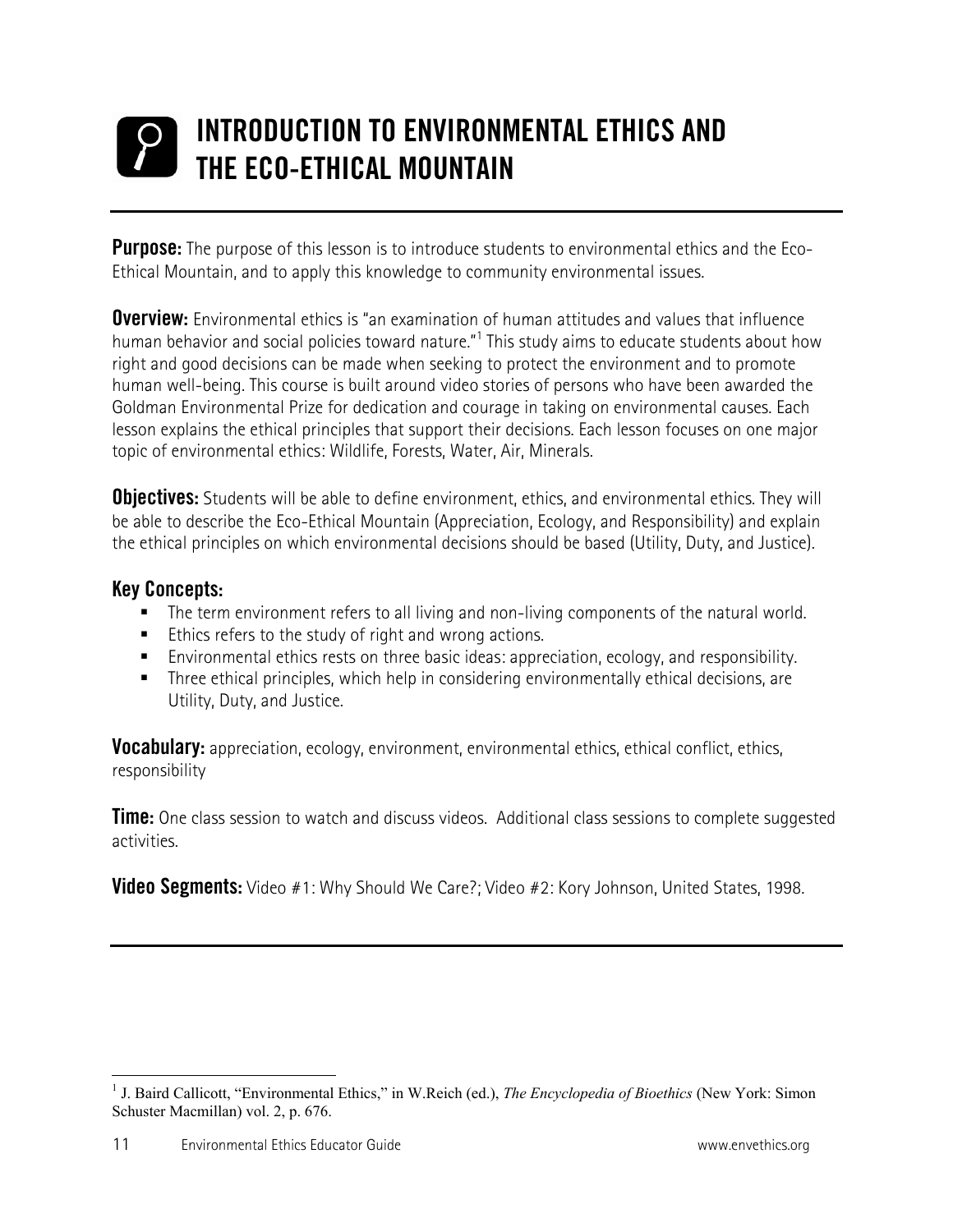### **Introduction**

The lesson plan begins with Key Teaching Points. These points contain the most important features of the lesson. As your students view the videos and participate in class discussions and activities, it is important to emphasize these ideas.

### **Key Teaching Points:**

- The Goldman Environmental Prize is awarded to grassroots environmental activists around the world.
- By watching video profiles of Goldman Prize winners, your students will learn about environmental ethics.

### **Topic 1: What Is the Environment?**

### **Key Teaching Points:**

- The words nature and environment are often used synonymously.
- **The environment includes all living and non-living things on the planet.**
- Human beings are part of nature, as we depend on the natural resources of the Earth, and our actions can impact the health of natural systems. Therefore, the environment is not something outside of or disconnected from people; rather the environment includes us in our surroundings.

The first step in this lesson is for students to complete the Vocabulary Organizer for Introduction to Environmental Ethics and the Eco-Ethical Mountain. The visual memory clue will help students to synthesize and interpret the new information by making it their own. Students will be using most of these vocabulary words repeatedly over the course of this guide, so it is important that they integrate these words into their memories. Students may read the Introduction to Environmental Ethics and the Eco-Ethical Mountain section in the Student Workbook to complete the vocabulary organizer. This may be assigned as homework.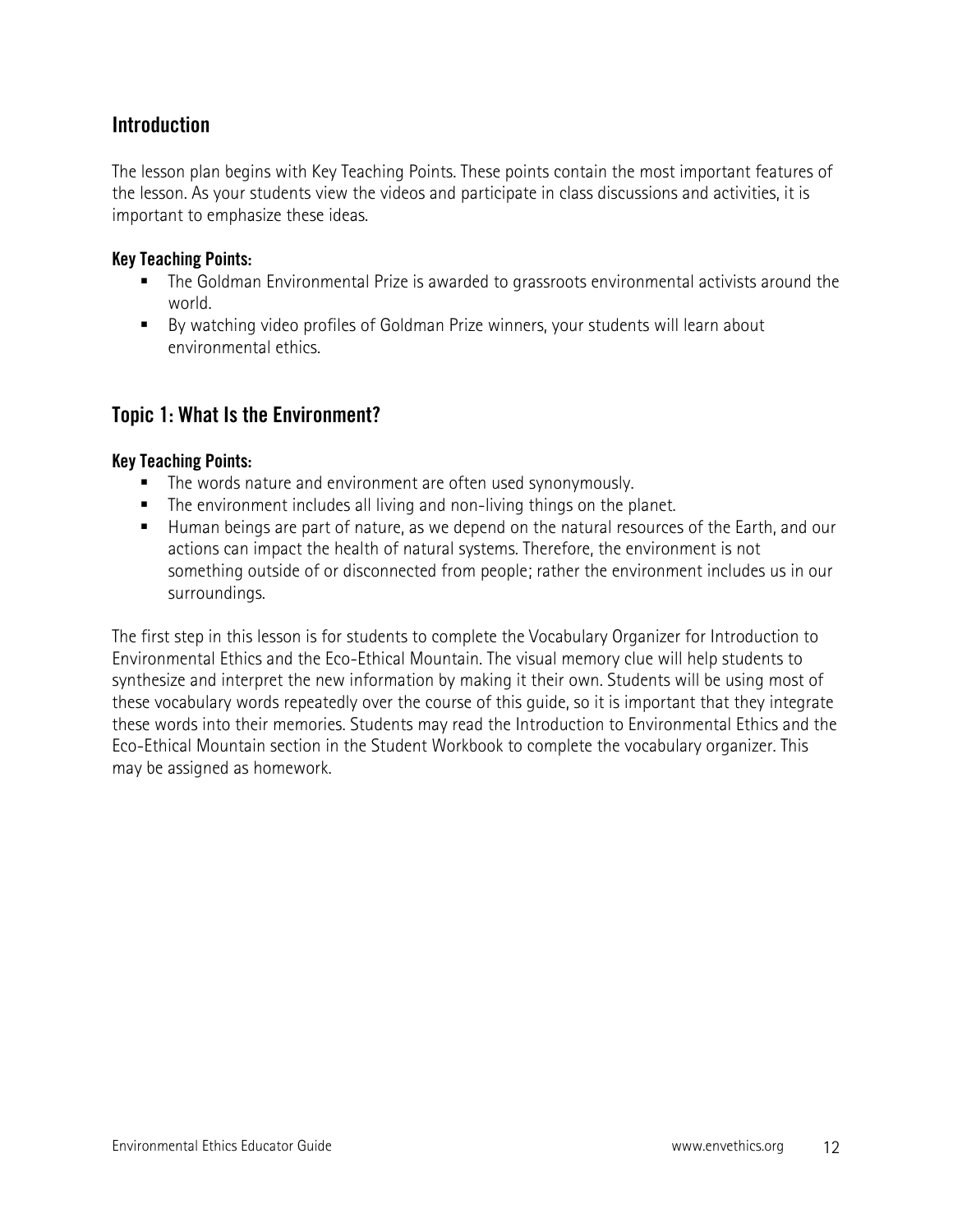## **VOCABULARY ORGANIZER**

**Introduction to Environmental Ethics and the Eco-Ethical Mountain** 

| Word                 | <b>Definition</b> | Sentence          | Picture               |
|----------------------|-------------------|-------------------|-----------------------|
|                      |                   | Use the word in a | Visualize the word by |
|                      |                   | sentence          | drawing a picture     |
| Appreciation         |                   |                   |                       |
|                      |                   |                   |                       |
|                      |                   |                   |                       |
|                      |                   |                   |                       |
|                      |                   |                   |                       |
|                      |                   |                   |                       |
|                      |                   |                   |                       |
|                      |                   |                   |                       |
|                      |                   |                   |                       |
| Ecology              |                   |                   |                       |
|                      |                   |                   |                       |
|                      |                   |                   |                       |
|                      |                   |                   |                       |
|                      |                   |                   |                       |
|                      |                   |                   |                       |
|                      |                   |                   |                       |
|                      |                   |                   |                       |
| Environment          |                   |                   |                       |
|                      |                   |                   |                       |
|                      |                   |                   |                       |
|                      |                   |                   |                       |
|                      |                   |                   |                       |
|                      |                   |                   |                       |
|                      |                   |                   |                       |
|                      |                   |                   |                       |
|                      |                   |                   |                       |
| Environmental Ethics |                   |                   |                       |
|                      |                   |                   |                       |
|                      |                   |                   |                       |
|                      |                   |                   |                       |
|                      |                   |                   |                       |
|                      |                   |                   |                       |
|                      |                   |                   |                       |
|                      |                   |                   |                       |
|                      |                   |                   |                       |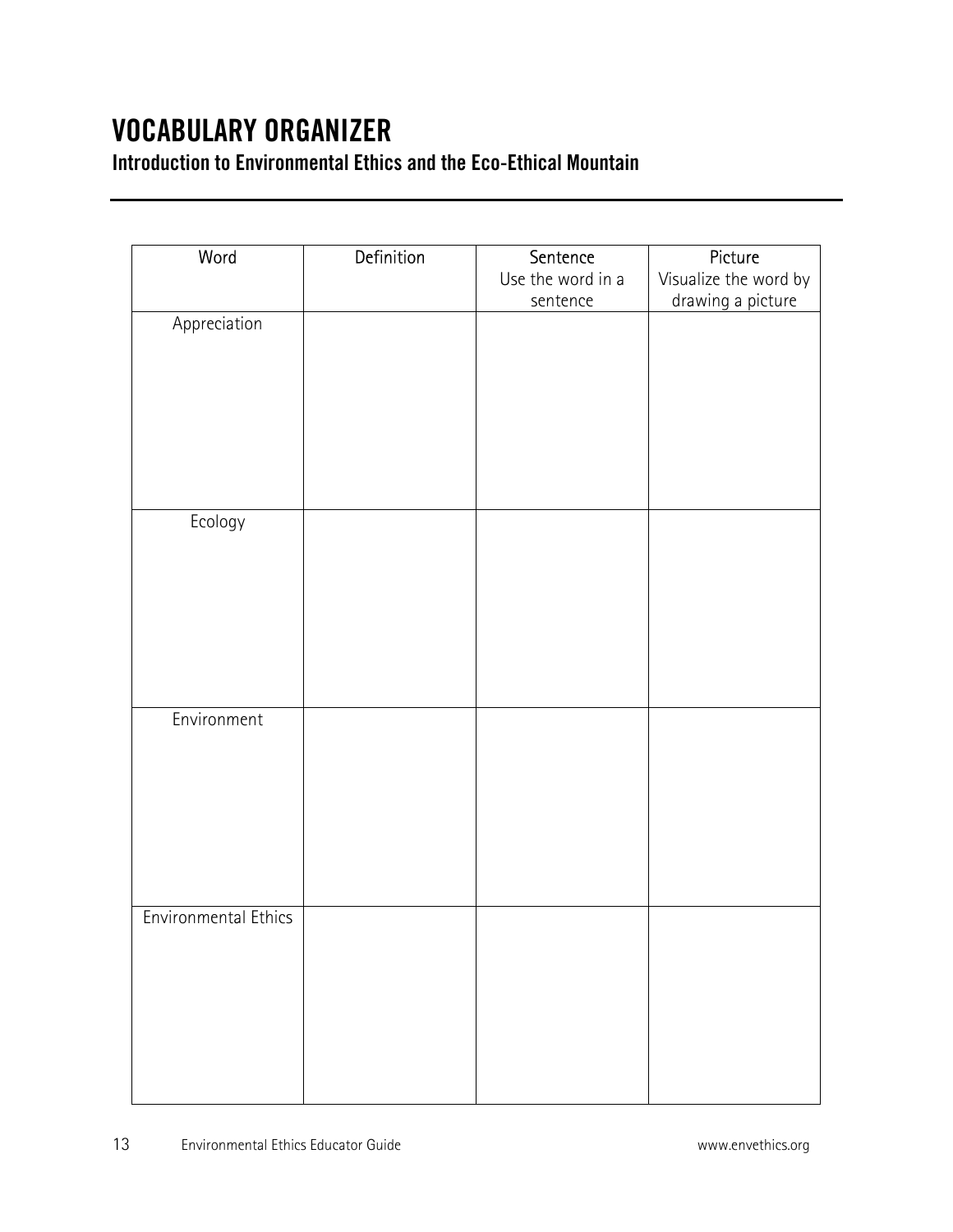| Ethical Conflict |  |  |
|------------------|--|--|
|                  |  |  |
|                  |  |  |
|                  |  |  |
|                  |  |  |
|                  |  |  |
|                  |  |  |
|                  |  |  |
|                  |  |  |
|                  |  |  |
|                  |  |  |
|                  |  |  |
|                  |  |  |
|                  |  |  |
|                  |  |  |
| <b>Ethics</b>    |  |  |
|                  |  |  |
|                  |  |  |
|                  |  |  |
|                  |  |  |
|                  |  |  |
|                  |  |  |
|                  |  |  |
|                  |  |  |
|                  |  |  |
|                  |  |  |
|                  |  |  |
|                  |  |  |
|                  |  |  |
|                  |  |  |
|                  |  |  |
| Responsibility   |  |  |
|                  |  |  |
|                  |  |  |
|                  |  |  |
|                  |  |  |
|                  |  |  |
|                  |  |  |
|                  |  |  |
|                  |  |  |
|                  |  |  |
|                  |  |  |
|                  |  |  |
|                  |  |  |
|                  |  |  |
|                  |  |  |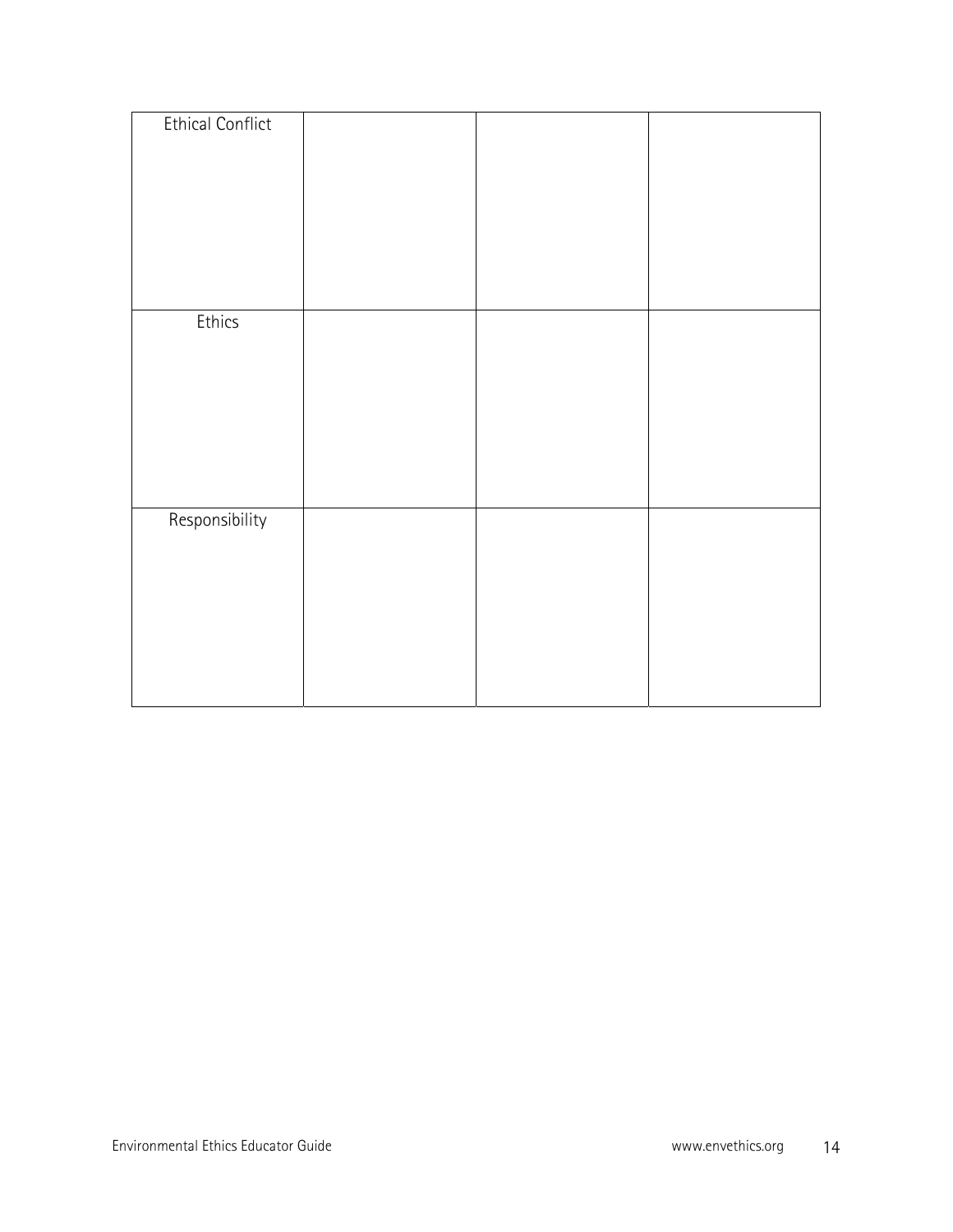# **Discussion Questions: Video #1: Why Do We Care?**

Summary: This video montage provides a visual tour of the world's ecosystems, exploring the role of humans in nature. Use the following questions in your class discussion:

- In the video, you saw many images of the natural world. Did any of the images remind you of the environment in or around your community? How is your local environment similar to or different from the environments highlighted in the video? (Responses will vary.)
- The video explores some important relationships in the natural world, such as those between whales and plankton, and redwoods and insects. Do you think that people have special relationships with the natural world? If so, can you describe some ways that people depend on the environment? (Plants provide oxygen for us to breathe, and plants and animals provide us with food to eat. Other ecosystem services include purification of water and air, pollination of crops, and provision of materials for clothes and construction. People also derive psychological and emotional benefits from experiencing nature.)
- Do you think that people have a responsibility to protect the environment? Why or why not? (Responses will vary.)

### **Topic 2: What Is Ethics?**

### **Key Teaching Points:**

- Ethics refers to the study of right and wrong actions.
- Philosophers, such as Confucius and Aristotle, have long discussed the meaning of right and wrong, good and evil.
- Ethics is not detached from everyday life, as we all use ethical arguments to explain our beliefs and actions.



### **Discussion Questions: Ethics**

Use the following questions to spark discussion about the definition of ethics and how our actions may be guided by ethical principles.

- What is ethics, and how does it apply to your life? (Ethics is the study of what is right and wrong. Ethical arguments apply to every decision we make, every action we take, and every belief we hold.)
- Have you made ethical or unethical decisions in your life? What causes you to categorize those decisions as such? (Responses will vary.)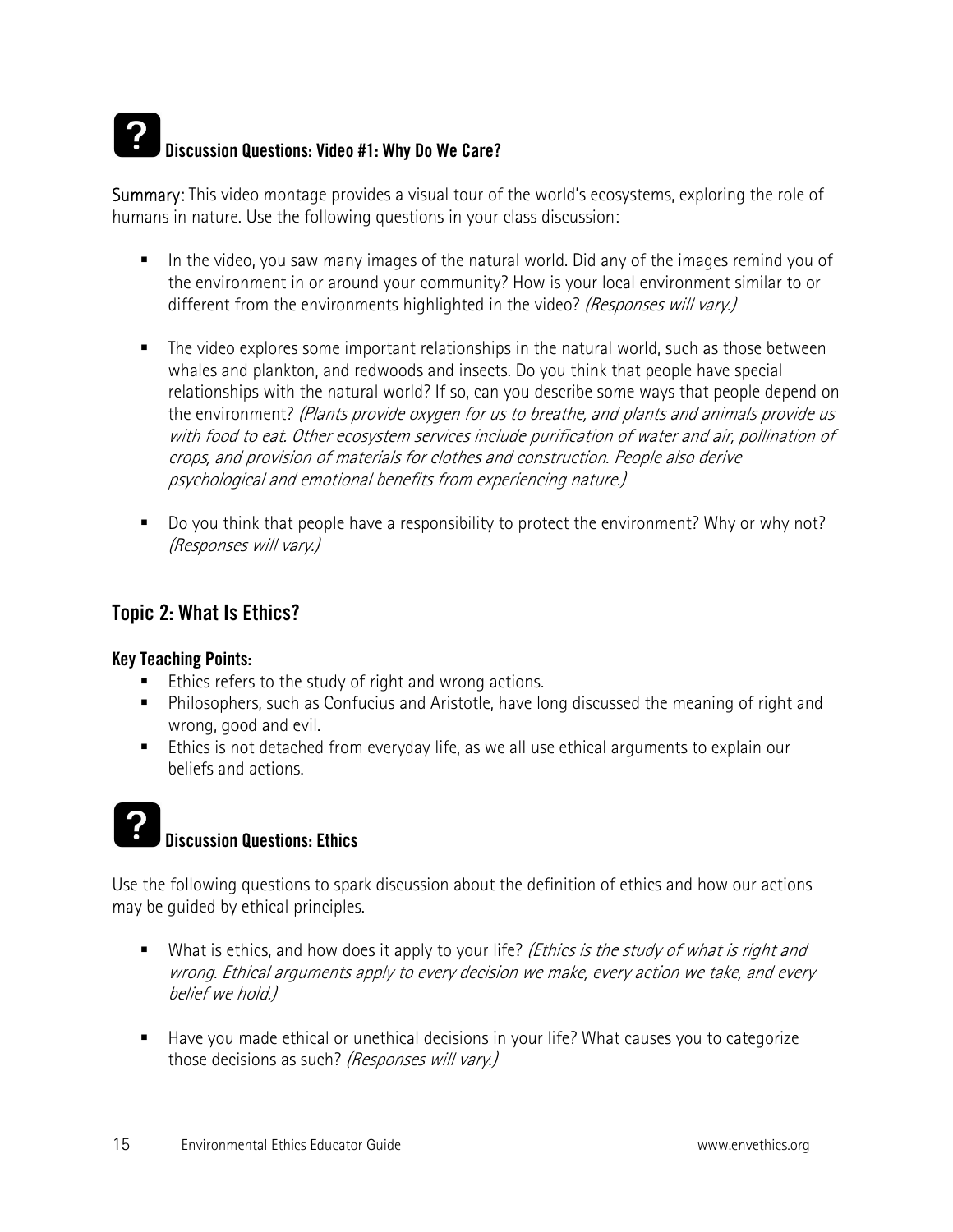Who are some people you consider to be ethical role models—people who make ethical decisions and take ethical actions? (Role models may include government or religious officials, environmental or social activists, parents, grandparents, or other personal mentors.)

### **Topic 3: What Is Environmental Ethics?**

### **Key Teaching Points:**

- The realm of environmental ethics occurs at the intersection of ethics and the environment, when we evaluate our relationship with the natural world.
- Human beings have the potential to change and even destroy ecological systems. The destruction of these systems will, in turn, decrease our own quality of life.
- An ethical conflict occurs when people's disagreements are grounded in their basic beliefs of what is right and wrong.

# **Discussion Questions: Video #2: Kory Johnson, United States, 1998**

Summary: In 1987, when she was nine years old, Kory Johnson organized her fellow students into a nonprofit group called Children for a Safe Environment, and has been an environmental activist ever since. Use the questions below in your class discussion.

- What motivated Kory Johnson to become an environmental activist at such a young age? (Kory Johnson was motivated by her sister's untimely death from heart problems, which Johnson believes was linked to environmental factors. She is motivated by a sense of duty to protect the health and well-being of others in her community and, by extension, to protect the environment.)
- An ethical conflict arises when people disagree on what is right or wrong. What ethical conflict did Johnson face? (A hazardous waste incinerator and dump was going to be located in a poor community in Arizona. While the company that planned the incinerator and the government officials that approved it felt that the facility must be placed somewhere, and this location made sense, Johnson believed the plans were unacceptable and ethically wrong.)
- Johnson and her group were able to convince the governor of Arizona to stop the building of the incinerator. How did they change his mind? What role do you think young people have in environmental activism? Why do you think kids should or should not be involved? (The governor said that, if he had allowed the construction of the incinerator, his own children wouldn't have let him come home. While there are adults in positions of power and responsibility to protect the environment, it is the younger generation that will inherit their mistakes and the environmental problems. By becoming active and involved in environmental issues at a young age, kids have the opportunity to help create the kind of world in which they'd like to live)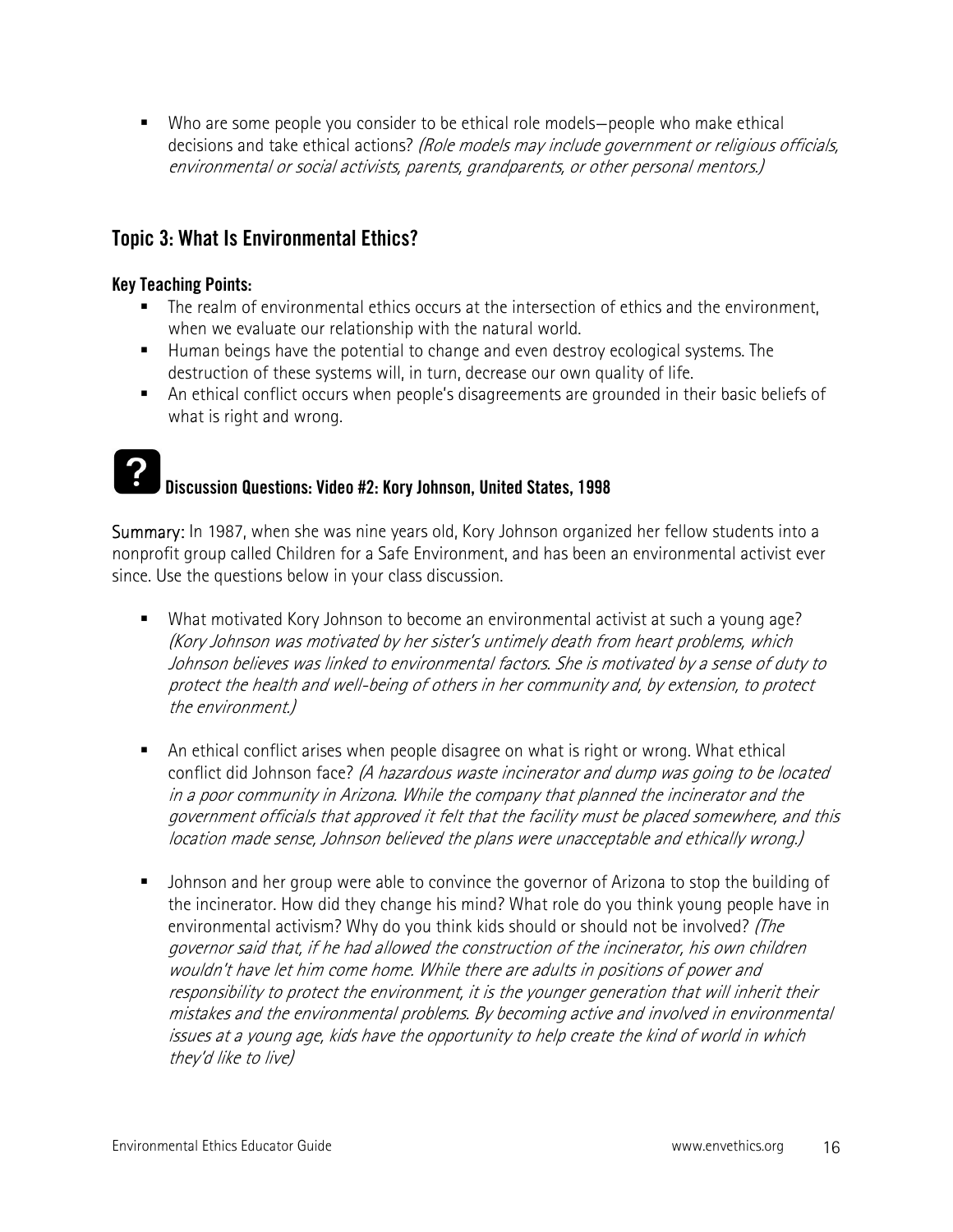### **Topic 4: The Eco-Ethical Mountain**

### **Key Teaching Points:**

- The Eco-Ethical Mountain is a tool for understanding the ethical implications of environmental issues.
- The concept of appreciation forms the base of the mountain. Through appreciation, we recognize the values and importance of our environment.
- Ecology forms the second layer of the mountain and refers to the importance of developing a scientific understanding of the environment.
- Responsibility forms the top layer of the mountain and refers to the ethical principles that should govern our choices about acting to preserve the values of our environment. When thinking about our responsibility toward the environment, we often use arguments based on the ethical principles of utility, justice, and duty (discussed in detail in later units).
- Utility is the ethical argument that aims to produce the greatest amount of good for the greatest number of persons.
- Uustice is the ethical argument that determines how benefits and burdens should be shared by the persons in a community for the good of the community.
- **Duty is the ethical principle that requires that certain actions must be done, even if they are** not advantageous for the person who performs them.

# **Discussion Questions: Eco-Ethical Mountain**

Use the questions below to review the Eco-Ethical Mountain.

- The Eco-Ethical Mountain is a model that incorporates three important building blocks of environmental ethics. Can you think of similar models? How are they useful? (Another mountain-shaped model is the Food Guide Pyramid, which was developed by the U.S. Department of Agriculture to illustrate the essential elements of a healthy diet. Other visual models can be found in many different subjects to help visualize abstract topics.)
- Why do the levels of the Eco-Ethical Mountain become narrower when moving from appreciation to ecology to responsibility? What does this represent? (People tend to value or appreciate the environment in very different ways, resulting in a broad base of appreciation. However, scientific facts must be supported by observation or experimentation and can't be based merely on opinion. Therefore, the range of acceptable scientific facts is narrower. Finally, the mountain's narrow top represents the understanding that there are a small number of ethical concepts that determine the responsibility people feel to act with regard to environmental issues.)

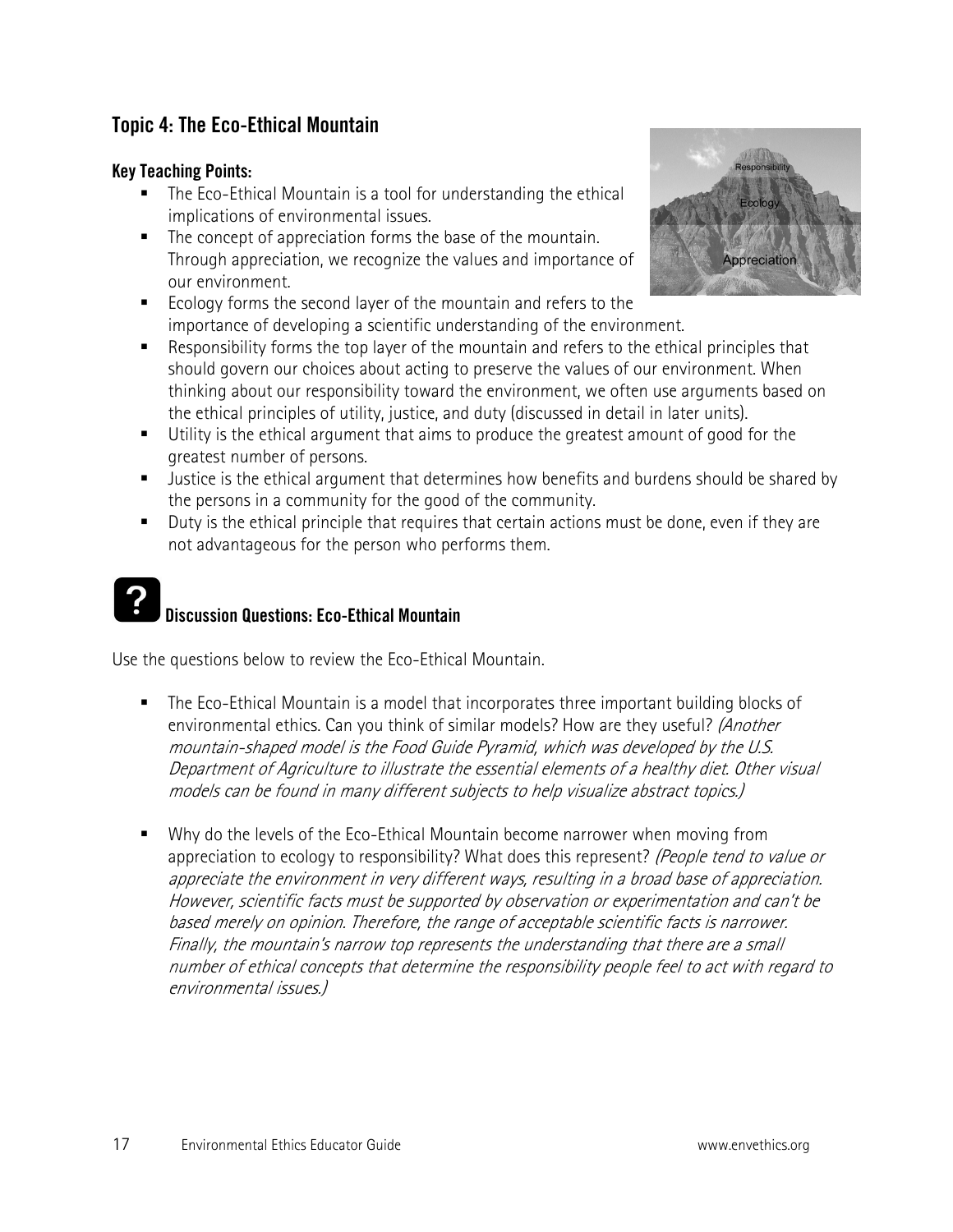### **Discussion Questions: Wrap-Up**

The following short commentary, and the subsequent questions, can encourage discussion about environmental ethics. These questions will help students to summarize and synthesize what they have learned.

Commentary: In this unit we have defined the environment as our surroundings, and ethics as the study of right and wrong actions. The subject of environmental ethics concerns our relationship with the environment. Whether we live in a big city, a bustling suburb, or a rural farming community, we are dependent on the environment in many ways. Through the following lessons, we will explore a range of natural resources—examining and discussing their importance as well as threats to them. At the end of each unit, you'll have a chance to discuss and explore the relevance of these issues to your own community. Let's start by thinking a little more about the local environment.

- What is environmental ethics? What are some examples of dilemmas that arise in environmental ethics? (Environmental ethics studies the way that people make decisions about what is ethical—or what is right and good—in relation to the natural world. Ethical dilemmas that arise in relation to the environment often address the use of renewable resources [such as wildlife, water, and forests] as well as non-renewable resources [such as minerals]. Other ethical dilemmas may include questions of environmental justice—or who benefits from and is harmed by the use of natural resources.)
- Like Kory Johnson, the people in the videos you'll watch in this course are all winners of the Goldman Environmental Prize, awarded to extraordinary environmental or social activists. Do you know of any environmental or social activists in your community—people who have gone to great lengths to take ethical actions, or actions that they perceived to be right and good, on behalf of the local community? How have those people been treated? Have they received awards or been honored by the community? Or have they been shunned and prosecuted for voicing what may be unpopular opinions? (Responses will vary.)
- What are the different ways you appreciate the natural world? As a class, brainstorm about the ways you use natural resources or experiences you enjoy in nature. (The list may include things such as these: food, water, clothing, shelter, air, hiking, and swimming.)
- Can you think of ethical conflicts that you have faced? (These may or may not be related to the environment.) Have you ever been in a situation where certain actions may harm certain people (or groups of people) while, at the same time, help others? How did or would you decide what to do in such a situation? (Responses will vary.)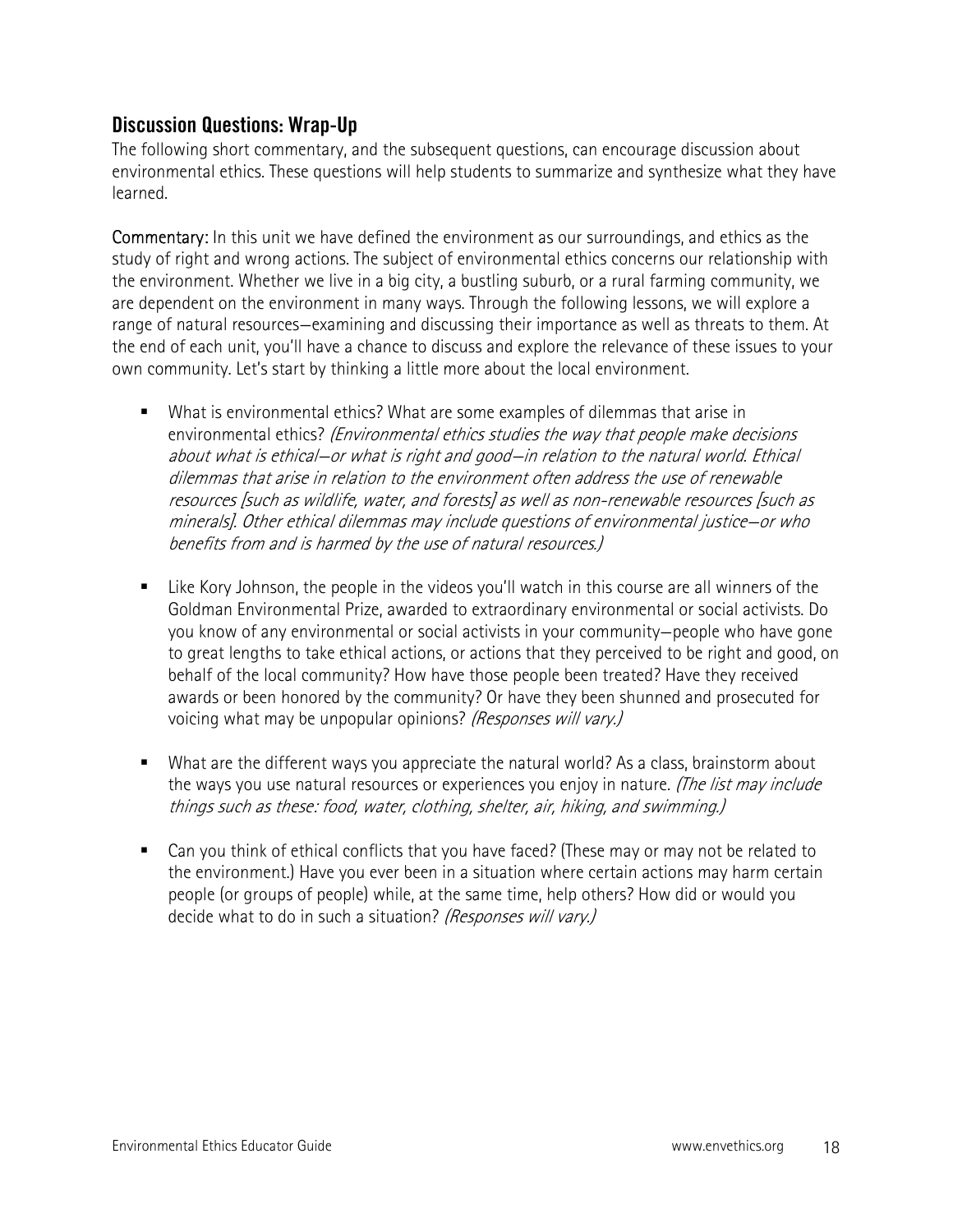### **Activity Ideas**

The following suggestions allow your students to explore environmental issues in your community, and will encourage them to learn about the different sides of ethical conflicts. (Note that a student worksheet is provided for activity #1.)

### **Activity #1: Debating the Environment**

As with all ethical issues, there is not a single right answer to questions dealing with environmental ethics. Rather, there are a variety of different perspectives that are based on each individual's unique combination of personal experiences, beliefs, and values. When we form our own opinions, we draw on the different levels of the Eco-Ethical Mountain—personal appreciation and value, scientific understanding, and ethical principles.

Refer to the series of questions included in Topic 3 ("What Is Environmental Ethics?"), and have your students debate the issues in these questions. (See the "Debating the Issues" worksheet to help organize this exercise.)

Assign your students to the point and counterpoint positions for each of the questions, and ask them to prepare three-minute speeches in which they support their arguments with scientific facts, social impacts, and personal statements of appreciation. Although this may mean that students will have to take a side with which they personally disagree, the exercise will encourage them to see various sides of each issue and appreciate the complexity of environmental debates.

The point and counterpoint are stated very simply, even simplistically. Students should be able to recognize this and show how the statement needs to be qualified and refined in order to make a good argument.

Organize your class so that the students with the point statements present their arguments first, followed immediately by the counterpoint arguments. After both speeches on a topic, have your class discuss the merits of the arguments. Then, to add another dimension to the activity, have your students switch sides and debate the issues again from the opposing perspective. (Make sure that they come up with their own arguments, rather than repeating those made by their initial opponents.) After students have finished debating, ask students if their opinions on the subject changed during the course of the activity.

### **Activity #2: Environment in the News**

Have your students look through recent newspapers for stories on environmental issues. Each student should photocopy or clip out one local and one national environmental story, and write a one-page report on each issue. The report should include a summary of the topic, a one-sentence description of any ethical conflicts related to the story, an overview of the different sides involved in the issue, and a recap of the major arguments. Have your students briefly describe the side of the issue with which they agree and explain why. Your students should also list any questions they have about the issue that the article did not address.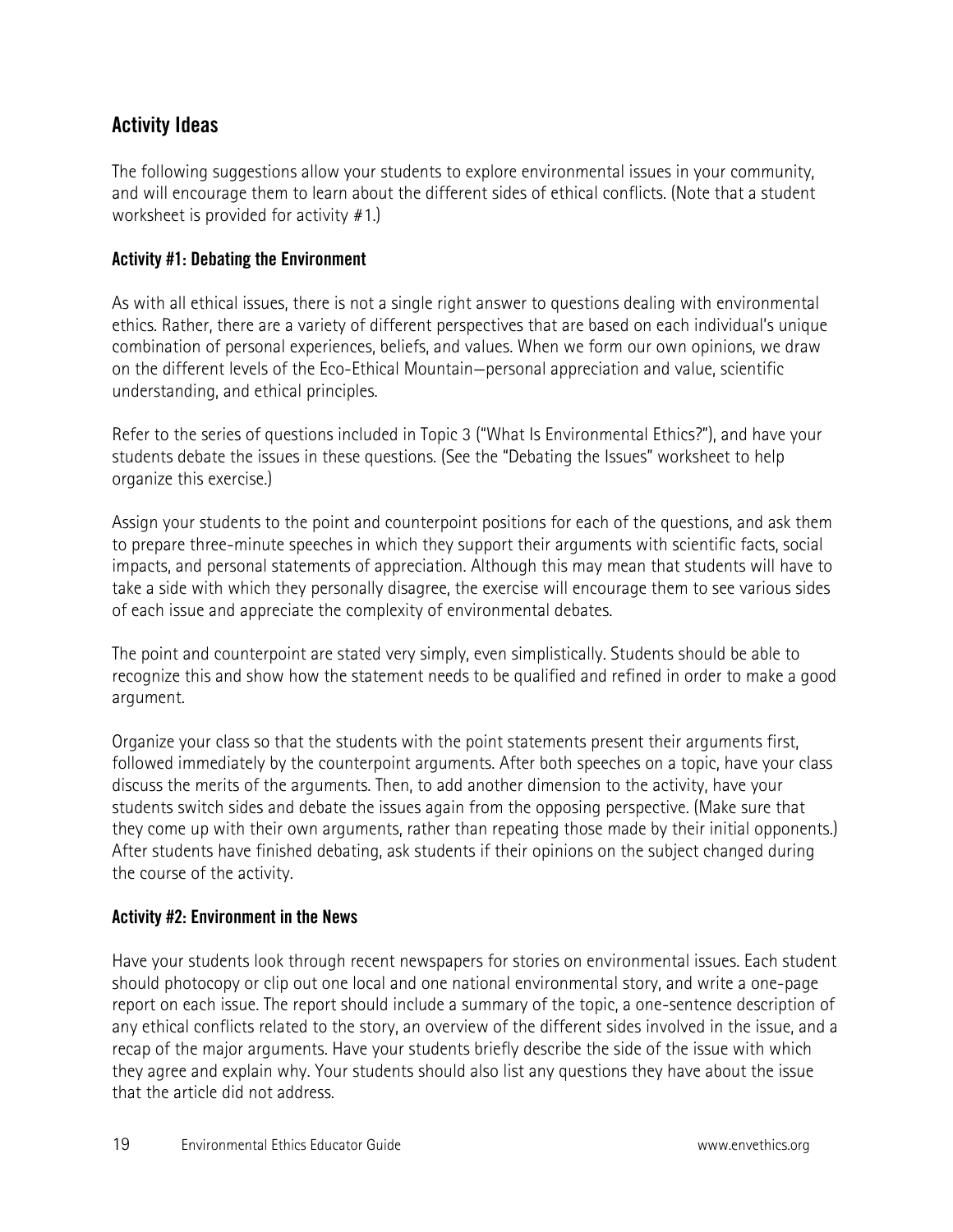### **Activity #3: In Your Community: My Environment**

Ask your students to write a short essay about the environment of their schoolyard or home. They should first define the borders of this environment. Then the students should catalogue the different living and non-living components, such as trees, flowers, and birds, as well as human-made things like a birdbath or swing set. What are the natural resources in this environment? How do the different living and non-living, natural and human-made elements interact with each other? What role do people play in this system? Have your students illustrate these relationships with drawings or photographs.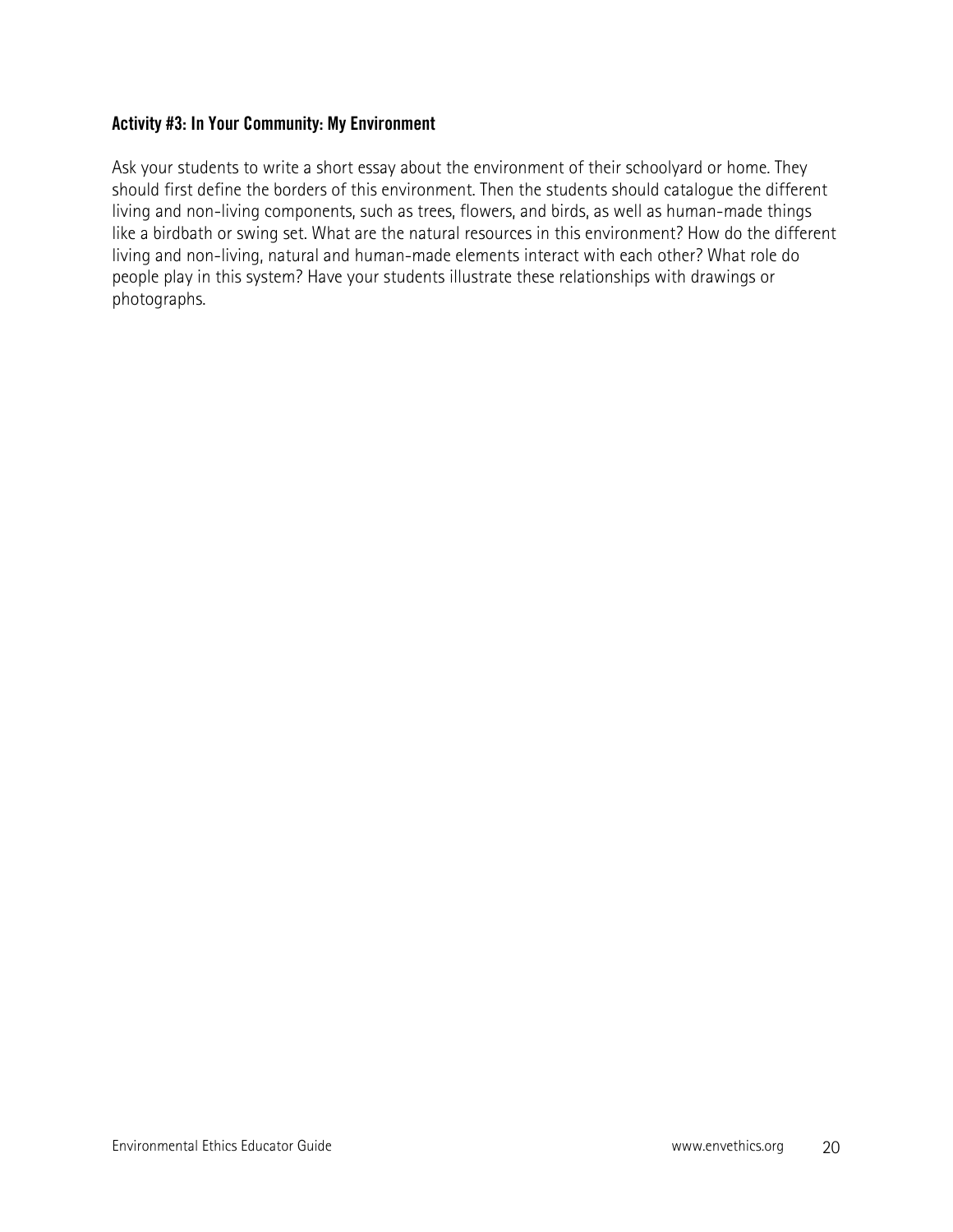### **INTRODUCTION WORKSHEET Debating the Environment**

Environmental issues are complex and have many sides. People have different perspectives, and often make very persuasive arguments to support their opinions. Ethics helps us consider what is right and wrong in light of our own personal perspectives. Sometimes we will agree on certain fundamental and ethical beliefs—such as the belief that people shouldn't be able to kill other people. But often we are forced to weigh the pros and cons, the costs and benefits, and each person may come to a different conclusion.

You will be assigned to take a position on one of the issues below. Prepare a short (three-minute) speech to support either the point or the counterpoint, and conduct research to make as convincing of an argument as possible. To strengthen your argument, be sure to include at least one scientific fact, one social impact, and one personal statement of appreciation.

| Should we change nature? |                                                                                                                                           |
|--------------------------|-------------------------------------------------------------------------------------------------------------------------------------------|
| Point:                   | Yes, we need to change nature to live our lives.                                                                                          |
| Counterpoint:            | No, if we change nature too much we will destroy it.                                                                                      |
|                          | Should there be limits on what we choose to do with nature?                                                                               |
| Point:                   | Yes, if we don't set limits on what businesses or individuals can do, we will pollute<br>the environment.                                 |
| Counterpoint:            | No, environmental regulations put animals or trees before people, and people should<br>be able to do whatever they have to do to survive. |
|                          | <u>Are we obligated to protect nature, even if that means that we must make some sacrifices?</u>                                          |
| Point:                   | Yes, human beings have a duty to be stewards of nature.                                                                                   |
| Counterpoint:            | No, it is not necessary for human beings to make sacrifices for animals or the<br>environment.                                            |
|                          | Should we think about future generations when we're exploiting natural resources?                                                         |
| Point:                   | Yes, we need to live in a sustainable manner, so future generations will have the same<br>resources we have.                              |
| Counterpoint:            | No, we shouldn't worry about future generations because they will develop new<br>technologies and innovations.                            |
|                          | Do trees and animals have rights of their own?                                                                                            |
| Point:                   | Yes, as living things, plants and animals have rights.                                                                                    |
| Counterpoint:            | No, only humans have rights because we are smarter and more sophisticated than<br>other animals.                                          |
|                          | Does the natural world have a value apart from its support of human life?                                                                 |
| Point:                   | Yes, the natural world has intrinsic value, and things should be protected even if they<br>have no apparent economic value.               |
| Counterpoint:            | No, things in nature are only valuable if they provide some sort of material or<br>nonmaterial benefit to humans.                         |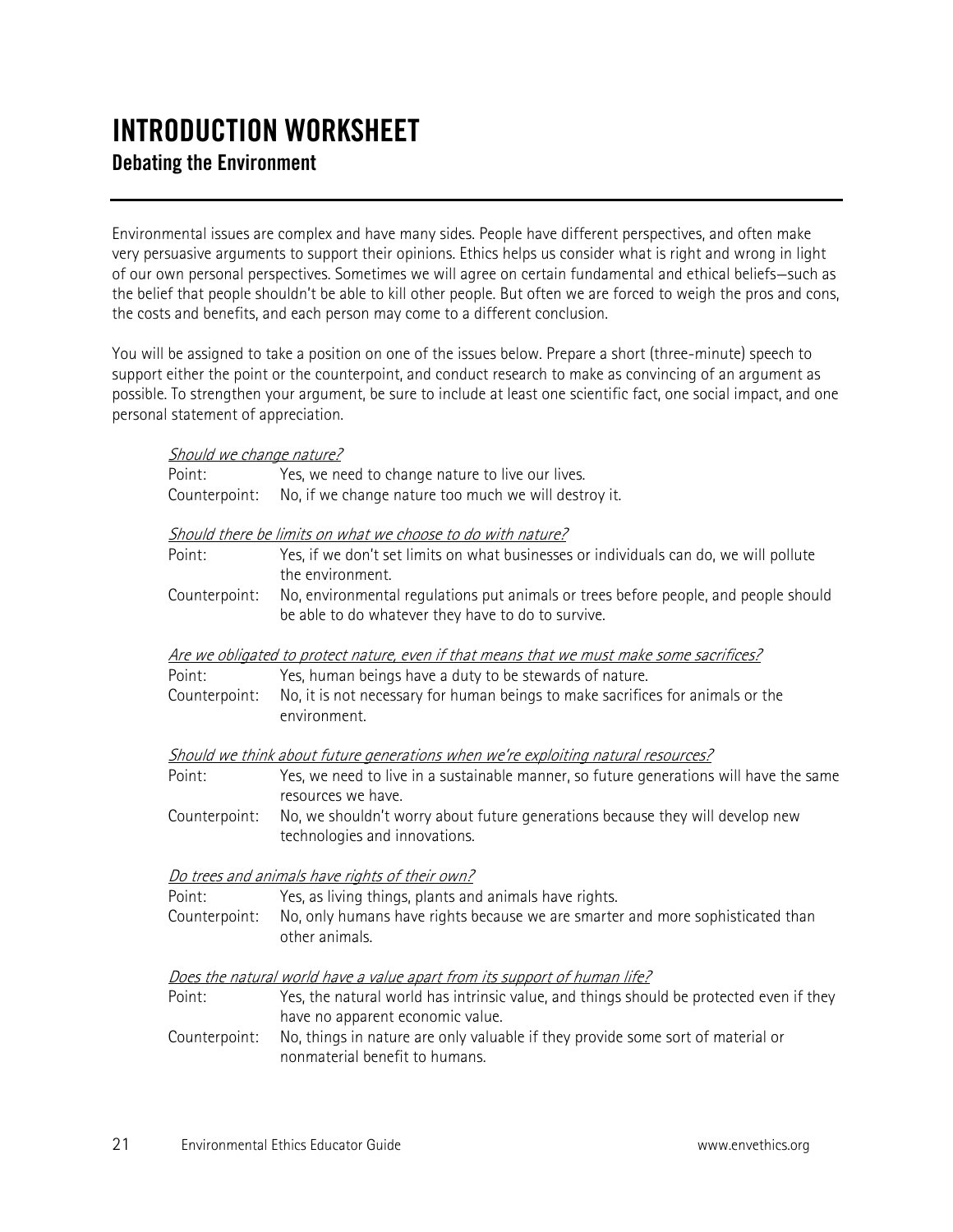

**Purpose:** The purpose of this lesson is for students to reflect on personal experiences with the wilderness and to evaluate their personal opinions and actions regarding wildlife protection.

**Overview:** This lesson examines ethical questions concerning the conservation of wild animals. It asks about human responsibility and duties toward animals, especially animals in the wild whose existence is threatened or endangered. Three Goldman Award Winners demonstrate their responsibility for saving and conserving rhinos, dolphins, and mountain gorillas.

**Objectives:** Students will be able to describe several different ways of valuing wildlife, and explain how those values can lead to the undertaking of actions that may help conserve wildlife and protect habitats.

### **Key Concepts:**

- People value and appreciate wildlife in many different ways. Some people value wildlife for the material benefits the animals can provide (use value), while others appreciate the simple fact that wild animals and habitats exist in the world (existence value).
- **The ethical principles of justice and duty depend on how people define the community in** which they live. In environmental ethics, the idea of community is expanded to include beings other than humans.
- While we may live far from unfamiliar ecosystems, we must consider how our actions help or harm those spaces and species.

**Vocabulary:** biodiversity, CITES, community, duty, ecosystem services, endangered, existence value, extinct, genes, genetic diversity, intrinsic value, invertebrate, justice, keystone species, rain forest, species, utility

You may wish to provide students with definitions of these words, and discuss and clarify their meaning prior to viewing the video and completing the lesson plan and activities.

**Time:** One class session to watch and discuss videos. Additional class sessions to complete suggested activities.

**Video Segments:** Video #1: Michael Werikhe, Kenya, 1990; Video #2: Eugene Rutagarama, Rwanda 2001; Video #3: Samuel LaBudde, United States, 1991.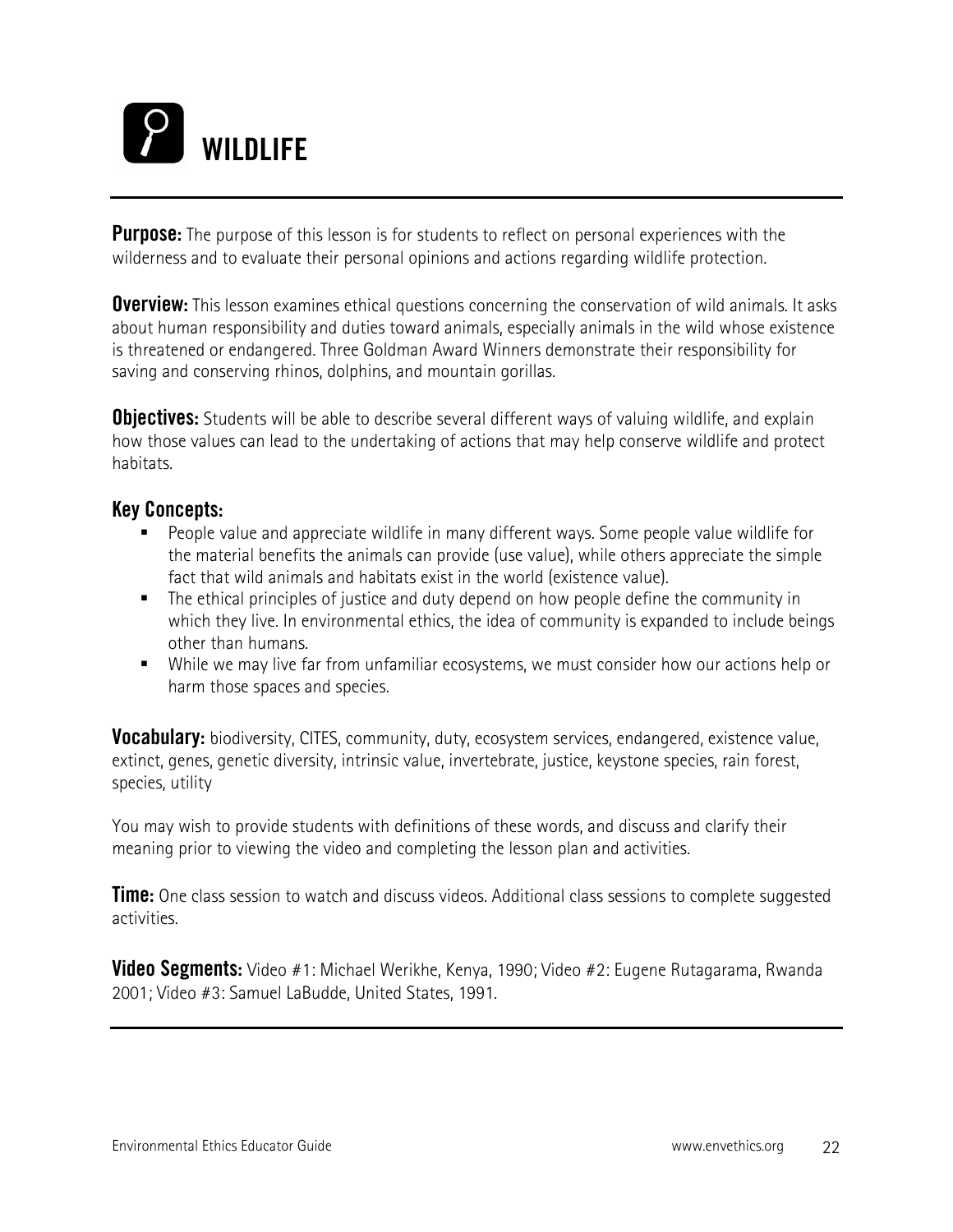### **Background**

The lesson plan begins with Key Teaching Points. These points contain the most important features of the lesson. As your students view the videos and participate in class discussions and activities, it is important to emphasize these ideas.

### **Key Teaching Points:**

- The variety of life on Earth is called biodiversity.
- While only 1.7 million species have been named, scientists believe that there may be more than 10 million species living on Earth.
- The majority of these species live outside of daily contact with humans. However, people's daily actions have implications for wildlife and affect biodiversity.

The Student Workbook contains important information about the lesson concepts. Prior to viewing the videos, have your students read the Wildlife section of the Student Workbook. There are several different ways to do this. You may wish to assign this reading as homework or you may also read the information together as a class.

After the students have read the assigned section of the Student Workbook, have the class view the video.

### **Topic 1: Appreciation**

### **Key Teaching Points:**

- **People appreciate and value wildlife in a range of ways.**
- Many times, wildlife is appreciated for its use values, or the ways in which animals can be used to provide some benefit to humans; for example, through providing products (for example, leather from cowhide) or services (for example, pulling carts) to people.
- Wildlife may also be appreciated for its existence value, or the belief that plants and animals simply have a right to exist apart from any utility they may provide to humans.
- $\blacksquare$

### **Discussion Questions: Video #1: Michael Werikhe, Kenya, 1990**

Summary: Michael Werikhe walks thousands of miles to educate people about and advocate for rhinos and other wildlife.

Use the following questions to get your students thinking about the relationship between people and wildlife, the responsibilities people have toward conserving wild spaces and species, and how our actions have an effect upon even faraway ecosystems.

■ What motivated Werikhe to begin to "walk for wildlife"? (He was motivated by the environmental destruction he saw in Kenya, and wanted to spread the word that the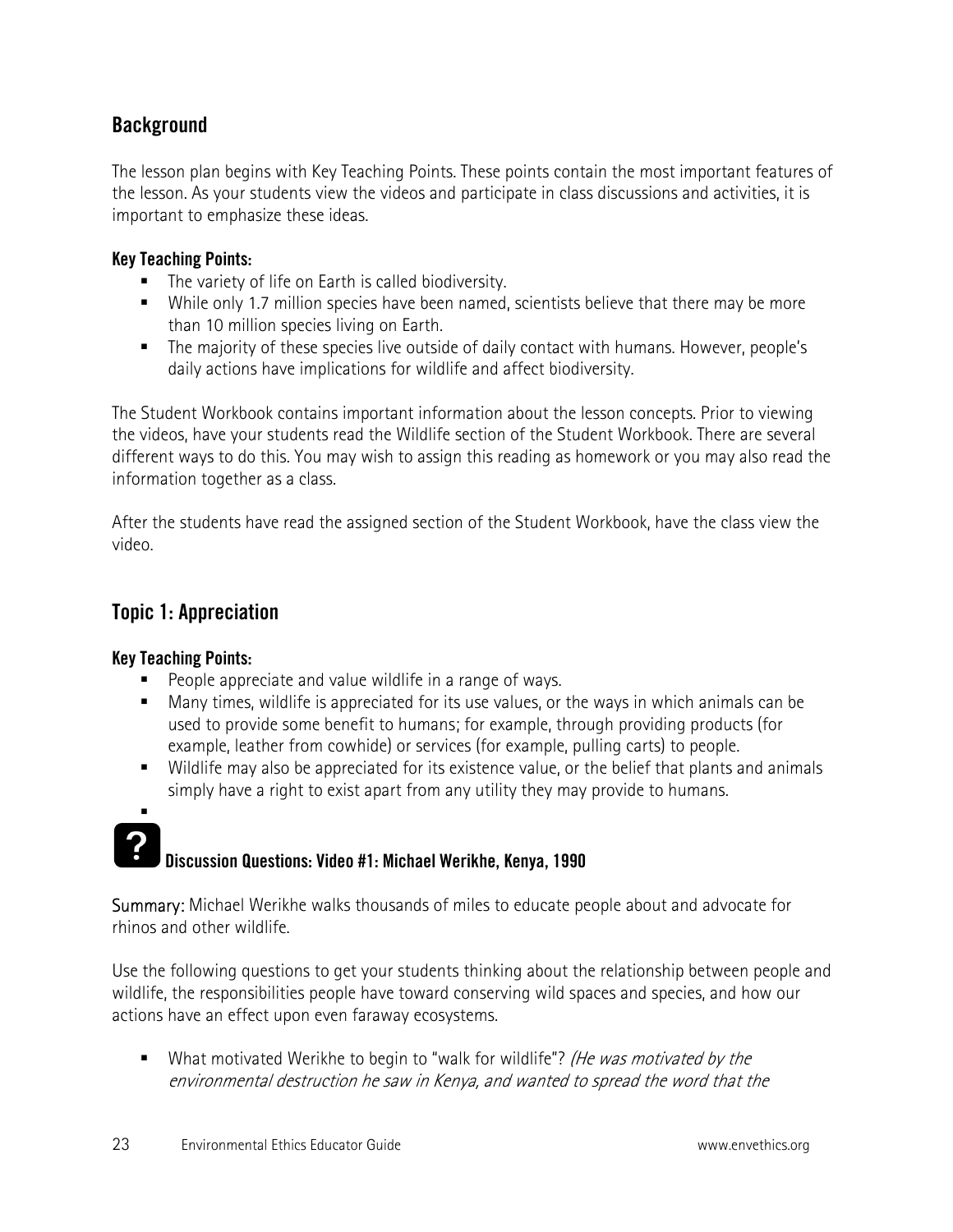environment was under threat. He felt a strong ethical duty to educate people, in Kenya and throughout Africa, about the plight of wildlife.)

 Why did Werikhe choose the rhino as his symbol? What is he hoping to gain through his actions? (Werikhe selected the rhino because it is a large animal that has the power to capture people's imagination. Using the rhino as a symbol for all wildlife, Werikhe raised awareness and knowledge among fellow Africans. By getting people emotionally and intellectually engaged, he hopes to spark their sense of responsibility to conserve this magnificent creature, its habitat, and, by extension, other animals who share the rhino's ecosystem.)

### **Topic 2: Ecology**

### **Key Teaching Points:**

- **Currently, many species are endangered or have become extinct, and many of those** extinctions have been the result of human actions.
- When species become extinct, there may be large-scale repercussions. Ecological processes may be interrupted and the impacts may be greater than we know. As we lose diverse habitats, not only do we lose diversity in species, but our planet also loses genetic diversity.

# **Discussion Questions: Video #2: Eugene Rutagarama, Rwanda, 2001**

Summary: Eugene Rutagarama dedicates his life to protecting a close relative of humans: the mountain gorilla, which is listed as an endangered species. Akin to the mountain gorilla is the lowland gorilla, which, although listed as a threatened species, is more numerous and is not considered endangered.

Use the following questions to engage students in a discussion on the ethics of conservation and taking actions on behalf of a particular species or the environment in general.

- What were some of the reasons that Rutagarama was so motivated to protect mountain gorillas? (He understood that the species was in danger of extinction from habitat loss as well as the violence imposed by the ongoing war.)
- How did understanding the species help motivate Rutagarama to take action? (As a biologist, he understood the important role that mountain gorillas play in their forest habitats. He also may have been concerned about the loss of species and genetic biodiversity—realizing that once a species is gone, it cannot be brought back. Each species represents the unique outcome of millions of years of evolution and adaptation.)
- Did Rutagarama have other motivations, besides ecological, for working to conserve gorillas? (While Rutagarama believes that gorillas are an important species in their own right, he also sees the environment—and particularly charismatic species such as gorillas—as having the power to unite people for a common cause, such as the protection of the natural world.)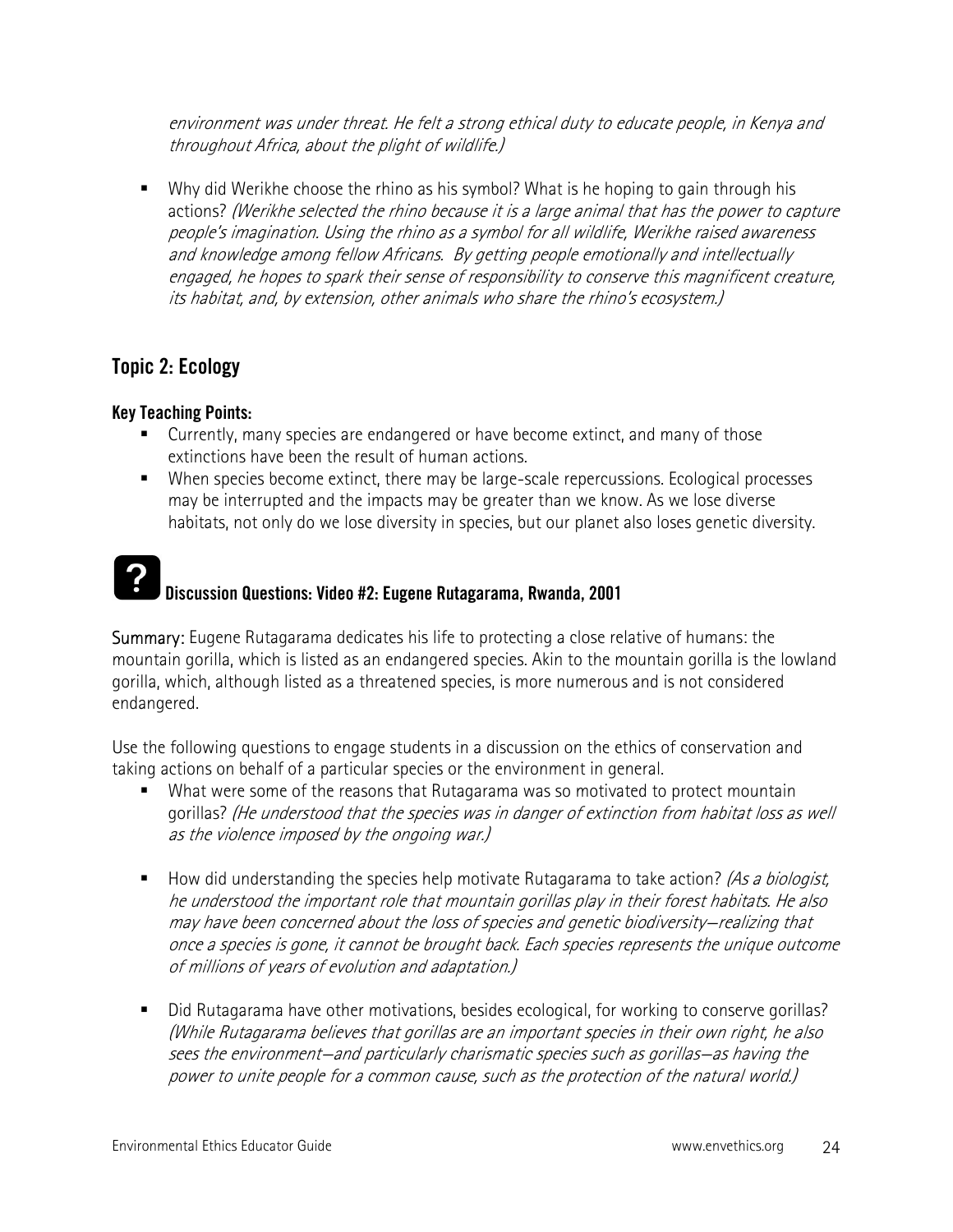Can you think of an example in the United States where an ecological concern served to unite people around a common goal? (Concern for the national symbol, the bald eagle, has rallied people to return that bird from the edge of extinction. Similarly, concern for large whales has supported significant conservation efforts. Can you think of an example where an ecological concern may have been divisive? (In the late 1980s and early 1990s, the famous "spotted owl" issue in the Pacific Northwest quickly polarized people and was portrayed as a fight of "environment versus jobs.")

### **Topic 3: Responsibility**

### **Key Teaching Points:**

- Some people have expanded their personal understanding of a community to include wildlife.
- By believing that wildlife is part of our community, we begin to feel a sense of duty for what happens to wildlife.
- Some people, such as those portrayed in these three videos, have a strong sense of personal responsibility to wildlife because they consider themselves to be members of the community of life, and are willing to go to great lengths and take risks in order to protect and conserve wildlife.

# **Discussion Questions: Video #3: Sam LaBudde, United States, 1991**

Summary: This video portrays Sam LaBudde's courageous work to conserve dolphins by secretly filming a destructive tuna harvest. Use the following questions in your class discussion:

- How did LaBudde become involved in the effort to stop the killing of dolphins? *(LaBudde*) learned about the plight of dolphins while working at the Earth Island Institute. When he inquired about why nobody was doing anything to stop the killing of these intelligent, fascinating animals, he was told that there wasn't any visual documentation of the slaughter. With his last \$800, he flew to Mexico, secured a job as a cook on a Panamanian fishing vessel, and spent the next four months videotaping the tuna-fishing process, which ensnared numerous dolphins in addition to the targeted species.)
- How did LaBudde get the American public to care about the slaughter of dolphins? What actions were individuals able to take to help conserve dolphins? (LaBudde gave his videotapes to the Earth Island Institute, which shared them with Congress and the major television networks. As soon as the public saw pictures, there was a public outcry and a boycott against tuna companies. The pressure from the public, in conjunction with Congressional legislation, eventually convinced the tuna-fishing companies to change their techniques to minimize the capture of dolphins.)
- Can you think of any wildlife species or habitats for which you feel a particular interest or affection? Do you feel an ethical responsibility to try to protect or conserve those places or species? Why or why not? (Responses will vary.)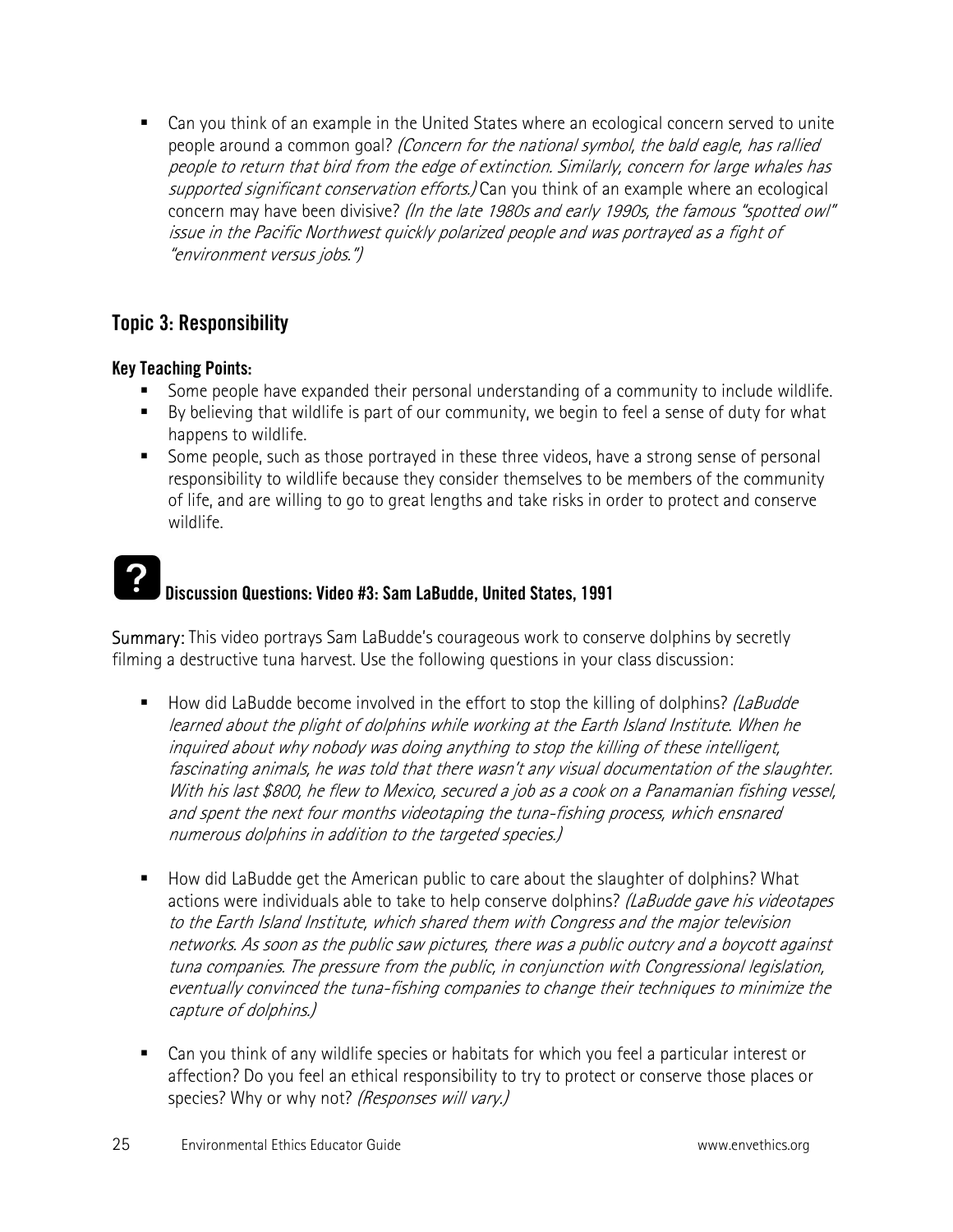- What, if any, steps might you take to help protect those species if they were threatened? (Responses will vary.)
- Can you think of examples of actions that people can take in their everyday lives, which might help protect species that live far away? (Responses will vary.)

# **Discussion Questions: Expanding Our Definition of Community**

Expanding our definition of community to include wildlife requires consideration of challenging questions. Have your students discuss the following:

- The interrelationships of ecosystems and the processes of evolution connect us to other animals. Ecologists use the word *community* to refer to groups of living organisms (such as animals) and non-living organisms (such as rocks and soil) that interact with each other in an ecosystem. Similarly, ethicists use the principle of *community* to explain why people sometimes work together for the betterment of a particular group, such as a family or neighborhood.
- Do you think animals have a place in our community? Why or why not? (Responses will vary.)
- $\blacksquare$  How can we make decisions based on the wellbeing of animals, in addition to the well-being of people? (Many people believe it's important to have a scientific understanding of the needs of animals—for example, for habitat, food, and water—to be able to make educated decisions about conservation measures. However, there will never be a simple solution to balancing the needs of wildlife with the needs of people. It requires creativity, compassion, and understanding of a range of perspectives.)
- Does a mosquito have the same rights as a musk ox? What about a microorganism? (Responses will vary.)
- How might a community between different species, particularly between humans and nonhumans, be formed? Clearly, animals can't "talk" for themselves, so how can we include considerations of their needs and rights and balance those with the wants, needs, and rights of humans? (Remind students that communities are formed between persons and pets: in what way might this be an image of communities between humans and wild animals? A first step toward considering animals as part of our inter-species community is to use scientific research to better understand the needs and responses of wildlife populations to different pressures, both natural and human-made. We should also make decisions about wildlife conservation based on a long-term model, recognizing the importance of conserving species and habitats not only for our own generation, but also for generations to come. By developing a longer-term perspective, we will consider human wants, needs, and rights alongside the needs and rights of animals over a large-scale horizon, both physically and temporally.)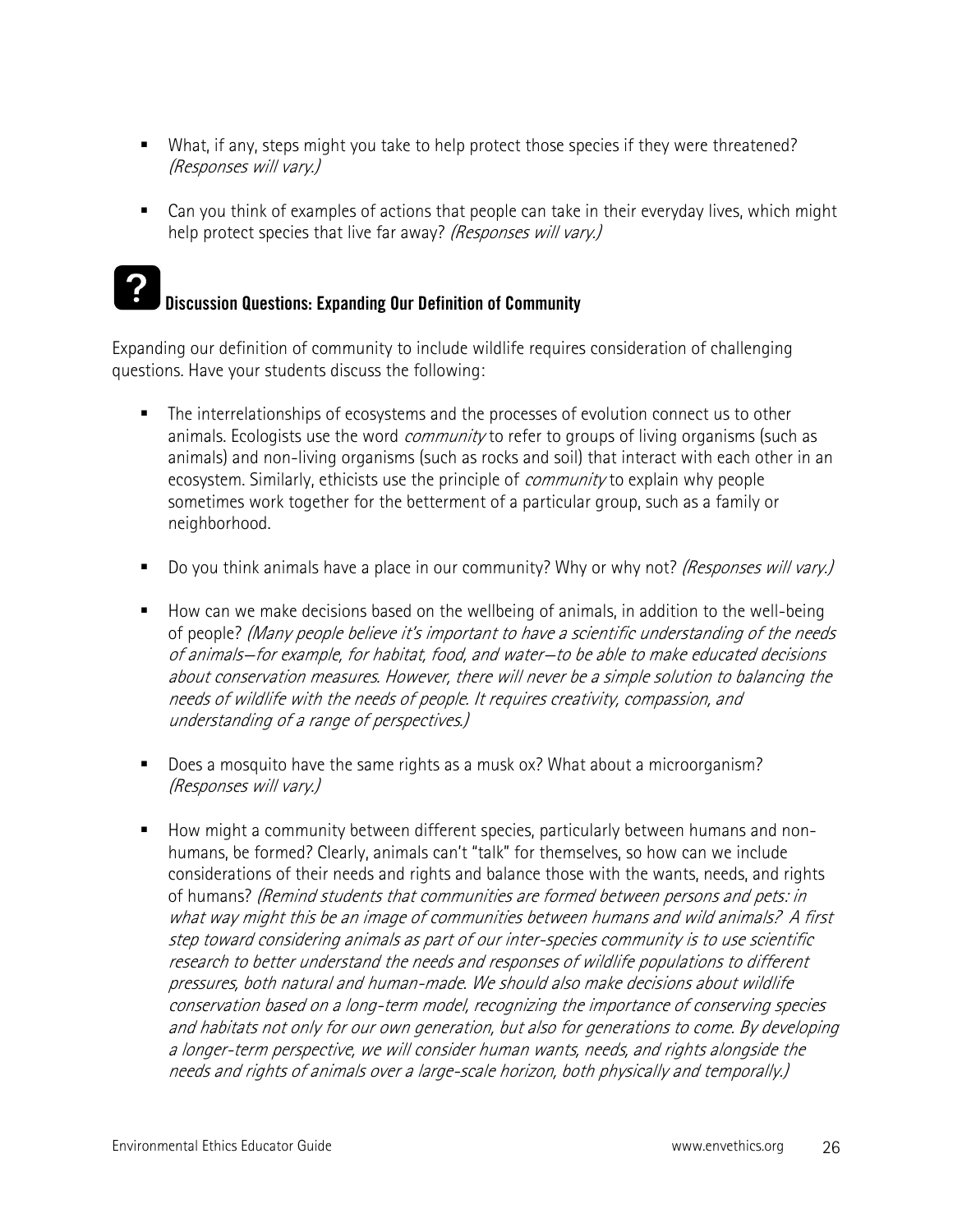### **Discussion Questions: Wrap-Up**

Use this short commentary and the subsequent questions to encourage discussion around endangered species closer to home. These questions will help students to summarize and synthesize what they have learned.

- These stories of distant animals and dedicated conservationists may seem detached from our everyday lives. However, these men were normal people, just like the rest of us. Michael Werikhe worked in an automobile factory as a security guard, and Sam LaBudde was a recent college graduate when he set sail on the tuna boat. Ordinary people can make a difference in conserving wildlife. Also, not all wild animals are "charismatic megafauna," which is what people call large, interesting, and widely recognized animals like the rhino, gorilla, and dolphin. There may be an endangered or threatened species in your community that needs protection.
- Do you know of any endangered or threatened species that live in your community, or in a local park or protected area? How could you find out if there are endangered species nearby? (You could talk to a naturalist at a local nature center, contact a high school science teacher or biology professor at a local college, or search on the U.S. Fish and Wildlife Service or IUCN websites.
- If there are local species that are threatened, what could you do to help them? (First, you would want to start by finding out why they are threatened. If the threat is because of an invasive species, you'd want to attack the issue from that angle. Alternatively, if the threat is habitat loss, you might want to explore your town or community's planning or zoning regulations. Second, you could find out if there are any local groups addressing the issue and, if so, whether they have volunteer opportunities available. Third, you could examine whether your own daily activities have an impact on that endangered species, and if so, change your behavior accordingly.)
- Ethically, do you think that you have any responsibility to help protect this threatened or endangered plant or animal? Why or why not? (Responses will vary.)

### **Activity Ideas**

The following ideas describe optional activities that your class may wish to undertake after watching the videos and completing the recommended discussions. (Note that student worksheets are provided for activities  $#1$  and  $#2$ .

### **Activity #1: Wilderness Journal**

Using the Wildlife Worksheet: Wilderness Journal—have your students write about an experience they have had with wilderness or wild animals, and how that experience may have affected what they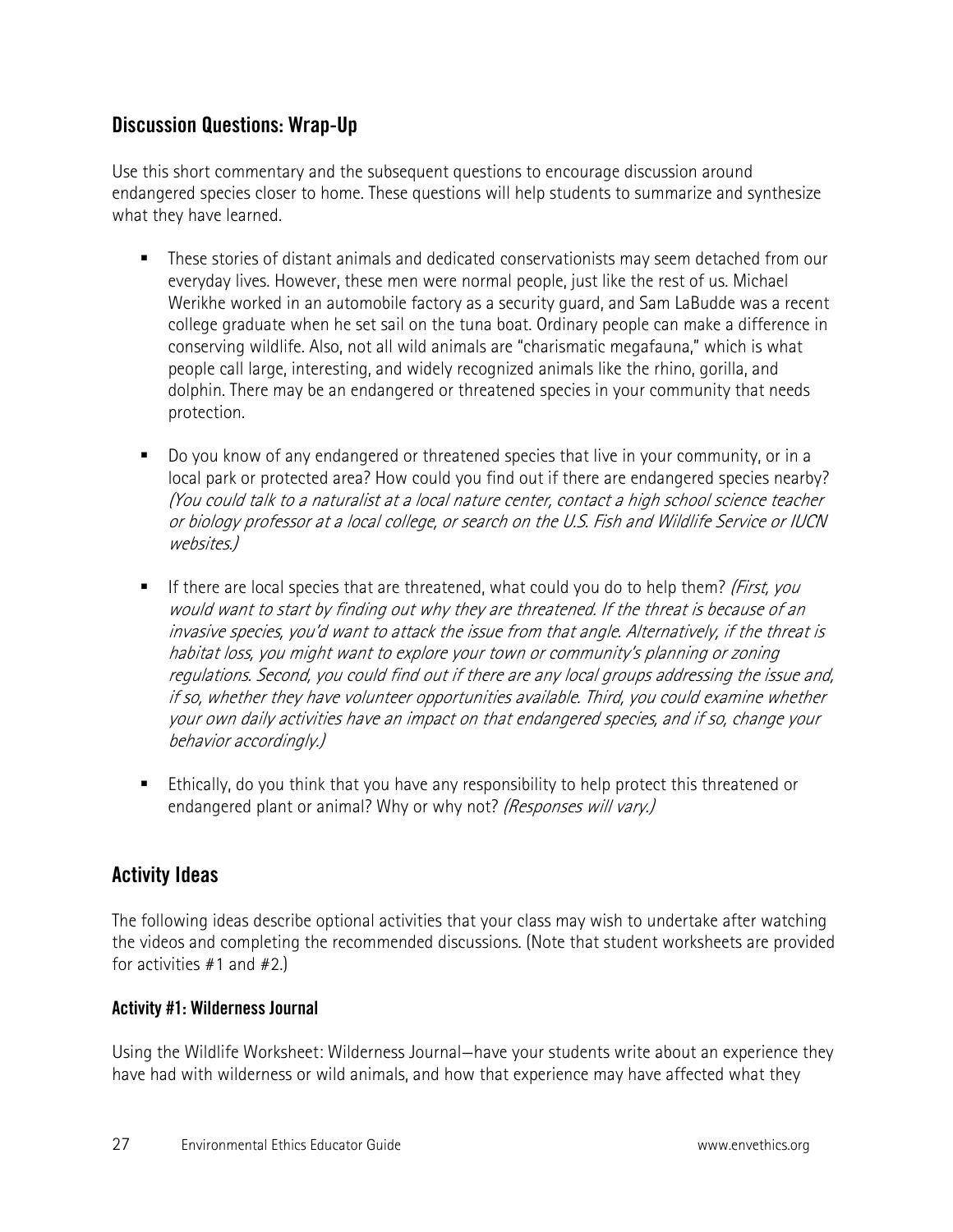think about wildlife and wilderness protection. Ask students to address the following topics in their entries:

People often talk about preserving wilderness—wild areas free of development or any other sign of human impact. Have you ever personally experienced what you would consider to be "wilderness"? If so, what was it like? What feelings did it evoke in you? (For example, did you feel scared? Free? Far from civilization? Adventurous?) If you have not experienced wilderness firsthand, what do you think it would be like, based on portrayals you may have read about in books, heard on the radio, or seen on television or in movies? Students who have not had an opportunity to experience wilderness firsthand may choose to look at photographs in magazines or conduct an Internet search for wildlife photographs. An easy way to find wildlife photographs is to go to http://www.google.com, type in the word "wildlife" in the query box and click on the "Image" button.

Was the experience you had with wilderness or wild animals a positive or negative one? Did a close encounter with a particular animal change your previous ideas about that animal? (For example, did you see a great blue heron in the wild, and find that it was much more beautiful than in photographs? Or did you see a bear, and find it to be smaller and less threatening than you had expected?) Have you ever experienced wildlife in a zoo setting? If so, what were you able to learn about the natural history, preferred habitat, and threatened or endangered status of that animal?

Based on your wilderness experiences, both firsthand and through the media, do you think there is a role for wilderness? What is the value of a place that has been kept wild, even if you could never experience it?

### **Activity #2: The Great Elephant Debate**

Few wildlife debates have been more controversial than the one surrounding elephant ivory. In 1989, the Convention on the International Trade of Wild Species of Fauna and Flora (CITES, pronounced SIGH-teez) passed an international ban on the trade of elephant ivory. This decision was based on the steeply declining populations of elephants in Africa and Asia.

As a result of the ban, elephant populations have somewhat recovered. Worldwide, the ban helped to protect elephants, drastically reduce ivory prices, and facilitate enforcement of anti-poaching measures. However, in the countries in which the elephant populations have rebounded most dramatically—including South Africa, Zimbabwe, Botswana, Zambia, and Namibia—local people and government officials have expressed concern about being "overrun" by elephants. In these countries, elephants have been known to knock down fences, trample crops, and even kill people in areas where elephant and human communities live in close proximity.

Therefore, these countries petitioned CITES to consider reinstating the ivory trade for the countries in which elephant populations were determined to be healthy. The measure proposed by these countries stated that any funds received from ivory sales would be used to fund elephant and habitat conservation. Other countries strongly opposed this measure, arguing that any revival of the ivory trade would quickly lead to rising ivory prices, make law enforcement more complicated, and ultimately—encourage poaching, which would again threaten populations of this keystone animal.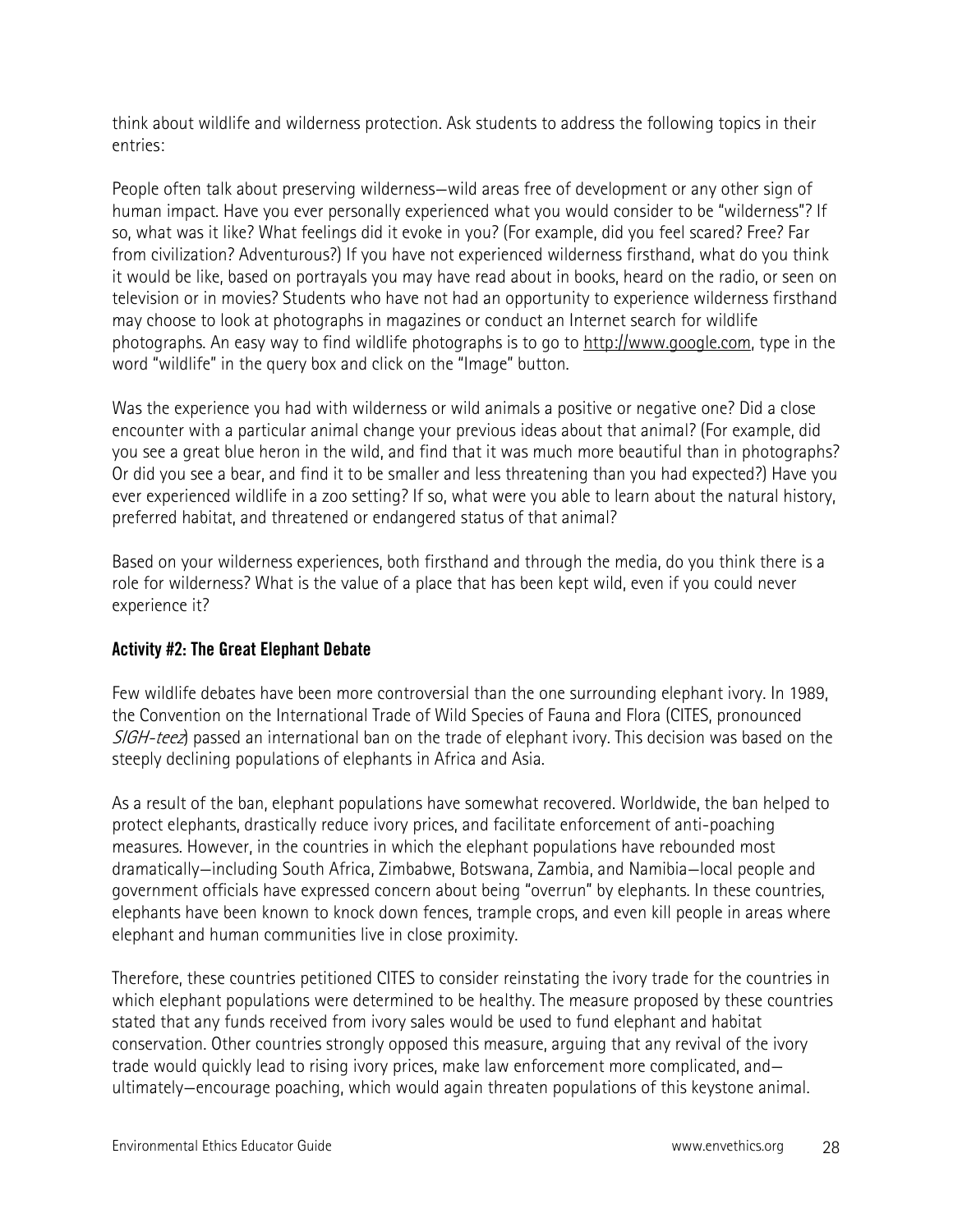This has continued to be an extremely controversial issue and has been hotly debated at numerous CITES conventions.

Divide the class into two groups: One representing the countries that are in support of allowing limited, legal ivory sales, and the other representing the countries and nonprofit organizations that are vehemently opposed to any ivory trade. You may have the students conduct research to clarify the ideas and arguments posed by each side, and consider the ethical principles that underlie each of the positions. The following websites might be useful in collecting information for this activity:

David Sheldrick Wildlife Trust website: http://www.sheldrickwildlifetrust.org/index.html

BBC websites: http://newswww.bbc.net.uk/2/hi/south\_asia/2583891.stm http://www.bbc.co.uk/nature/wildfacts/factfiles/178.shtml

CITES website: www.cites.org

TRAFFIC website: www.traffic.org

World Wildlife Fund's CITES website: www.worldwildlife.org/cites

Alternatively, you may provide students with a brief overview by using the cards provided in the Wilderness Worksheet: The Great Elephant Debate found in the "Student Worksheets" section of this guide.

Once groups are prepared, conduct a mock CITES conference, in which each side has the opportunity to present its position. Three students should serve as the "judges" who will make a decision based on the persuasiveness of the arguments.

Perhaps the essential paradox of this debate centers on two points: first, do elephants enjoy any special moral status because of their place in culture, their size and regal bearing, their intelligence and their threatened status? Second, what right do persons who live outside of Africa and Asia—the elephant habitats—have to determine how people who live in those places should treat the animals?

### **Activity #3: In Your Community: Community BioBlitz**

As a class, complete a BioBlitz, which is an ecological survey that assesses local species of wildlife, ecosystems, and natural resources, in your schoolyard or a nearby park. (For instructions and student pages, visit www.nrel.colostate.edu/projects/iboy/biomonth/backbioblitz.html or refer to the "BioBlitz" activity in Biodiversity Basics [See the Resources section].).

Some questions to address through the BioBlitz include: Are there any endangered or threatened species in your community? If so, are there plans (by the local or federal government) to conserve those species? Develop a brochure that describes those species and plans that have been made for their conservation. Use the brochure to educate others in your community about your locally unique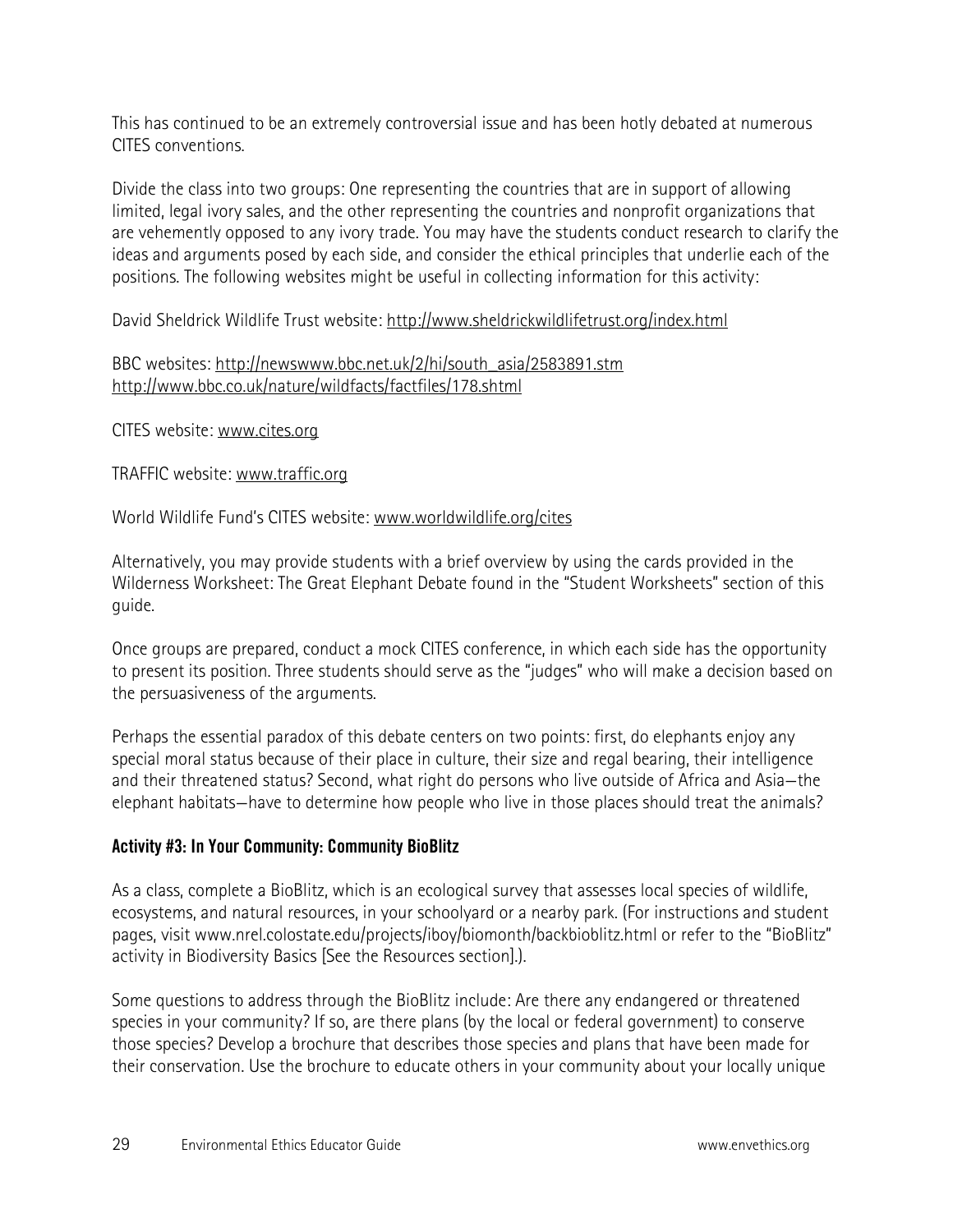wildlife. (You may consider distributing this brochure through the local public library, at a local nature center, and to other nearby schools and community groups.)

If there are not any recognized endangered species in your community, search for habitats that show signs of being threatened. For example, are there areas where non-native and invasive species threaten to destroy native plant life? Contact a local nature center or conservation group to find out what species or habitats are of particular concern in your area. If you do discover habitats or species that may not be officially endangered, but that appear to be threatened, work in teams to develop potential conservation strategies (be creative!) to share with local conservation groups and government officials.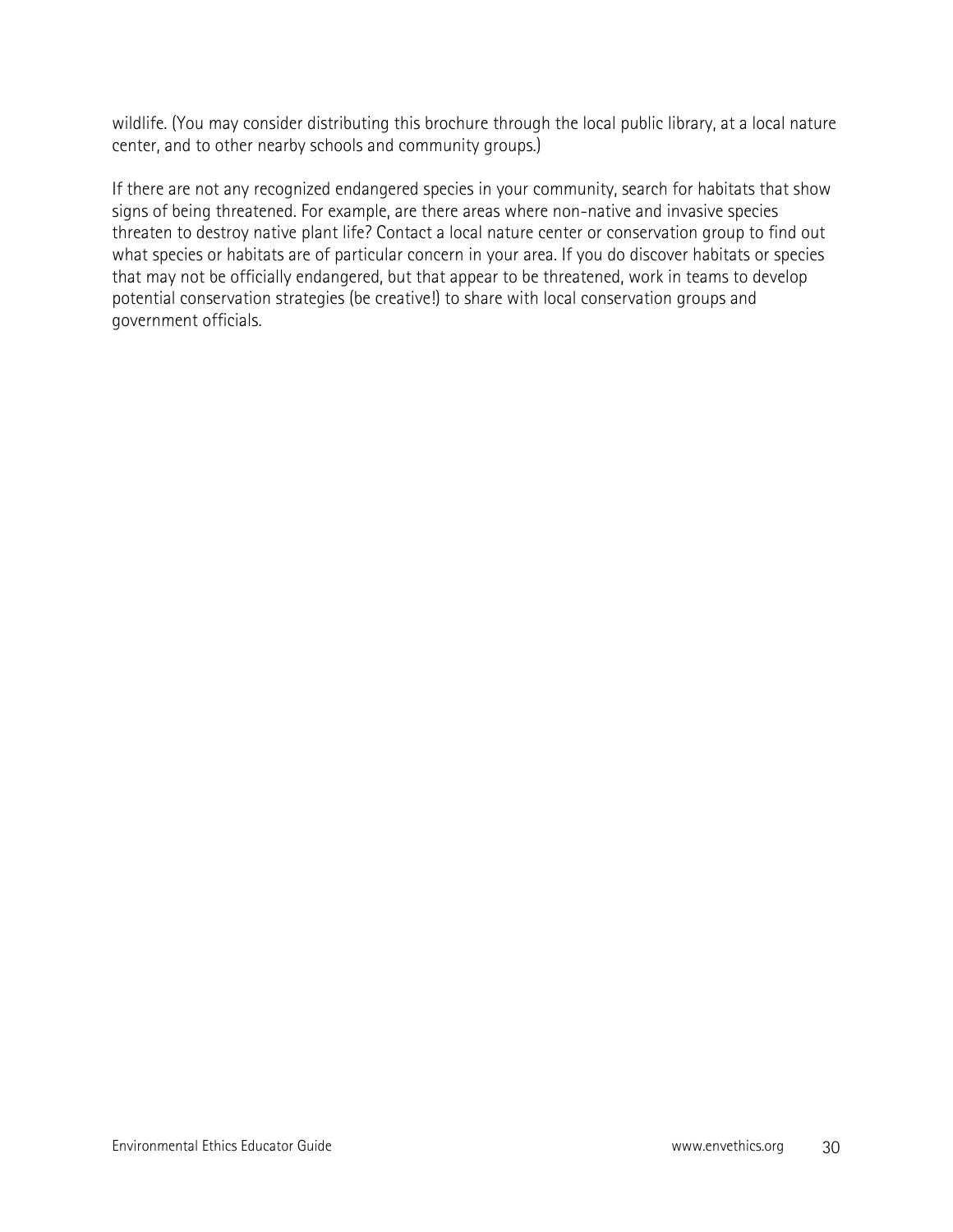### **WILDLIFE WORKSHEET Wilderness Journal Prompts**

Use these prompts to write in the Wilderness Reflective Journal:

- 1. People often talk about preserving wilderness—wild areas free of development or any sign of human impact. Have you ever personally experienced what you would consider to be "wilderness"? If so, what was it like? What feelings did it evoke in you? (For example, did you feel scared? Free? Far from civilization? Adventurous?) If you have not experienced wilderness firsthand, what do you think it would be like, based on portrayals you may have read about in books, heard on the radio, or seen on television or in movies?
- 2. Was the experience you had with wilderness or wild animals a positive or negative one? Did a close encounter with a particular animal change your previous ideas about that animal? (For example, did you see a great blue heron in the wild, and find that it was much more beautiful than in photographs? Or did you see a bear, and find it to be smaller and less intimidating than you had expected?) Have you ever experienced wildlife in a zoo setting? If so, what were you able to learn about the natural history, preferred habitat, and threatened or endangered status of that animal?
- 3. Based on your wilderness experiences, both firsthand and through the media, do you think there is a role for wilderness? What is the value of a place that has remained completely wild, even if you could never experience it for yourself?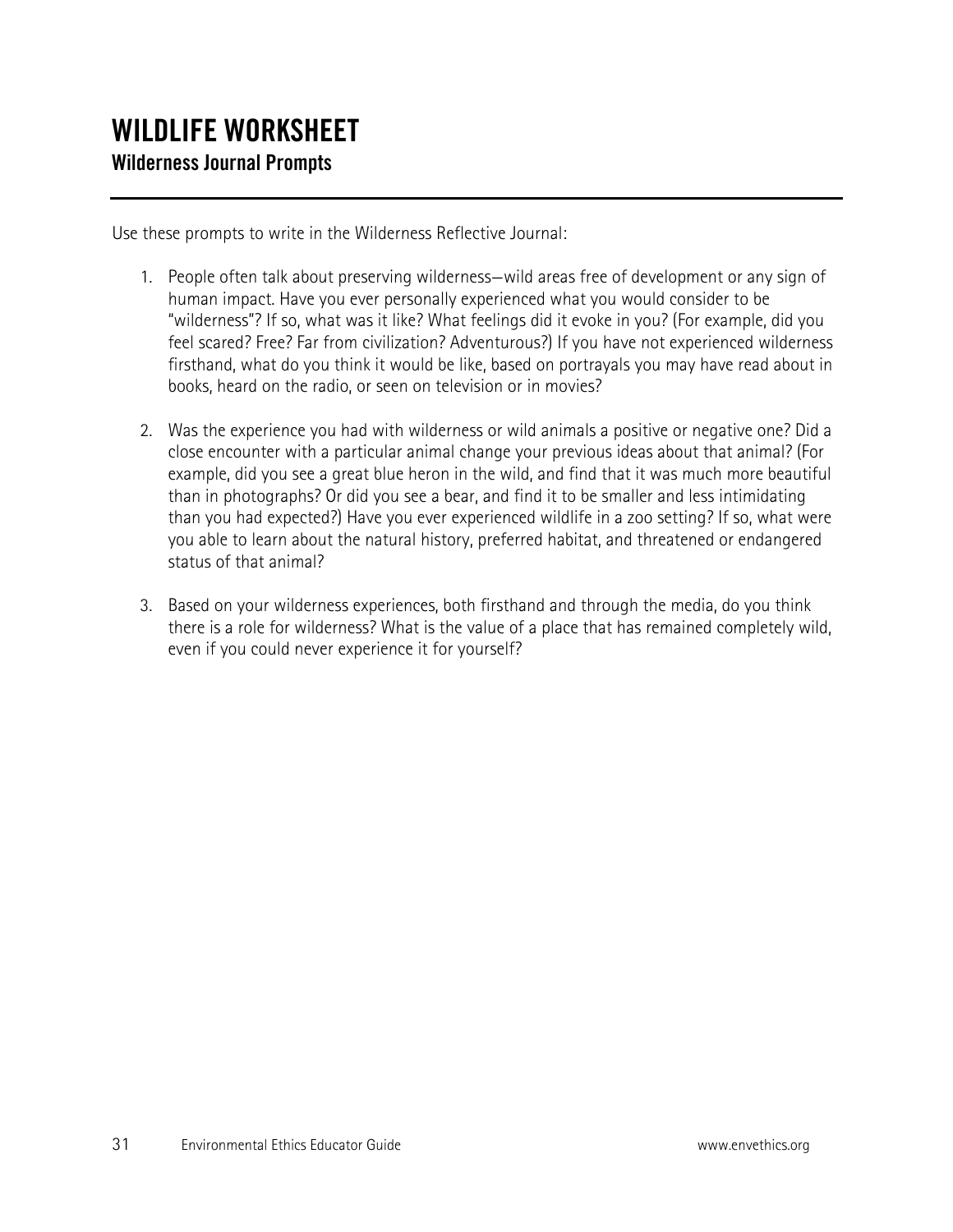## **WILDERNESS JOURNAL TEMPLATE**

#### What happened?

Use this space to describe your wilderness experience. Refer to the Wilderness Journal Prompts.

#### How do/did I feel?

Use this space to describe how you felt about your experience. Refer to the Wilderness Journal Prompts.

#### What did I learn?

Use this space to write about the role of wilderness in our world. Refer to the Wilderness Journal Prompts.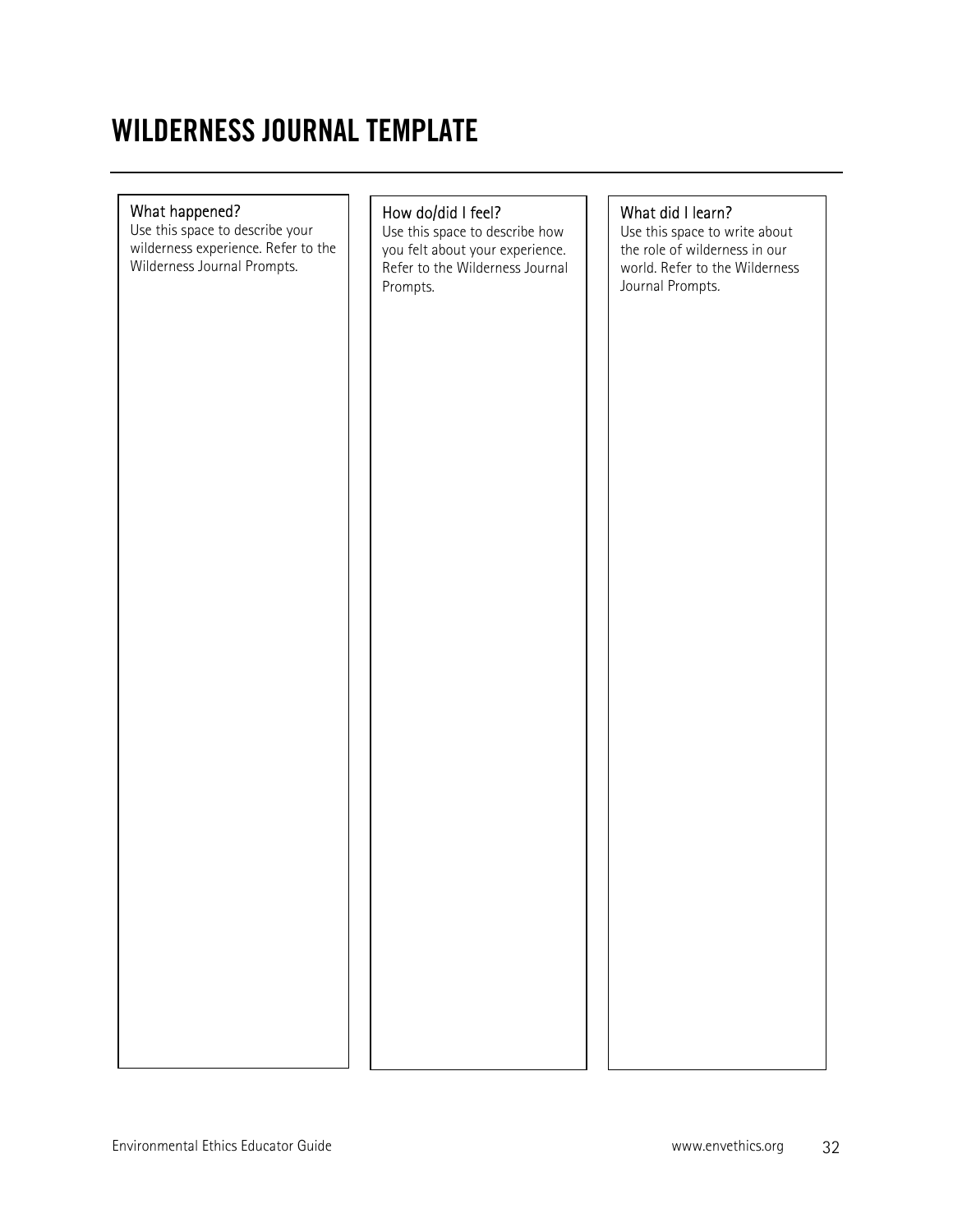### **WILDLIFE ACTIVITY The Great Elephant Debate Cards**

### **For Allowing Ivory Trade to Resume**

In 1989, steeply declining elephant populations in Africa and Asia motivated the Convention on International Trade in Endangered Species of Wild Flora and Fauna (CITES, pronounced sigh-TEEZ) to ban the trade of elephant ivory. In recent years, elephant populations in South Africa, Zimbabwe, Botswana, Zambia, and Namibia have rebounded dramatically. Local people and government officials have expressed concern about being overrun by elephants. In these areas, elephants have been known to knock down fences, trample crops, and even kill people in places where elephants and human communities live in close proximity. These countries have petitioned CITES to consider allowing the ivory trade for countries in which the elephant populations have been determined to be healthy. The measure proposed by these countries states that any funds received from ivory sales would be used to fund elephant and habitat conservation, and thus free other government funding for schools and poverty-reduction programs.

You are a representative of the countries that are in support of allowing limited, legal ivory sales. Clarify your ideas and arguments, and consider the ethical principles that underlie your position. Your job is to convince the CITES judges of your position.

### **Against Allowing Ivory Trade to Resume**

In 1989, steeply declining elephant populations in Africa and Asia motivated the Convention on International Trade in Endangered Species of Wild Flora and Fauna (CITES, pronounced sigh-TEEZ) to ban the trade of elephant ivory. In recent years, elephant populations have rebounded dramatically in some countries. Worldwide, the ban helped to protect elephants, severely reduce ivory prices, and facilitate enforcement of anti-poaching measures. The African countries with relatively large elephant populations, including South Africa, Zimbabwe, Botswana, Zambia, and Namibia, have petitioned CITES to reinstate the ivory trade in the countries where elephant populations are healthy. Other countries, such as Kenya, strongly oppose this measure, arguing that any revival of the ivory trade would quickly lead to rising ivory prices, make anti-poaching enforcement more complicated, and ultimately—encourage poaching, which would again threaten populations of this keystone species.

You represent the countries and nonprofit organizations that are vehemently opposed to any ivory trade. Clarify your ideas and arguments, and consider the ethical principles that underlie your position. You job is to convince the CITES judges of your position.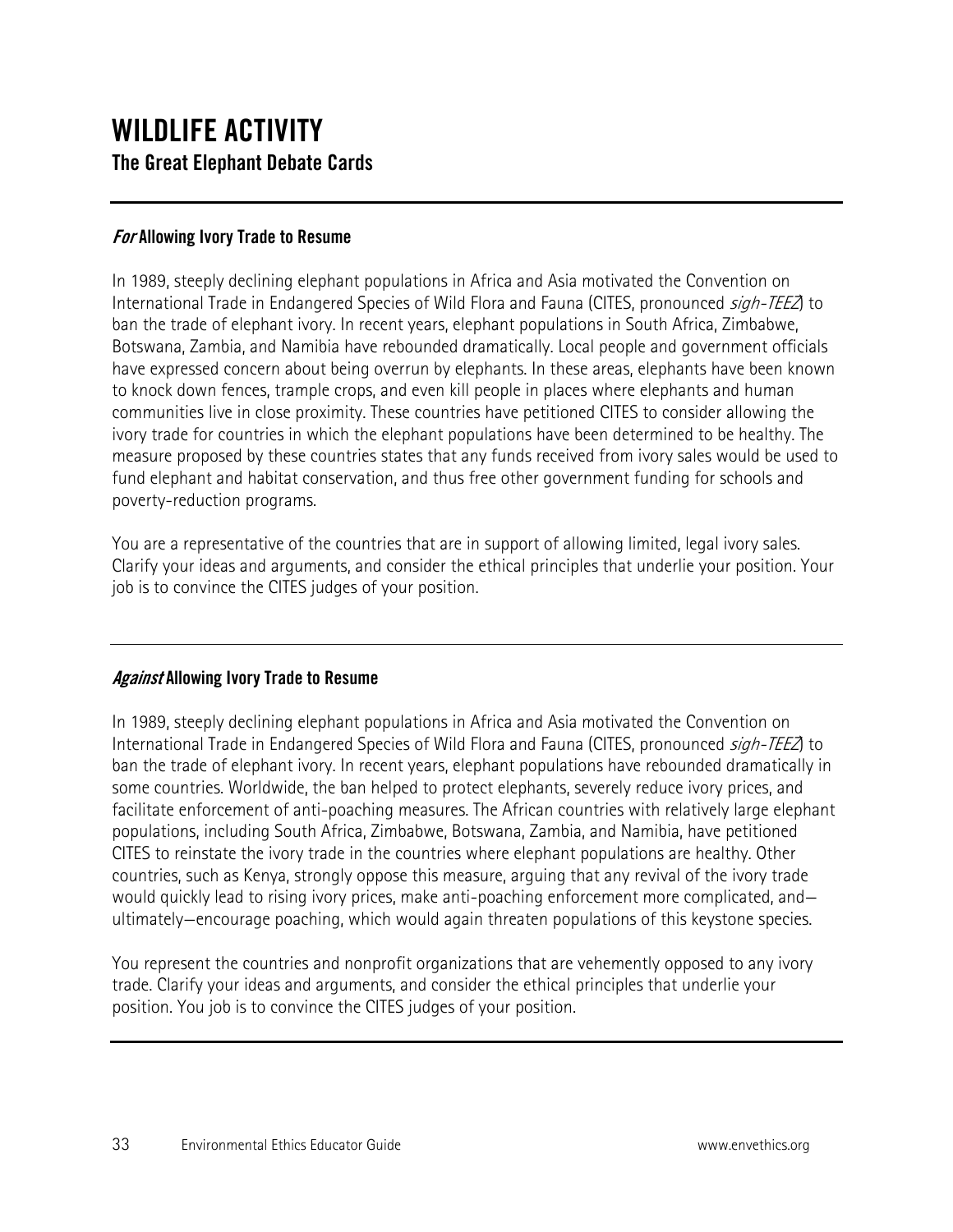

**Purpose:** The purpose of this lesson is to develop an understanding of the role forests play in people's lives and in the local community.

**Overview:** Forests are essential to human life, regardless of where one lives. Videos of three activists who worked to protect forests reveal our ethical responsibilities to forests and how we can balance those responsibilities with the need to use forest resources, such as lumber, paper, and non-timber products.

**Objectives:** Students will be able to describe the products (timber and non-timber) that are derived from forests. They will be able to explain what ecosystem services are and how forests provide those services. Finally, students will be able to discuss the tradeoffs inherent in using forest resources while preserving the health of forests.

### **Key Concepts:**

- Forests are valuable because they provide people with lumber, paper, and non-timber forest products. They also provide many ecological services, such as water and air purification, soil stabilization, and nutrient cycling.
- The utility of forest resources—and people's need for the materials provided by forests sometimes causes people to exploit forests and threaten the species that live in them.
- People must carefully weigh the benefits and drawbacks of using forest resources. We must consider how forests can provide the greatest good for the greatest number of people.

**Vocabulary:** alpine forest, boreal forest, campesino, community, canopy, duty, ecological services, erosion, rain forest, temperate forest, topsoil, understory, utility

You may wish to provide students with definitions of these words, and discuss and clarify their meaning prior to viewing the video and completing the lesson plan and activities.

**Time:** One class session for watching videos and completing discussion. Additional sessions are required to complete the suggested activities.

\_\_\_\_\_\_\_\_\_\_\_\_\_\_\_\_\_\_\_\_\_\_\_\_\_\_\_\_\_\_\_\_\_\_\_\_\_\_\_\_\_\_\_\_\_\_\_\_\_\_\_\_\_\_\_\_\_\_\_\_\_\_\_\_\_\_\_\_\_\_\_\_

**Video Segments:** Video #1: Colleen McCrory, Canada, 1992; Video #2: Loir Dingit, Indonesia, 1997; Video #3: Rodolfo Montiel Flores, Mexico, 2000.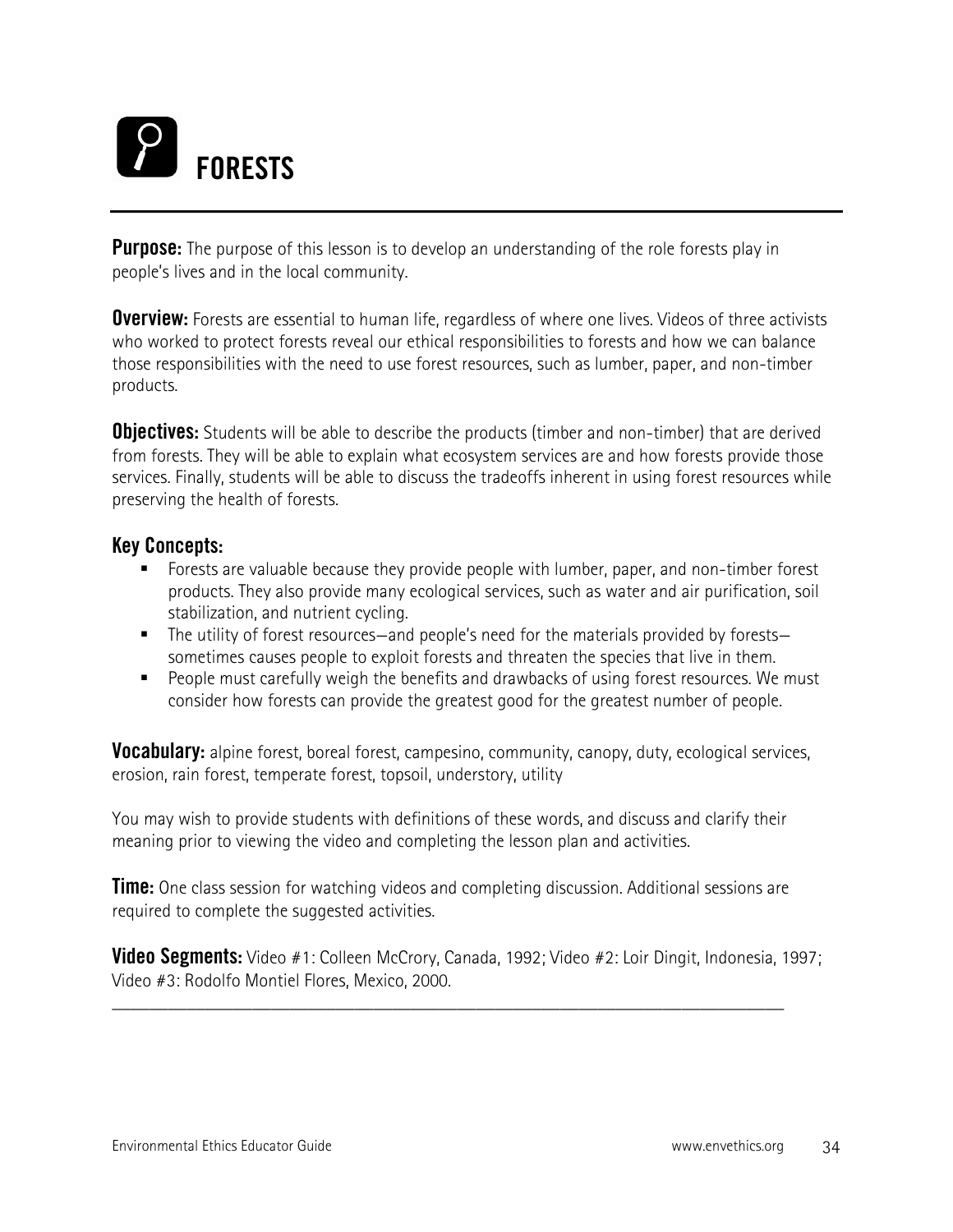#### **Background**

The lesson plan begins with Key Teaching Points. These points contain the most important features of the lesson. As your students view the videos and participate in class discussions and activities, it is important to emphasize these ideas.

#### **Key Teaching Points:**

- Forests are complex ecosystems that provide numerous ecosystem services and serve a range of functions.
- **Poor management and exploitation can threaten forests around the world.**

The Student Workbook contains important information about the lesson concepts. Prior to viewing the videos, have your students read the Forests section of the Student Workbook. There are several different ways to do this. You may wish to assign this reading as homework or you may also read the information together as a class.

After the students have read the assigned section of the Student Workbook, have the class watch the video.

### **Topic 1: Appreciation**

#### **Key Teaching Points:**

- Healthy, natural forests represent a range of values: material, ecological, and spiritual.
- **•** One of the most common ways of valuing forests relates to the material benefits provided by logging, as well as harvesting non-timber forest products.
- Forests provide ecological services, such as water purification, air filtration, and soil stabilization.
- Many people appreciate forests for spiritual reasons, finding them beautiful and inspiring places.

# **Discussion Questions: Video #1: Colleen McCrory, Canada, 1992**

Summary: Colleen McCrory realized that the forests that had surrounded her since childhood were an essential part of her community, and she felt a responsibility to protect them. She led an impassioned fight to preserve forested land in her native British Columbia. Have your students discuss the following questions:

 What motivated McCrory to fight to conserve forests around her? Although she doesn't describe it explicitly, can you imagine what ethical arguments McCrory might make about the importance of the forests' existence? (McCrory was motivated to action when she realized that large-scale mining and logging were threatening the mountain ecosystem where she lived. McCrory was not motivated by utilitarian principles; rather, she was interested in conserving the forests for the forests' sake, or what may be described as recognizing their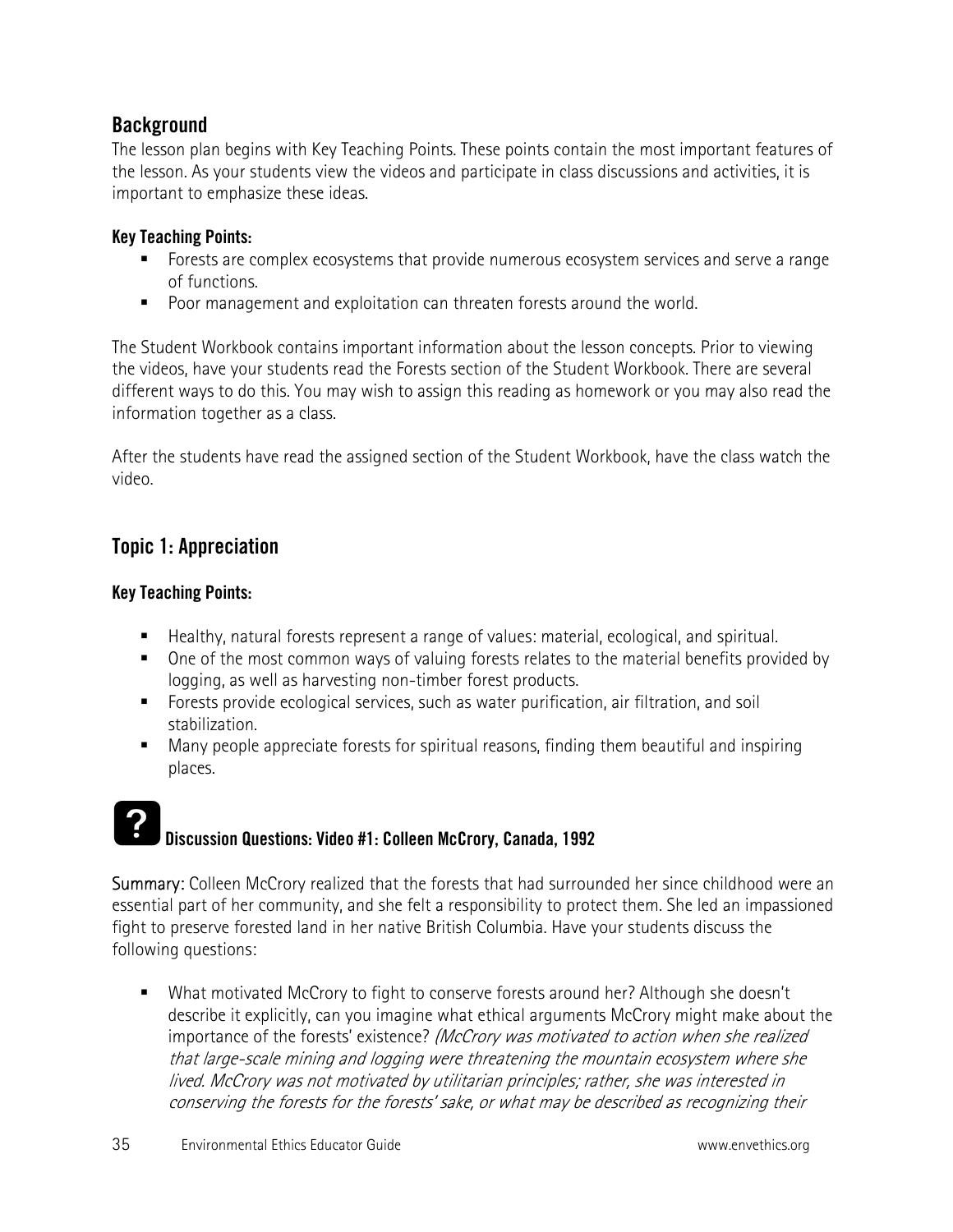intrinsic value. She was also motivated to protect forests throughout Canada, even those that were not close to her home, as she believed in the existence value of forests—the importance of having healthy forest ecosystems exist in the world and remain without human pressure.)

- What were the ethics of the people against the protection of the forests? What did they value more than the ecosystem services and spiritual benefits provided by forests? (The companies, individuals, and government representatives who opposed McCrory's efforts to preserve the forests emphasized the utilitarian value of forests, focusing on the timber resources those forests can provide. Based on their reasoning, harvesting trees provides many benefits, including the direct material benefits of producing timber, as well as the related benefits of creating jobs and increasing wealth.)
- Are McCrory's values about the forest better than those who oppose her? Why or why not? What difficult tradeoffs must be made when considering whether or not to protect an area and restrict logging? What ethical principles can help guide these challenging decisions? (Whether someone considers one way of valuing the forest "better" than another depends upon that person's perspective. Certainly, providing jobs in an economically impoverished area is important. In addition, we all use wood and wood products, so cutting and processing trees is critical to our way of life. However, if that means destroying a forest ecosystem, which provides many benefits beyond just timber resources, an ethical dilemma arises. It is important to recognize that one position is not inherently "good," and the other is not inherently "bad." Rather, we must weigh the alternatives and then use ethically-based principles to make decisions regarding resource and land use.)

## **Topic 2: Ecology**

#### **Key Teaching Points:**

- Forests are complex, diverse ecosystems that provide habitat for an overwhelming number of species.
- Forests are often considered to be renewable resources because trees eventually regenerate over time. Selective cutting and continuous replanting may allow a forest to renew itself on the human time-scale.
- A forest is an entire community, not just a stand of trees. A natural forest represents a complex interaction of organic elements that sustain a wide variety of life forms.
- Intensive harvesting and clear-cutting may damage forest ecosystems, compromise their ability to regenerate, and harm the human, plant, and animal communities that depend on forests.



Summary: Loir Dingit spearheaded an effort to develop sustainable forest management practices among rattan farmers in East Kalimantan, Indonesia. Use the following questions in your class discussion.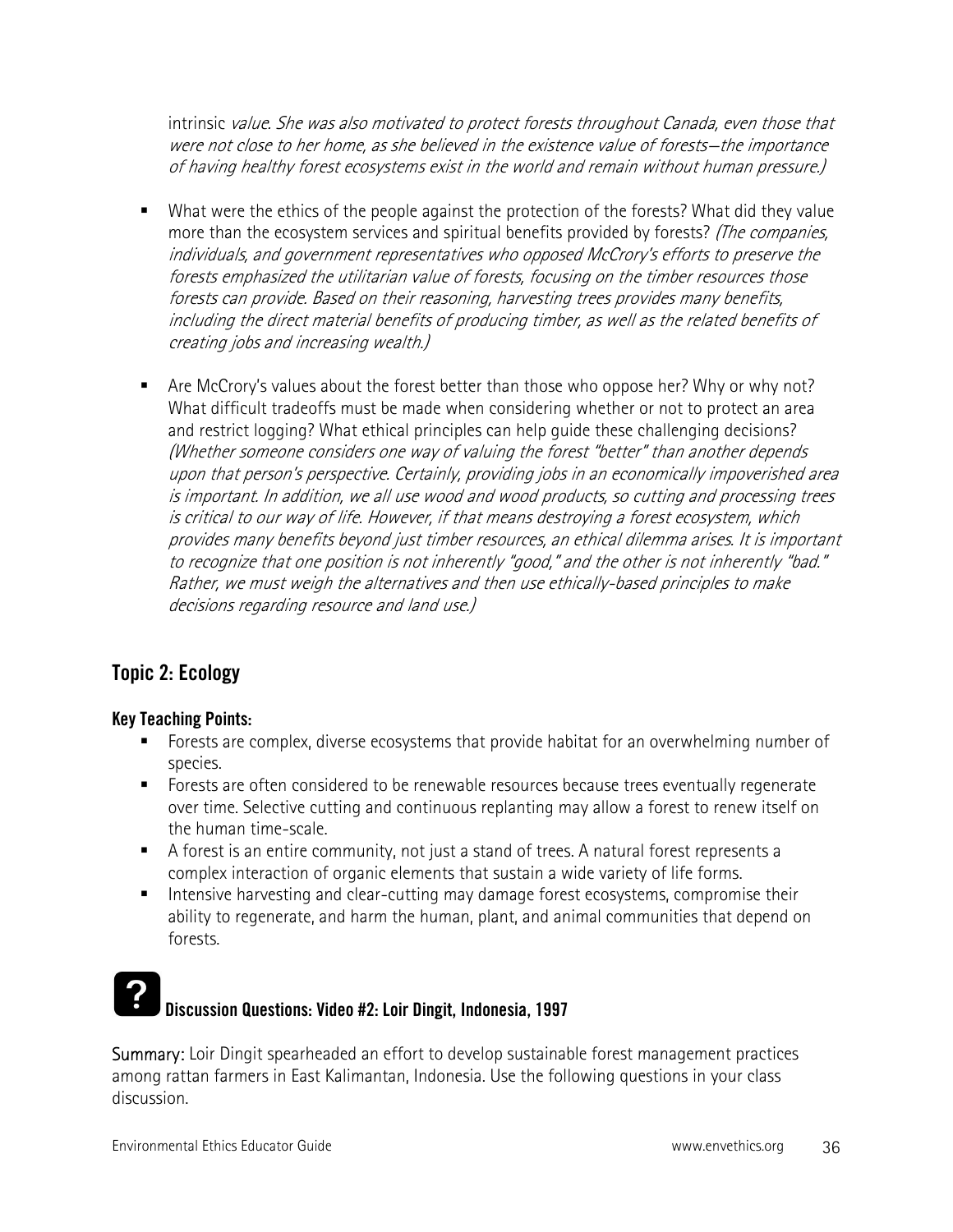- Why are forests such important ecosystems? (Forests are important for a variety of reasons. Through logging, they provide timber resources for use in an array of products, from paper to lumber to rayon fabric. As healthy ecosystems, forests provide ecological services, such as air and water purification, soil stabilization, and habitat for plants and animals.)
- How does a group of trees differ from a forest? When trees are replanted after forests have been logged, do you think that the replanted trees provide the same benefits and services as the natural forest? (A healthy, functioning forest ecosystem represents a diverse, complex community of living organisms. Different species of trees, as well as trees of various ages, provide habitat for different species of animals and plants. Decomposing plants and animals recycle nutrients within the system, while deep, strong roots help stabilize the soil and filter groundwater. By contrast, tree plantations often include only a single species of tree, the majority of which are the same age and height. Many times, the groundcover has been removed or damaged during the harvesting process, so the ecological interactions that occur in plantations or reforested areas are much less complex and provide fewer ecological benefits. However, plantations provide trees for harvesting and, therefore, are considered by some to be an economically feasible alternative to the continued cutting of additional natural forests.)
- In the video, Loir Dingit and his colleagues do not completely oppose the harvesting and use of forest resources; rather, they are disturbed by the harvesting practices of the large-scale, industrial companies. How do the local rattan farmers, including Dingit, think that the forest products should be harvested? Do local inhabitants have any special rights over their locale? If so, why? (While Loir Dingit and his neighbors believe that the forest should be used and that rattan should be harvested, they support small-scale—rather than corporate or industrial efforts. They believe that harvesting by local residents more appropriately serves to benefit the nearby communities. Industrial harvesting, they believe, is more to the benefit of outsiders.)
- Do the small-scale, local farmers treat the forest in a different way than the international companies? What does it mean when the small-scale farmers are described as practicing sustainable forestry? (The small-scale, local farmers take a longer-term perspective on how best to use the resources from the forest ecosystem because they are concerned for the wellbeing of their children and grandchildren. The term "sustainable forestry" refers to a set of practices—such as those employed by these locals and by some logging companies—that allows forests to regenerate and continue to produce, ensuring that the forest resources continue to be available for harvesting and use in the future.)

#### **Topic 3: Responsibility**

#### **Key Teaching Points:**

- When making resource-use decisions, the principle of utility considers what actions ensure that the greatest possible benefits accrue to the greatest number of people.
- With forest resources, arguments based solely on utility often ignore the ethical responsibilities we have to forest-dependent communities, including people and wildlife.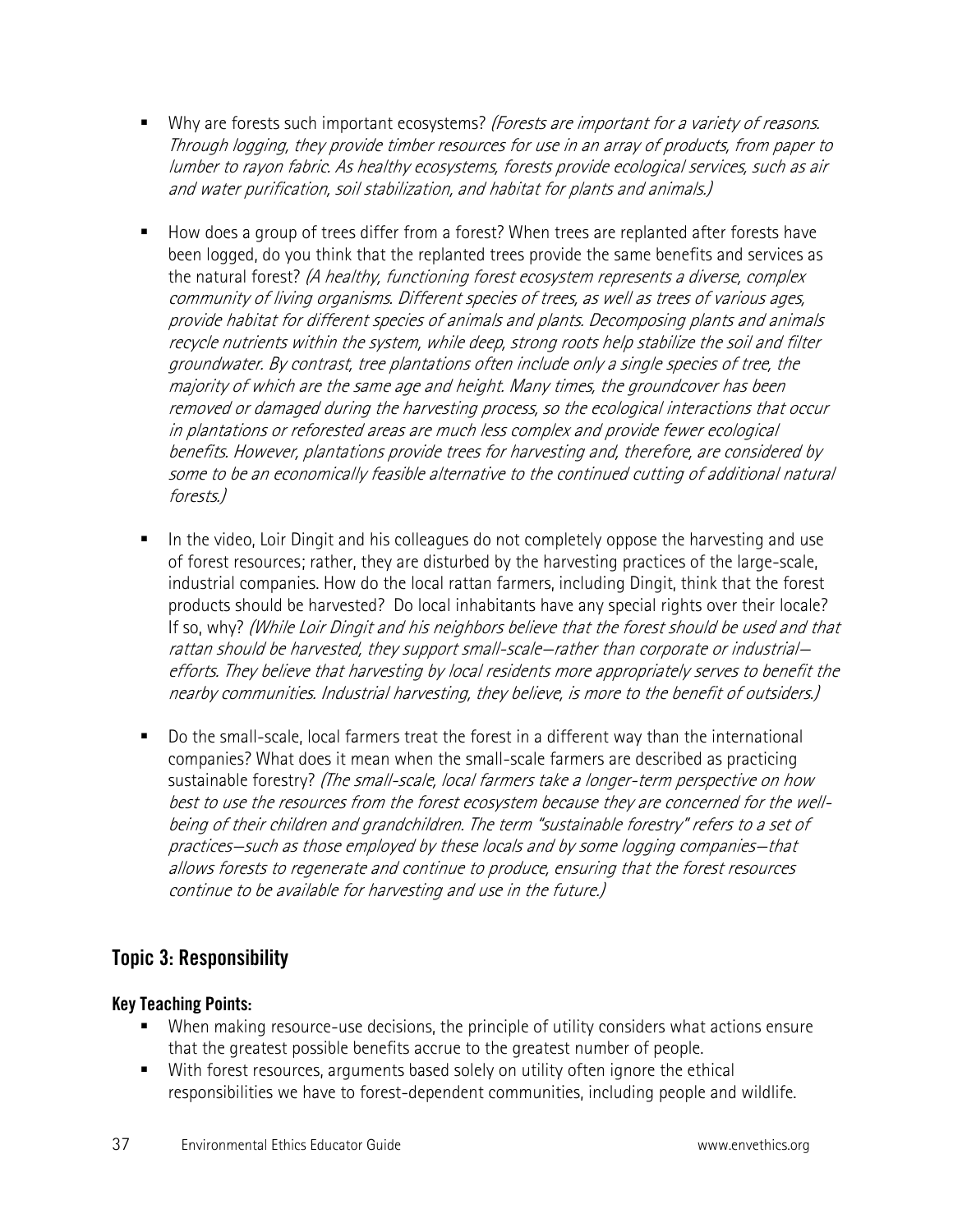Difficult decisions and tradeoffs must be made when deciding whether or not and how to harvest forest resources in a way that honors utility, justice, and duty. Taking responsibility for these decisions and making appropriate and well-reasoned arguments in support of a perspective are important elements of activism and conservation.

# **Discussion Questions: Video #3: Rodolfo Montiel Flores, Mexico, 2000**

Summary: Rodolfo Montiel Flores is a subsistence farmer who organized forest communities to protest logging in the state of Guerrero, Mexico, where lumber companies and local people disagreed over the values of a forest—an ethical clash that resulted in violence. Have your students discuss the following questions:

- How did Flores's ethical commitment to the forest differ from the logging company against which he and his fellow campesinos (small-scale farmers) were protesting? (While Flores and his colleagues did have a utilitarian reason for protecting the forests [their supply of clean water was threatened], they also were motivated by other reasons, including ethical duty. However, the companies that were exploiting the forests were doing so solely for economic gain, without concern for the forest ecosystem and future benefits of the forest.)
- As a result of standing up for forest protection in his homeland, Flores was sentenced to prison for two-and-a-half years, away from family and friends. Before he was arrested, did Flores seem to realize how controversial and dangerous his actions were? (Flores and the other local farmers formed a group to oppose the large-scale logging that was taking place. They attended meetings with officials to voice their protests and registered official complaints. As a result of these actions, Flores and a friend were arrested under "undisclosed" circumstances. While Flores and his colleagues seemed to perceive that there could be consequences to their actions, they felt strongly enough about their cause that they continued to fight, despite the potential danger. Since this video was made, Flores has been released from prison and continues his work.)
- Why do you think the Mexican government perceived Flores's actions to be controversial and threatening enough to warrant his arrest? (Flores and his colleagues organized into collective groups and put pressure on the government to take certain actions, including placing stricter regulations on the logging companies. The government may have perceived those actions and subsequent restrictions as threatening the ability to reap economic benefits from harvesting the forest.)
- Are there any issues that would inspire you to organize with your colleagues or fellow students, petition the government, and undertake other actions like Flores's? (Responses will vary.)
- Was Rodolfo Flores motivated by the principle of utility, or some other ethical principle? (Flores was initially motivated by utility—the large-scale logging was ruining the quality of water for drinking and farming. However, Flores was also motivated by other reasons: He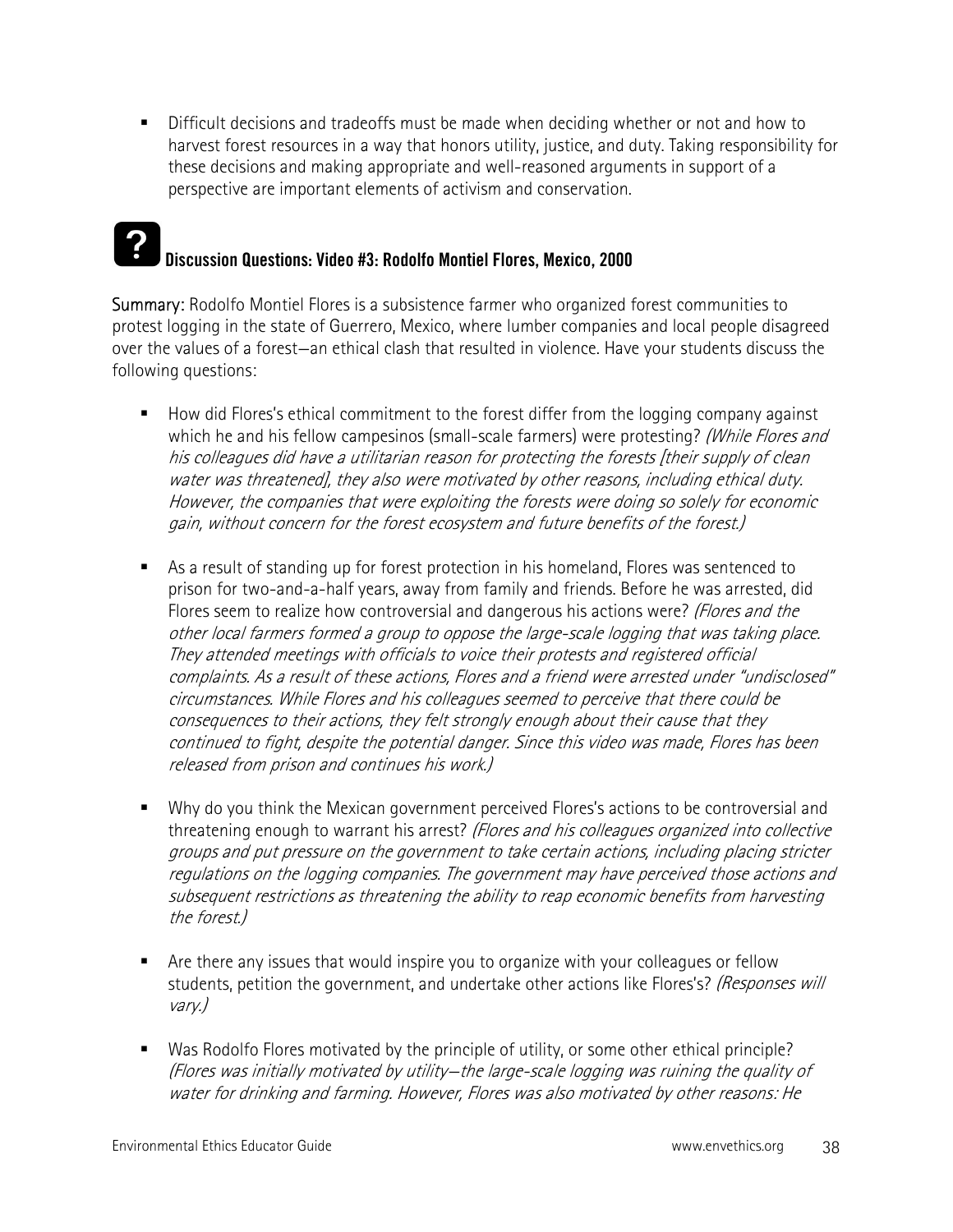describes feeling a duty to protect the forest because the forest has provided him with so much.)

 Flores says, "If the forests care for us and give me life, then why shouldn't I give mine for them?" Do you agree with this statement? Why or why not? *(This quotation is an expression* of duty and justice: the duty of gratitude for benefits received is a form of justice or fair exchange. Instead of applying this to his parents, as we usually do, Flores applies it to nature.)

### **Discussion Questions: Wrap-Up**

The following blurb and questions will help lead your students in a discussion of the principle of utilitarianism, grappling with some of the tough issues that arise when considering what actions lead to the "greatest good for the greatest number of people." These questions will help students to summarize and synthesize what they have learned.

- Utilitarianism states that an action should be considered ethically right if it produces a greater amount of satisfaction for a greater number of people than another action. But this is not an easy thing to quantify. For example, it is very difficult to define and measure satisfaction.
- Do you find the utilitarian, community, or duty arguments to be convincing reasons to protect a forest? Why or why not? (Responses will vary.)
- What is satisfaction? (Satisfaction is a word that describes the fulfillment of needs, such as the need for lumber or non-timber forest products.)
- How can we measure and compare the satisfaction experienced by different people? Can you think of some techniques that would help quantify "satisfaction"? (The satisfaction produced by exploiting or conserving forests can be measured in different ways: the number of species in a particular area can be recorded; increases in  $CO_2$  in the atmosphere due to burning forests can be measured; and forest-dependent livelihoods can be described in economic terms. Although it may not be possible to lump all of these effects together in a single number, one begins to see an overall picture of the ways in which forest protection and destruction affect human satisfaction.)
- If you are trying to create the greatest satisfaction for the greatest number of people, what do you think happens to the smaller number of people whose satisfaction needs are not met? (Responses will vary.)
- **IMagine that you are someone who makes a living from logging. Would the utilitarian,** community, or duty arguments be compelling to you? What values might you hold about the forest? (Like all of us, loggers hold complex views of forests and value them in a range of ways. Clearly, because they make their living from harvesting trees, the utilitarian argument is an important one: trees can provide material benefits, jobs, and economic benefits. However, people who work as loggers spend more time in the forest than almost any other profession, so many of them also develop a strong connection to and appreciation of the wildlife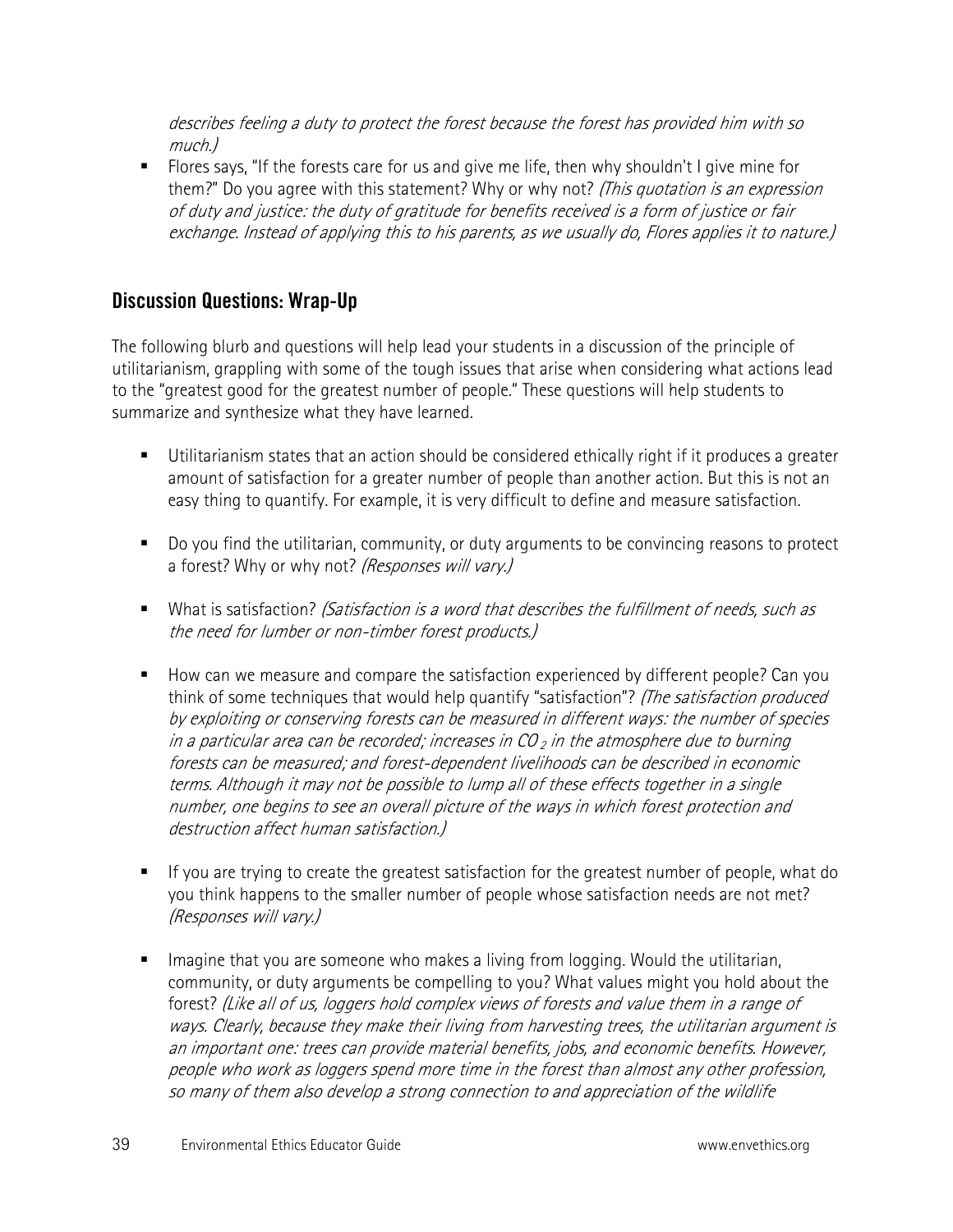communities that live in forests. Some develop a sense of duty related to harvesting trees in an ecologically and socially sustainable manner. [Refer to the Perschel article for insight into the range of perspectives held by a forester.])

 Each of the videos addresses conflicts that have occurred between companies (or governments) that believe in harvesting forest resources and individuals who are concerned with the long-term sustainability of those forests. How do you think conflicts like these should be resolved in a fair way? (People have a range of perspectives on the best ways to deal with forest-related conflicts. Some believe that the government, as well as international treaties, should more closely regulate logging practices and force consideration of economic versus social benefits. Others have worked to create certification standards to help ensure that wood is grown and harvested in a sustainable manner. [To learn more about these efforts, visit www.fscus.org.])

#### **Activity Ideas**

The following ideas describe optional activities that your class may wish to undertake after watching the videos and completing the recommended discussions. (Note that a student worksheet is provided for Activity #1.)

#### **Activity #1: Forest for Sale**

Ask students to imagine that there is a piece of forested land for sale in a nearby area. Explain to students that they will role-play a town meeting (debate) to determine how this land will be used. Characters will include the following:

- environmentalists who want to protect the forest area and the rare species within it
- $\blacksquare$  loggers who want jobs to maintain their way of life
- **Corporate executives who would like to log the forest to create profits, which they argue will** be reinvested in the town
- $\blacksquare$  people who live in the community
- government officials who will moderate the meeting (debate) and make the final decision

As background, have students conduct research on the positions that each of these groups may hold. For example, the group that is portraying environmentalists should conduct research on previous controversies about forested lands to develop convincing arguments based on the ethical principles invoked by this group. You may want to visit the websites of the Sierra Club (www.sierraclub.org), the Wilderness Society (www.wilderness.org), and the National Forest Protection Alliance (www.forestadvocate.org) to learn about arguments used by these groups. Similarly, the groups that are representing loggers and corporate executives should make convincing economic and lifestyle arguments based on previously contested forested landscapes. These perspectives can be garnered from websites such as the American Forest Resource Council (http://www.afrc.ws/) and the Forest Resources Association (www.apulpa.org). The group that is portraying people who live in the community should visit the Mountain Voices website to read firsthand accounts by the people who live in India and Poland, as they talk about the state of local forests. http://www.mountainvoices.org Click on India and Poland and go to the "forestry" link.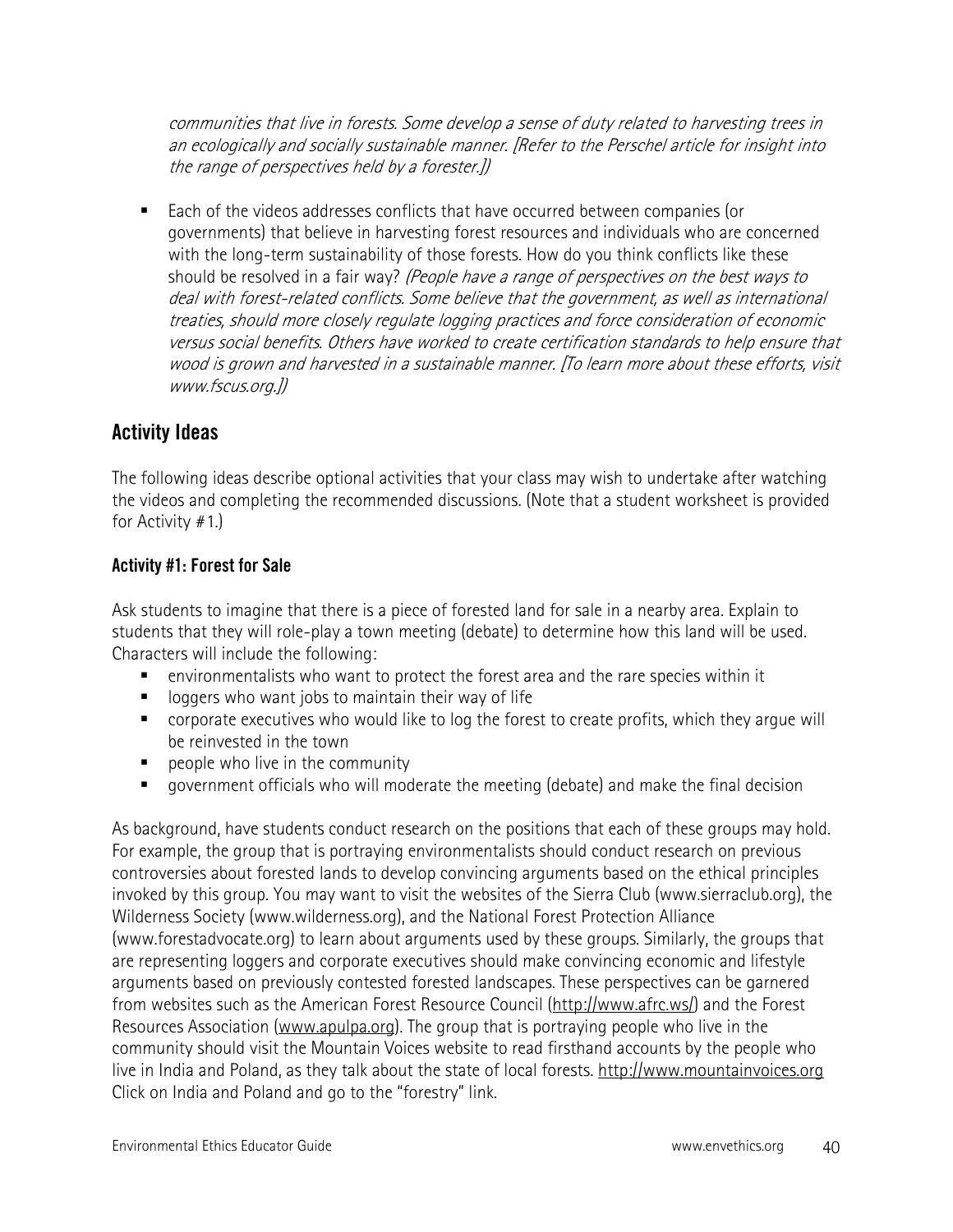Government officials, who will listen to the arguments of all groups and then make a decision, should report on which arguments were most persuasive and why. Were they influenced by their personal convictions? Did they have preconceived notions of what the "right" thing to do with the forest would be? Were the environmentalists, loggers, local community members and corporate representatives able to convince them to change their original opinion?

Have students complete the Forests Worksheet: Forest For Sale Decision-Making Organizer to help them prepare for the town meeting.

#### **Activity #2: A Forester's Perspective**

Ask students to read the excerpt from an essay by forester Robert Perschel (provided in the Student Workbook). After reading the excerpt, have students write a short journal entry on their reaction to his excerpt. Explain to students that the journal entry should address the following questions:

- **Does Robert Perschel's description of his feelings as a forester fit with how you imagined** foresters to feel about trees?
- Is it possible to have a utilitarian view of a forest while also having a spiritual view of it?
- How would you reconcile the differences between the two competing ethics? Is it possible to connect those differing ethical perspectives?

#### **Activity #3: In Your Community: A Community Forest**

Tell students that they are going to create a brochure to educate the local community about a nearby forest. The objective of the brochure should be to raise community awareness of the existence of this forest and of the environmental issues that are most pressing in your area.

Start by gathering more information than can be included in the brochure—this will help in developing a broader understanding of the history and use of the forest. To gather the necessary background information, conduct research to address the following questions:

- Where is the forest located?
- What kind of forest is it? What kinds of plant and animal species live there? Are there any endangered species in the forest? Are there any non-native or invasive species in your forest?
- Who owns the forest? What laws govern it? (For example, is it a county, state, or national park? Does a nonprofit nature group privately own the forest?)
- What groups play a role in the forest's protection and management? Has the forest ever been threatened by development?
- Is the forest open to recreation? If so, what recreational opportunities are available, and how do those activities impact the forest?

If possible, visit the forest to create maps and take photographs to include in the brochure. You may want to find places to display the brochure, such as the school library, the public library, a community center, etc.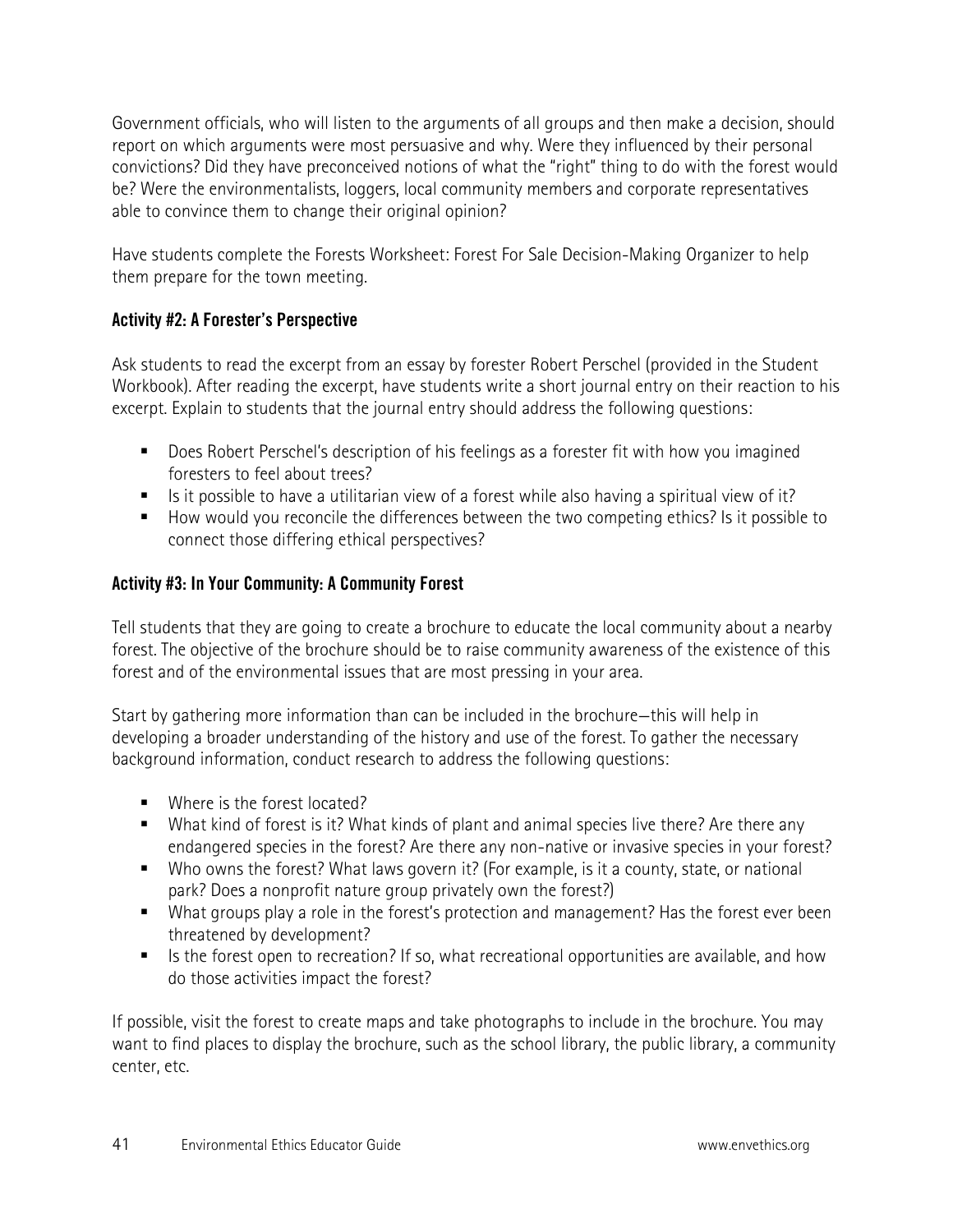# **FORESTS WORKSHEET**

**Excerpt from Work, Worship, and the Natural World: A Challenge for the Land Use Professions\* by Robert Perschel** 

For almost fifteen years, I worked as a forester in the woods of New England. I spent long days marking timber sales. Alone. In the woods. I was there when the first snarls of snow fell out of the northern sky and softly filled up the woods. I was there when the first green shoots forced their way out of the wet mud and unfurled in a blanket of green. I was there when the first orange color etched itself on the edges of the maple leaves, and I watched the first leaves let loose their hold on life and flutter to the ground.

As a forester, you spend all day weaving your way back and forth through the hardwood forest, examining each tree in turn and deciding whether it should live or die. You repeat this each day, considering 30,000 or 40,000 trees and selecting about 300 of them to mark with a blue paint spot. Each decision involves factors such as age, size, health, soil, aspect, economic value, competition, potential growth, wildlife value, and so on. You calculate all these in your forestry-oriented brain. You raise your paint gun to deliver the death sentence, and then something unnamable crawls up from your belly and asks, "Is this the right thing to do?"; "How well does this action fit into the natural flow of the forest?"; What harm is this causing?"; "What does this have to do with me?"; "What does this have to do with that moment on the salt marsh?"; "What is your relationship with this entity you call a tree?"; "Is this a loving act, or a purely selfish one motivated by your need and the landowner's desire to earn money?"

You squeeze the trigger, or don't squeeze the trigger, and move on to repeat the process again and again, thousands of times each day, day after day, season after season, year after year. This is work that can change you—if you open yourself to the hard questions that are about your Self: What are you as a human being, and what is your purpose, your responsibility, your role in relationship with the natural world?

If you are willing to do that, I guarantee you that each step through the forest will change you. Each difficult and complicated decision to mark a tree and alter the forest will alter you as well, but only if you are willing to bring your spirit—the essence of who you are—with you into the forest when you mark timber. Or you can choose to live your professional life, and perhaps your personal life, in accordance with the satirical prescription once voiced by comic strip author Gary Trudeau: "I am trying to cultivate a lifestyle that does not require my presence."

\*Printed in The Good in Nature and Humanity: Connecting Science, Religion, and Spirituality with the Natural World, edited by Stephen R. Kellert and Timothy J. Farnham (2002). Island Press: Washington, DC.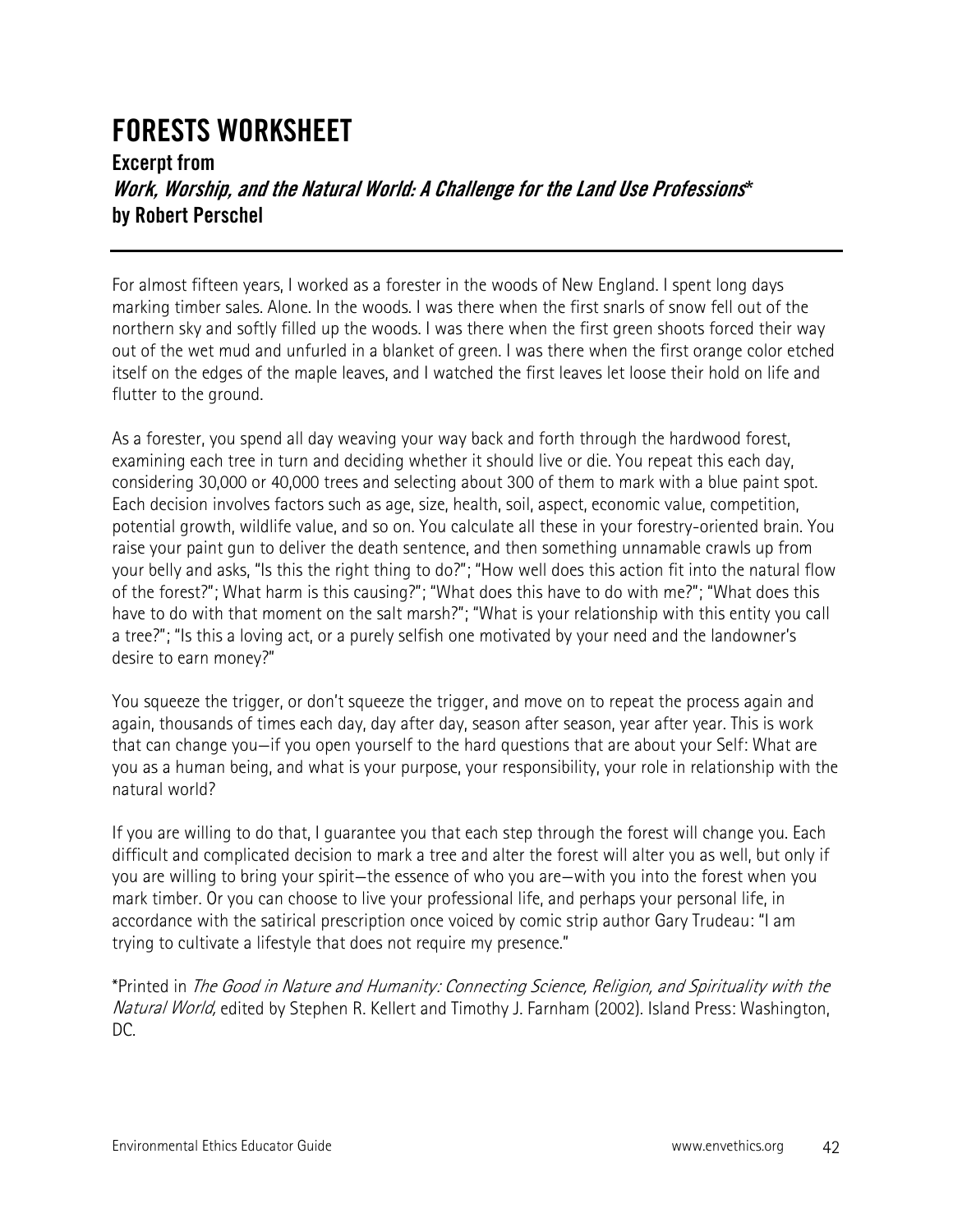# **FORESTS WORKSHEET**

**Forest for Sale** 

In this activity, you will imagine that a piece of forested land is for sale in a nearby area. You will roleplay a town meeting to determine how this land will be used. Characters will include the following:

- environmentalists who want to protect the forest area and the rare species within it
- $\blacksquare$  loggers who want jobs to maintain their way of life
- corporate executives who would like to log the forest to create profits, which they argue will be reinvested in the town
- government officials who will moderate the meeting and make the final decision
- people who live in the community

To prepare for the town meeting, you will conduct research on the positions that each of the groups involved may hold. Government officials, who will listen to the arguments of all groups and then make a decision, will report on which arguments were most persuasive and why. The Web sites listed below contain information for this activity. Use the Forests Worksheet: Forest for Sale Organizer to record information.

Sierra Club Web site www.sierraclub.org

Wilderness Society Web site www.wilderness.org

National Forest Protection Alliance Web site www.forestadvocate.org

American Forest Resource Council Web site http://www.afrc.ws/

Forest Resources Association Web site www.apulpa.org

Mountain Voices Web site http://www.mountainvoices.org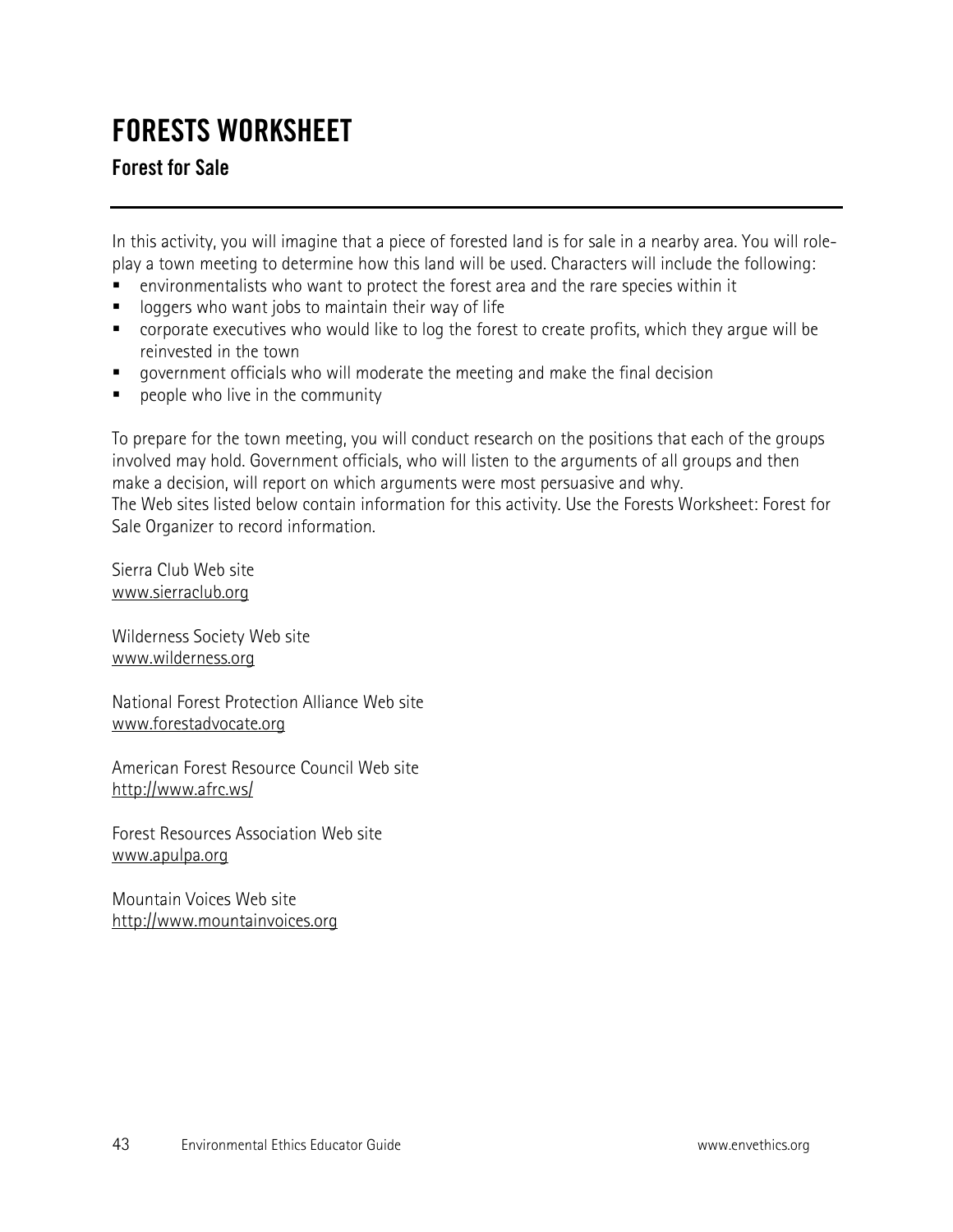# **FORESTS WORKSHEET**

# **Forest for Sale Decision-Making Organizer**

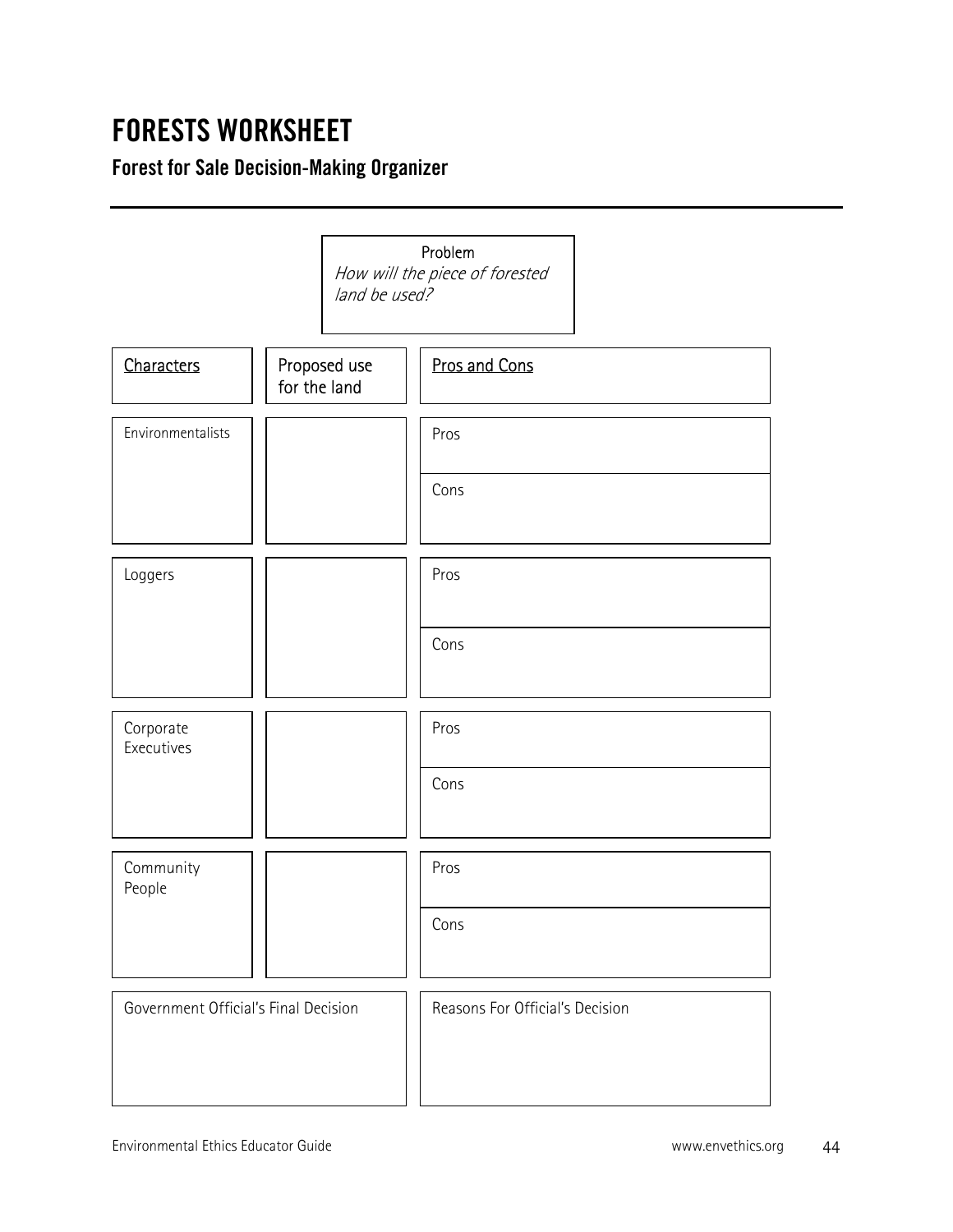

**Purpose:** The purpose of this lesson is to help students gain an understanding of the importance of water conservation.

**Overview:** While water is practically everywhere on Earth, freshwater resources are scarce and fragile, requiring us to be conscientious about conserving this life-giving resource. This lesson highlights the importance of conserving fragile freshwater resources.

**Objectives:** Students will be able to name many of the benefits we derive from water. Students will be able to explain some of the most serious threats to water resources, including groundwater overdrafting, over-fishing, and pollution, and will be able to describe some ways that ethically motivated conservationists are working to address those threats.

#### **Key Concepts:**

- Water plays a critical role in supporting all life on Earth.
- **Pollution and overuse threaten water resources, making fresh water a depleting resource in** many places.
- **People are taking actions to conserve water and make decisions regarding its use in an ethical** manner.
- The concept of community is an important basis for ethical responsibility.

**Vocabulary:** aquaculture, aquatic, biosphere, community, groundwater, groundwater overdrafting, hydrologic cycle, mangroves, over-fishing, plankton, pollution, transpiration, use values, utility, watershed

You may wish to provide students with definitions of these words, and discuss and clarify their meaning prior to viewing the video and completing the lesson plan and activities.

**Time:** One class session to watch and discuss videos. Additional class sessions to complete suggested activities.

**Video Segments:** Video #1: Michal Kravcik, Slovakia, 1999; Video # 2: Jorge Varela, Honduras, 1999; Video #3: Hirofumi Yamashita, Japan, 1998.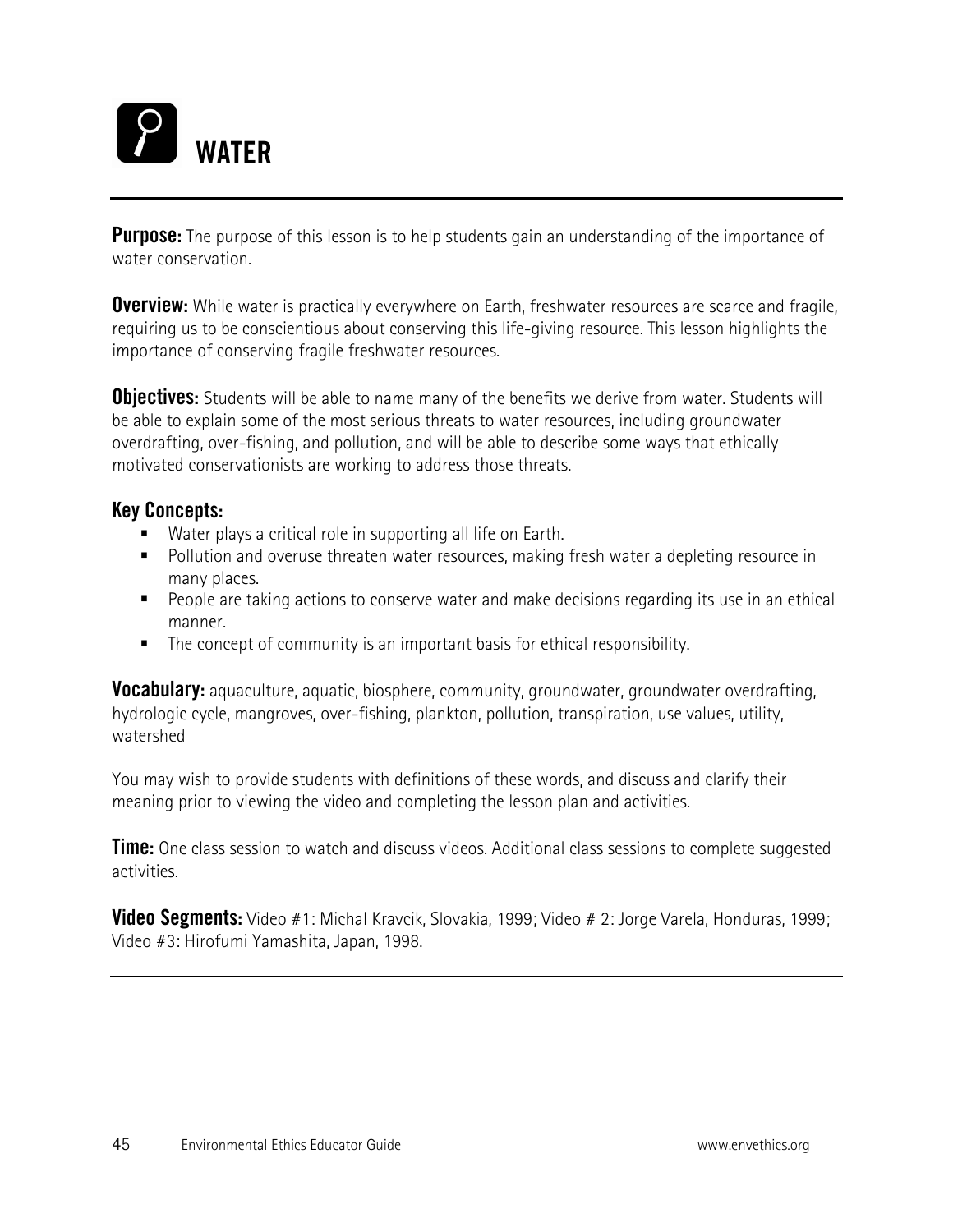#### **Background**

The lesson plan begins with Key Teaching Points. These points contain the most important features of the lesson. As your students view the videos and participate in class discussions and activities, it is important to emphasize these ideas.

The Student Workbook contains important information about the lesson concepts. Prior to viewing the videos, have your students read the Water section of the Student Workbook. There are several different ways to do this. You may wish to assign this reading as homework or you may also read the information together as a class.

After the students have read the assigned section of the Student Workbook, have the class watch the video.

#### **Key Teaching Points:**

- Water covers two-thirds of the Earth's surface.
- The human body is 70 percent water, and a person would die in less than a week without water.
- Humans depend on water, not just for drinking, but also for industry, agriculture, and recreation.

#### **Topic 1: Appreciation**

The first step in this lesson plan is the construction of a K-W-L Chart. The purpose of this chart is to help the students understand the varied lesson concepts. Each student will have a copy of a K-W-L Chart in his or her Student Workbook.

Explain to students that a K-W-L Chart is a tool that will help them reflect on what they know about a topic, what they want to know, and what they have learned. The "K" stands for what one already knows about a topic.

In this lesson, ask your students to brainstorm what they already know about the topic of water, and list this information under the "K" portion of the K-W-L Chart.

When the students are finished, ask them to complete the "W" portion of the K-W-L Chart, which focuses on what they would like to learn more about regarding the topic of water. The purpose of completing these portions of the chart is two-fold. First, it helps students activate their background knowledge of the topic, and second, it helps them begin to make connections between what they already know and what they are interested in learning more about.

The "L" portion of the K-W-L Chart is to be completed after the students have viewed the videos and participated in the lesson activities. The purpose of completing the final section of the chart is to help students reflect on, synthesize, and summarize what they have learned throughout the lesson activities.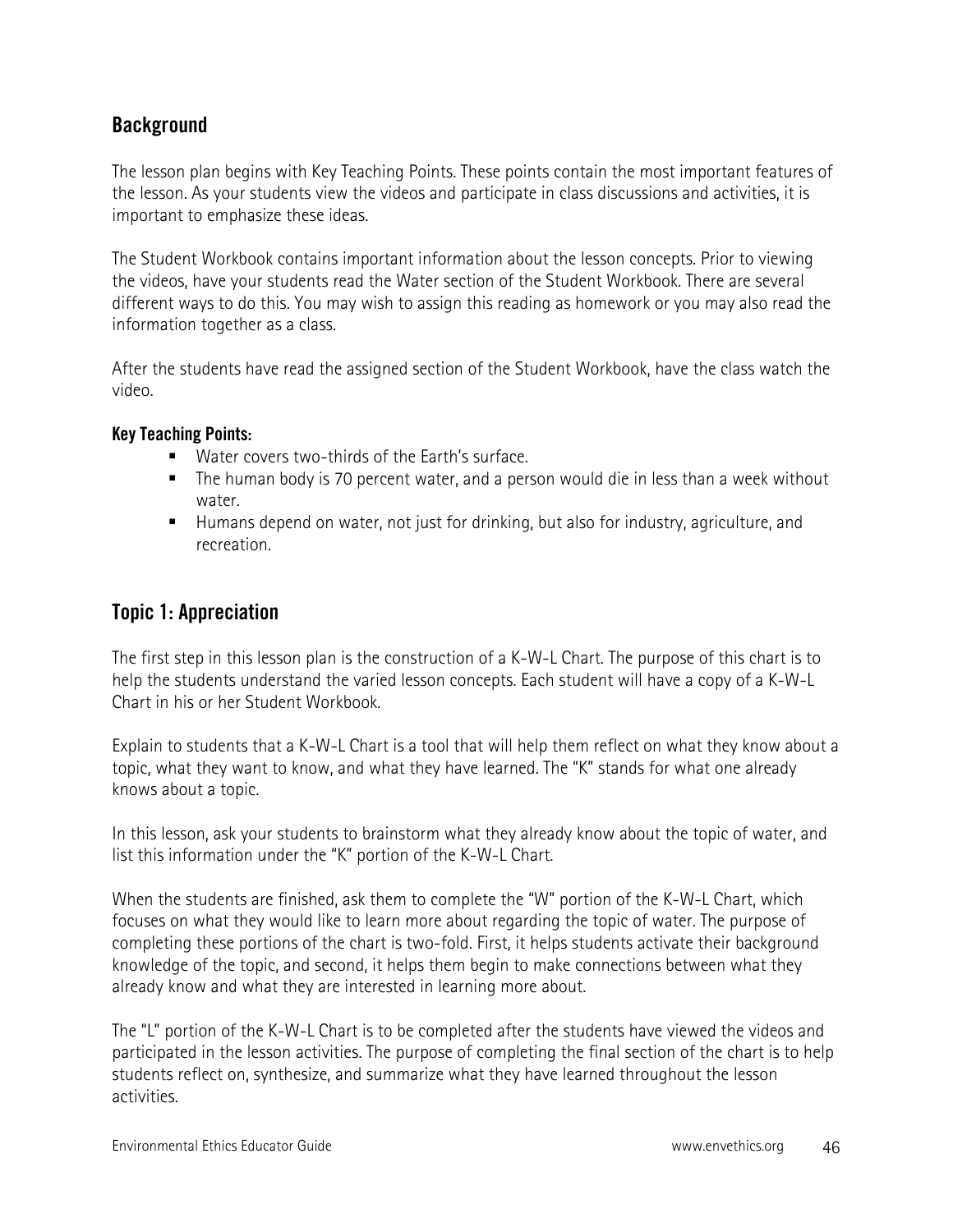# **WATER WORKSHEET**

**K-W-L Chart** 

| $\overline{K}$<br>WHAT I KNOW | $\overline{\mathsf{W}}$<br>WHAT I WANT<br>TO KNOW | $\mathsf{L}$<br>WHAT I LEARNED |  |  |
|-------------------------------|---------------------------------------------------|--------------------------------|--|--|
|                               |                                                   |                                |  |  |
|                               |                                                   |                                |  |  |
|                               |                                                   |                                |  |  |
|                               |                                                   |                                |  |  |
|                               |                                                   |                                |  |  |
|                               |                                                   |                                |  |  |
|                               |                                                   |                                |  |  |
|                               |                                                   |                                |  |  |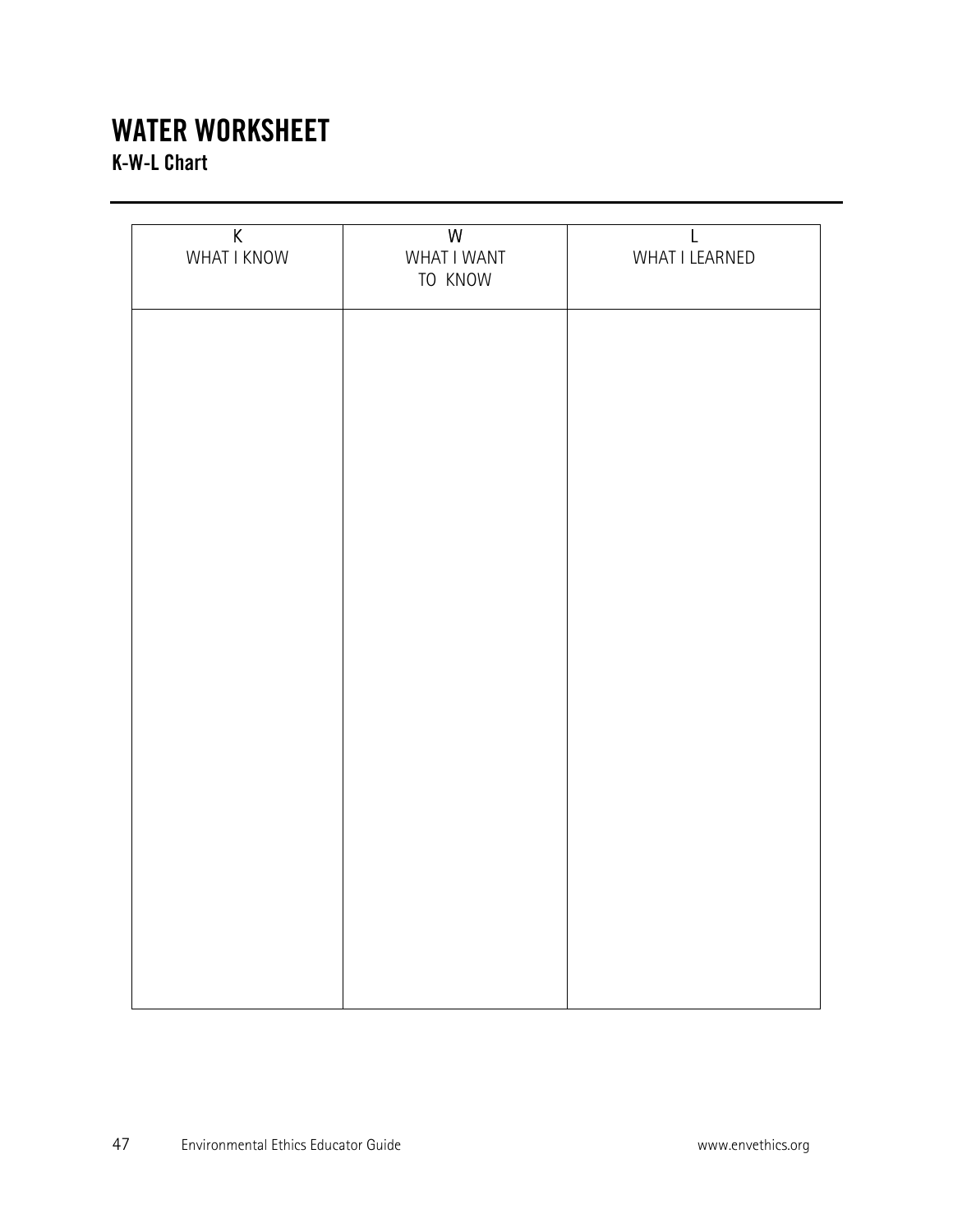The Student Workbook contains important information about the lesson concepts. Prior to viewing the videos, have your students read the Water section of the Student Workbook. There are several different ways you can choose to do this. You may wish to assign this reading as homework or you may also read the information together as a class.

After the students have read the assigned section of the Student Workbook, have the class watch the video.

After watching the video, engage your students in discussion.

#### **Key Teaching Points:**

- The material benefits and uses of water include drinking, cooking, cleaning, sanitation, and a source of food.
- Water is also a very important symbol in religion, literature, and art, and is appreciated for recreational uses.
- **Dams are very controversial. They harness the power of water for electricity, prevent** flooding, and gather water in reservoirs to supply drinking water. However, they can also have a negative impact on the environment, and displace communities.

# **Discussion Questions: Video #1: Michal Kravcik, Slovakia, 1999**

Summary: When the Slovakian government proposed a plan to construct a large dam on the Upper Torysa River, hydrologist Michal Kravcik knew there must be a less environmentally and socially destructive way to meet the area's growing need for water.

Use the following questions to lead a discussion around Michal Kravcik's search for alternatives to the large-scale dam proposed for the Upper Torysa River.

- When Michal Kravcik originally started his work against the large-scale dam planned for the Upper Torysa River in his hometown, what was his motivation? Was it related to his commitment to the environment or to people? (Kravcik says his initial concern was that the quality of life would have been destroyed for all those living along the river, and that five historical towns would have been flooded as a result of the dam. However, he also recognized that the ecological damage to the marine life would have been devastating. Eventually, his reasoning against the dam intertwined social and environmental concerns, and recognized humans as an essential part of the local ecological community.)
- How did Kravcik ensure that he wasn't alone in his efforts to protect the Upper Torysa River? How did he get others involved in his work, and why is that ethically important? (Kravcik did not make decisions and advocate for actions on behalf of local residents without their support. He initiated educational and community-empowerment projects to help residents learn more about the impacts of the dam, search for economic alternatives to environmentally destructive practices, and become more adept at having their voices heard.)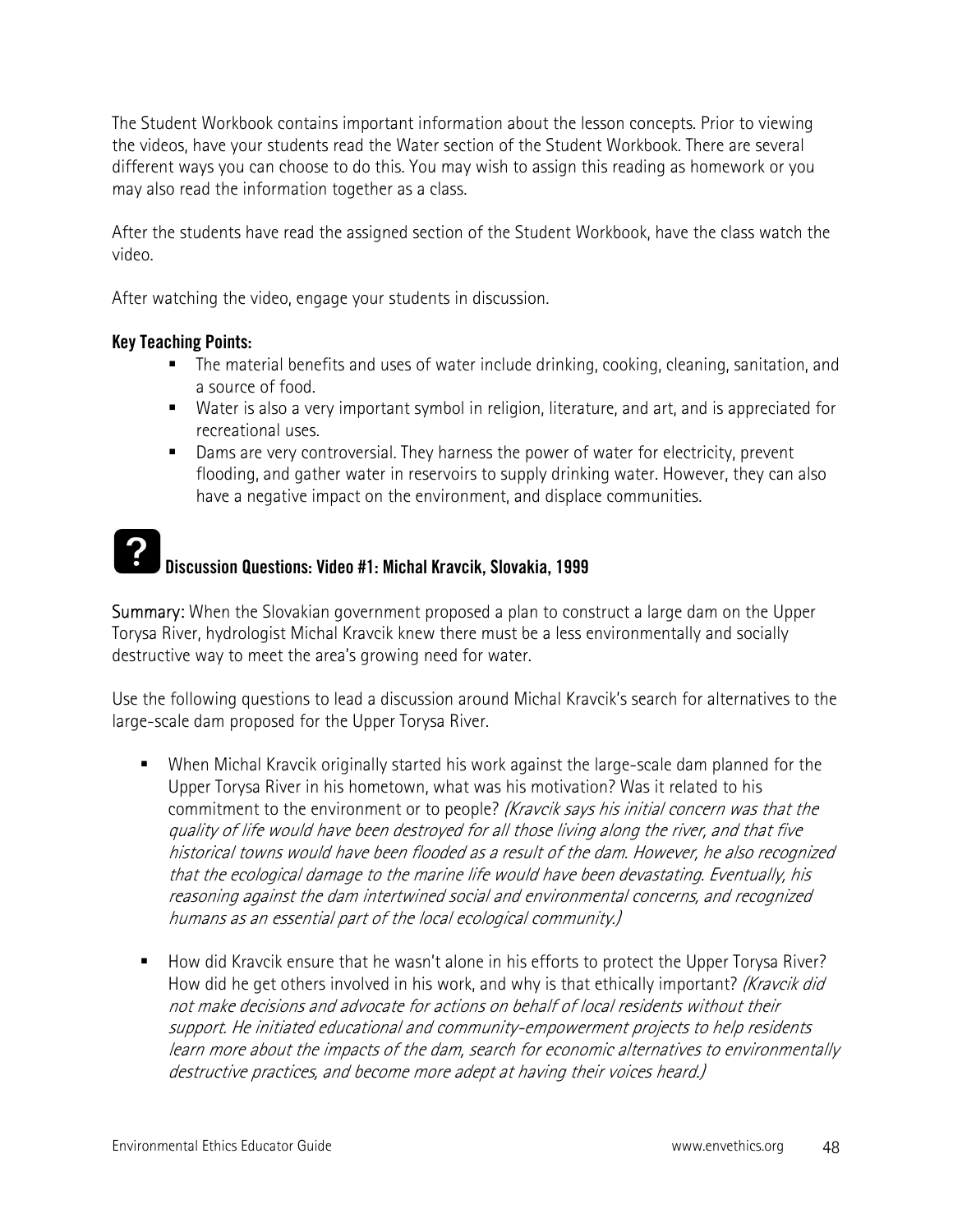### **Topic 2: Ecology**

#### **Key Teaching Points:**

- The continuous movement of water through the biosphere, in its different states of liquid, gas (water vapor), and solid (ice), is known as the hydrologic cycle, and is responsible for rain-fall and flowing rivers.
- **Filter** Freshwater, ocean, and estuarine ecosystems support a vast number of wild species.
- Water resources also connect people: watersheds can be used to define communities.

#### $\ddot{?}$  **Discussion Questions: Video #2: Jorge Varela, Honduras, 1999**

Summary: When industrial fishing interests began clear-cutting coastal mangrove forests to create artificial aquaculture sites, Jorge Varela knew he had to take action.

Use the following questions to guide a discussion with your students regarding the ethical principles surrounding Jorge Varela's actions.

- What ethical principles were shared among the industrial fishing companies, the aquaculture farmers, and the small-scale fishers? Why did the actions of these three groups differ so markedly? (All three groups were interested in the utility of the mangroves for producing material benefits [namely, seafood to sell]. However, the local fishers were interested in catching only enough fish to make a living and had a vested interest in protecting the mangrove environment for future generations. The other groups were seeking greater profit margins, which led them to use quick—yet not sustainable methods to grow more seafood in a shorter time in a more confined area.)
- What motivated Jorge Varela to take action to address this issue? Were his efforts recognized and appreciated? Why or why not? (Upon witnessing the rapid destruction of the mangroves, Varela felt compelled to take action to protect this local resource—which provided economic, aesthetic, and even spiritual benefits to the community. While local fishers joined with Varela in his fight, Varela and his colleagues were threatened by violence and, in one case, with murder. However, Varela was so uplifted by the number and strength of people supporting his efforts, he persevered despite the threats.)

#### **Topic 3: Responsibility**

#### **Key Teaching Points:**

- Water resources are threatened by pollution and exploitation, while wildlife species living in ocean and freshwater ecosystems are mostly threatened by over-fishing.
- According to the ethical principle of utility, we want to maximize good things, like the benefits of water. However, with limited resources, we face the decision of maximizing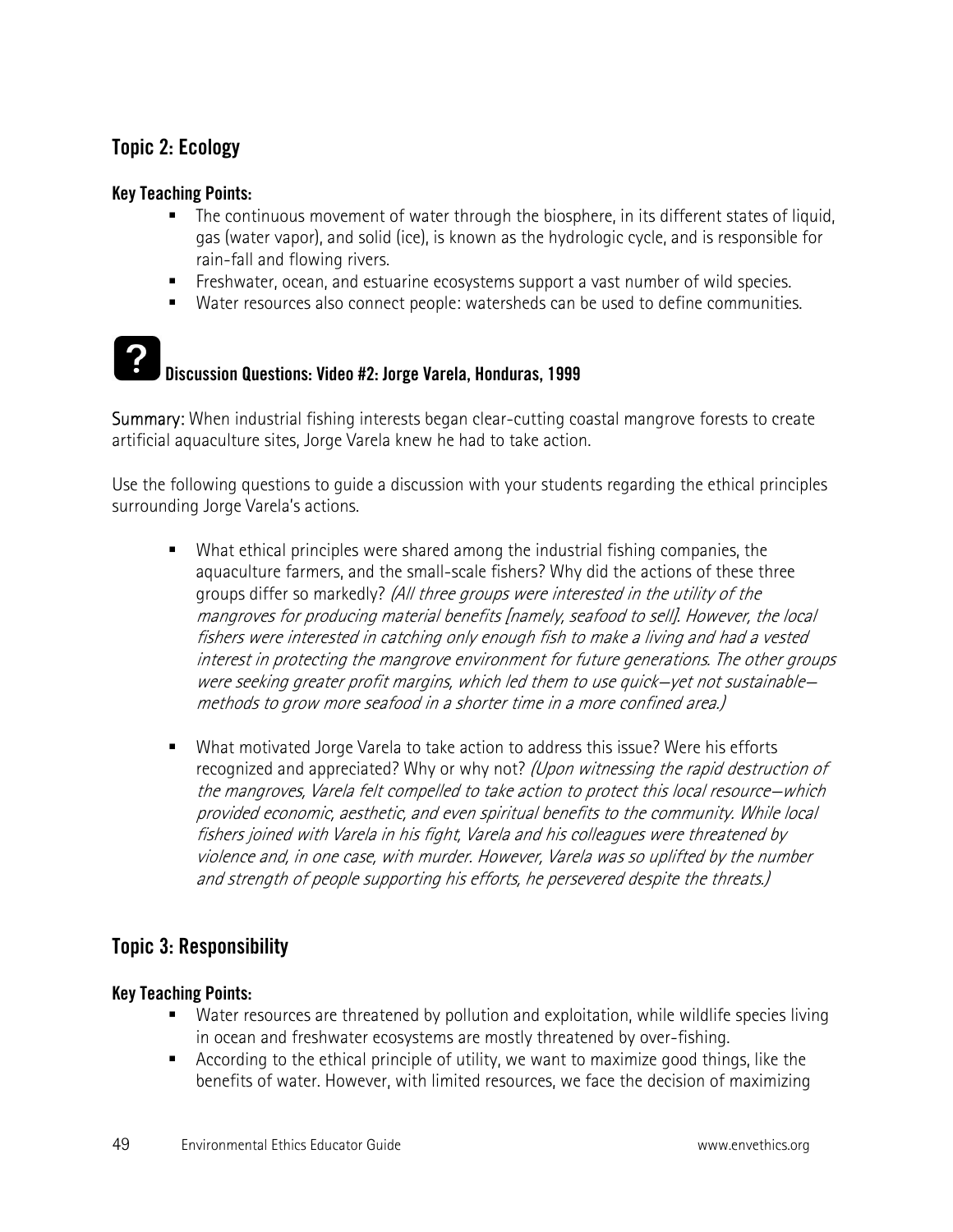benefits in the short term, or making sure clean and plentiful water is still available for future generations.

- Sometimes the production of a benefit for the majority in a society will cause a minority to be deprived or to suffer. This is a standard problem with utilitarian thinking: it justifies deprivation of the fewer if the larger group will benefit. Does this seem right?
- It is important to think of ecological issues in terms of communities bound together in common interests and values. This is the basis for responsibility.

# **Discussion Questions: Video #3: Hirofumi Yamashita, Japan, 1998**

Summary: In Japan, Hirofumi Yamashita was concerned that the plans to build a wall across Isahaya Bay failed to take into consideration the human and ecological communities of the coast.

Use the following questions to explore the responsibility that Yamashita felt toward protecting Isahaya Bay.

- **The Japanese government originally claimed that the seawall would create farmland and help** with flood control. But then, secret scientific documents stated that the wall wouldn't help at all with those two goals. Why do you think the Japanese government was so adamant about building the seawall? (Responses will vary.)
- After 28 years of "ceaseless campaigning," what is driving Hirofumi Yamashita? (He cites his commitment to the animals that live in the bay. He also says, "For me, this . . . is like saving my own life." He clearly has a strong ethical conviction that protecting the marine habitat, and all the animals it supports, is the most important thing in his life.)
- What strategies does Yamashita use to garner support for removal of the seawall and conservation of this environmentally sensitive area? (He uses a range of strategies, including supporting and encouraging scientific research, educating local residents, educating lawmakers, and lobbying the government. Therefore, he uses a combination of strategies: science, management, policy, and education.)

### **Discussion Questions: Wrap-Up**

Use this short commentary, and the subsequent questions, to encourage discussion around water resources closer to home. These questions will help students to summarize and synthesize what they have learned.

In this unit you learned about debates over dams, industrial aquaculture, and seawalls in faraway countries including Slovakia, Honduras, and Japan. But water is a resource that affects everybody, no matter where you are on this planet. We all need and use water, and depend on the ecosystem services provided by aquatic resources. Have you ever thought about how much water you use in your life or where your water comes from? "Now is your chance."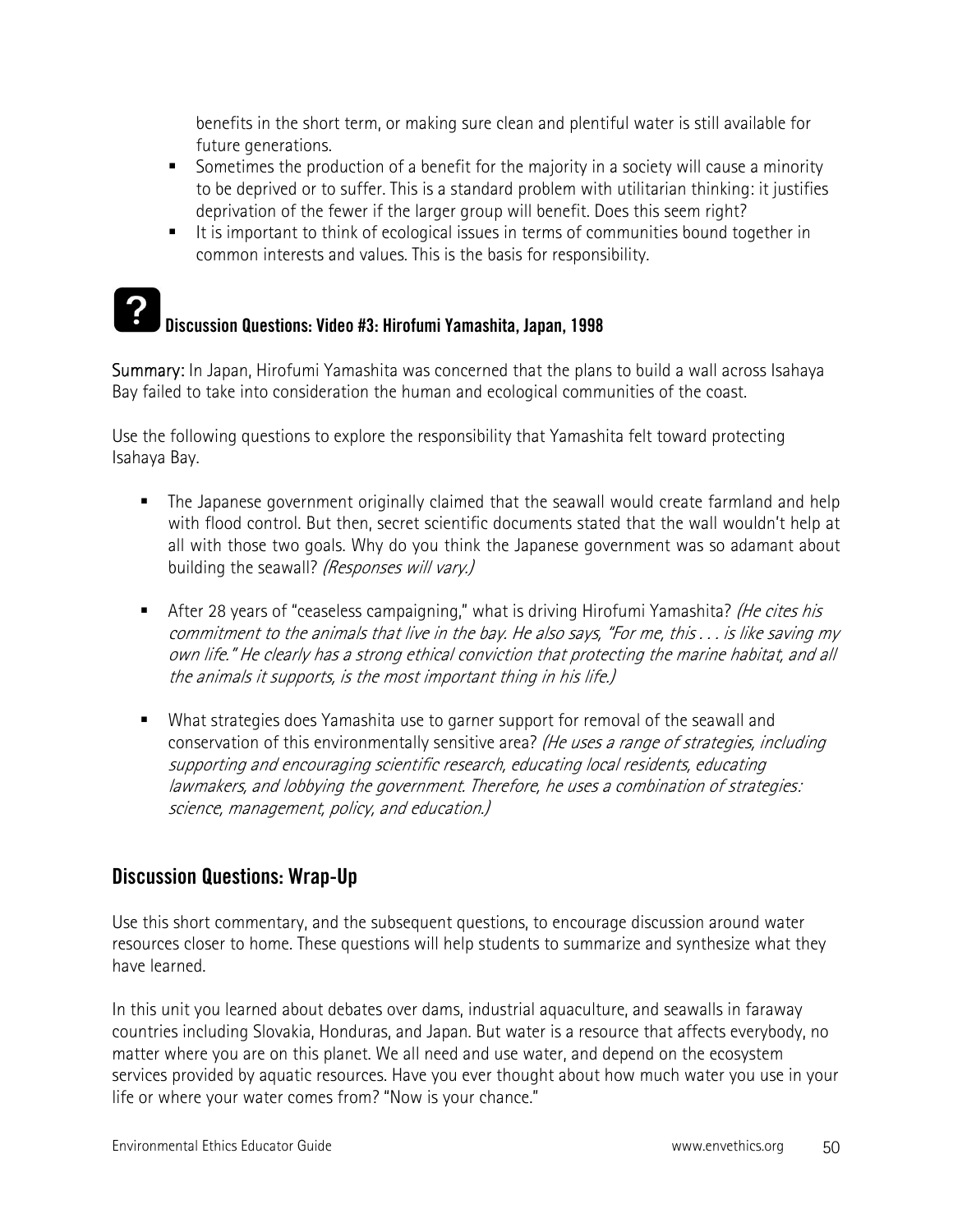- Do you live in a community that gets a lot of rain (and other precipitation), or do you live in an arid climate? How does the level of rainfall affect your community? Are there farms near you, and if so, what kind of crops are they able to grow? Does the amount of rain determine what people do for fun or how much time they spend outside? (Responses will vary.)
- Are there any major bodies of water near or in your community? If so, how have they played a role in local history? Is your local watershed clean enough to swim in, or to eat fish that are caught from it? If yes, has it always been this clean? If no, has it always been this polluted? (Responses will vary.)
- Where does your drinking water come from, either at home or at school? What kind of treatment processes does the water undergo before it reaches the tap? Where does your wastewater go, and how is it treated? Do you think water is used efficiently in your community? (Responses will vary. Check with your town or city-service provider for information on water provision, purification, and use.)
- What is the "community" created by water in the place where you live? (Communities created around watersheds are stronger in some places than others. Find your local watershed group and attend at least one meeting to develop a broad-based understanding of the processes of water negotiations, ethical conflicts in policy decisions, and other interesting current topics.)

### **Activity Ideas**

The following ideas describe optional activities that your class may wish to undertake after watching the videos and completing the recommended discussions. (Note that student worksheets are provided for Activities #1 and #2.)

#### **Activity #1: Keep a Water Diary**

For one day, have your students keep track of all of the ways they use water. They should start firstthing in the morning by taking note of the water used to take a shower, brush their teeth, prepare breakfast, wash the dishes, and so on. Some water uses might be less visible, such as the water in the radiator of the car they drive or in a can of soda. Encourage the students to be thoughtful and creative in recording their water usage. Ask your students to share their Water Diaries with their classmates. They may be surprised!

Divide your class into small research groups and ask them to visit the Peace Corp Water in Africa website at http://www.peacecorps.gov/wws/water/africa/resources/index.html. Ask each group to click on a country found under the "stories" section of the website.

Click on the "daily usage" button and read how the people of the country use the water in their daily lives. Have students discuss the connections between their personal water diaries, the information they learned on the website and issues of water conservation. Ask each group to select and print an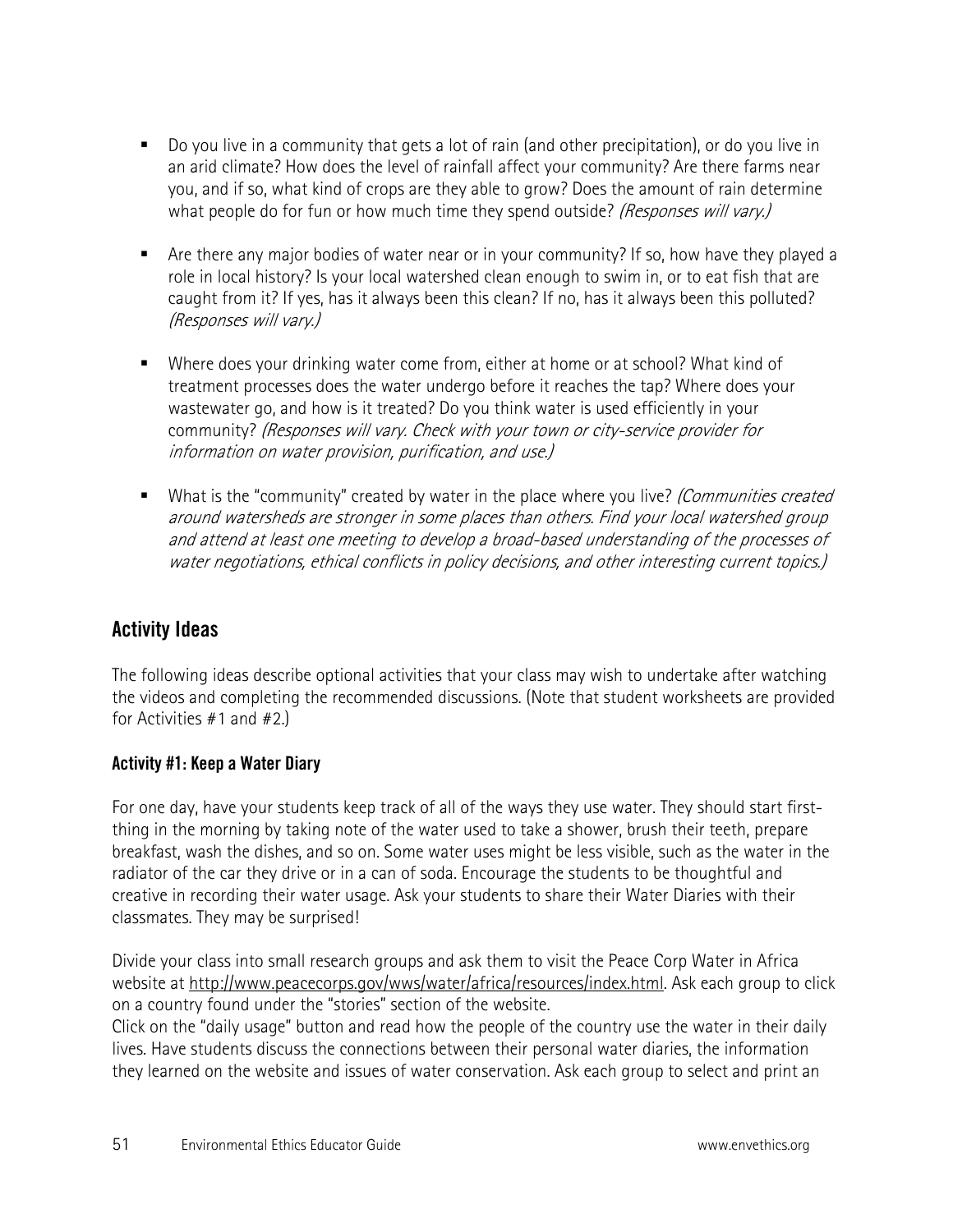image from their selected country that conveys what they think is important. Ask each group to share what it has learned with the entire class.

Calculations have found that the average American uses about 28 gallons of water per day. If that is the case, can your students figure out how much water they and their families use each day and each year? How much does your entire class or school use? You may wish to share the results of your class research with the entire school by creating a poster to hang outside your classroom door.

As a class, discuss why it is important to know about how much water we use and what implications this usage may have for the broader environment. Why might it be important to conserve water?

Have each student develop a succinct description of why it's important to conserve water, accompanied by several concrete suggestions of how other students and teachers in their school can help conserve water. They should use this information to write an essay or opinion piece to be published in their community or school newspaper. You could also have them design waterconservation stickers to post in the school's restrooms, teachers' lounges, and cafeteria, and share with other classes in your school.

#### **Activity #2: Seafood Sleuthing**

As a class, have your students create a seafood guide to inform other students, parents, and teachers about how their food choices might affect populations of seafood species and their habitats. The guide should provide information on how consumers can make better seafood choices that support environmentally friendly fishing practices. They could also distribute the guide at local aquariums or in front of supermarkets.

Start by having each person research a different type of seafood. Each student should investigate the biology of the animal, its place of origin, the role it plays in its ecosystem, and the potential environmental impacts of its harvesting. You may also choose to have the students research social issues. Use the following questions as a guide: Is it expensive or affordable? Does its harvesting create many jobs? Do people depend upon the resource as an important source of food in their community?

Certain seafood species are threatened by over-fishing or harmful fishing practices. This has led to a movement for certifying fisheries that catch and process fish in an environmentally responsible way. Ask your students to research the Marine Stewardship Council's program (www.msc.org). Do they think this kind of effort could work to help protect certain seafood species? Why or why not? What might be some potential problems with this approach? Are any of the species that your class researched "certified"?

To create the consumer-information section of your class's seafood guide, refer to the Audubon Seafood Lover's Guide (www.Audubon.org/campaign/lo/seafood/index.html) and the Monterey Bay Aquarium Seafood Watch guide (www.mbayaq.org/cr/seafoodwatch.asp).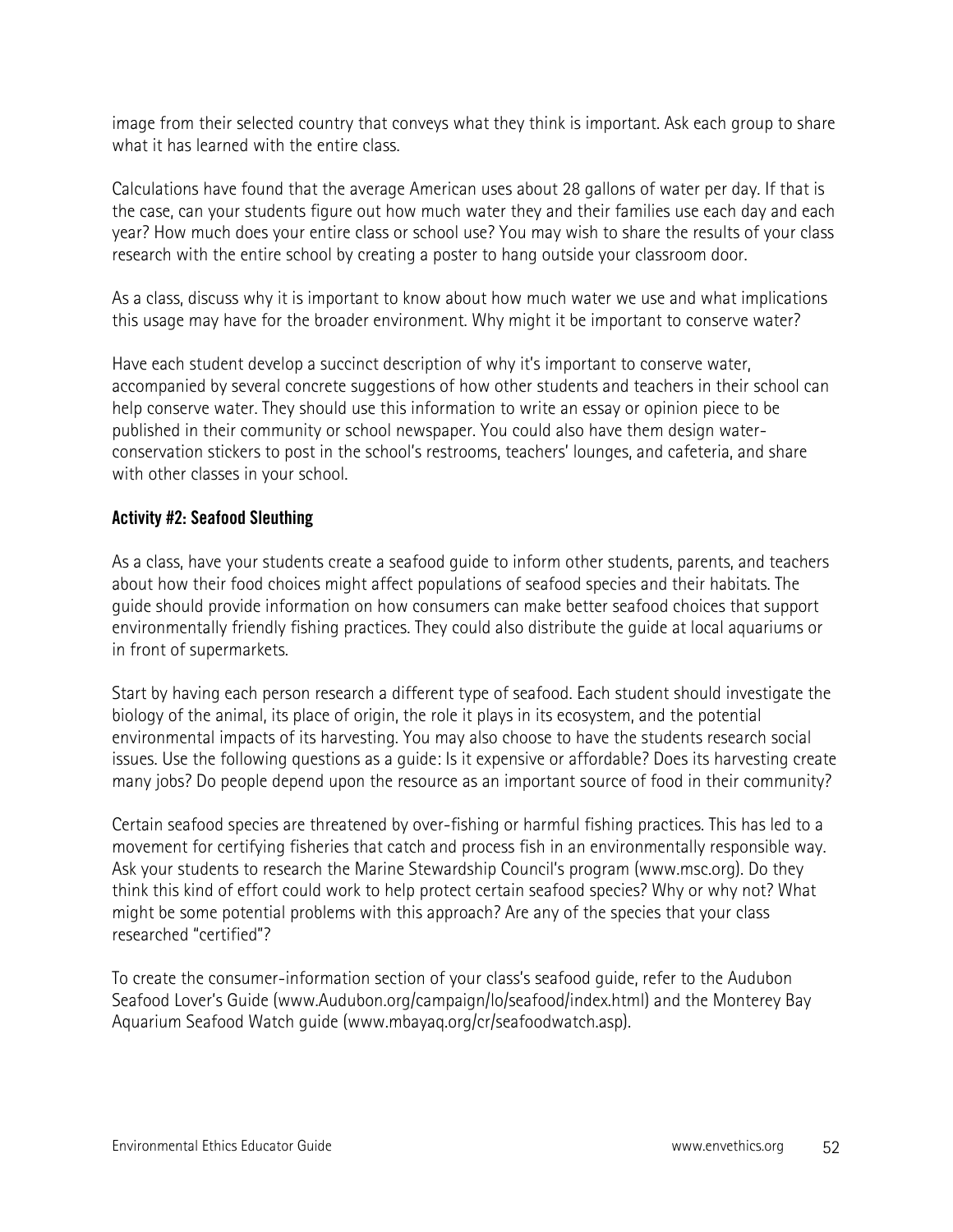#### **Activity #3: In Your Community: Create a Watershed Management Plan**

Have your students undertake a research project focused on the major watershed in which you live. You may wish to use the following Environmental Protection Agency resource at http://cfpub.epa.gov/surf/locate/index.cfm. How large is the watershed? What cities and towns are included in it? What are the major water-related environmental problems occurring in their watershed? They should use this information to develop a map that shows watershed boundaries and locates the major sources of water-quality and usage threats.

Then, have them work in teams to contact local resource managers and find out whether one or more watershed management plans exist. If so, each team should read the plan to see if it addresses the threats they found to be serious during their research. Do they think the management plans provide realistic and appropriate suggestions for addressing those issues?

If management plans do not exist, seize the opportunity! As a class, conduct research on other area's watershed management plans to gather ideas on what kind of information is included and what kind of suggestions your students might be able to make. You may want to have them contact representatives from local conservation groups to get their input on the plan. You may also want to have them contact other watershed representatives who helped to develop that area's management plan. Based on the class's research, the students should develop some guiding principles for a future watershed management plan, and share those with local policy makers and nonprofits through a written memo.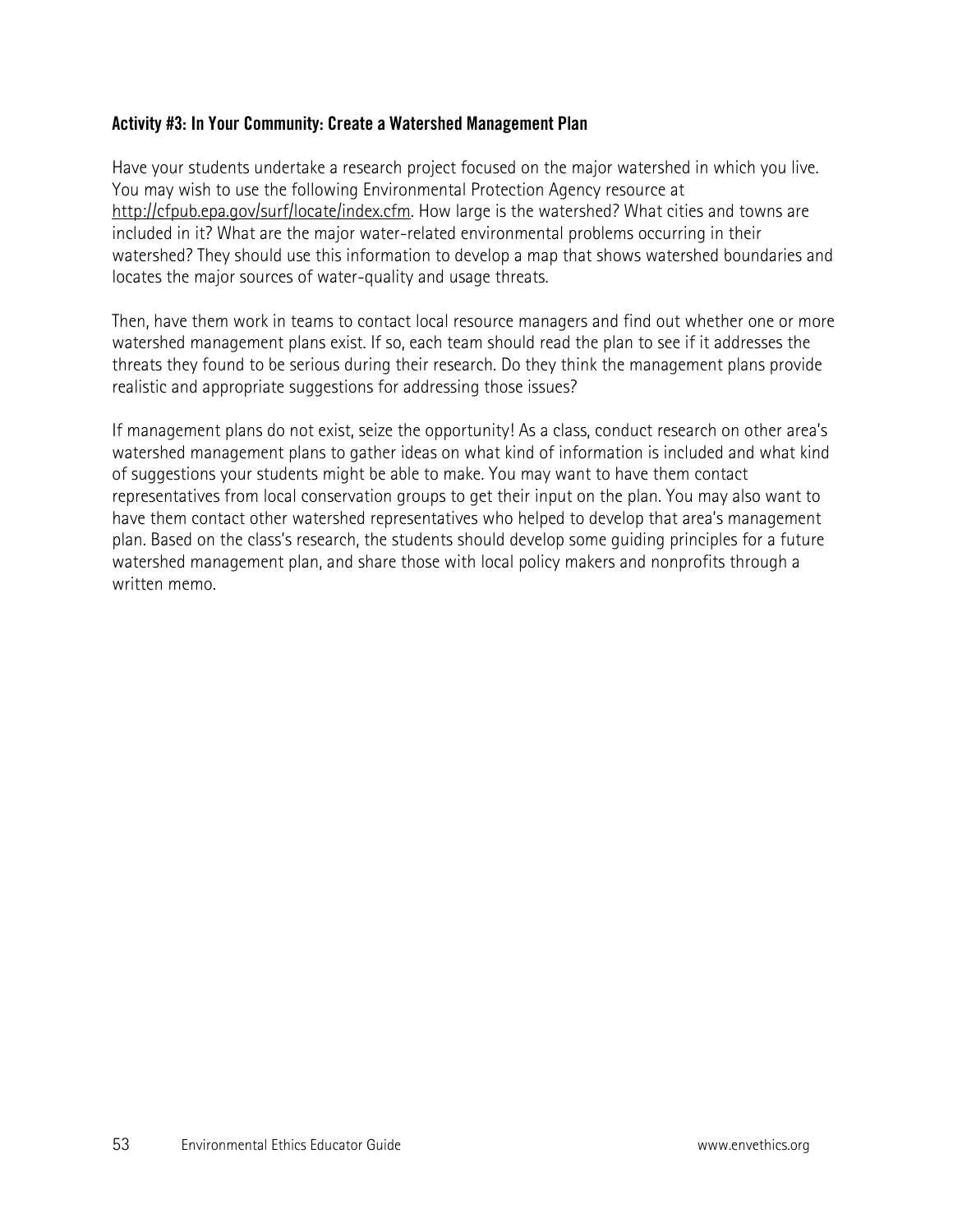# **WATER WORKSHEET Keep a Water Diary**

Use the table below to keep track of all the water you use in a single day. You may have to be creative at times. For example, when you take a shower the water will run down the drain before you have a chance to measure it, and even if you plug the drain, it might be hard to measure the amount of water in the tub at the end of you shower. One strategy would be to time how long it takes for the shower to fill a small container, such as a one-liter water bottle. Then you can keep track of how long your shower is, and calculate the total water used. You could do the same for the rate of water flow out of your sink faucet, and time how long it runs when you wash your hands and brush your teeth.

Don't forget to measure how much water is used every time you flush the toilet. Keep track of how much water is used to cook the food you eat, and wash the dishes afterwards. Add the water you drink (or the amount of water in fruit juice, soda, or a cup of coffee). And be sure to calculate the amount of water used to wash the clothes you wore that day.

| Use (Purpose) of the Water   | Time of Day | Amount of Water Used |  |  |  |
|------------------------------|-------------|----------------------|--|--|--|
|                              |             |                      |  |  |  |
|                              |             |                      |  |  |  |
|                              |             |                      |  |  |  |
|                              |             |                      |  |  |  |
|                              |             |                      |  |  |  |
|                              |             |                      |  |  |  |
|                              |             |                      |  |  |  |
|                              |             |                      |  |  |  |
|                              |             |                      |  |  |  |
|                              |             |                      |  |  |  |
|                              |             |                      |  |  |  |
|                              |             |                      |  |  |  |
|                              |             |                      |  |  |  |
|                              |             |                      |  |  |  |
|                              |             |                      |  |  |  |
|                              |             |                      |  |  |  |
|                              |             |                      |  |  |  |
|                              |             |                      |  |  |  |
|                              |             |                      |  |  |  |
|                              |             |                      |  |  |  |
| Total Amount Used in One Day |             |                      |  |  |  |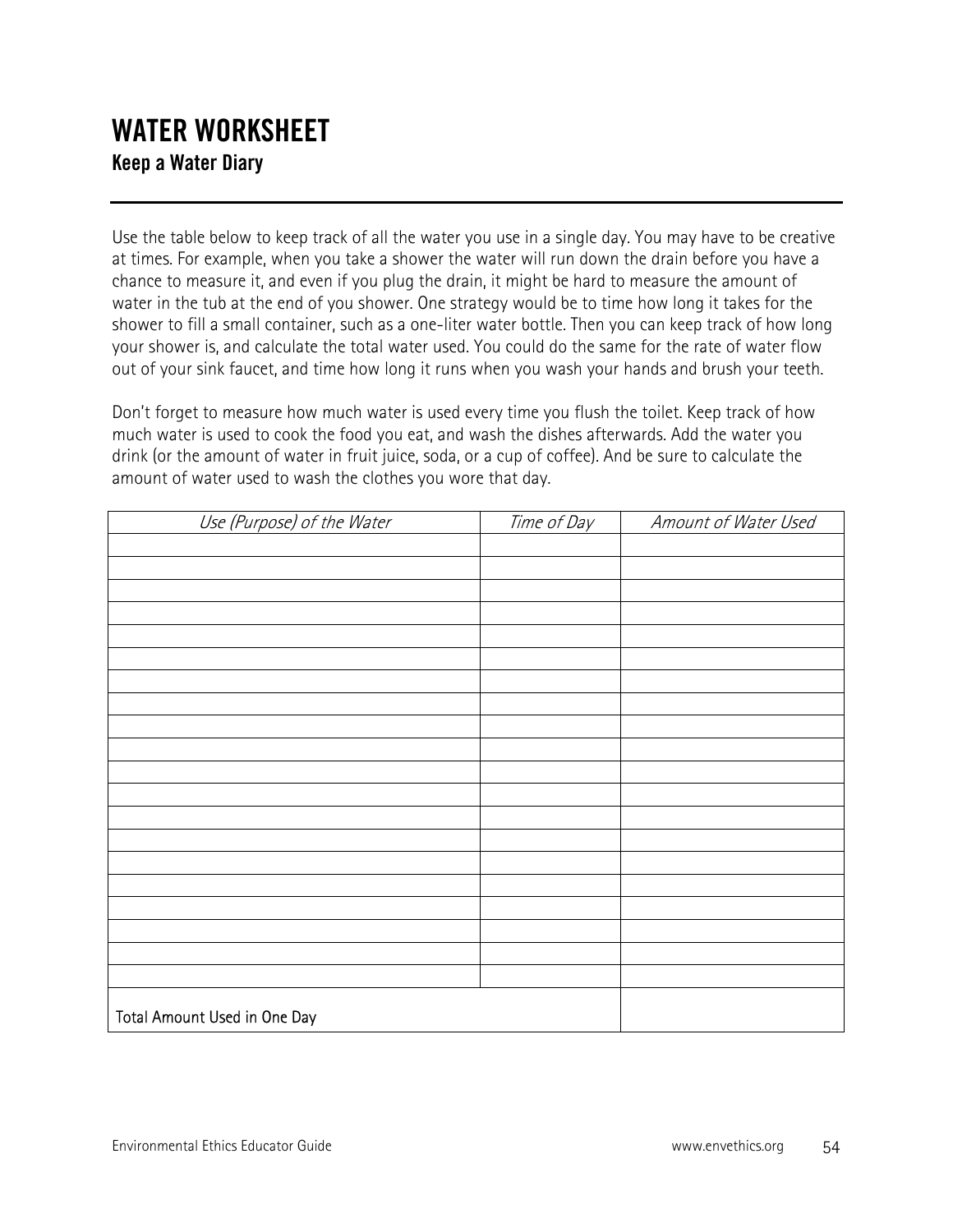Was the total amount on your chart more or less water than you expected to use in one day? Why or why not?

Do you think you could use less water, or find ways to use water more efficiently? If yes, in what ways? If not, why not?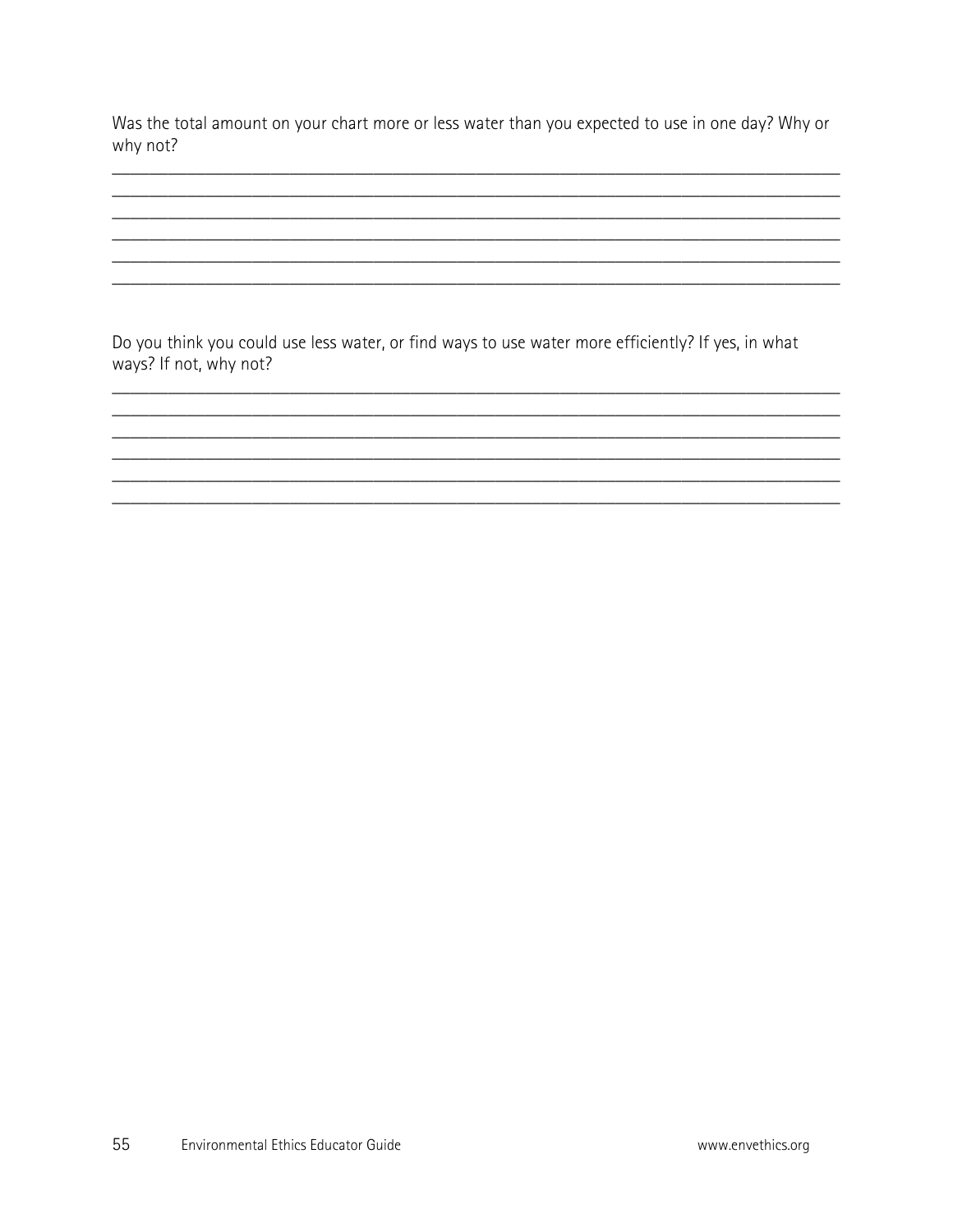# **WATER WORKSHEET Seafood Sleuthing**

Gather the following information about your selected seafood species.

#### **What's it called?**

Seafood name:

Scientific name:

**Where's it from?** Natural geographic distribution:

Source of this seafood in your community:

#### **Tell me about it.**

Population in the wild:

Lifespan:

Interesting biological facts:

Role in ecosystem (What eats it? What does it eat? Is it involved in any symbiotic relationships?):

#### **Catching it**

Amount of annual catch (in terms of money and numbers of fish):

Sustainable yield or fishing limits (if determined):

Number of fishers employed catching it:

Number of subsistence fishers (people who catch only to eat, not sell):

How it is caught (What kind of boats and nets? How do they find it?):

Environmental impacts of harvesting:

#### **Buying and eating it**

Price per pound (How does this compare to other types of seafood? Is it affordable?):

How far it travels to get to your plate:

Nutritional value or health impacts:

Attach a map of geographic distribution and a picture of your seafood species to this worksheet.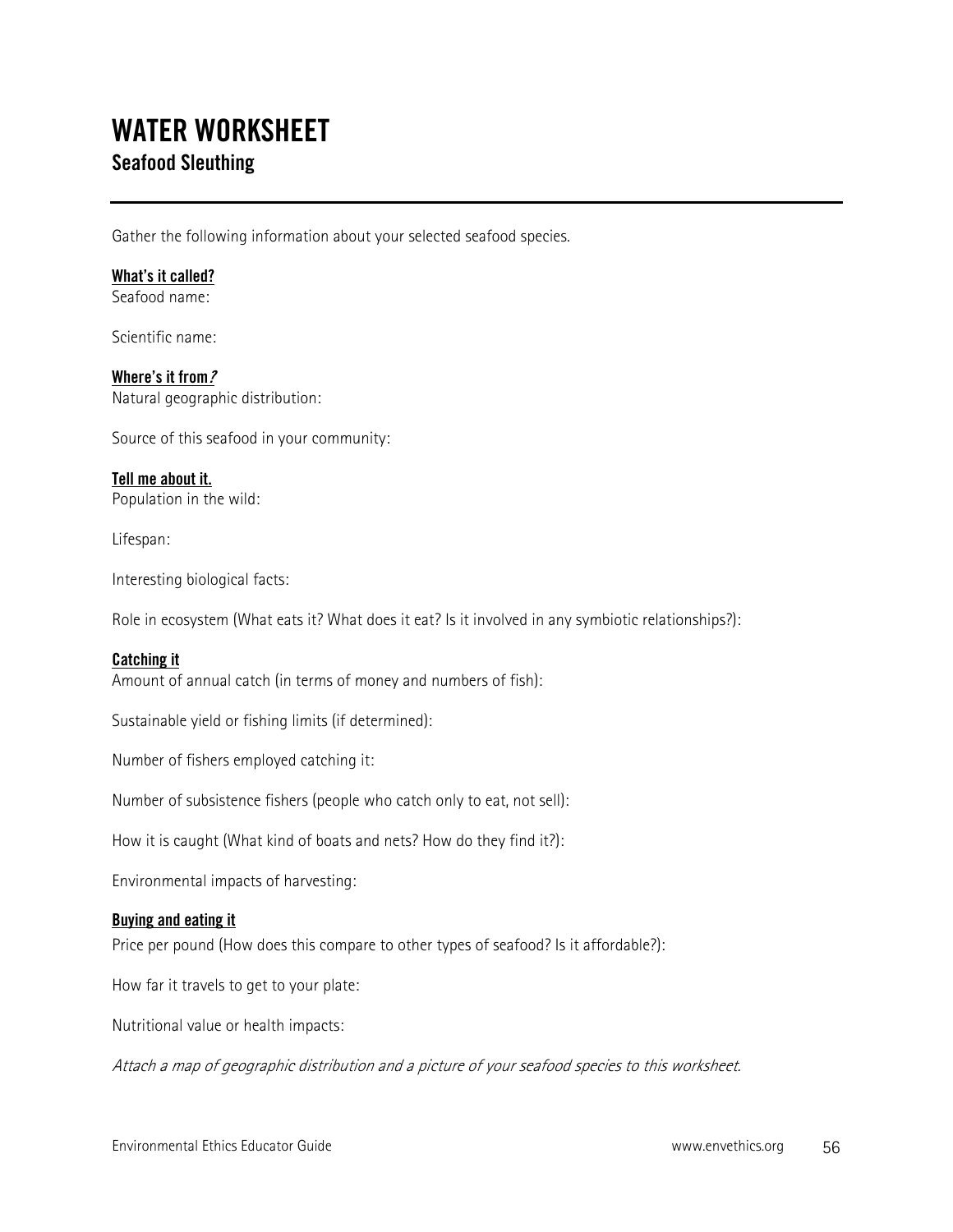

**Purpose:** The purpose of this lesson is to help students gain an understanding of how degraded air quality compromises human health and destroys the environment.

**Overview:** It is easy to take air for granted because air is all around us and provides the backdrop for everything we do. In this lesson students will learn about the impact of air quality and responsible environmental activism.

**Objectives:** Students will be able to describe how air supports life, and how human actions are degrading air quality. Students will be able to provide examples of people who are working to improve air quality in their communities and describe the ethical principles that guide them in their activities. They will learn how the principle of duty is relevant to determining ethical responsibility to protect air quality.

#### **Key Concepts:**

- Air is a life-giving medium that surrounds and supports all life on Earth.
- Human actions are threatening the atmosphere, and issues such as toxic air pollution, climate change, the ozone hole, and acid rain are affecting the quality of human and nonhuman life.
- **People are taking actions to improve air quality by pressing the government to limit industrial** waste and working with community groups to regulate the quality of their local environment.
- When exploring issues of environmental ethics, the ethical principles of utility and duty are often in conflict.

**Vocabulary:** acid rain, air, atmosphere, climate change, duty, greenhouse effect, greenhouse gases, ozone hole, smog, utility

You may wish to provide students with definitions of these words, and discuss and clarify their meaning prior to viewing the video/DVD and completing the lesson plan and activities.

**Time:** One class session to watch and discuss videos. Additional class sessions to complete suggested activities.

**Video Segments:** Video #1: M.C. Mehta, India, 1996; Video #2: Margie Eugene-Richard, United States, 2004; Video #3: Terri Swearingen, United States, 1997.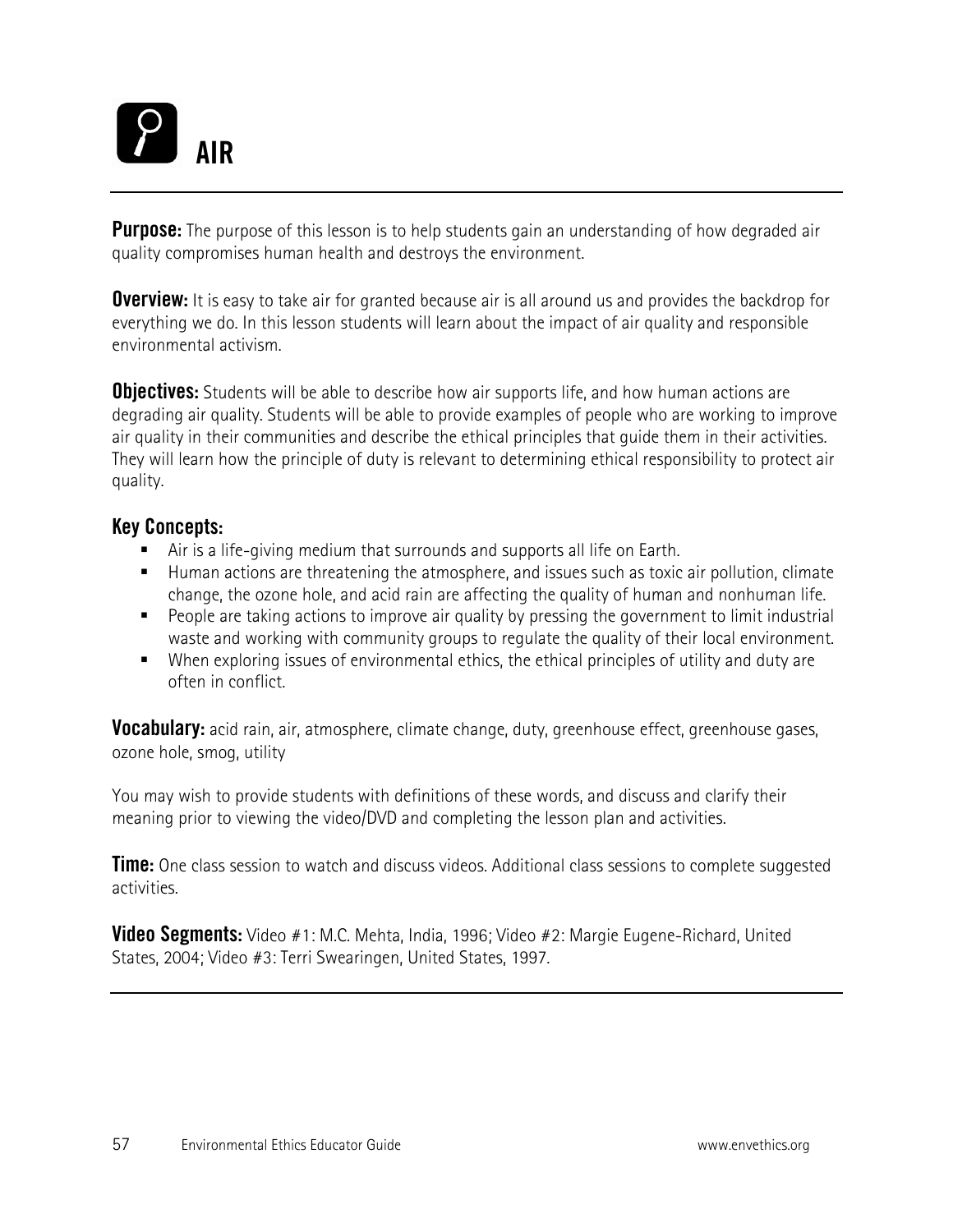#### **Background**

#### **Key Teaching Points:**

- Air is the mixture of gases that make up the atmosphere.
- Life on Earth would not be possible without the atmosphere, which provides the air we breathe, regulates climate, and protects us from harmful effects of the sun's radiation.
- Pollution caused by humans is changing the composition of the atmosphere.

The lesson plan begins with Key Teaching Points. These points contain the most important features of the lesson. As your students view the videos and participate in class discussions and activities, it is important to emphasize these ideas.

### **Topic 1: Appreciation**

The Student Workbook contains important information about the lesson concepts. Prior to viewing the videos, have your students read the Air section of the Student Workbook and complete the Double Entry Journal. There are several different ways you can choose to do this. You may wish to assign this reading as homework or you may also read the information together as a class. After viewing the video, engage your students in discussion.

#### **Key Teaching Points:**

- The atmosphere is a sink for the byproducts of industry.
- Without air, there would be no wind, no sound, and nothing for people to breathe.
- **The mysterious and powerful nature of air has inspired art, literature, and religion.**
- Wind power propelled the sailing ships for trade and exploration and currently generates large amounts of clean electricity.

The first step in this lesson is the construction of a Double Entry Journal. The Double Entry Journal is a note-taking tool that provides opportunities for students to ask questions, make comments, clarify, challenge, and engage with the material that they are reading. The Double Entry Journal format is a piece of paper divided into two columns. The first column is where students will take notes on what they are reading or viewing. The second column of the Double Entry Journal is where students add their own thoughts and responses. In this lesson, students will read their Student Workbooks to learn about air. They might take notes that describe pollution effects on one side of the Double Entry Journal, and the second column might contain a comment such as "I really don't understand this," a comment such as "I see this happening at the factory near the river in our town," or a question such as, "What can I do about this problem?"

The following is an example of a Double Entry Journal: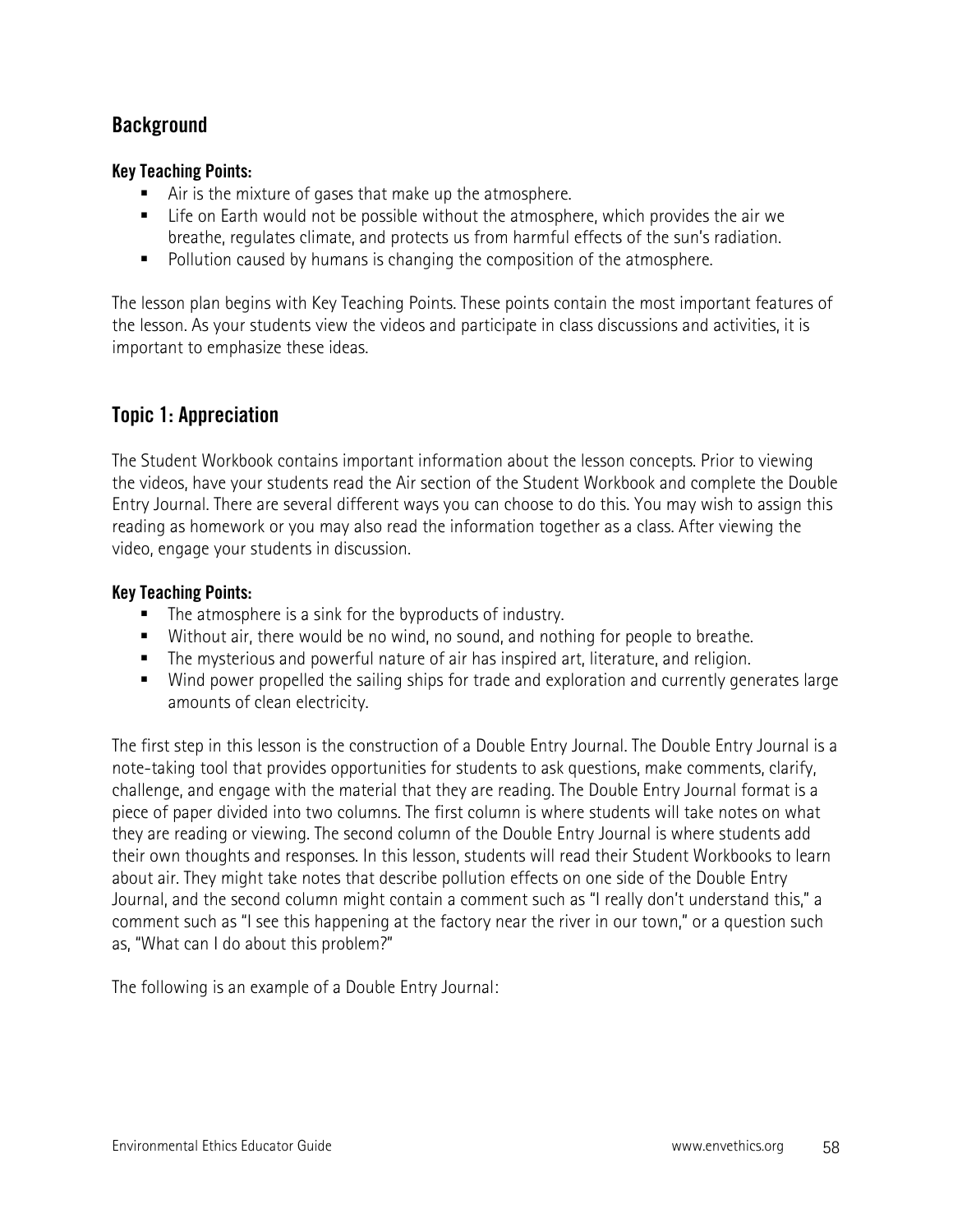# **AIR WORKSHEET The Double Entry Journal**

Facts and Information **My Thoughts, Reactions, Comments** 

 $\overline{\phantom{a}}$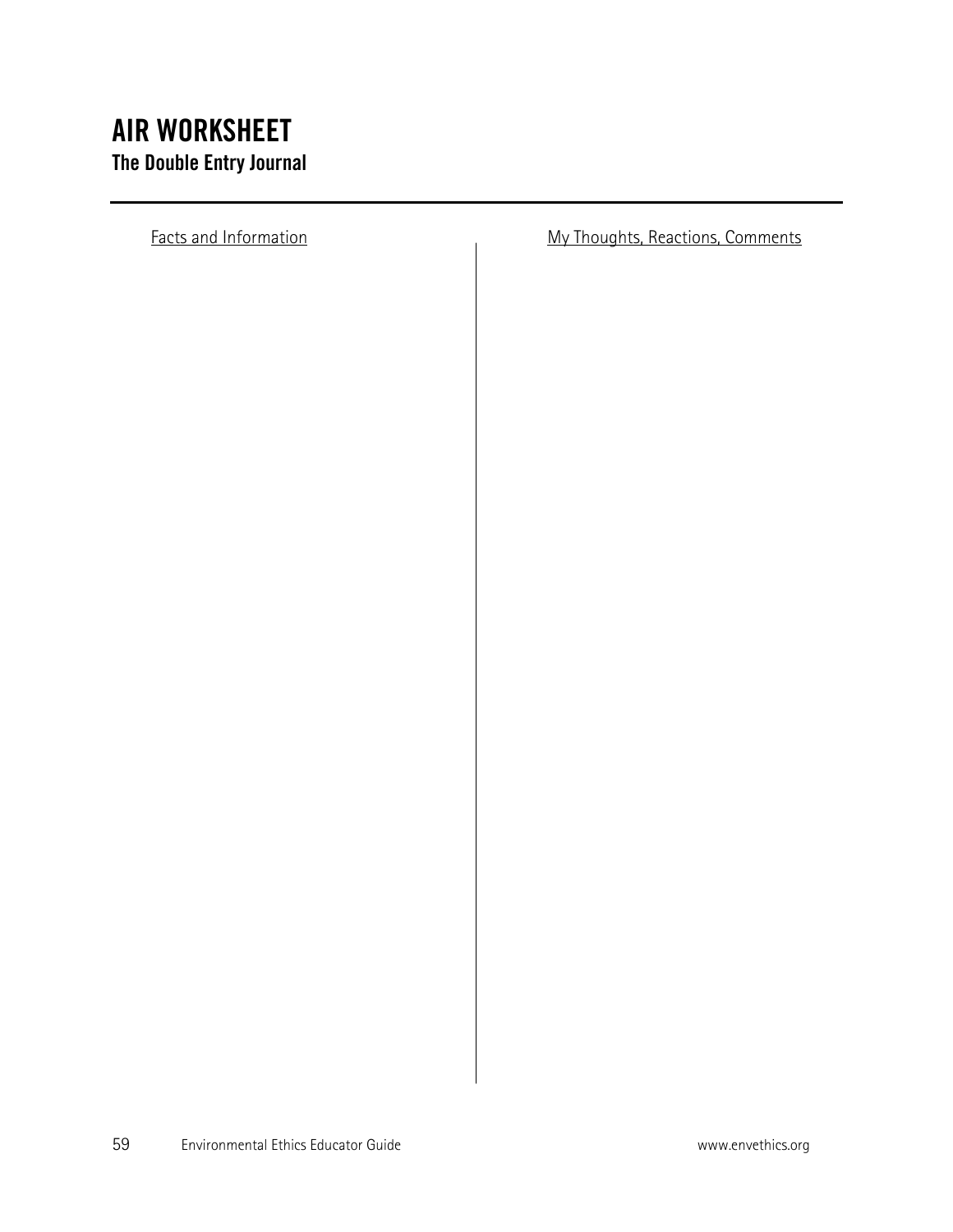# $?$  **Discussion Questions: Video #1: M.C. Mehta, India, 1996**

Summary: After Indian lawyer M.C. Mehta realized that air pollution was destroying the Taj Mahal and threatening the communities around it, he worked to clean up India's air and water. Have your students discuss the following questions:

- Mehta says, "People have a right to live in a clean world. Nobody has the right to poison current generations and future generations." No one would disagree that living in a clean world should be available to everyone. But does this represent a basic human right more important than other human rights such as freedom, having a job, being secure? Why or why not? How far would you be willing to go to fight for this right for your own family? How about for other people's families? (Responses will vary.)
- What mechanisms does Mehta use to address the issue of toxic air pollution? Do you believe that the government has an ethical duty to regulate companies to reduce (or stop) their release of toxic waste? Why or why not? (As a lawyer, Mehta petitions the government and sues companies to stop the release of toxic chemicals into the air and water. [Responses regarding the government's duty will vary.])
- **Consider the companies that are releasing toxic wastes into the air, which are eventually** harming the Taj Mahal and—most likely—the health of surrounding communities. What do you think is the motivation behind those companies' actions? Considering that the people who work at those factories probably live near the factories, do you think that they approve of those factories releasing toxic chemicals if stopping this pollution resulted in fewer jobs and less job security? Why might those workers decide to rally against the toxic wastes? On the other hand, why might they not? (The companies are motivated by profits as it is less expensive to expel the toxic waste into the air [through smokestacks] or into nearby water sources, than to dispose of it in other ways. Factory workers who live nearby may be concerned about their families' health but also be equally concerned about protecting their jobs and being able to continue supporting their families. This dilemma—between wanting to fight for a cleaner environment while also being able to make a living—faces many workers around the world.).

## **Topic 2: Ecology**

#### **Key Teaching Points:**

- The atmosphere is 78 percent nitrogen and 21 percent oxygen. The remaining one percent is comprised of a number of gases, some of which are fairly steady, while others vary in concentration over time.
- Major air pollution concerns focus on toxic chemical contaminants released into the air that may harm human health. Much of this contamination derives from consumption of energy resources such as gas, oil, and coal, and from the production of manufactured commodities such as plastic, rubber, and metals.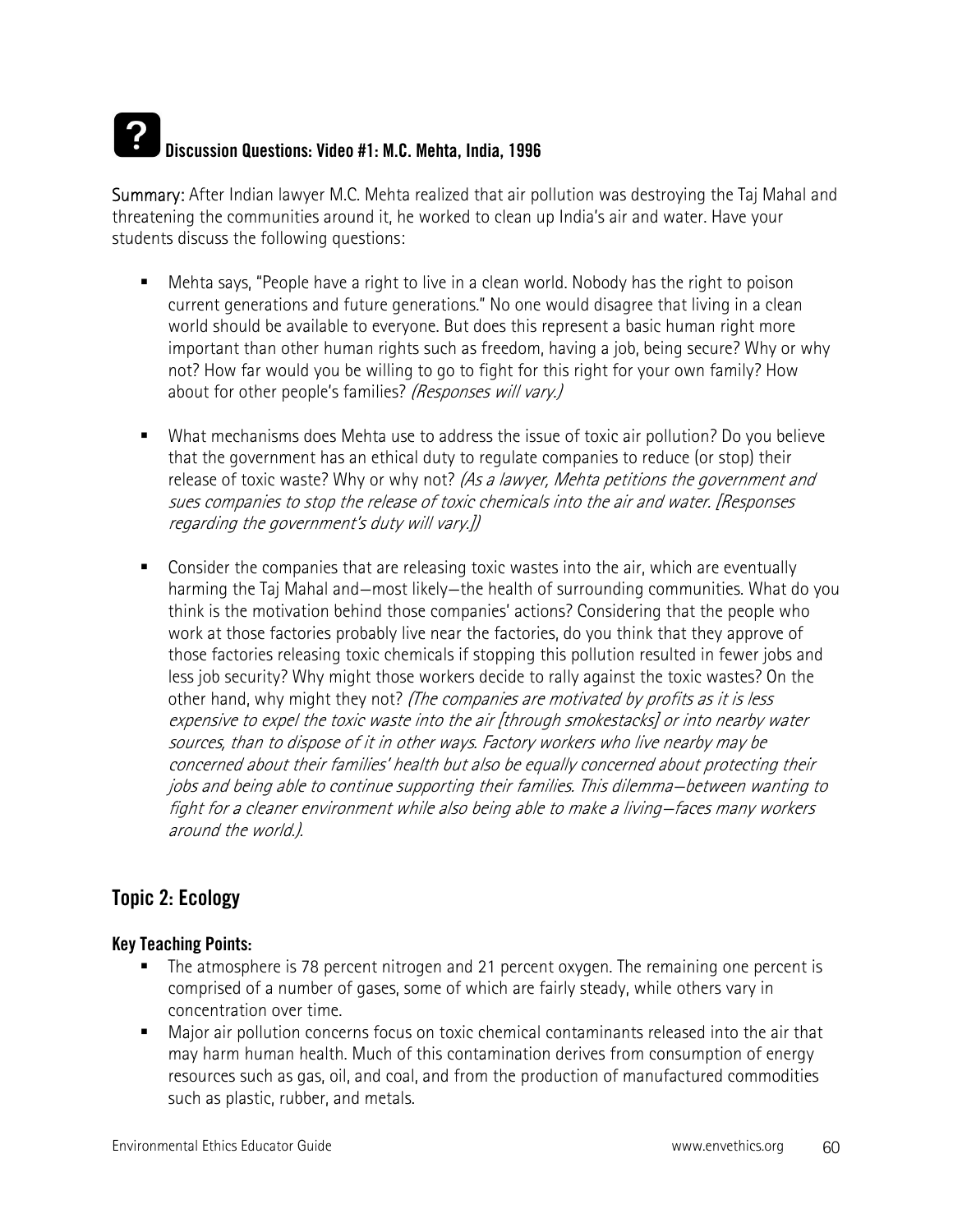- Ozone is an important gas that is found high in the atmosphere, where it prevents cancercausing radiation from reaching the Earth's surface. Certain human-made chemicals, such as CFCs, destroy ozone, which has created an "ozone hole" over the polar regions.
- Greenhouse gases, such as carbon dioxide, trap heat from the sun, making life on Earth possible. However, the concentration of greenhouse gases in the atmosphere is on the rise, and scientists believe that this will change the Earth's climate.
- Other environmental problems include acid rain, where pollution contaminates rainwater by making water acidic, and smog, which is caused when the mixture of chemicals in urban areas reacts under sunlight to create unhealthy compounds.



#### **Discussion Questions: Video #2: Margie Eugene-Richard, United States, 2004**

Summary: After growing up breathing the polluted air of Louisiana's "Cancer Alley," Margie Eugene-Richard decided to fight the polluting companies to stop them from contaminating the air of her hometown. Use the following questions in your class discussion.

- Eugene-Richard grew up in a place called "Cancer Alley." Why do you think she didn't just move away when she found out that the air she was breathing might be dangerous? Do you think people should have to move to avoid pollution? (Many of the families of the Old Diamond neighborhood of Norco could not afford to leave, while others might have felt a responsibility to a job or to family or friends. Still others likely felt an attachment to the land and did not want to abandon their homes.)
- Eugene-Richard and her group engaged environmental scientists to gather data about deadly pollution. Why is scientific data necessary? (Scientific research uses a consistent, formulated method to consider various aspects of an issue. By using the scientific method to gather data on the causes and effects of the pollution, residents, such as Eugene-Richard, were able to better understand the phenomena that was occurring and that may have caused air-qualityrelated health issues. Moreover, their arguments for fighting against the companies that were creating the pollution are stronger when backed by scientific studies.)
- In the end, Shell agreed to lower emissions and pay to relocate the people living closest to the chemical plant. Do you think Shell should have agreed to pay the residents this money? Based on the issue, do you think that Shell owed the residents more or less? Do you think sufficient information and evidence was available to determine without question that the emissions caused large-scale illness among the nearby residents? Should all companies or individuals be held accountable for the negative impact they have on others? *(In economics, a negative* impact on someone who is not part of a transaction is called an externality. This situation occurs when one party obtains a benefit or profit by exploiting a resource and passing the costs of that resource use onto another party. A good example is when people use water or air and derive a profit from that use and then export the resulting pollution to another area that did not cause the problem. Ideally, externalities are incorporated into the transaction by the industry, compensating the individuals who are harmed and raising the company's sale price so as not to lose profits.)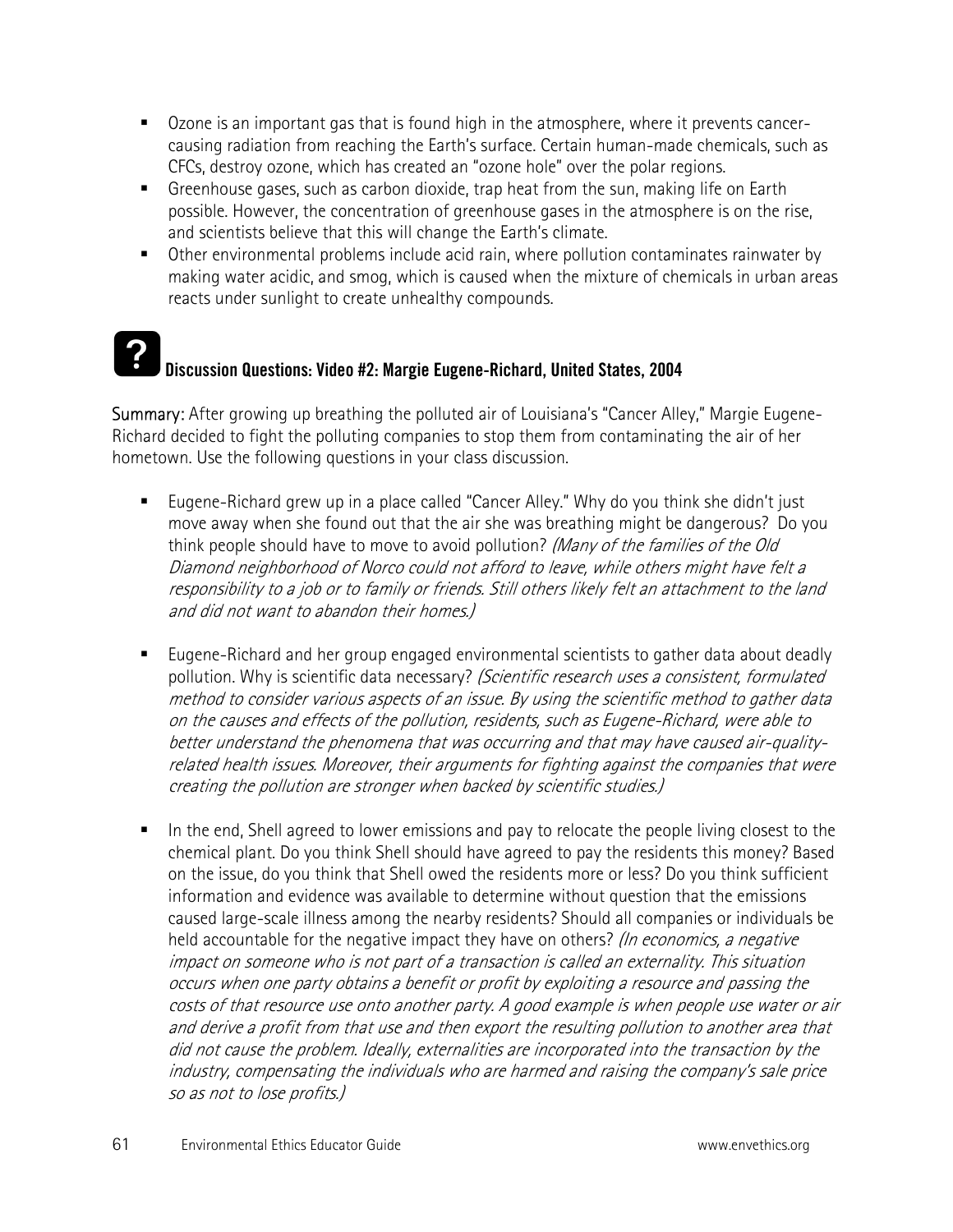In this video profile, you heard the term "environment justice." When people speak of an environmental justice issue (or an environmental injustice) they are referring to a situation in which one group of people bears a disproportionate amount of the negative impact of an environmental problem. Often times, this happens when particularly vulnerable people, such as the young or the poor, are afflicted by polluted air or water, while other better-situated people enjoy clean air or water. Can you think of any examples of this in your community? What are some possible solutions? (Responses will vary.)

### **Topic 3: Responsibility**

#### **Key Teaching Points:**

- Duty is a very different ethical principle than utility. Under utility, costs and benefits are measured, and a decision is made that supports the action that brings the greatest good to the greatest number of people. If we are driven by duty, we believe that there is one, single right action, and no room for compromise or cost-benefit analysis.
- **Duty requires some sort of master rule by which one can judge right and wrong. A commonly** used Golden Rule, found in both religion and philosophy, is: "Do unto others as you would have them do unto you."
- Environmental philosopher Aldo Leopold expanded his sense of duty to include the environment, referring to this as the Land Ethic: "A thing is right when it tends to preserve the integrity, stability, and beauty of the biotic community. It is wrong when it tends otherwise."
- The principle of community—and its associated principle of justice—is important. Communities cannot live without a healthy atmosphere. The burden of polluted air, caused by industrial activities, should not fall on the powerless while the benefits accrue to the powerful. Similarly, industry must bear the burden of assuring a safe, clean atmosphere.

# **Discussion Questions: Video #3: Terri Swearingen, United States, 1997**

Summary: Terri Swearingen fights the installation of a toxic-waste-incineration facility in her hometown of East Liverpool, Ohio. Have your students discuss the following questions:

- As a registered nurse, Swearingen had never been involved in environmental activism, nor did she have training in or knowledge of the effects of toxic air pollution on human or environmental health. What ethical principles motivated Swearingen to fight against the building of this toxic-waste-incineration facility? (Swearingen was motivated by her commitment to future generations [particularly her own daughter] and her belief that future generations have the right to live in a healthy, clean place. Later, Swearingen became motivated by the ethical principle of justice, as she recognized that this toxic-waste facility [along with many others] was to be situated in an area where many low-income families lived.)
- The company that was planning to build the waste-incineration facility stated that it would "provide badly-needed jobs to an economically depressed area." Many environmental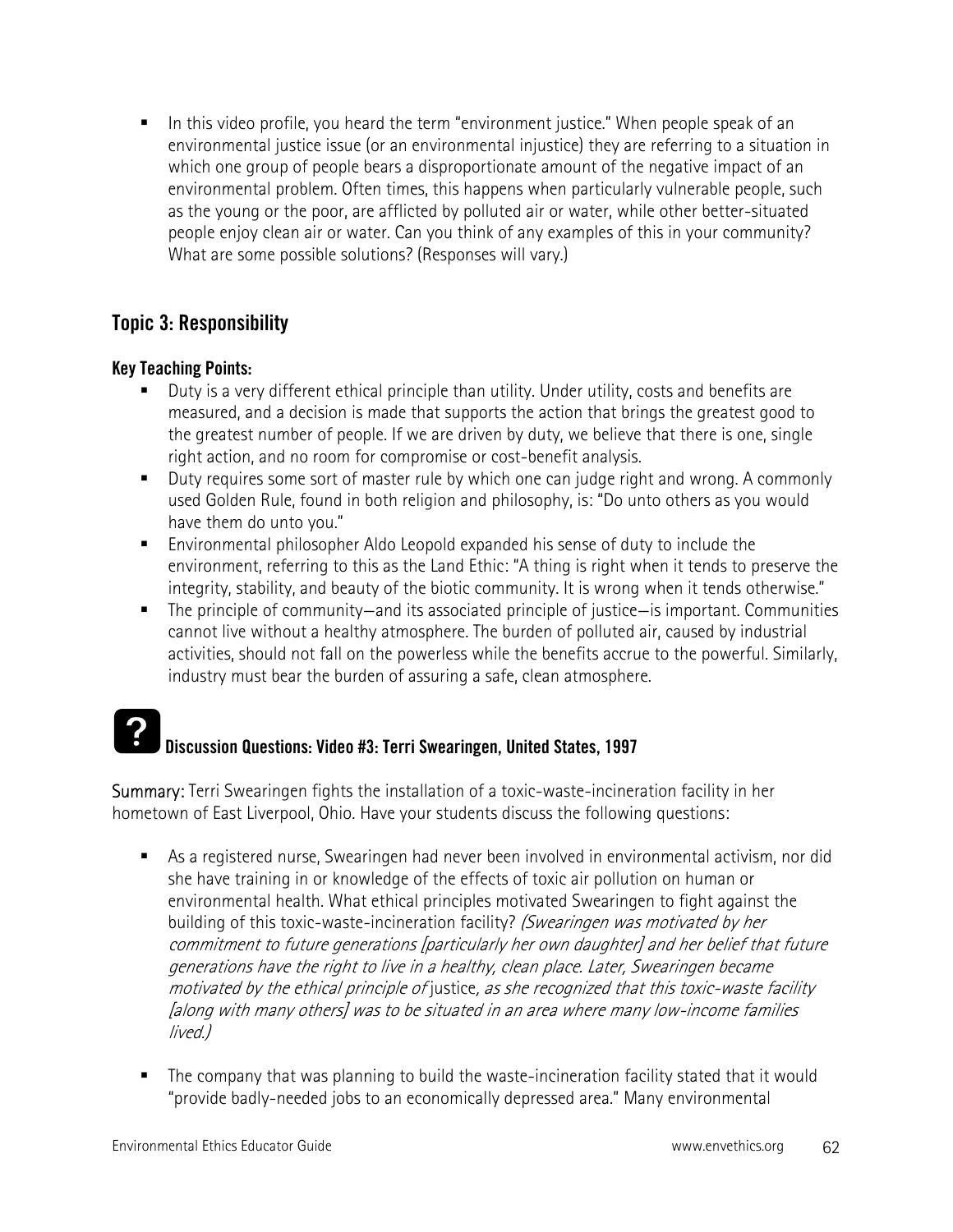controversies, such as this one, are often portrayed as "jobs versus the environment." How do you think that the benefits and drawbacks of providing jobs versus having a toxic-waste facility in a community should be weighed? Should there be legal rules that govern where polluting plants can be located? What role should the local community play in making these decisions? Do you think there are any people in East Liverpool, where Swearingen lived, who would have chosen the "jobs" provided by the factory over the "environment"? Why or why not? (Responses will vary.)

#### **Discussion Questions: Wrap-Up**

Use this short commentary, and the subsequent questions, to encourage discussion about quality and ethical responsibility closer to home. These questions will help students to summarize and synthesize what they have learned.

- The air around us supports our lives and all other living things on the planet, but we often don't even think about it. Air is invisible. It has no flavor, no smell–unless, of course, the air has been polluted. Next time you are outside, think critically about the air quality in your community. Walking around your neighborhood, do you notice any places where the air quality is poorer than others? Try to figure out what may be polluting the air; it may be a factory, farm, power plant, or busy road. Who lives with this air pollution? Discuss the ethical and environmental justice implications of air quality in your community. (Responses will vary.)
- Consider Terri Swearingen, Margie Eugene-Richard and M.C. Mehta. Before becoming involved in their respective environmental issues, were these people experts on air pollution? If not, what motivated them to want to make a difference and take action? (None of these people were experts on air pollution before beginning their environmental fights. They were motivated by concern for future generations and decided to address issues that their political leaders and the company executives did not wish to address. Public pressure plus good scientific evidence brought these others into the discussion.)
- What is the difference between the ethical principles of duty and utility? Were the people in these videos acting on the basis of utility or duty? To them, what was it that made them cross the line from utility to duty? (The ethical principle of duty indicates a much stronger responsibility than utility does. Mehta, Eugene-Richard, and Swearingen all acted out of a sense of duty, which they described as arising from a concern for justice and future generations.)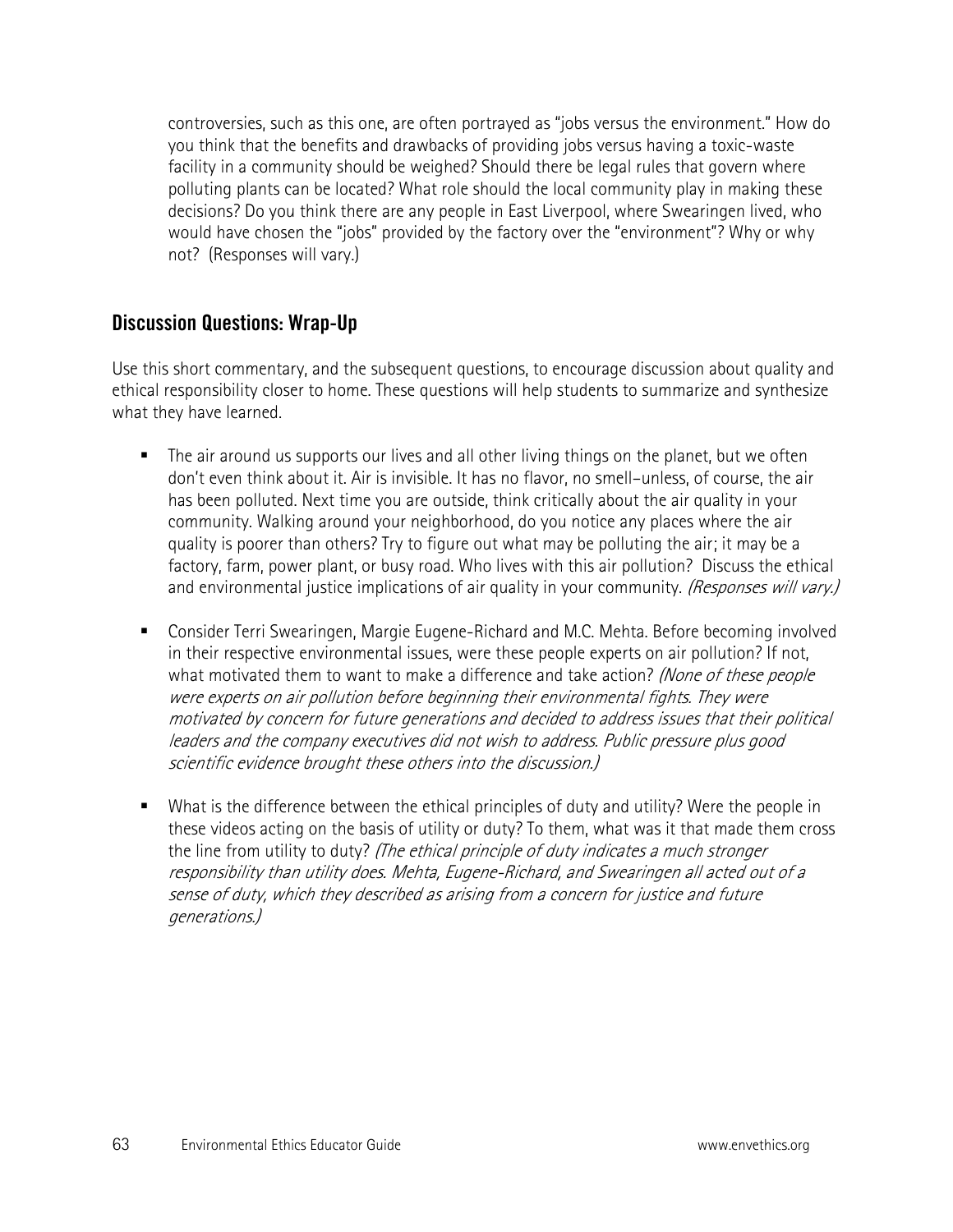#### **Activity Ideas**

Although we may not realize it, every time we ride in a car instead of walk, or turn up the heat instead of putting on a sweater, we are making environmental and ethical decisions. The following activity suggestions help explore personal impacts on the atmosphere and investigate duties and responsibilities to do something about protecting and sustaining the environment. (Worksheets are provided for Activities #1 and #3.)

#### **Activity #1: Individuals Count**

While it is true that industries greatly affect air quality, individuals also have an impact. This activity will help you become more aware of your impact on air quality, and will help you consider ways to lessen that impact.

For one week measure your impact on the air. Although many different activities affect air quality, consider two of the most important: transportation choices and home energy use.

- 1. Transportation: Keep track of the number of miles you travel by car. To calculate how much fuel those car trips required, go to the website www.fueleconomy.gov. The site estimates average miles per gallon for the car used. (You will need to know the year, make, and model of the car.) You can multiply the combined MPG by the number of miles traveled to get the total amount of gas used. Then you can divide by number of people riding in the car to get your personal gas use. Also notice, on the "greenhouse gas emissions" gauge, how well the car in which you are riding scores. If you've taken public transportation, such as a bus or train, calculate the amount of fuel used for each of these activities. This calculation may be more difficult as you must divide the amount of fuel used by the number of people serviced. Therefore, even though a bus requires more gas overall, the burden of that fuel usage is spread out across more people. Conduct some research on fuel efficiency to try to estimate miles per gallon, or try asking the bus driver or train conductor. Divide the class into small groups and ask them to share and discuss their results.
- 2. Home Energy Usage: While it is difficult to actually measure your individual energy usage, you can estimate the amount of energy used in one week in your home by asking an adult to show you last month's electricity bill for your apartment or house. The bill should indicate the amount of electricity used in your home, which will probably fall between 500 and 1,000 kilowatt-hours. The bill will also include the time period for which that usage was calculated. Divide the amount used by the number of days included in the billing cycle, and then multiply by seven to get one week's usage. If you'd like to figure out how much of that may be attributed to you and your actions, divide the daily amount by the number of people who live in your house. This will give you an estimate of the amount of energy each person used to turn on lights, heat or cool the house, wash clothes and dishes, watch television, and undertake other activities that run using electricity. You may wish to visit the following websites to learn how you can make changes that will reduce your energy consumption. Some examples include the following: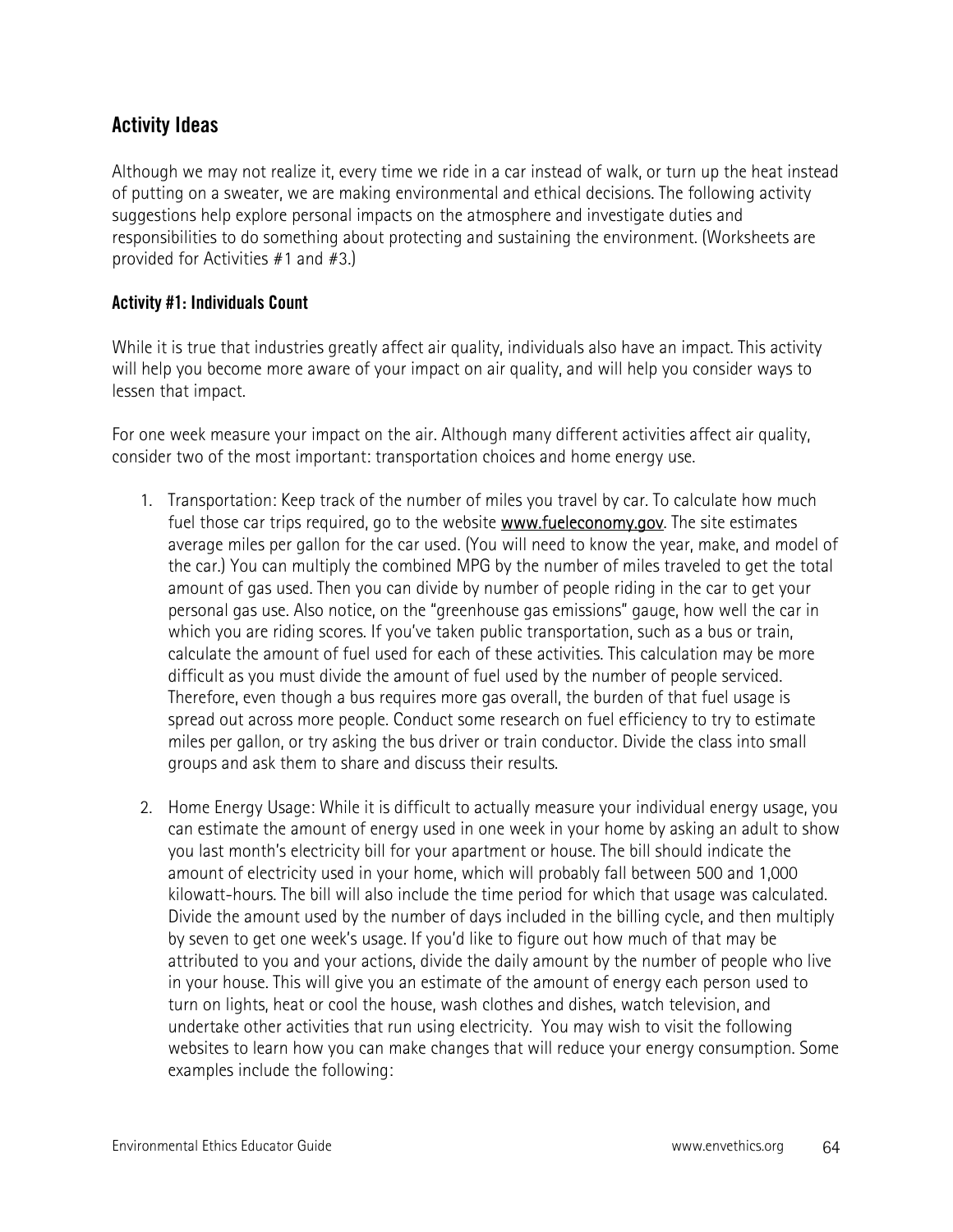- The U.S. Department of Energy http://www.eere.energy.gov/consumerinfo/energy\_savers/intro.html
- The State of New Hampshire's Governor's Office of Energy and Community Services o http://nh.gov/oep/programs/energy/ReducingHomeEnergyCosts.htm
- **Colorado State University Extension** http://www.ext.colostate.edu/pubs/columncc/cc011113.html
- 3. Bring your calculations to class. Combine the figures to determine how much energy was used both in the home and for transportation. Then answer the following questions: In your area, how is energy created (e.g., coal, wind, nuclear, or hydropower)? How is energy usage, both within a house and for transportation, tied to air quality? How do car, bus, and train travel contribute to compromised air quality? What kinds of new technologies are being used to reduce this impact?
- 4. To summarize what your class has learned, ask your students to create a class mural depicting different areas of a home and what can be done in each room to save energy based on what they have learned. Invite other students in the school to view the mural.

#### **Activity #2: Considering the Ethical Principle of "Duty"**

Read the provided excerpt from Aldo Leopold's famous essay, "The Land Ethic," from the *Sand County* Almanac. Selections from this essay are available at http://www.worldpolicy.org/globalrights/environment/leopold.html.

Use this essay as a basis for a journal entry and consider the following questions:

- Do you agree with Aldo Leopold's description of the land ethic? Why or why not?
- Do you feel a duty to the ecological community? Why or why not?
- **Describe any actions that you feel a duty to do in your life. (These actions should not be** motivated by personal satisfaction or the utilitarian satisfaction of the greatest good.)
- Do you feel any duty with respect to the natural environment? Why or why not?

#### **Activity #3: In Your Community: Air Quality at Home**

Learn more about the air quality in your community through the EPA's "Air Now" website (www.epa.gov/airnow). Compare air quality of your community to other communities in your state. Are there certain areas of your region or state that seem to have better or worse air quality than others? Can you think of some factors that may explain the difference?

Contact your local city, county, or state Department of Environmental Quality or Protection to find out if there is ongoing monitoring of air quality in your area. If so, what are the trends that the monitoring has highlighted? Have certain programs been put into effect to specifically address air quality?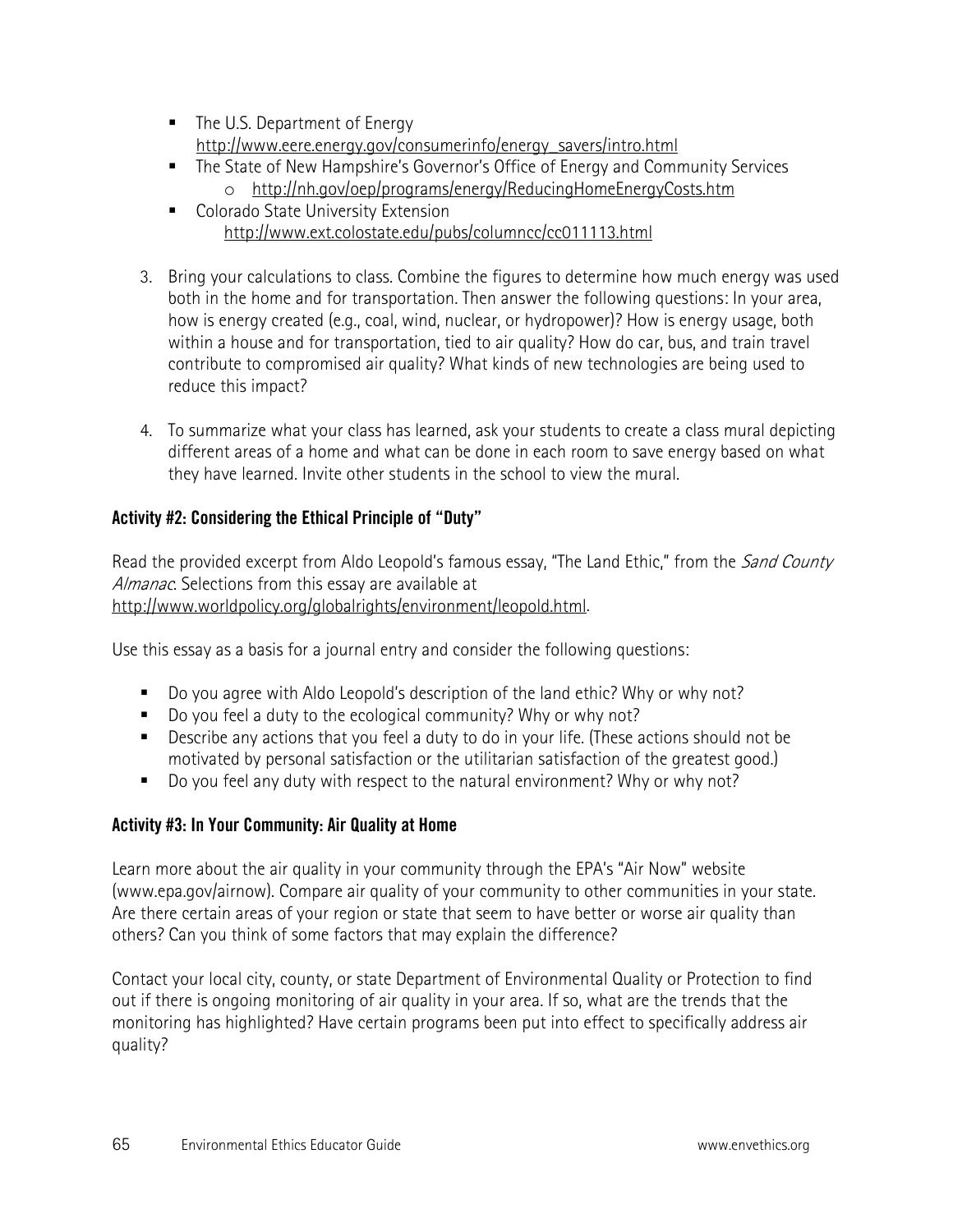Use the information you have gathered to write a short article for the school newspaper. You may work in teams to gather the information, and then you should select two or three authors to collaborate on the actual writing of the article. Other teams of students should collect or take photographs, while still others can use Excel or another software package to create graphical representations of the data to accompany the article.

Students may also work in small groups to create a skit that can be used to teach other students about air quality based on what they have learned throughout the lesson. Invite other classes to view the skit, and if possible, videotape the performance to use as a shared resource in the community.

After students have finished the lesson activities, you may wish to have them return to their Double Entry Journals for additional reflection.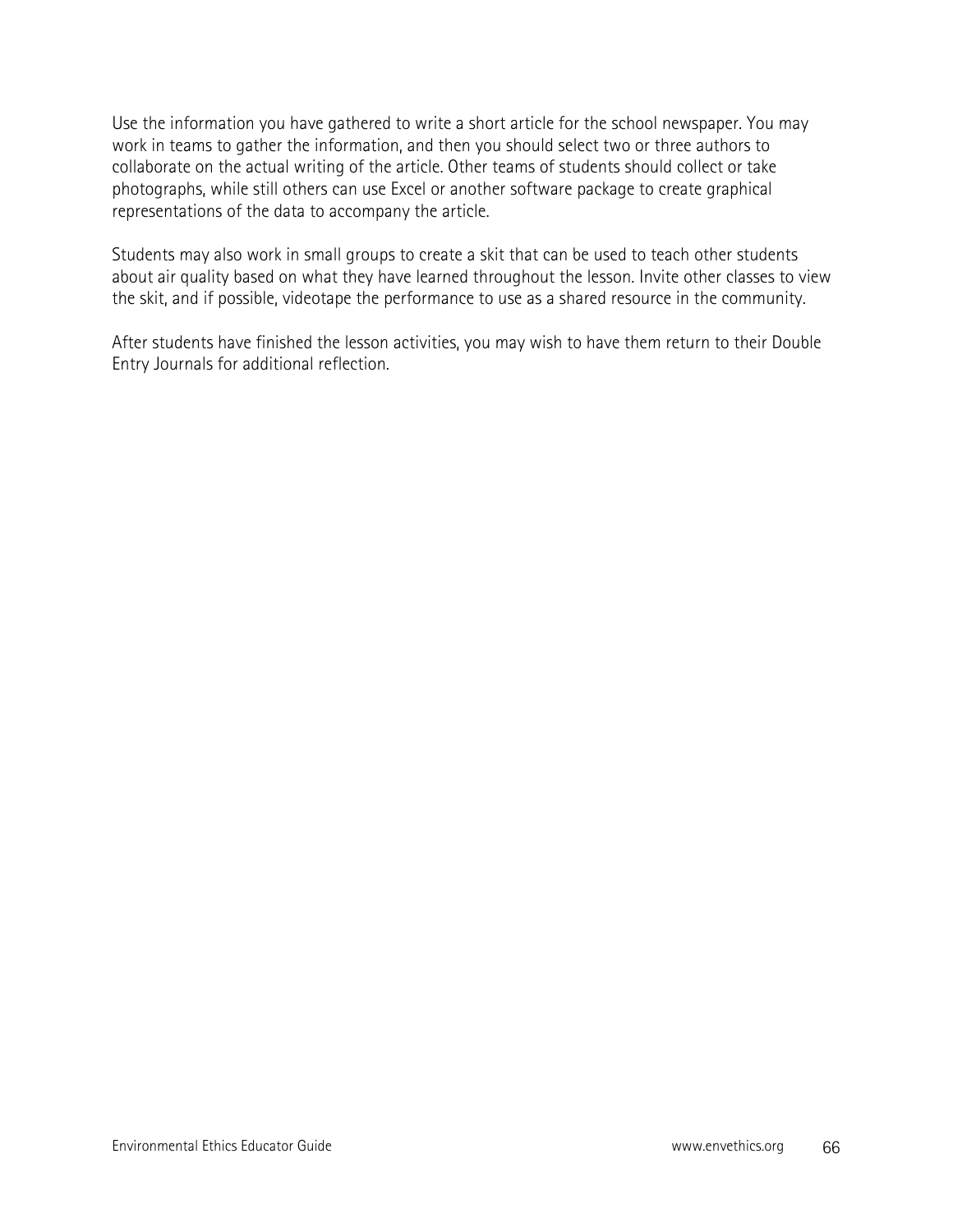# **AIR WORKSHEET Individuals Count**

Use the tables below to track the amount of energy you use in one week for transportation and electricity. You'll then calculate how much your personal energy use may affect the atmosphere.

#### **Transportation**

To figure out how much gasoline you use to get around, you'll need to keep track of the miles you travel on a car, bus, train, or plane. If you use a car, note the year, make, and model of the car so you can calculate the average miles per gallon by using the website www.fueleconomy.gov. If you use public transportation, you'll need to be creative in your accounting, using maps (or the website www.mapquest.com) to figure out the length of your trip, as well as do some research to find out the miles per gallon. Also, don't forget to keep track of how many people shared the car or bus with you.

| Where did<br>you go?            | <i>Initial</i><br>mileage | End<br>mileage | Total<br>miles | Type of<br>vehicle | <b>MPG</b><br>for<br>vehicle | Total<br>gas<br><i>(divide</i><br>miles by<br>MPG) | Number<br>оf<br>people<br>in<br>vehicle | Individual<br>gas (divide<br>gas by # of<br>people) |
|---------------------------------|---------------------------|----------------|----------------|--------------------|------------------------------|----------------------------------------------------|-----------------------------------------|-----------------------------------------------------|
|                                 |                           |                |                |                    |                              |                                                    |                                         |                                                     |
|                                 |                           |                |                |                    |                              |                                                    |                                         |                                                     |
|                                 |                           |                |                |                    |                              |                                                    |                                         |                                                     |
|                                 |                           |                |                |                    |                              |                                                    |                                         |                                                     |
|                                 |                           |                |                |                    |                              |                                                    |                                         |                                                     |
|                                 |                           |                |                |                    |                              |                                                    |                                         |                                                     |
|                                 |                           |                |                |                    |                              |                                                    |                                         |                                                     |
|                                 |                           |                |                |                    |                              |                                                    |                                         |                                                     |
|                                 |                           |                |                |                    |                              |                                                    |                                         |                                                     |
|                                 |                           |                |                |                    |                              |                                                    |                                         |                                                     |
| Total gas you used in one week: |                           |                |                |                    |                              |                                                    |                                         |                                                     |

To find out how much  $CO<sub>2</sub>$  results from your transportation choices, complete the following calculation:

\_ (gallons of gasoline) x 19 (pounds of CO<sub>2</sub> per gallon gas) = \_\_\_\_\_\_\_ pounds of CO<sub>2</sub>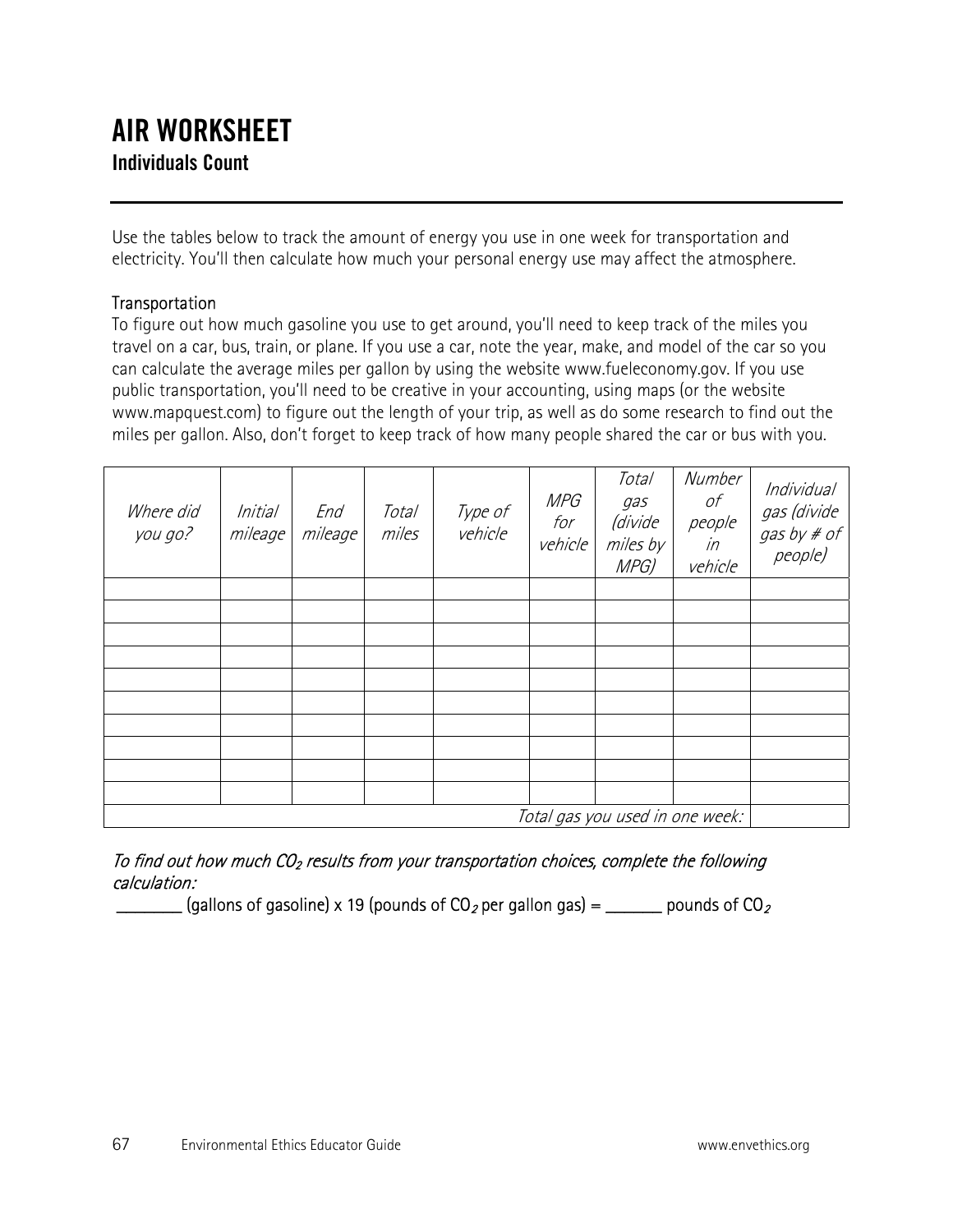#### **Electricity**

You will need a copy of your latest electricity bill to compute your personal home energy use. Look on the bill for the number of kilowatt-hours consumed. You will also need to find out how your local utility produces power. To do this, check on the Internet or call the company to see if your local power plant uses coal, oil, natural gas, nuclear, hydro, wind, or solar power. Consult the chart below to find out how much  $CO<sub>2</sub>$  results from each kilowatt-hour of power.

| Pounds of         | Coal | Oil | Natural | Nuclear | Hydropower | Wind | Solar |
|-------------------|------|-----|---------|---------|------------|------|-------|
| $CO2$ per         |      |     | gas     |         |            |      |       |
| kilowatt-<br>hour |      | .   |         |         |            |      |       |

Fill out the following calculations to compute  $CO<sub>2</sub>$  created by your electricity use every month:

| week | of days in billing period x 7 days/week $=$<br>(kilowatt-hours) /<br>kilowatt-hours per |
|------|-----------------------------------------------------------------------------------------|
| week | individual kilowatt-hours per<br>(kilowatt-hours per week) $/$ of people in family =    |
|      | (kilowatt-hours per week) x<br>pounds $CO2$ per kilowatt-hour =<br>pounds of $CO2$      |

| Total CO <sub>2</sub> emissions in a week: | (transportation) + | $(electricity) =$ | pounds of |
|--------------------------------------------|--------------------|-------------------|-----------|
| CO <sub>2</sub>                            |                    |                   |           |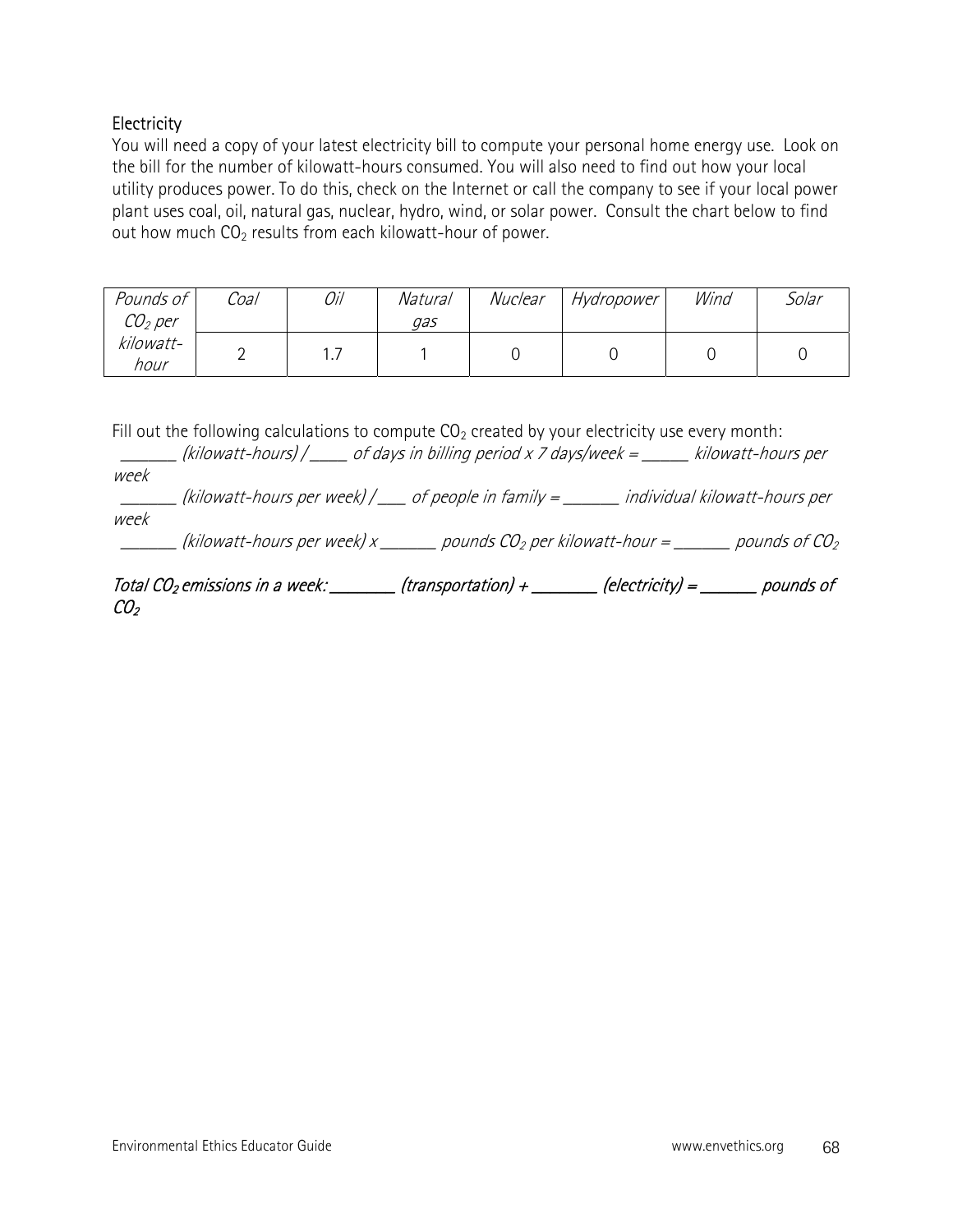# **AIR WORKSHEET Considering the Ethical Principle of "Duty" Excerpt from: "The Land Ethic"\* by Aldo Leopold**

All ethics so far evolved rest upon a single premise: that the individual is a member of a community of interdependent parts. His instincts prompt him to compete for his place in that community, but his ethics prompt him also to co-operate (perhaps in order that there may be a place to compete for).

The land ethic simply enlarges the boundaries of the community to include soils, waters, plants, and animals, or collectively: the land.

This sounds simple: do we not already sing our love for and obligation to the land of the free and the home of the brave? Yes, but just what and who do we love? Certainly not the soil, which we are sending helter-skelter downriver. Certainly not the waters, which we assume have no function except to turn turbines, float barges, and carry off sewage. Certainly not the plants, of which we exterminate whole communities without batting an eye. Certainly not the animals, of which we have already extirpated many of the largest and most beautiful species. A land ethic, of course, cannot prevent the alteration, management, and use of these "resources," but it does affirm their right to continued existence, and, at least in spots, their continued existence in a natural state.

In short, a land ethic changes the role of Homo sapiens from conqueror of the land-community to plain member and citizen of it. It implies respect for his fellow-members, and also respect for the community as such.

In human history, we have learned (I hope) that the conqueror role is eventually self-defeating. Why? Because it is implicit in such a role that the conqueror knows, ex cathedra, just what makes the community clock tick, and just what and who is valuable, and what and who is worth-less, in community life. It always turns out that he knows neither, and this is why his conquests eventually defeat themselves.

\*Published in The Sand County Almanac by Aldo Leopold, 1948.

#### Write a short essay reacting to the above excerpt using the following questions to guide your writing:

- Do you agree with Aldo Leopold's description of the land ethic? Why or why not?
- Do you feel a duty to the ecological community? Why or why not?
- Describe any actions that you feel a duty to do in your life. (These actions should not be motivated by personal satisfaction or the utilitarian satisfaction of the greatest good.) Do you feel any duty with respect to the natural environment? Why or why not?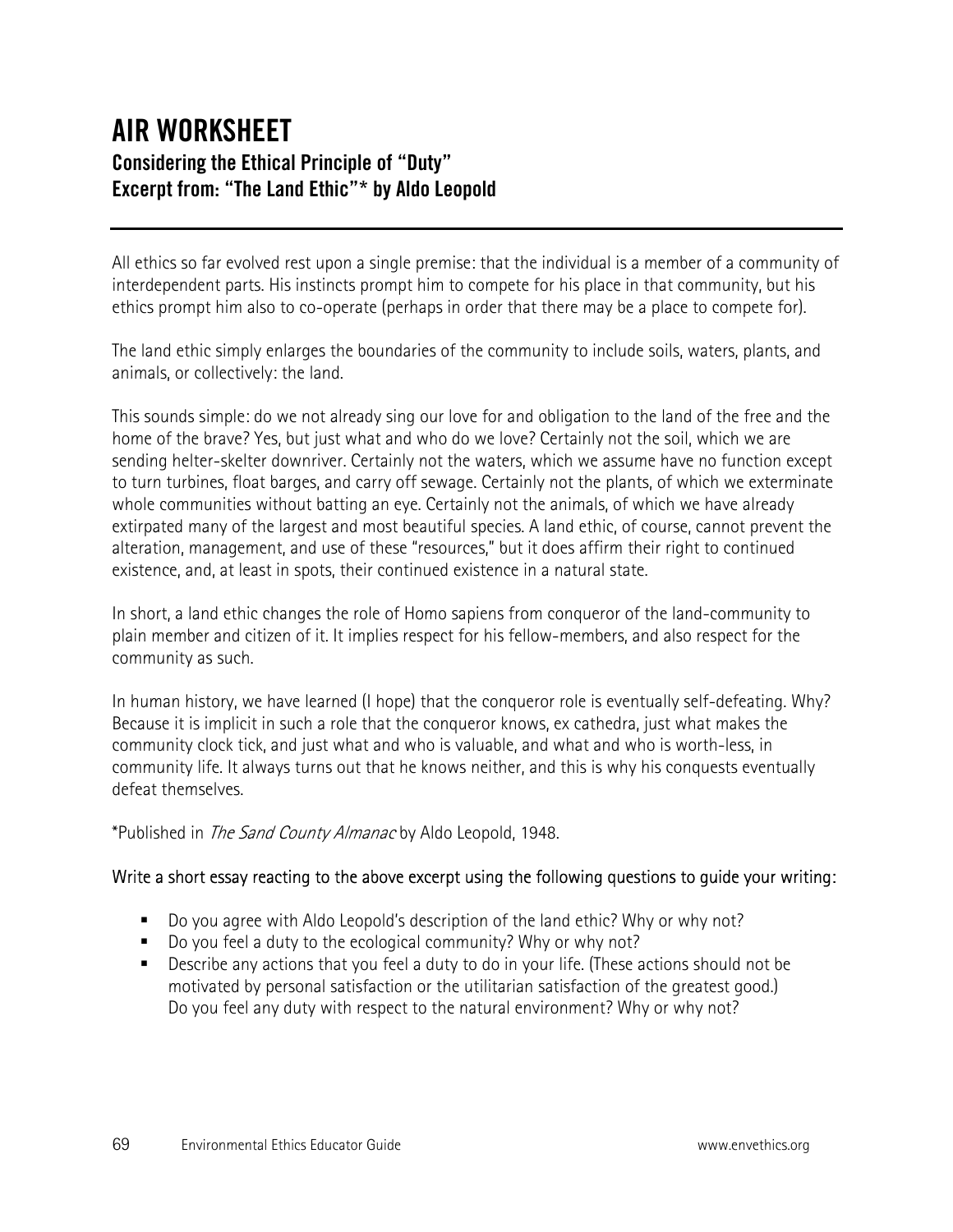

**Purpose:** The purpose of this lesson is to introduce students to the issues surrounding the environmental and social impacts of mineral use.

**Overview:** Mineral resources make modern life possible. Minerals are non-renewable, however, so our use of them must be responsible and sustainable. This lesson highlights the ethical principle of justice in deciding who benefits from mineral use and who bears the brunt of the environmental and social impacts associated with mining and processing.

**Objectives:** Students will be able to describe the ways in which mineral resources contribute to our modern lifestyles. Students will be able to explain some of the environmental and social complexities inherent in the mining and processing of mineral resources, and discuss the benefits and drawbacks of using non-renewable resources.

#### **Key Concepts:**

- Mineral resources, which are non-renewable, are critical to supporting our modern lifestyle.
- It is important to use non-renewable resources in a sustainable way to ensure that the benefit of using those resources now is balanced with the importance of saving resources for future generations.
- The ethical principle of justice requires weighing the benefits that accrue from the use of mineral resources against the negative impacts that may disproportionately affect local communities and cultures, particularly the poor and disadvantaged.

**Vocabulary:** justice, intergenerational justice, mineral resources, mining, non-renewable resource, tailings

You may wish to provide students with definitions of these words, and discuss and clarify their meaning prior to viewing the video and completing the lesson plan and activities.

**Time:** One class session for watching videos and completing discussion. Additional sessions are required to complete the suggested activities.

**Video Segments:** Video #1: Jonathon Solomon, Sarah James, and Norma Kassi, 2002; Video #2: Atherton Martin, Dominica, 1998; Video #3: Jacqui Katona and Yvonne Margarula, Australia, 1999.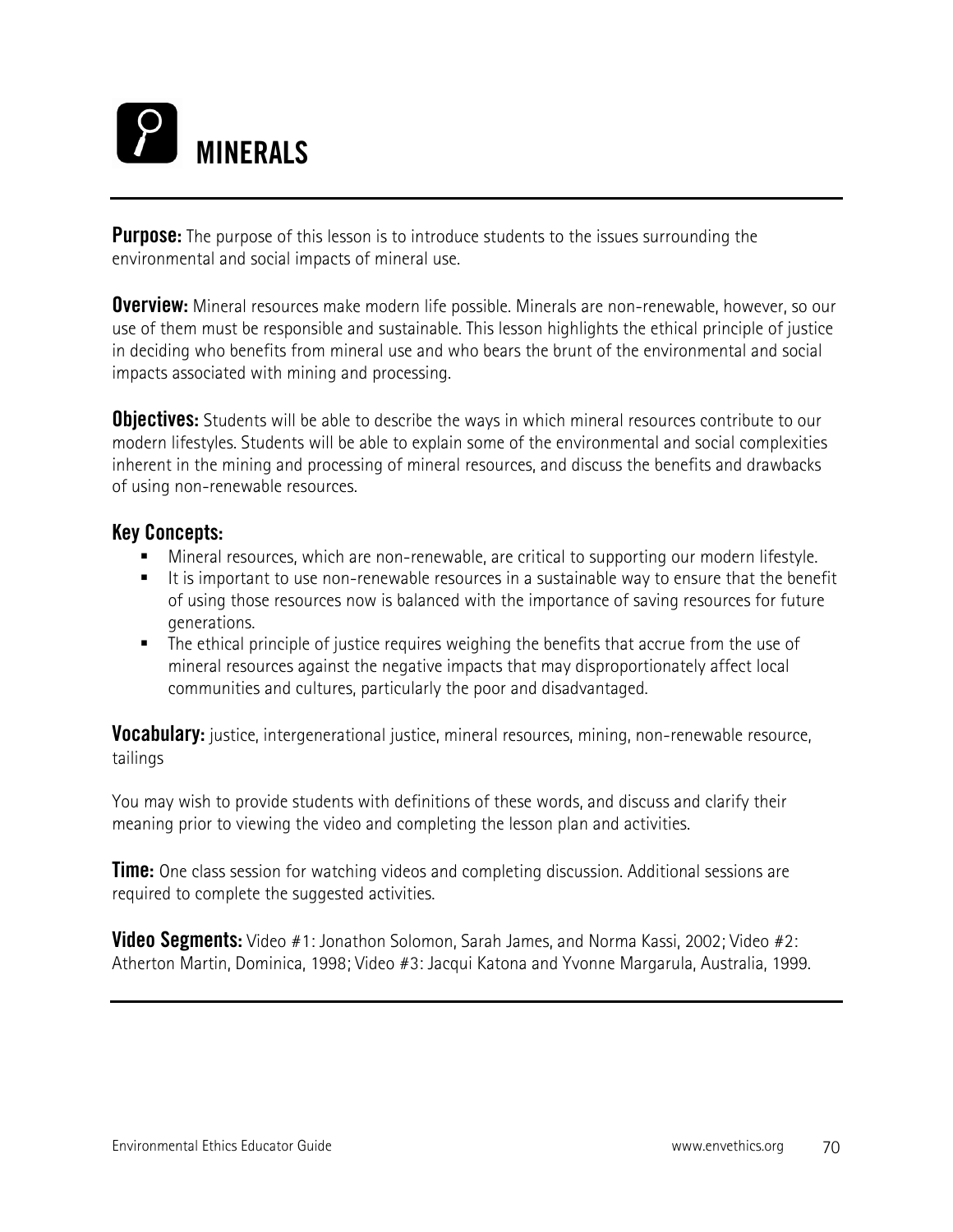# **Background**

The lesson plan begins with Key Teaching Points. These points contain the most important features of the lesson. As your students view the videos and participate in class discussions and activities, it is important to emphasize these ideas.

#### **Key Teaching Points:**

- **T** Today's modern lifestyle relies heavily on resources extracted from the Earth.
- Mineral resources are non-renewable, which means that they are not naturally replenished. Therefore, we must use them responsibly to ensure that we conserve mineral resources for the future.

The Student Workbook contains important information about the lesson concepts. Prior to viewing the videos, have your students read the Minerals section of the Student Workbook. There are several different ways you can choose to do this. You may wish to assign this reading as homework or you may also read the information together as a class.

After the students have read the assigned section of the Student Workbook, have the class watch the video.

After watching the video, engage your students in discussion.

# **Discussion Questions: Video #1: Jonathon Solomon, Sarah James, and Norma Kassi, United States and Canada, 2002**

Summary: The Arctic National Wildlife Refuge provides one of the best-known backdrops for controversies related to the use and conservation of mineral resources. The debate over drilling for oil in northeast Alaska has raged for decades, and the activists profiled in this video are working to ensure that their native homeland is protected for generations to come.

The Arctic National Wildlife Refuge (ANWAR) represents one of the most difficult and controversial environmental and ethical dilemmas related to resource use. Use these questions to lead a discussion on the benefits and tradeoffs of resource use, as well as the concerns related to protecting cultures and societies.

 What ethical principles form the basis of the ANWAR debate? What individuals or groups invoke each of these principles? Is one more convincing than the other? Why or why not? *(The* groups and individuals who are in favor of drilling for oil in ANWAR base their arguments on the principle of utility—the petroleum resources available in ANWAR could provide material benefits to Americans in the form of fuel as well as income for Alaska residents. Those who are opposed—including the Gwich'in tribe, profiled in the video—invoke the principle of justice, recognizing that the local people and wildlife will pay the price of the resource extraction without gaining the benefits of its use. The Gwich'in also believe that it is their duty to protect this landscape, which has nurtured and been home to their people for many generations.)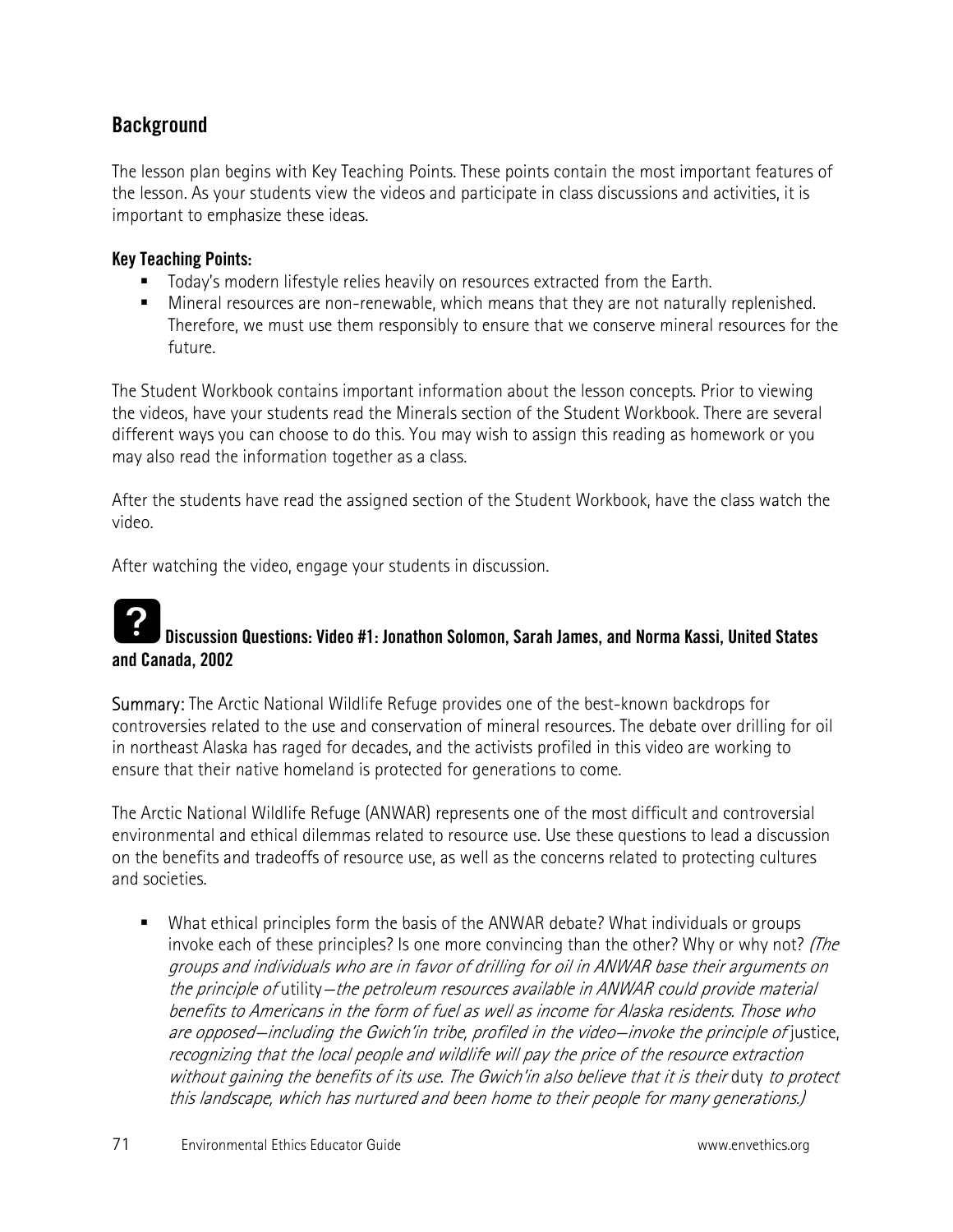■ If the local people—particularly the Native American tribes—were to be offered generous monetary compensation in exchange for their approval of the drilling project, do you think they would agree to it? Why or why not? *(Most likely, monetary compensation would make no* difference as the ethical stance of the Gwich'in—and other local people—is not based in material values. The value of a functioning ecosystem cannot be measured in monetary terms, and if drilling were to begin, the area would likely be seriously damaged.)

# **Topic 1: Appreciation**

#### **Key Teaching Points:**

- Minerals have been valuable throughout human history for both utilitarian and aesthetic reasons.
- Today's use of minerals affects almost every aspect of our daily lives. Certain products that are common and often taken for granted—including batteries, computers, television screens, telephones, and cars, to name a few—rely heavily on mineral resources.
- To understand the impacts of our use of minerals, we must take into account other impacts, such as the social and environmental costs associated with the mining and processing of mineral resources.

# **Discussion Questions: Video #2: Atherton Martin, Dominica, 1998**

Summary: Atherton Martin protested the building of a copper mine on the Caribbean island of Dominica. Through convincing arguments about the visible and invisible social and environmental costs, he was able to persuade the mining company, as well as the local community, to consider the benefits and drawbacks of the proposed project.

Atherton Martin's story demonstrates a fight that is perceived to represent economics versus the environment. Have your students discuss this tradeoff and explore whether there can be solutions that have both environmental and economic benefits.

- What benefits did the proposed mining project tout to the local community? Why were these arguments persuasive or not persuasive, in light of Dominica's situation? (The mining company promised economic and job benefits to Dominica. Dominica is a small, relatively poor country whose economy is based mainly on farming and tourism. Therefore, the promise of substantial economic benefits may have been tempting to locals in search of jobs but, at the same time, may have caused concern over the impacts the project might have on tourism.)
- If the mining project were to go through, would there be economic impacts, in addition to environmental (and potentially social) impacts? (Because Dominica's economy is based on tourism and farming—both of which require healthy environments—it is possible that the environmental damages from the proposed mine would have had drastic effects on both of these economies. By polluting waterways and air resources, the mine might have diminished tourism and greatly affected farming.)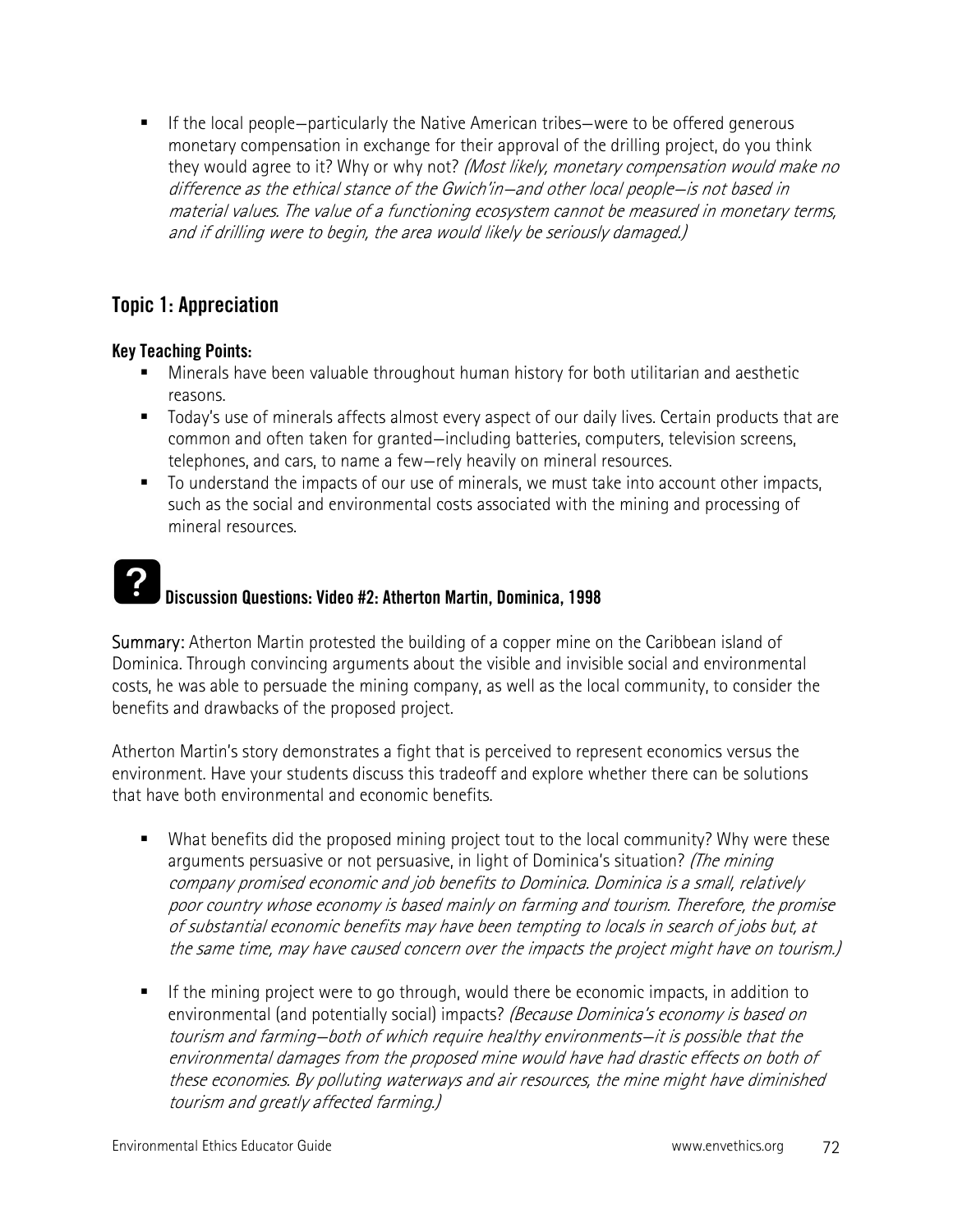Can you think of other examples of linkages between the environment and economics that may not be immediately visible? Are there any controversies in your own community that demonstrate these tradeoffs? Are there activists and groups working to make visible the tradeoffs that often occur with new economic development activities? (Responses will vary.)

# **Topic 2: Ecology**

#### **Key Teaching Points:**

- Mineral deposits are distributed around the globe as a result of worldwide geologic processes that determine the formation and distribution of minerals.
- **Minerals are compounds and elements that constantly cycle through the Earth's crust and** mantle.
- Mining mineral resources is a difficult, expensive process that can be very disruptive to both the environment and to human communities. The mining, transporting, processing, and disposing of minerals occur at great environmental and social costs.

# **Discussion Questions: Video #3: Jacqui Katona and Yvonne Margarula, Australia, 1999**

Summary: When a uranium mine threatened Kakadu National Park—one of only 20 World Heritage Sites with cultural and natural significance—Katona and Margarula leapt into action. These Aboriginal women mounted a massive opposition campaign to prevent the mine, which would have severely impacted upon their traditional lands and destroyed the fragile ecosystem.

Use the following questions in your class discussion:

- Because minerals are unevenly distributed around the world, many resource-extraction companies argue that it's necessary to mine minerals wherever they occur. They also argue that the practice is fair and ethical because the benefits of the minerals' use accrues to many people from many countries. Based on the knowledge that minerals are located only in certain parts of the world, how would you respond to this argument? (Responses will vary.)
- Why is the Jabiluka Mine such a controversial project? Who are the major opposing sides, and what does each side represent and believe? Are there differences in the sides' ethical relationship with the land and natural resources? (The mining company, Energy Resources of Australia, wants to develop an underground uranium mine within the boundaries of Kakadu National Park. Based on a utilitarian value, the company believes that the uranium resources it could mine would provide great material benefits to consumers as well as economic benefits to the company. However, the Aboriginal people who live in Kakadu, and for whom the land holds spiritual and ancestral significance, believe that mining in this sacred, fragile area would destroy it forever. Aborigines such as Katona and Margarula believe that they have an ethical duty to conserve this World Heritage Site for future generations of Aborigines and visitors alike.)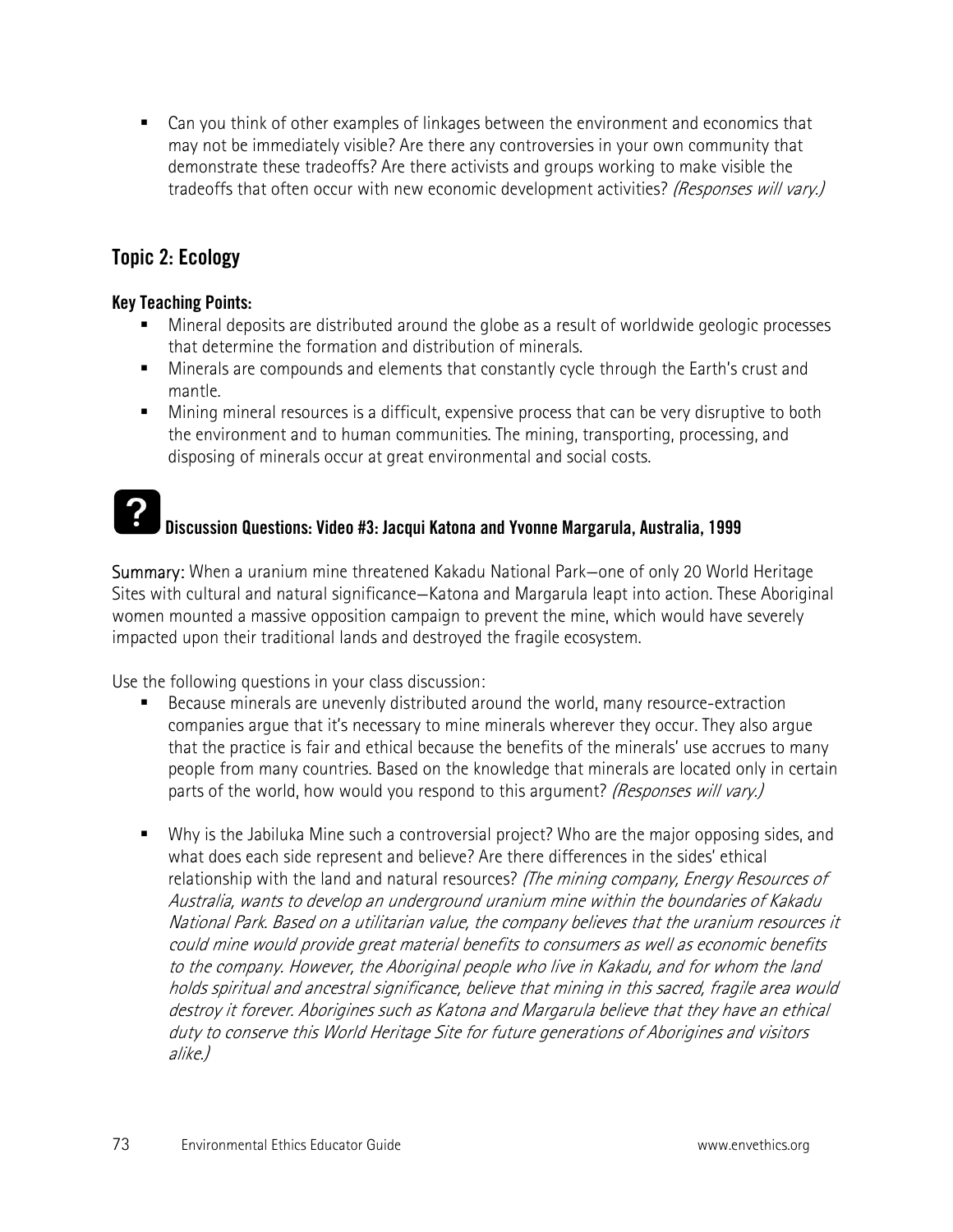Energy Resource of Australia claims that the mine would provide enough nuclear fuel to power a plant for the next three decades. The anti-mining groups argue that it will also create 20 million tons of radioactive mine-tailings, dust, and radon gas. If you were a government official who had to decide whether or not to let this mine move forward, how would you make your decision? Is there more information you would need to know? Where would you go to find this information? How could scientific research and data help you make an informed decision? How could you judge whether the information and scientific data were from a biased source? (Responses will vary.)

## **Topic 3: Responsibility**

#### **Key Teaching Points:**

- According to the principle of utility, minerals provide greater benefits to a larger number of people when they are mined and used rather than left undisturbed underground.
- **EXT** According to the principle of justice, it is important to consider how mineral resources, which are so integral to modern life, can be managed so that their benefits flow not only to people who are well-off, but also to people who are less advantaged.
- Another concern regarding mineral resources, which are non-renewable, is what to do once the current stocks are depleted. We must consider the potential impacts of our overuse of mineral resources on future generations. This is the principle of intergenerational justice.
- People can take specific actions to conserve the current stocks of mineral resources and limit the social and environmental impacts of mining, ensuring a healthy environment and a wealth of mineral resources for future generations.

## **Discussion Questions: Wrap-Up**

Have your students consider the following questions to instigate a discussion of the ethical challenges inherent in considering who gets to use how many resources, who should monitor resource use, and who has the authority to decide what must be saved for future generations.

- Think about your own use of resources such as petroleum, other energy sources (for example, electricity), water, food, and minerals. Do you believe that you use those resources responsibly? Why or why not? (Responses will vary.)
- Do you reduce, reuse, and recycle? Why or why not? How are the "three R's" important in helping to conserve resources for the future? Given the stories presented in the videos, what do reducing, reusing, and recycling have to do with justice? (The idea behind the "reduce, reuse, recycle" mantra is that, if we can shrink the demand for minerals, we can lessen the extent and intensity of mining activities. By minimizing ongoing mining, in turn, the environmental and social impacts that accompany those activities are lessened. Finally, by conserving these important and non-renewable resources, we can ensure that future generations benefit from them as well.)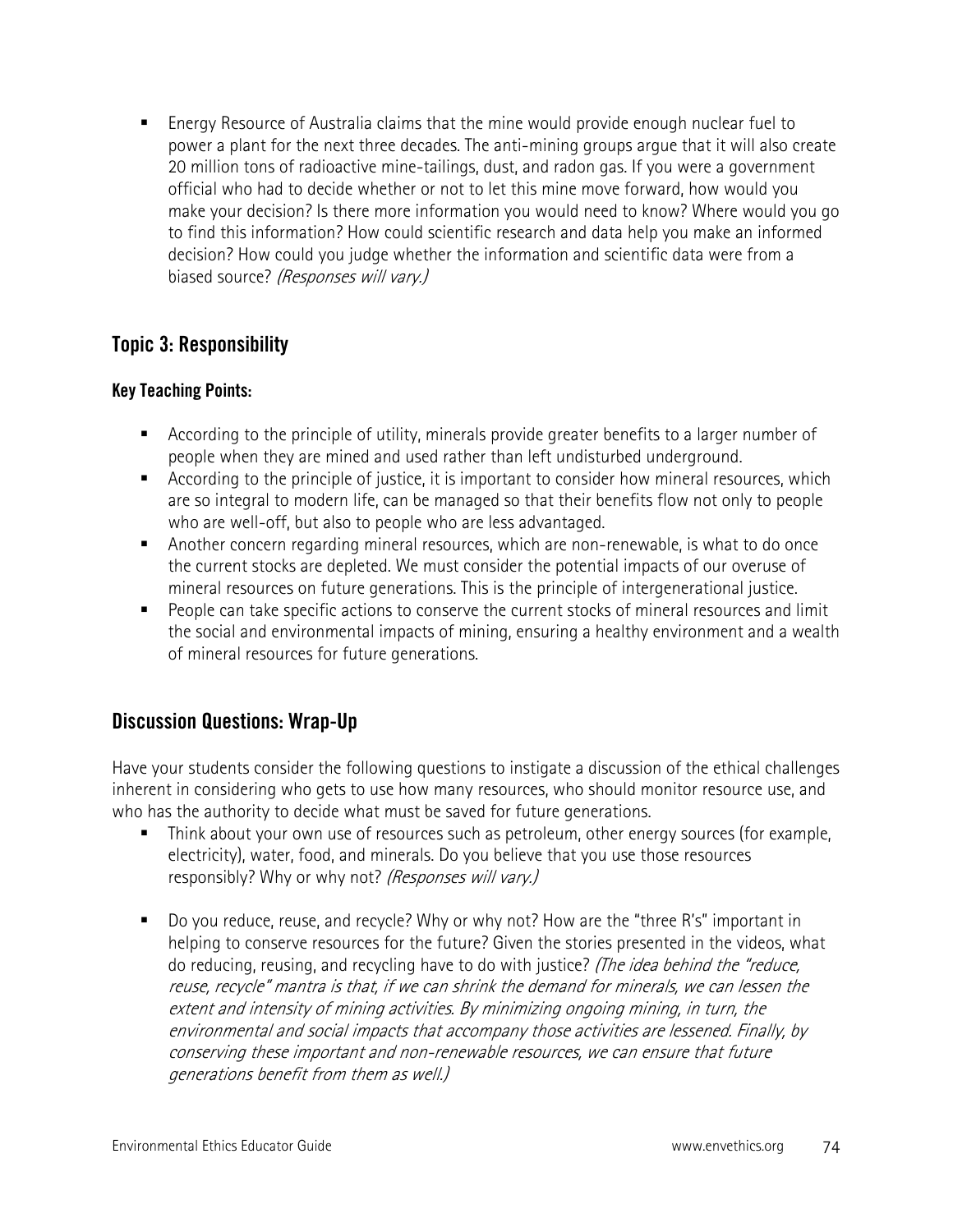If you choose to reduce, reuse, and recycle, but others don't, how does that make you feel? Does it seem unfair that some people get to use more resources than others, yet there aren't any penalties that go along with using more than your fair share of resources? What mechanisms might help ensure a more equitable use of resources? (Some people think that industries and countries can be self-regulating, and make appropriate political, economic, social, and environmental choices for their own citizens with regard to resource use. Others insist that more regulation—by national governments as well as through international treaties—is necessary to oversee the equitable distribution and use of Earth's precious mineral resources. While the debate continues on the best ways to ensure equality, it's important to remember that equity in resource use is a complex and multifaceted issue: Often the first and easiest answer is not the most socially just or environmentally appropriate.)

# **Activity Ideas**

The following activities are optional after watching the videos and participating in the recommended discussions. (Note that a student worksheet is provided for Activity #2.)

#### **Activity #1: Mineral Trace-Back**

Choose one modern item that you use on a regular basis, such as a computer or a cell phone, and find out what mineral materials go into its production. Conduct research to find the nation of origin of those materials, how they are mined and processed, and the environmental and social concerns that may be related to the production of those minerals. Also, look into options for "reducing, reusing, and recycling" the final products. What are the most responsible ways to dispose of used or obsolete computers or cell phones, for example?

Based on your findings, create a trace-back diagram that includes a world map showing where all of the materials were mined and processed. Then use a flow chart to show the path taken by those minerals as they made their way into your computer, cell phone, television, or DVD player. Include bullet points by each location that describe the environmental and social costs and concerns. Finally, provide recommendations for responsible use and disposal of the items.

Include all of this information on a colorful and well-designed poster that can be shared with your classmates. Hold a class "poster session" where you have the opportunity to walk around and talk with other students about the products they researched, view their trace-back diagrams, and hear what they learned about how to responsibly use and dispose of mineral-intensive products. Invite other classes and community members to participate in the poster session. You may wish to videotape the session.

#### **Activity #2: Enviro-Mines: The Wave of the Future?**

Many people are concerned with the social and environmental impacts of mining, and many groups are working to make mining a cleaner, safer, and healthier practice for people and wildlife alike. Undertake a research project to find out about the companies, governments, and nonprofit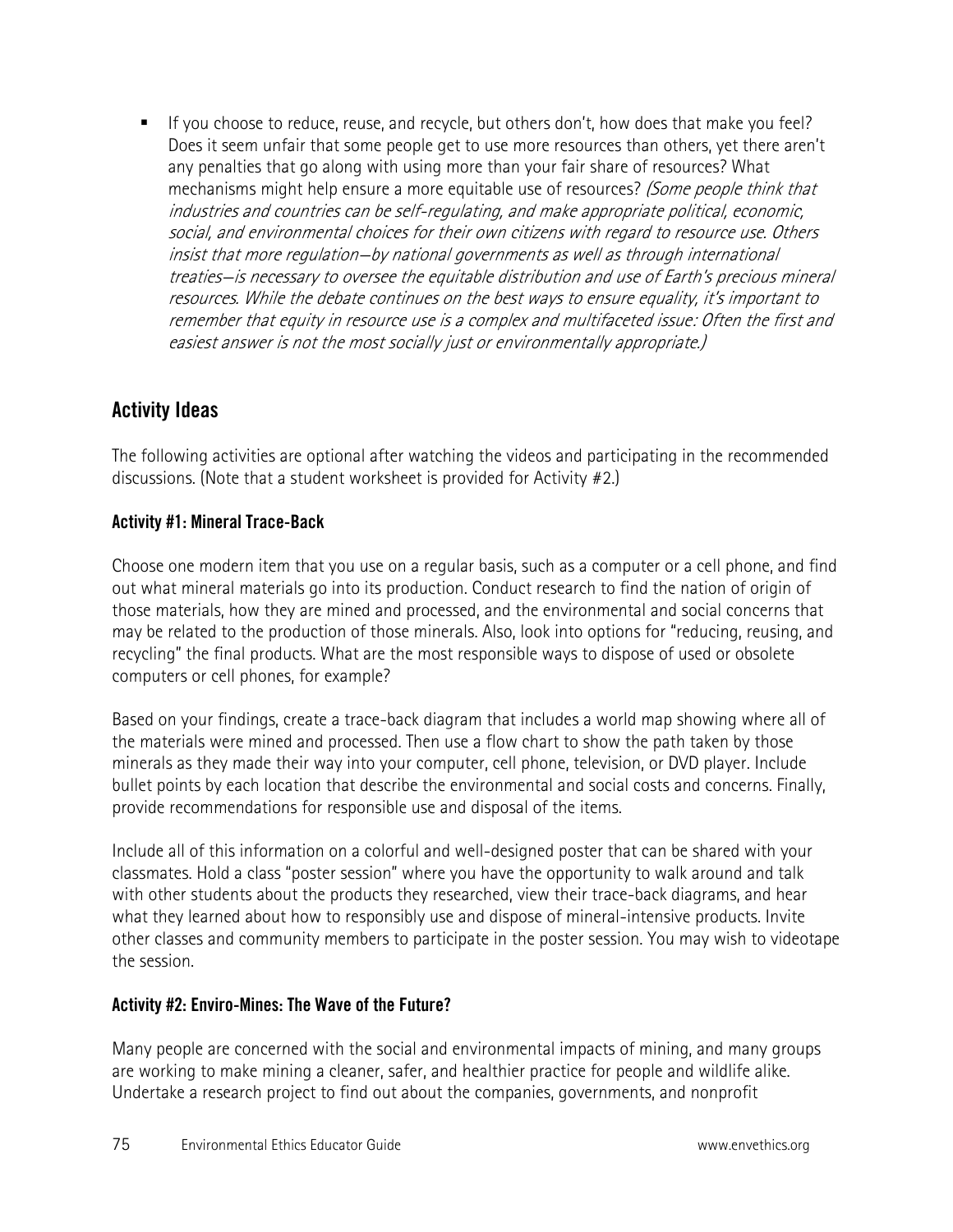organizations working on developing practices and procedures to clean up the act of some of the dirtiest mines. Focus particularly on the social concerns voiced by the organizations working to find alternative processes and products, and explore how the principle of environmental justice is driving many of these efforts.

Ask your students to conduct a research project to find out about the companies, governments, and nonprofit organizations working on developing practices and procedures to clean up the act of some of the dirtiest mines. Have them focus particularly on the social concerns voiced by the organizations working to find alternative processes and products, and explore how the principle of environmental justice is driving many of these efforts.

Divide the class into small research groups. Have the students begin by visiting the Mining Certification Evaluation Project's website: www.minerals.csiro.au/sd/SD\_MCEP.htm. Provide the class with the following questions:

- What is the goal of this project?
- How is this project concerned with environmental ethics and social justice?

Tell the class to visit the recommended links from this page, and search the websites of the sponsor organizations to gain insight into the types of groups working on these efforts and their successes, as well as failures, to date.

Using the information the students have gathered, work as a class to create a colorful and informative brochure that discusses the history and background of mining, the environmental and social concerns related to it, and the efforts being made to pursue socially and environmentally friendly mining. Tell the students to include tips on ways for consumers to make more responsible choices with regard to consumption, recycling, and reusing of mineral-intensive products, such as mobile phones, televisions, and batteries. To create a professional-looking and eye-catching brochure, divide up jobs among classmates to capitalize on everyone's strengths, including writing, editing, drawing or photography, design and layout, and production. Use the Mineral Worksheet: Story Board Template to help students plan their brochures.

Distribute the brochure to students, parents, and administrators at your school. You may also wish to consider partnering with a local electronics store or recycling center to distribute the brochure to customers.

#### **Activity #3: In Your Community: Minerals All Around**

Find out about the mineral resources in your state. Conduct a research project to address the following questions:

- Are there any mines or processing facilities nearby?
- What kind of minerals do those facilities mine or process?
- How are those minerals used? What products are they used to produce?
- How long has the mine or processing facility been in operation? Are the resources being depleted? How much is left? Does the company in charge of the mining or processing have a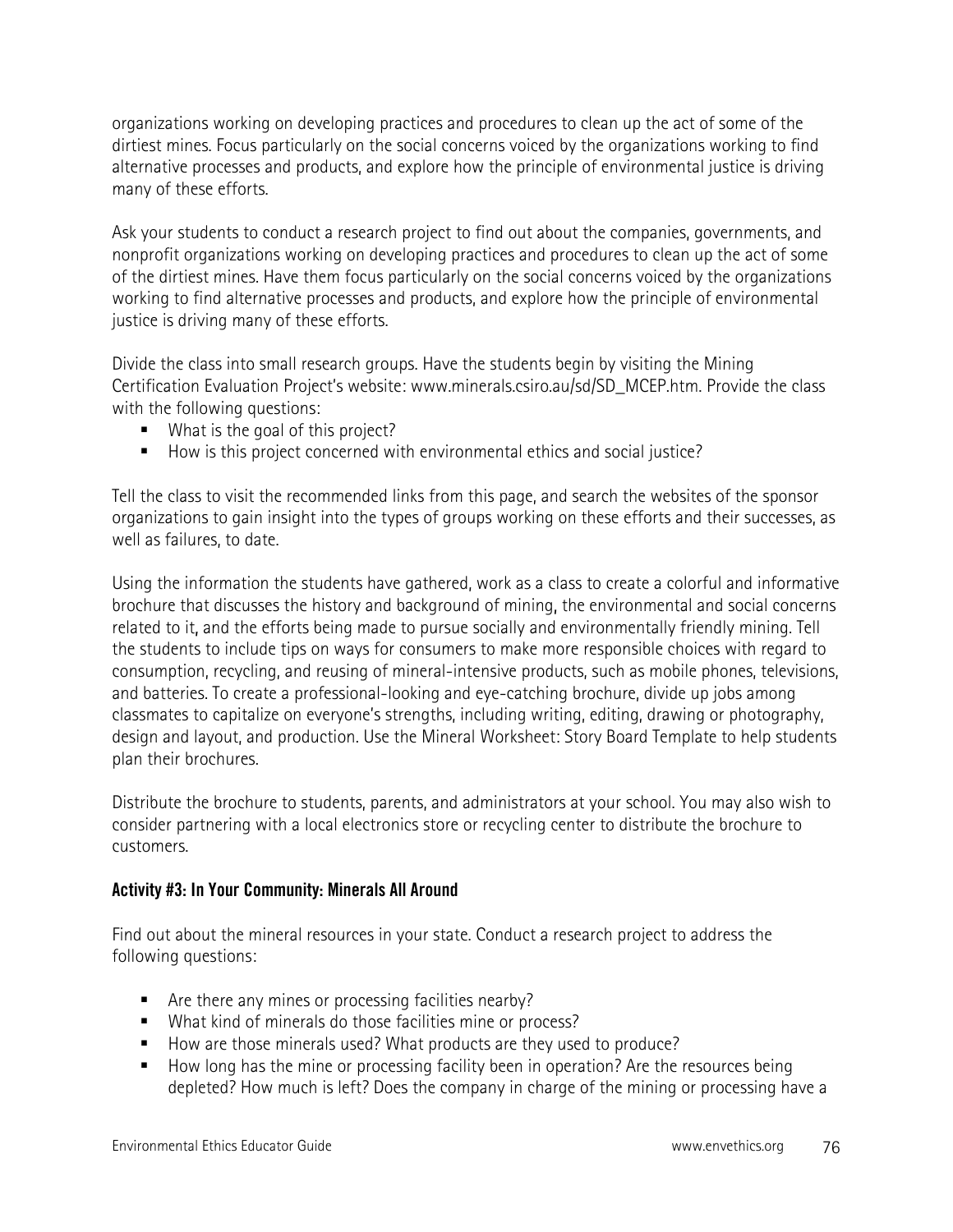plan for the future exploitation of the resource, particularly if it is being depleted relatively quickly?

- Are there individuals or groups in your area that are concerned with the environmental or social impacts of the mining or processing facility? What are their concerns?
- Are there others who refute the environmental and social concerns? What are their counterarguments?

Once you've become well educated on the background of the mine or the facility, arrange a tour, if possible. In addition, tour the community around the mine or plant, and interview local people. How do they feel about the facility? Are they pleased that it exists because of the economic benefits it provides to the community? Do any of them express concerns about the environmental or social impacts? Investigate who benefits from the facility and who bears the costs.

Based on what your class learns, write an article for the community or school newspaper that discusses the history of the mine or the facility, benefits and drawbacks to its location in your state, and recommendations for future economic, social, and environmental sustainability of the facility. Students may also create a multimedia slide presentation based on what they have learned from their research in this activity.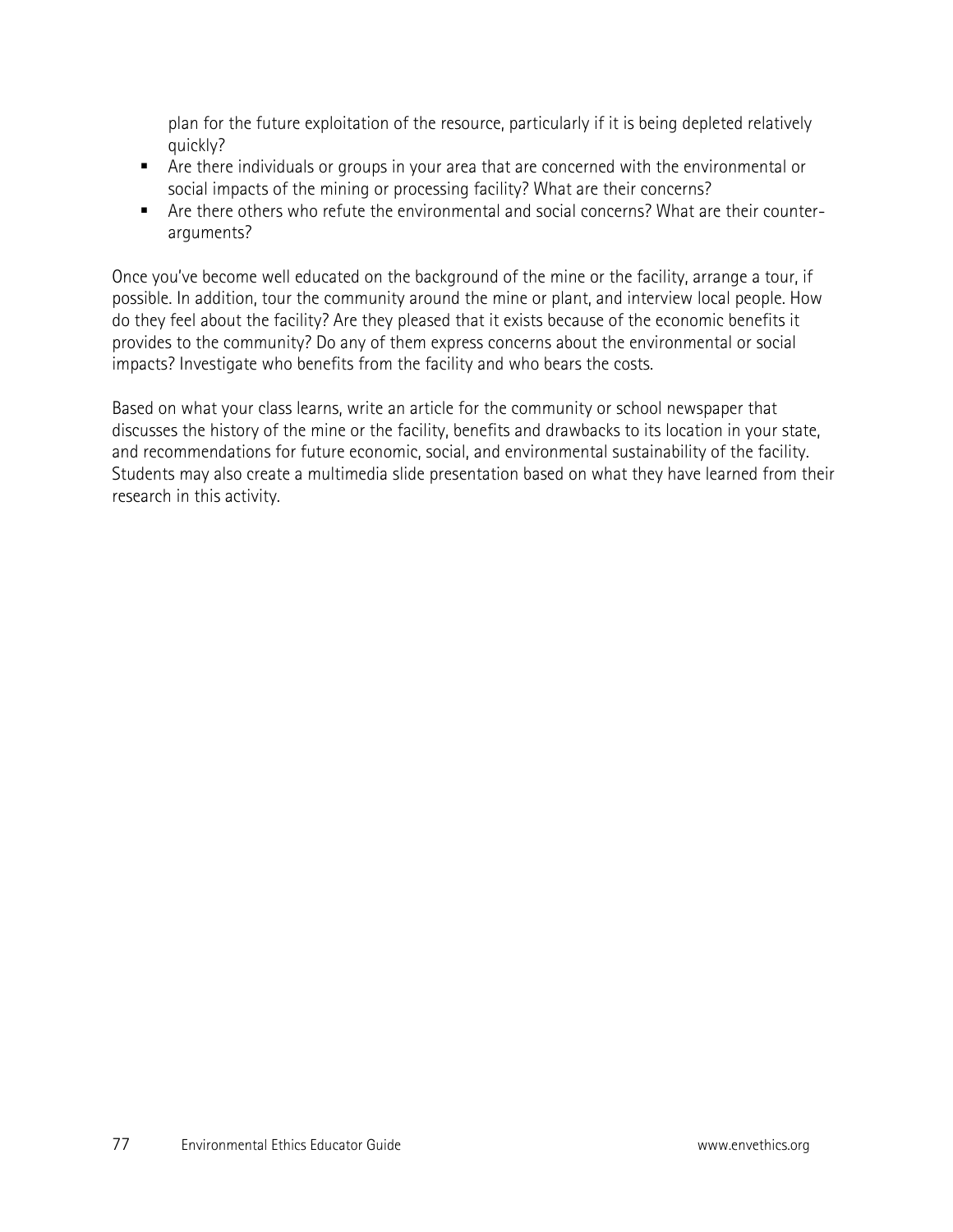# **MINERAL ACTIVITY Enviro-Mines: The Wave of the Future?**

Many people are concerned with the social and environmental impacts of mining, and many groups are working to make mining a cleaner, safer, and healthier practice for people and wildlife alike. Undertake a research project to find out about the companies, governments, and nonprofit organizations working on developing practices and procedures to clean up the act of some of the dirtiest mines.

Conduct research to find out about the companies, governments, and nonprofit organizations working on developing practices and procedures to clean up the act of some of the dirtiest mines. Focus particularly on the social concerns voiced by the organizations working to find alternative processes and products, and explore how the principle of environmental justice is driving many of these efforts.

Visit the Mining Certification Evaluation Project's website at: www.minerals.csiro.au/sd/SD\_MCEP.htm. Consider the following questions:

- What is the goal of this project?
- How is this project concerned with environmental ethics and social justice?

Visit the recommended links from this page, and search the websites of the sponsor organizations to gain insight into the types of groups working on these efforts and their successes, as well as failures, to date.

Use the Mineral Worksheet: Storyboard Template to organize your information. You are going to create a colorful and informative brochure that discusses the history and background of mining, the environmental and social concerns related to it, and the efforts being made to pursue socially and environmentally friendly mining. Include tips on ways for consumers to make more responsible choices with regard to consumption, recycling, and reusing of mineral-intensive products, such as mobile phones, televisions, and batteries.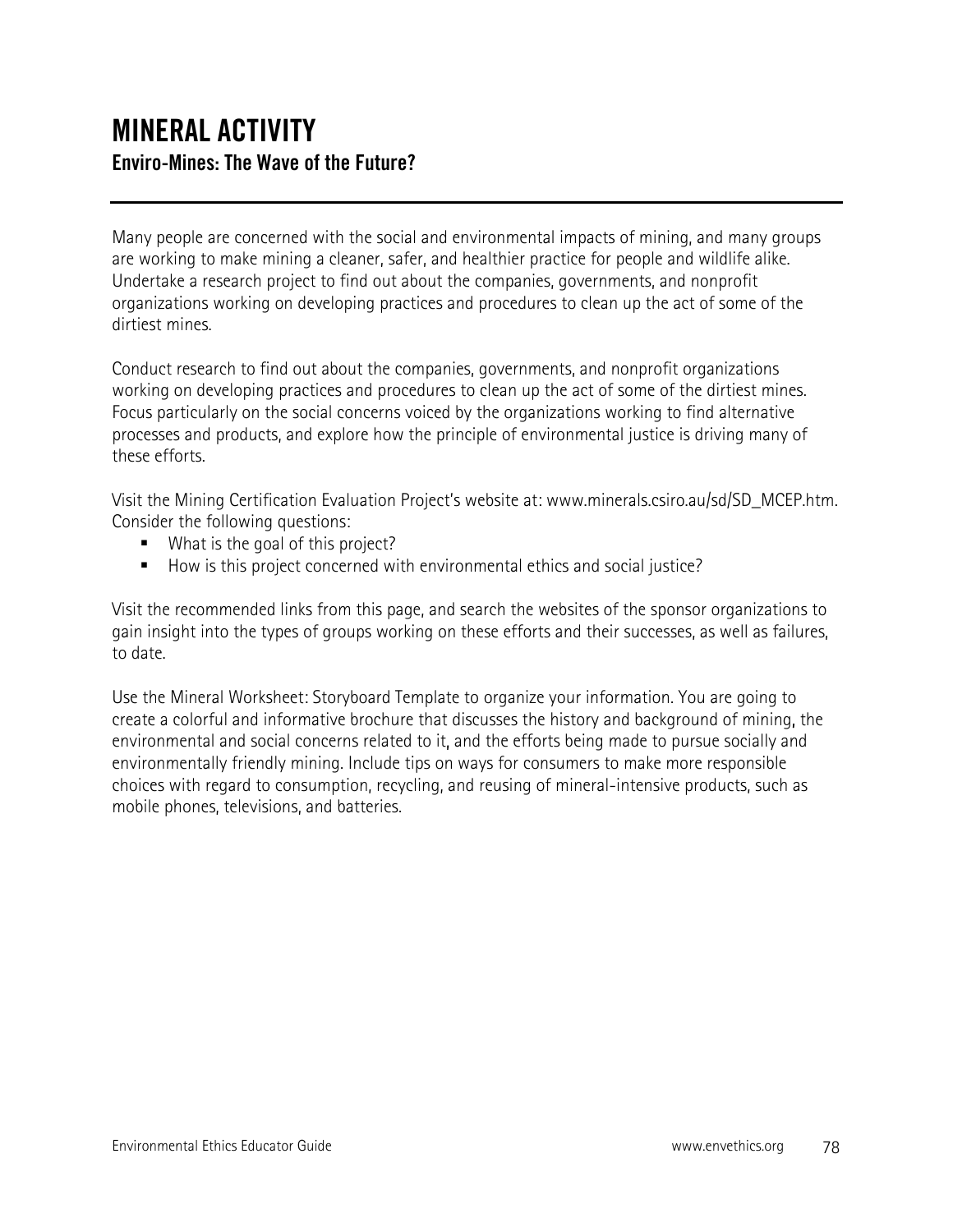# **MINERAL WORKSHEET**

# **Story-Board Template**

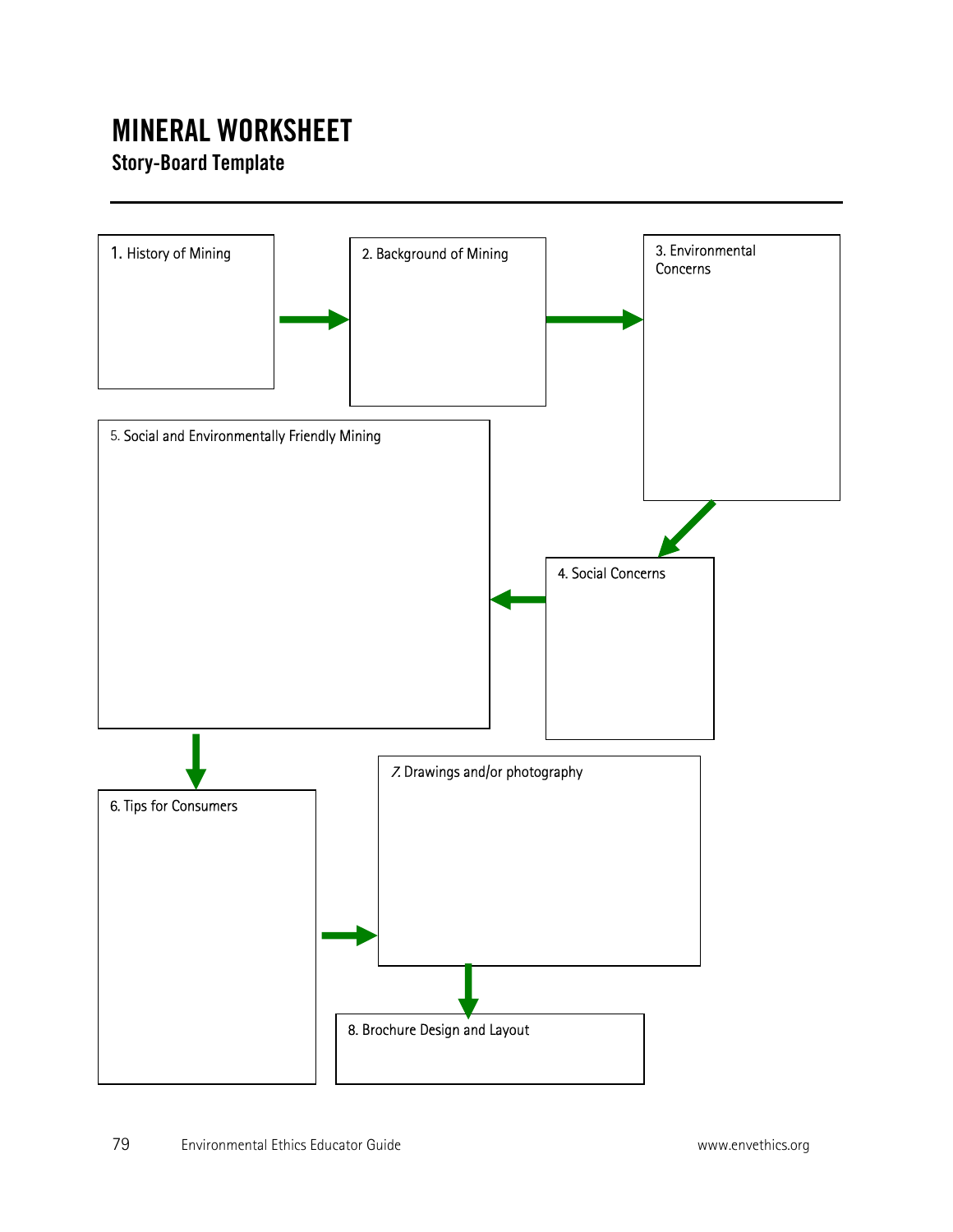# **Extension Activities**

Environmental Ethics provides an array of resources and activities for high school classroom teachers. The following section contains a list of extension suggestions that may be used to further enhance students' learning.

#### **Class Book**

Ask your students to select a Goldman Environmental Prize winner who addressed an issue that they felt was compelling. Have the students conduct additional research and create a page highlighting what they have learned. Allow students to work individually, in pairs, or in small groups. Compile students' work into a class book and use the book as a shared resource in the class, school, and community.

#### **Design a Website**

Ask your students to reflect on what they have learned about environmental ethics from the curriculum activities. Have them create a class website highlighting environmental ethics. Some good sources for creating websites can be found at the following web pages:

- http://www.smplanet.com/webpage/webpage.html
- http://www.actden.com/fp/

#### **Mock Television Show**

Divide the class into small groups and ask them to create a mock talk-show broadcast based on different issues from *Environmental Ethics*. Ask each group to select a recipient of the Goldman Environmental Prize and create questions and answers pertaining to that individual's environmental work. Select a host/moderator. Stage the show, and invite other classmates and community members to the performance.

#### **Public Service Announcement**

Explain to students that public service announcements (PSAs) are short, non-commercial announcements aired on television and radio that are designed to educate people about issues that are difficult to deal with and to give people information about these issues so they can contemplate them and take positive action. Have the students work in small groups to create PSAs based on a topic that is of high interest to them from *Environmental Ethics*. Prior to creating their own PSA, send students to Listen Up's Youth Media website to view examples of public service announcements created by young people at http://www.pbs.org/merrow/listenup/psacampaign/index.html.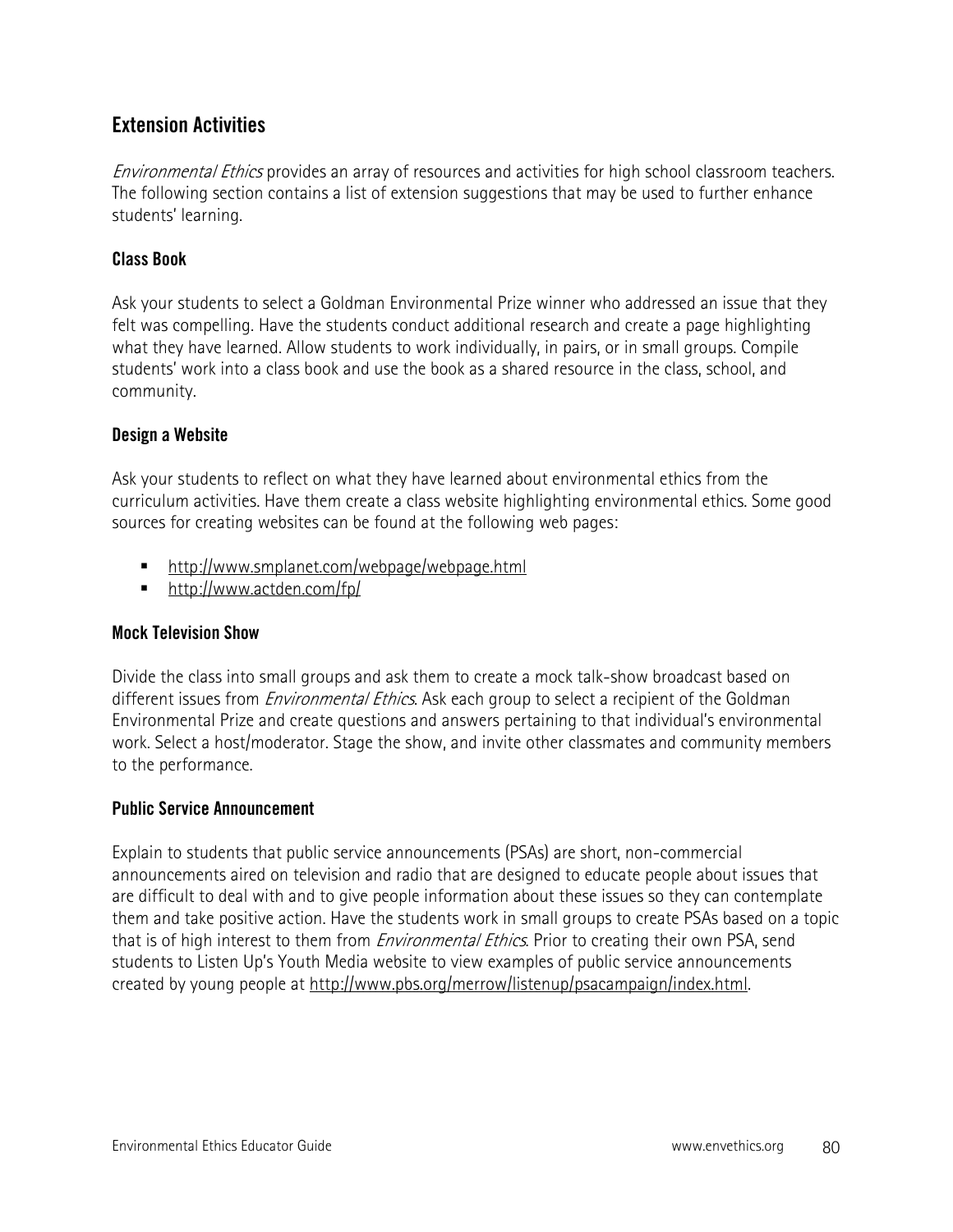#### **Multimedia Slide Show**

Ask your students to work in small groups to create a multimedia slide show on environmental ethics and conservation. Encourage the class to use words, images, music, and photographs to convey their ideas.

#### **Design a T-Shirt**

Ask your students to create original t-shirt designs that reflect their ideas on conservation. If possible, try to get the t-shirts printed and sell them to raise funds for local environmental efforts.

#### **Word Wall**

Ask your students to create a class word wall composed of quotations about the environment. Some excellent resources include the following websites: http://www.curriculum.org/tcf/teachers/projects/wordwalls.shtml

#### **Calendar**

Ask your students to create a calendar that incorporates what they have learned about the environment and current day and local conservation issues using local sites and resources. If possible, have the calendars printed and sell them to raise funds for local environmental efforts.

#### **Environmental Art/Poetry/Music**

Ask your students to express their relationship to the environment by creating original poetry, art or music. Have your students share their creations with their classmates.

#### **Museum Exhibit**

Ask your students to work in small groups to create a museum exhibit that highlights an area of conservation that is of interest to them. Invite other classes and community members to view the museum exhibit.

#### **Power to Protect Video**

Have your students create a "Power to Protect" video that discusses how people have the power to protect every species on Earth. Tell students that they may include information from the Goldman Video, class discussions, and personal experiences, as well as text, newspaper, Internet, and media resources. After creating the video, brainstorm ideas for places to show the video. These places might include other local schools, local community groups, or a local cable television station.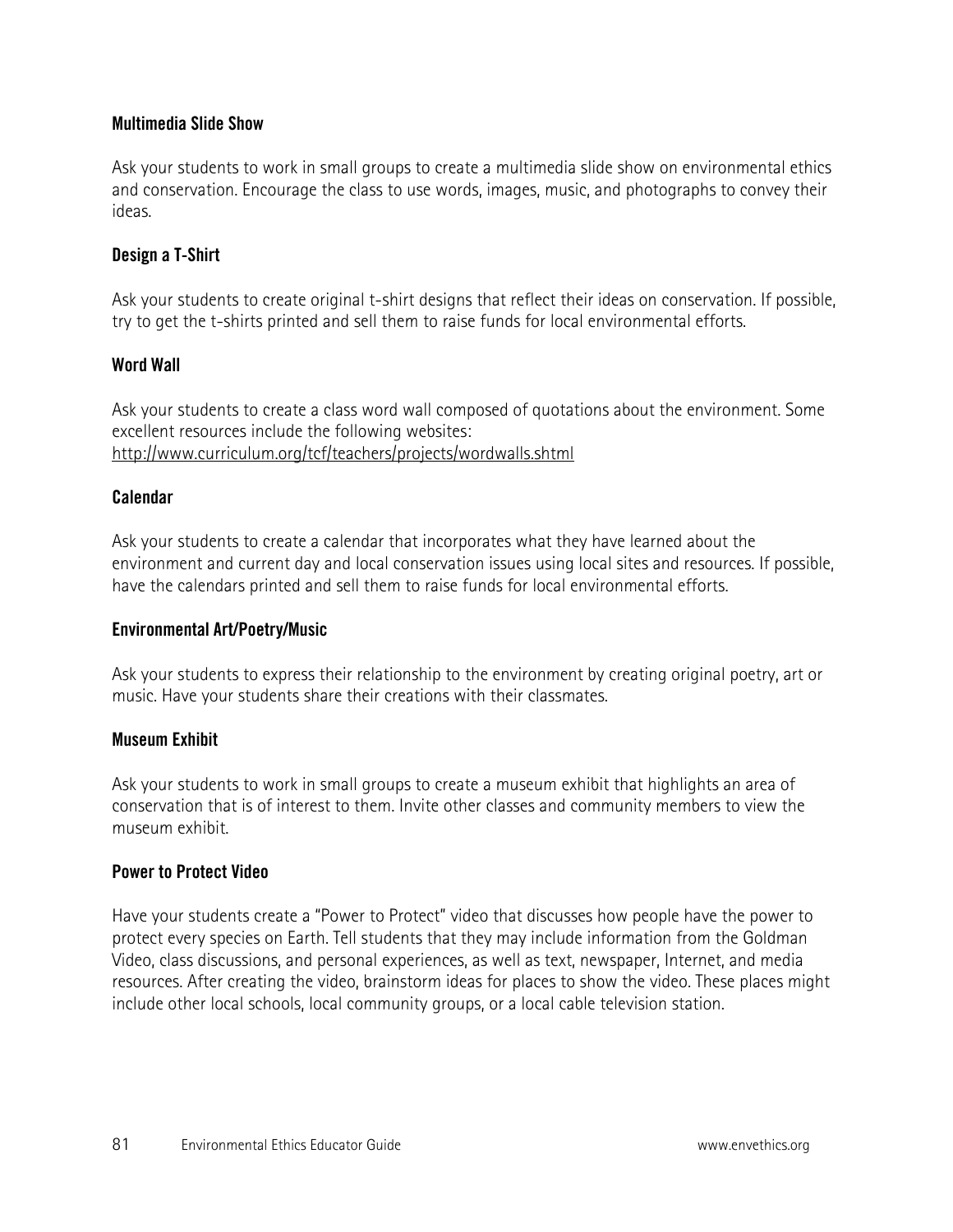# **CONCLUSION: THINKING LIKE A MOUNTAIN**

**Overview:** Review the basic principles of environmental ethics, exploring how the three levels of appreciation, ecology, and responsibility can guide people to take right and good actions that support environmental conservation.

**Objectives:** Students will be able to articulate the way ethical environmental actions are undertaken based on the importance of having an appreciation of the natural world, an understanding of its ecology, and a sense of responsibility to conserve it. They will be able to discuss and provide examples of the ethical principles of utility, duty, and justice.

## **Key Concepts:**

- The three levels of the Eco-Ethical Mountain—appreciation, ecology, and responsibility underpin ethical actions with respect to the natural world.
- Ethical responsibility is based on principles of utility, duty, and justice.
- People are an integral part of nature; we are members of the ecological community.
- "Thinking like a mountain" includes developing not only an ecological understanding, but also a deep ethical respect for the natural world.
- If we recognize that we are part of nature, and start "thinking like a mountain," we can fully appreciate the responsibility we have to protect the environment.

**Vocabulary:** appreciation, duty, justice, responsibility, utility

**Time:** One class session to watch and discuss the video profile. Additional class sessions to complete suggested activities.

**Video:** Yosepha Alomang, Indonesia, 2001.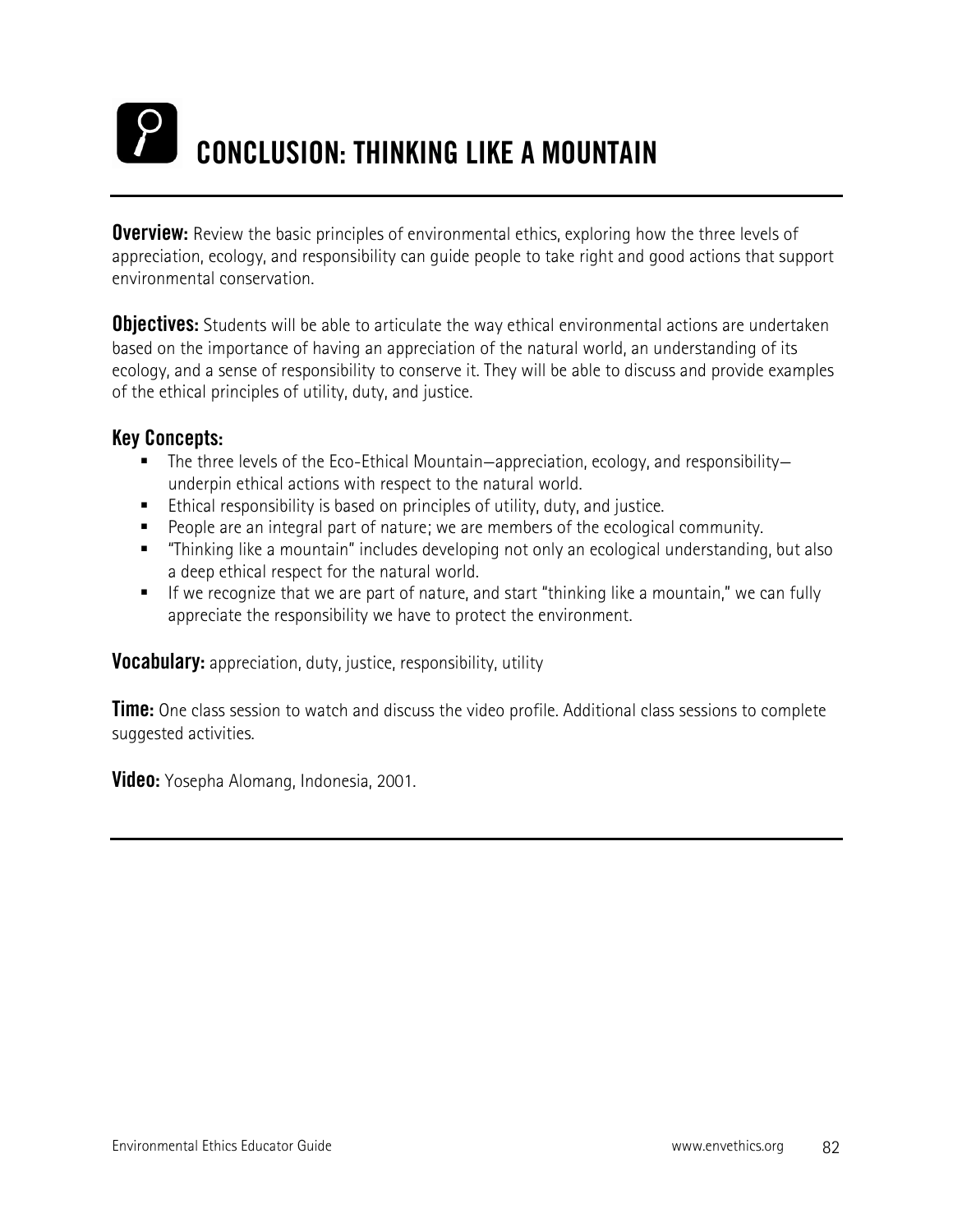# **Background**

The lesson plan begins with Key Teaching Points. These points contain the most important features of the lesson. As your students watch the video profiles and participate in class discussions and activities, it is important to emphasize these ideas.

#### **Key Teaching Points:**

 The video profiles in this course were about Goldman Environmental Prize winners who acted, often at great risk to themselves, to protect the environment because they felt it was the right thing to do.

The Student Workbook contains important information about the lesson concepts. Prior to viewing the video profiles, have your students read the Conclusion section of the Student Workbook. There are several different ways you can choose to do this. You may wish to assign this reading as homework or you may also read the information together as a class.

After the students have read the assigned section of the Student Workbook, have the class watch the video.

# **Topic 1: Review of Basic Ideas**

#### **Key Teaching Points:**

- As discussed throughout each of the six lessons, the Eco-Ethical Mountain is built on three levels: appreciation of how we value the environment, ecological understanding of environmental issues, and an ethical responsibility to act.
- **Drawing from earlier lessons, we're reminded that the ethical principles that drive** responsibility—and that are used to justify actions—include utility (weighing the costs and benefits so that the greatest good accrues to the greatest number of people); justice (making sure that benefits are shared equally and that a minority is not exploited or harmed to benefit the majority); and duty (an obligation to do certain things according to some overriding rule or belief of what is good and right).

# **Discussion Questions: Review**

Use the following questions to review the basic ideas of this course. Guide the discussion so that it encourages students to connect these concepts with the stories of the Goldman Prize winners profiled in the videos as well as with their own local environment.

 How do the people portrayed in the video profiles in earlier units demonstrate the principles of appreciation, ecology, and responsibility? (Each of the prize-winners was grounded in a deep appreciation of the natural world, which led them to become involved in protecting the environment. They then based their actions on ecological principles and understanding: those who had no ecological background, conducted intensive research and consulted with experts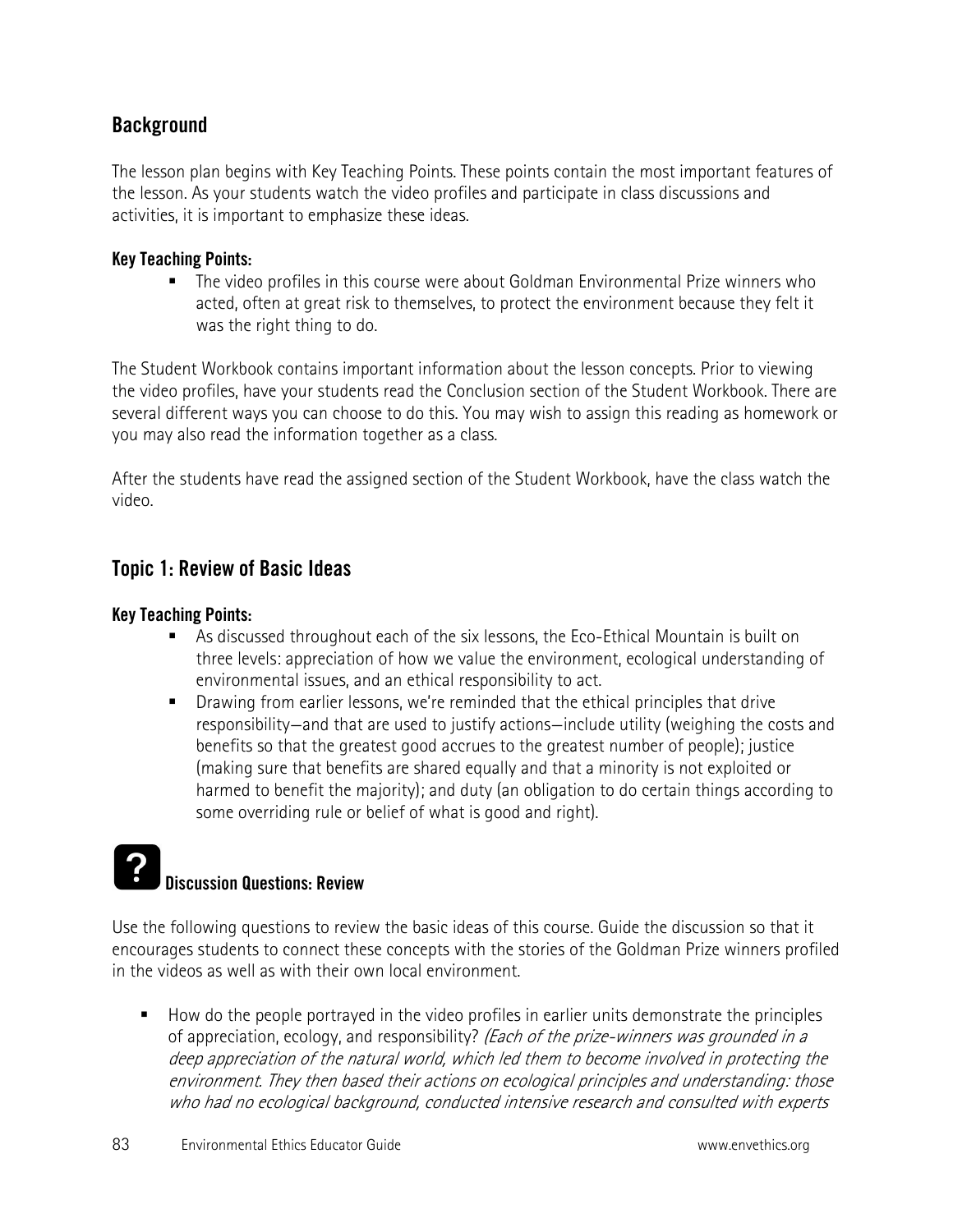on the most appropriate actions to undertake. Finally, all of the prize-winners profiled in the videos were motivated by an overwhelming sense of responsibility, or duty, to the natural world. None of these three "pillars" can exist without the other two, and it is the combination of these that led the Goldman Prize winners to take extraordinary actions to protect their ecological community.)

 Can you think of a local landscape or ecosystem for which you have a deep appreciation, possess some knowledge of the ecology, and feel a responsibility to protect? How did you come to know this area? What actions would you be willing to undertake to ensure that it is conserved? Are there other people or organizations that feel this way, too? What actions are they undertaking? (Responses will vary.)

## **Topic 2: An Ecological Community**

#### **Key Teaching Points:**

- Human beings are not separate from nature; rather they are an integral and intimate part of it.
- Ecologist and environmental philosopher Aldo Leopold based his environmental ethic on expanding the definition of community to include all the living and non-living things in our environment.
- "Thinking like a mountain" is the phrase that embodies Leopold's philosophy. It requires a combination of ecological knowledge and deep ethical respect. Leopold's mountain is similar to the Eco-Ethical Mountain and recognizes that we must build an ethical understanding of an issue on a robust foundation of appreciation, ecology, and responsibility.
- In the community of life, human beings, as the most intelligent and developed living things on the planet, are at the apex of the mountain. But, like mountains, we depend on everything below us—the environment that supports our lives.

# **Discussion Questions: Aldo Leopold and "Thinking Like a Mountain"**

Use the following questions to explore Aldo Leopold's environmental philosophy.

- Do you agree with Aldo Leopold's statement that "all ethics . . . rest upon a single premise: that the individual is a member of a community of interdependent parts"? Do you think that you can make ethical decisions and have ethical convictions without believing that humans are part of an interconnected ecological community? Why or why not? (Responses will vary.)
- According to Leopold, is it possible to make an ethical decision that may benefit people, but harm the environment? Do you agree or disagree with him? Why? (Leopold believes that it is not possible to make an ethical decision that only benefits humans. According to him, humans are inextricably linked with nature and, indeed, are actually part of nature. Therefore, an action that harms the natural world will inevitably harm humans in the end.)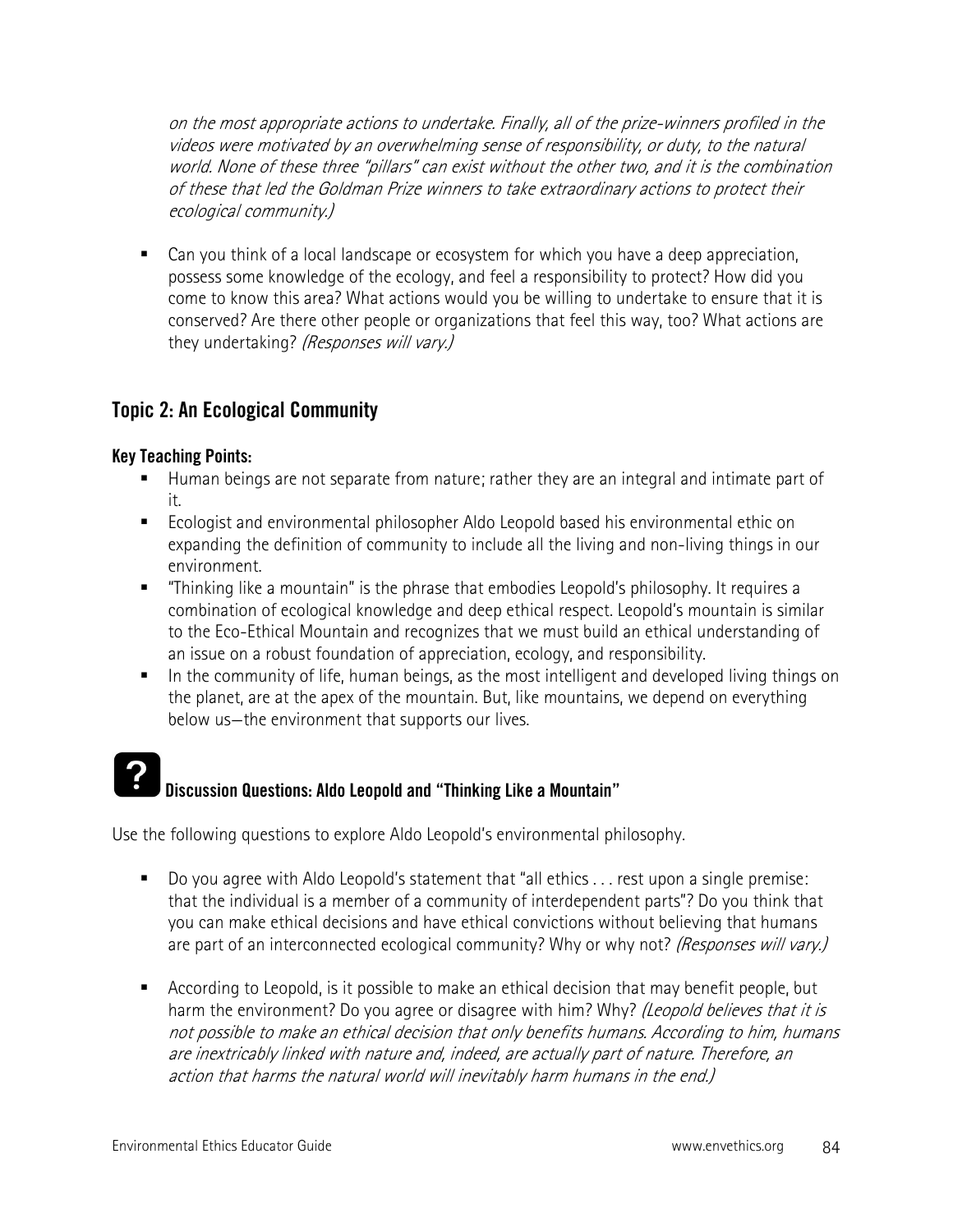# **Topic 3: Our Common Responsibility**

#### **Key Teaching Points:**

 Yosepha Alomang illustrates all of the ethical principles: She stood up for the environment because of the utility of nature, the injustice of mining, and her duty to her community.



# **Discussion Questions: Video #1: Yosepha Alomang, Indonesia, 2001**

Summary: Yosepha Alomang (also called Mama Yosepha) is the matriarch of the Amongmai tribe of West Papua New Guinea. She fought to prevent the world's largest gold mining corporation from destroying the sacred mountain, as well as the surrounding forests and streams, where her people live. Use the following questions in your class discussion:

- How was gold and copper mining hurting the environment and Mama Yosepha's community? (To mine the minerals, the corporation would have to cut down the forest and disrupt the local ecosystem. The waste products of the mining, called tailings, often contain high levels of toxics, and are dumped at a rate of 200,000 tons a day into rivers, polluting local water sources. This destruction seriously undermined the ability of the Amongmai to continue their subsistence lifestyle.)
- Mama Yosepha said, "I will die for my people and my land." Why do you think she feels so strongly? What arguments does she use against the mine? (Mama Yosepha draws on all three ethical principles in arguing against the mine: nature has value [utility], the mining imposes an unfair burden on her people [justice], and the environment must be protected because her people are part of the community of nature [duty].)
- Do you think there is any way you could help Mama Yosepha and the Amongmai? What would happen if people didn't buy gold mined from there? Or if people spoke out against the mine and wrote letters to politicians or newspapers? (Responses will vary.)

#### **Discussion Questions: Wrap-Up**

Use this short commentary, and the subsequent questions, to encourage a final discussion about environmental ethics in your class. These questions will help students to summarize and synthesize what they have learned.

**Commentary:** Although ethics is the study of right and wrong, in ethics there are no right or wrong answers. We all come to different conclusions based on our beliefs and experiences. However, we use ethical principles to justify our decisions. In this final discussion, think deeply about your own ethical principles, and how you use them to support your actions. Also, think about your relationship with the natural world.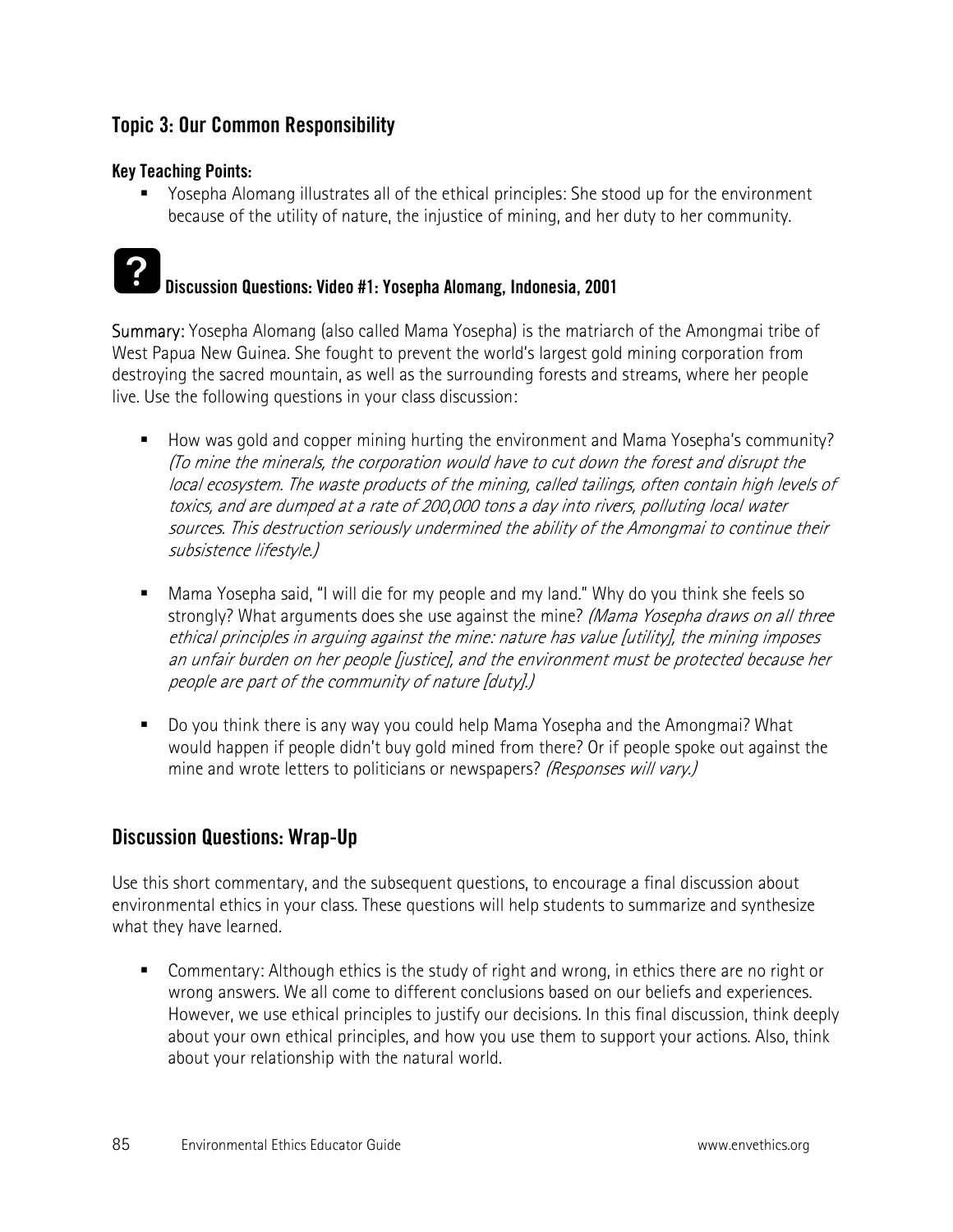- Has anything you learned in this course made you re-evaluate your opinions on environmental issues? How do your opinions and actions relate to utility, justice, or duty? (Responses will vary.)
- Should one of the three principles—utility, justice, or duty—take precedence over the others? In some cases, is one of the three privileged? What are some examples of times when one of the three may be more important than the others? (The principle of duty frequently takes precedence because, to those who feel an ethical sense of duty, there is no room for compromise or debate. While utility is by no means negative, when it is privileged over justice, issues of environmental justice can arise. In a balanced ethical decision, all three principles should weigh equally, with duty often being the principle that leads to action, as has been demonstrated in the video profiles highlighting the actions of the Goldman Prize winners.)
- Do you think your opinion on an environmental issue would change if you were in the minority that felt the most harm, like Mama Yosepha? For example, what if someone wanted to take away the land on which your house or school is built on to mine for minerals? What if this plan would also pollute your drinking water and poison your food? Would you oppose this plan, even if it would provide the greatest good to the greatest number? Why or why not? (Responses will vary.)
- Have you ever felt motivated by duty—an incredibly strong sense of responsibility, based on an ethical conviction—to undertake an action that may go against the principles of utility or justice? If so, describe the situation. If not, can you imagine an issue or situation that would cause this to happen? Did any of the Goldman Prize winners seem to be overpowered by a sense of duty, de-emphasizing one of the other two principles? (All of the prize-winners were motivated by a sense of duty, and some of them had a sense of duty that strongly overpowered the principle of utility. For example, Terri Swearingen [in the "Air" lesson] privileged justice and duty over utility in her fight against a toxic-waste incineration facility in her hometown. And [in the "Forests" lesson] Colleen McCrory's sense of duty to protect intact forest ecosystems outweighed the utilitarian value that would be derived from logging Canada's old-growth forests.)
- Have you ever come across or learned about someone who was driven by duty with whom you disagreed? Can duty ever be a dangerous principle upon which to hinge one's actions? (Throughout history, people have felt the duty to do things that were later revealed to be intolerant, inhumane, or in some other sense unethical. For example, before the Civil War, some Americans felt it was their duty to hold slaves because, if freed, the slaves could not care for themselves. Some religious people felt it was their duty to convert others to their beliefs and punish them if they did not convert. Members of terrorist movements feel it is their duty to kill others in order to gain their objectives. A sense of duty can be dangerous unless based on honestly-evaluated ethical principles and on facts. Thus, we use the Eco-Ethical Mountain to ground our ethical beliefs in human appreciation, value, and scientific understanding before drawing on the ethical principles of utility, justice, and duty to support a sense of responsibility.)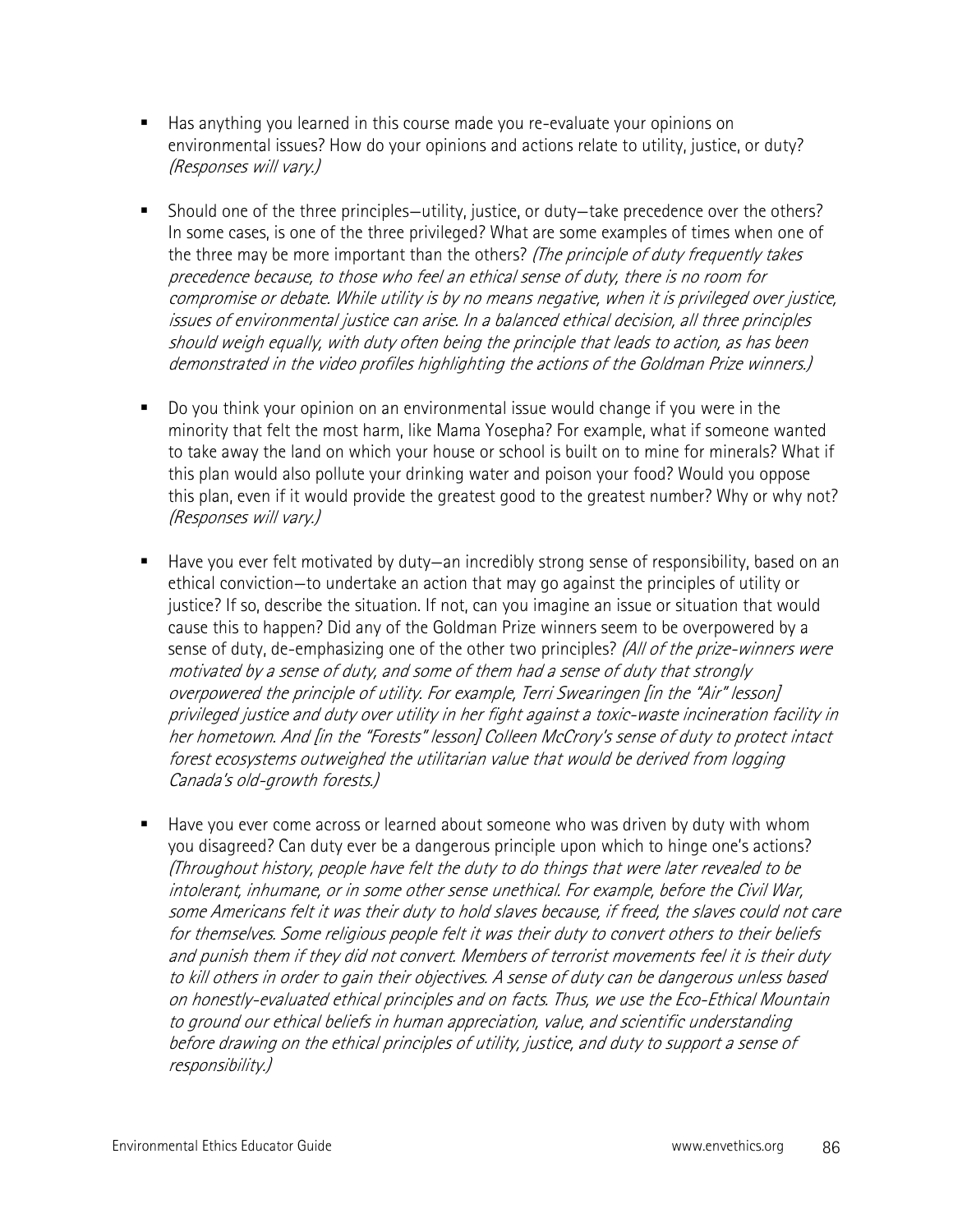# **Activity Ideas**

The following suggestions will help your students explore environmental issues in your community, and think about the responsibility they may feel to act in an ethical manner with respect to the environment. (Note that a student worksheet is provided for Activity #2.)

#### **Activity #1: Special Places**

Ask your students to write a personal essay on some local environment that is special to them. Use the following guiding statements and questions: Describe what appeals to you about this place. Do you possess an ethical commitment to conserve and protect this environment? If so, is this ethical commitment likely to affect actions you take if this environment is harmed in the process?

#### **Activity #2: Thinking Locally and Globally**

Have your students undertake a journaling exercise (based on the following list of questions) to consider how their sense of environmental ethics may have changed by learning about the Goldman Prize winners. They should also consider how learning more about how ethical principles can guide our beliefs and actions has affected their perspective.

- Make a list of actions that you consider to be your ethical duty to perform to conserve and protect *local* water, air, forests, wildlife, and mineral resources. Do the same for *national* and global water, air, forests, wildlife, and mineral resources.
- Does your sense of duty and responsibility change when considering the local versus the global environment? Why or why not?
- Do you feel more empowered to make a difference at the local or global level? Does this affect your willingness to undertake actions?
- Are these feelings of ethical duty and responsibility different from those you had before undertaking this environmental ethics unit? If so, in what ways?

Provide time for students to share an excerpt from their journal with the entire class.

#### **Activity #3: In Your Community: Wetland Wonderland**

Take your students on a field trip to examine the individual physical and biological properties of a nearby wetland, such as a lake, river, estuary, or shoreline. Through observation and with the aid of field guides, students should explore the relationships between the living and non-living elements of this environment. Have them create an ecosystem web diagram that demonstrates how the living and non-living components of the community depend on one another.

Upon returning to the classroom, ask your students to consider how humans are related to this natural setting and how they depend upon, benefit from, and contribute to this ecosystem. They should conduct research on the history of the wetland, particularly focusing on how people have used it in the past and how they use it now. (For example, did it used to be the local water source and provide food to the local community [through fishing or hunting]? Is it now part of a protected area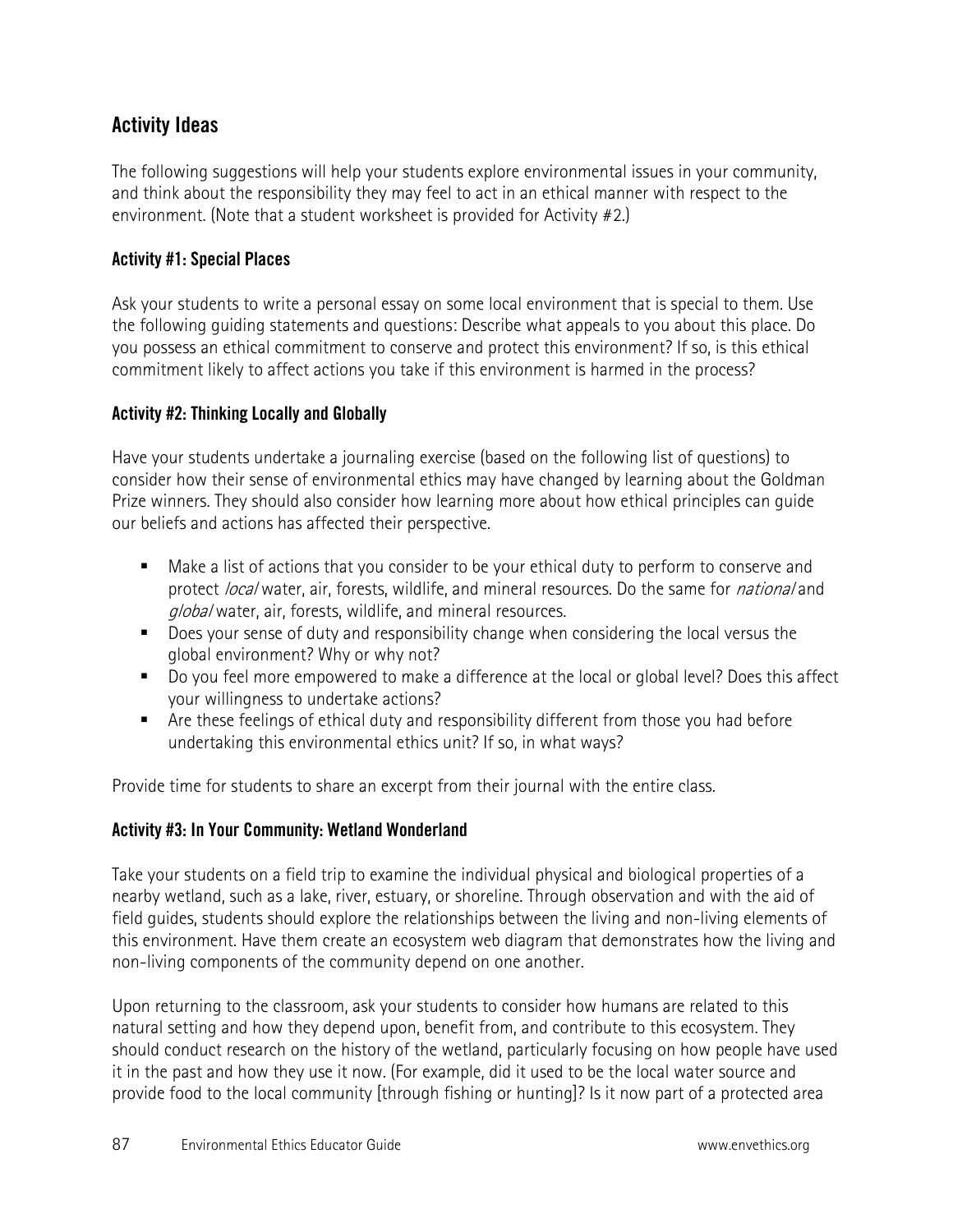and "off limits" to human activities? Or does it still serve to provide drinking water, but now for a much larger community?) Did the shift in perspective—from examining individual elements of this environment to exploring its various relationships, including the human dependence—change their feelings about this place? Did it result in any greater ethical commitment to conserve and protect this area?

Have each student use the basis of this class exploration to write a short editorial to a local newspaper describing the importance of this wetland, some of the issues threatening it, and what each student perceives to be her or his ethical commitment to protecting it.

Have students bring the Conclusion Worksheet: Wetland Wonderland Organizer with them on the field trip to record information. Tell students to refer to this organizer when they write their editorial.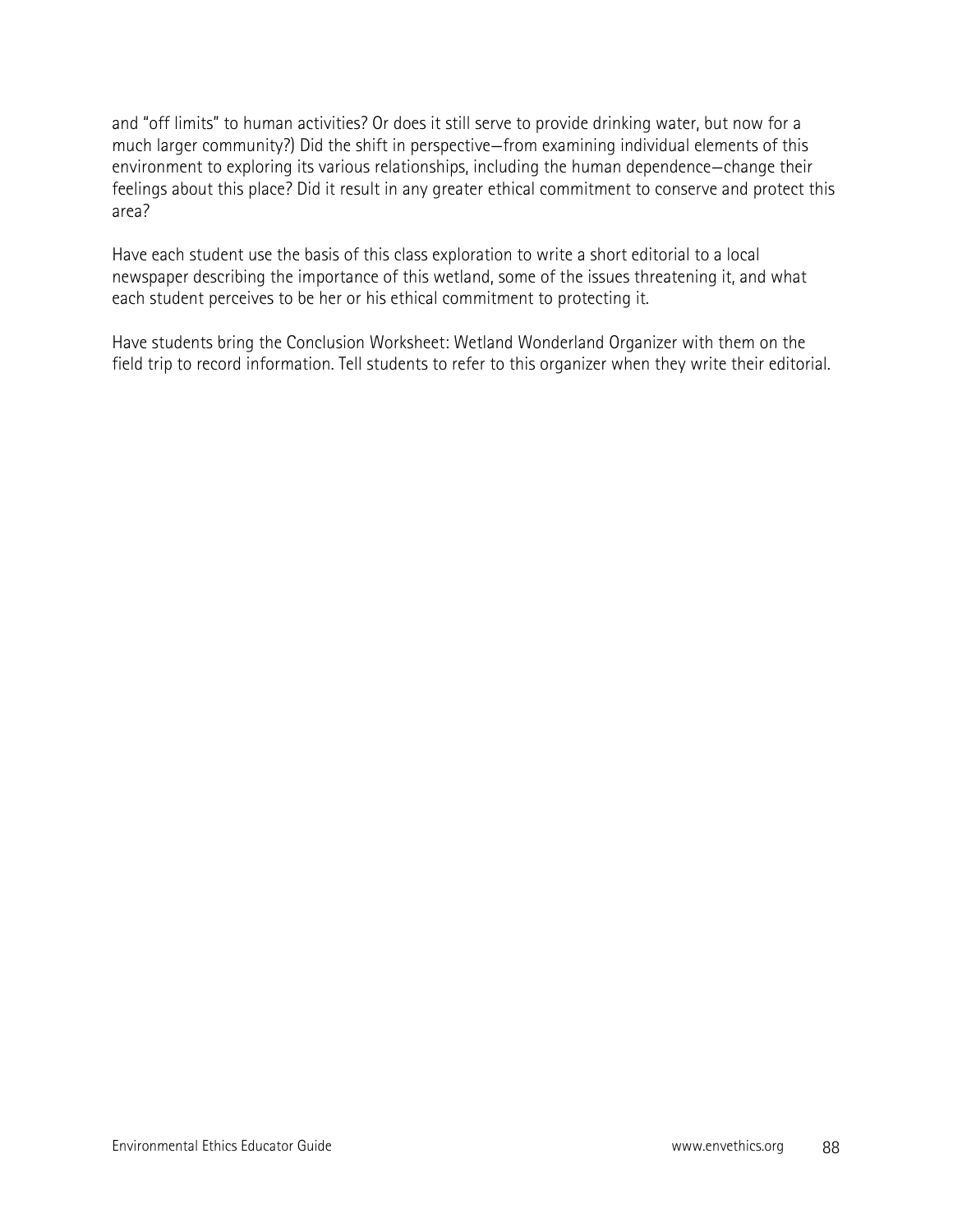# **CONCLUSION WORKSHEET Wetland Wonderland Organizer**

Record information from your field trip in the organizer; use the information to write your editorial.

| What Did I Do?                                                                      |  |
|-------------------------------------------------------------------------------------|--|
| Use this space to describe what you did on your field trip.                         |  |
|                                                                                     |  |
|                                                                                     |  |
|                                                                                     |  |
|                                                                                     |  |
|                                                                                     |  |
|                                                                                     |  |
|                                                                                     |  |
|                                                                                     |  |
|                                                                                     |  |
|                                                                                     |  |
| What Did I Learn?                                                                   |  |
| Use this space to explain what you learned on the field trip.                       |  |
|                                                                                     |  |
|                                                                                     |  |
|                                                                                     |  |
|                                                                                     |  |
|                                                                                     |  |
|                                                                                     |  |
|                                                                                     |  |
|                                                                                     |  |
|                                                                                     |  |
| How I Can Use This Information?                                                     |  |
| Use this space to record ideas on how you can use the information that you learned. |  |
|                                                                                     |  |
|                                                                                     |  |
|                                                                                     |  |
|                                                                                     |  |
|                                                                                     |  |
|                                                                                     |  |
|                                                                                     |  |
|                                                                                     |  |
|                                                                                     |  |
|                                                                                     |  |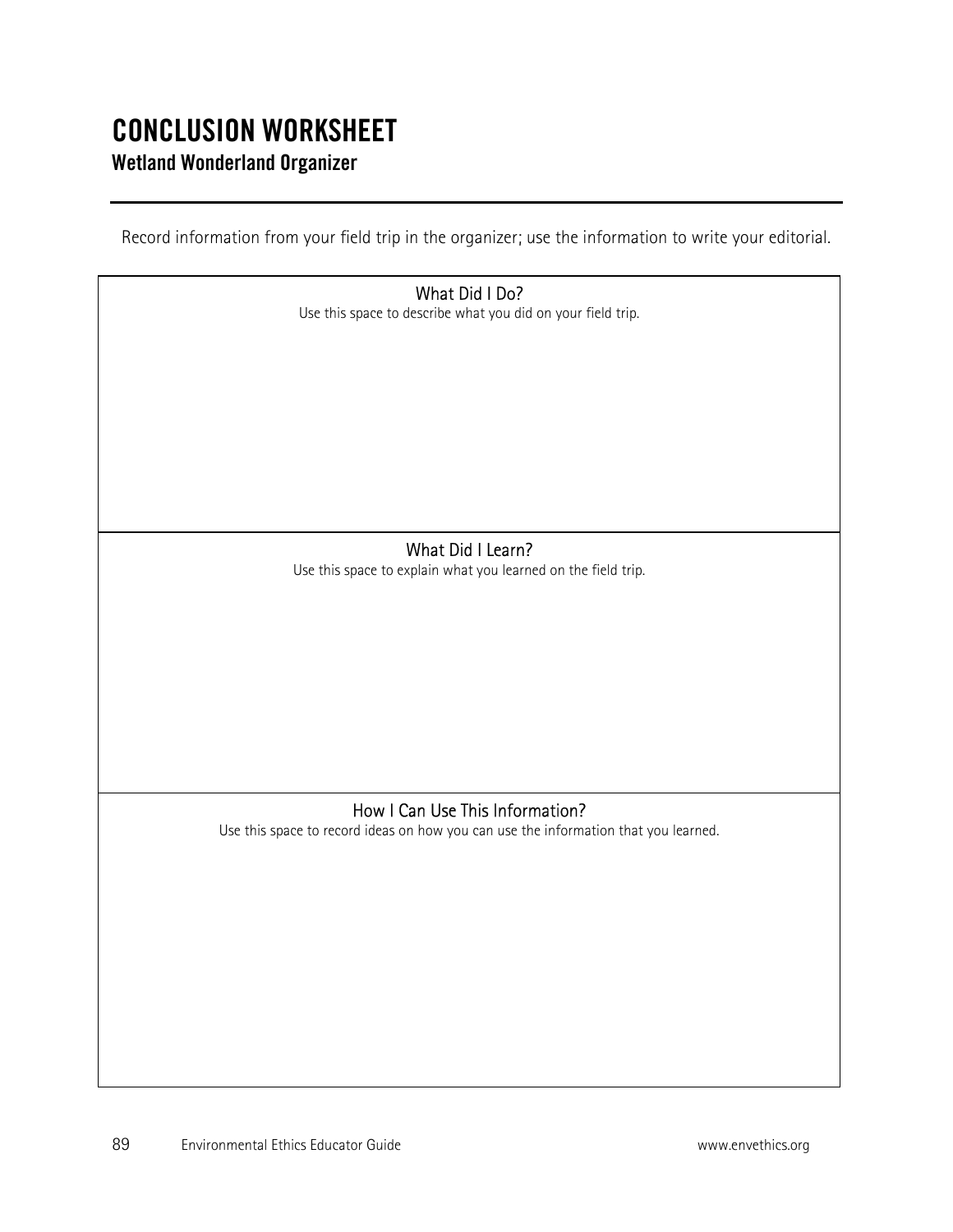# **INTERNET RESOURCES**

CIA Website / World Factbook www.cia.gov/cia/publications/factbook

The Library of Congress Website / American Memory http://memory.loc.gov/ammem/gmdhtml/gmdhome.html

United Nations Website / Cartographic Section http://www.un.org/Depts/Cartographic/english/htmain.htm

University of Alaska Anchorage Website / Vocabulary Strategies For High School Students http://litsite.alaska.edu/uaa/workbooks/readingvocabulary.html

Reading Online / Teaching Vocabulary to Adolescents to Improve Comprehension http://www.readingonline.org/articles/art\_index.asp?HREF=curtis/index.html

Curriculum Services Canada Website / Word Walls - A Support for Literacy in Secondary School Classrooms http://www.curriculum.org/tcf/teachers/projects/wordwalls.shtml

National Center on Accessing the General Curriculum Website / Graphic Organizers http://www.cast.org/ncac/index.cfm?i=3015#vocabulary

North Central Regional Educational Laboratory Website / Graphic Organizers http://www.ncrel.org/sdrs/areas/issues/students/learning/lr2grap.htm

North Central Regional Educational Laboratory Website / KWL Charts http://www.ncrel.org/sdrs/areas/issues/students/learning/lr2kwl.htm

Mid-continent Research for Education and Learning Website / K-12 Educational Standards www.mcrel.org

Small Planet Communications / Create Your Own Website http://www.smplanet.com/webpage/webpage.html

Microsoft's Front Page in the Classroom Website http://www.actden.com/fp/

PBS Website / Listen Up Youth Media Network http://www.pbs.org/merrow/listenup/psacampaign/index.html.

David Sheldrick Wildlife Trust Website http://www.sheldrickwildlifetrust.org/index.html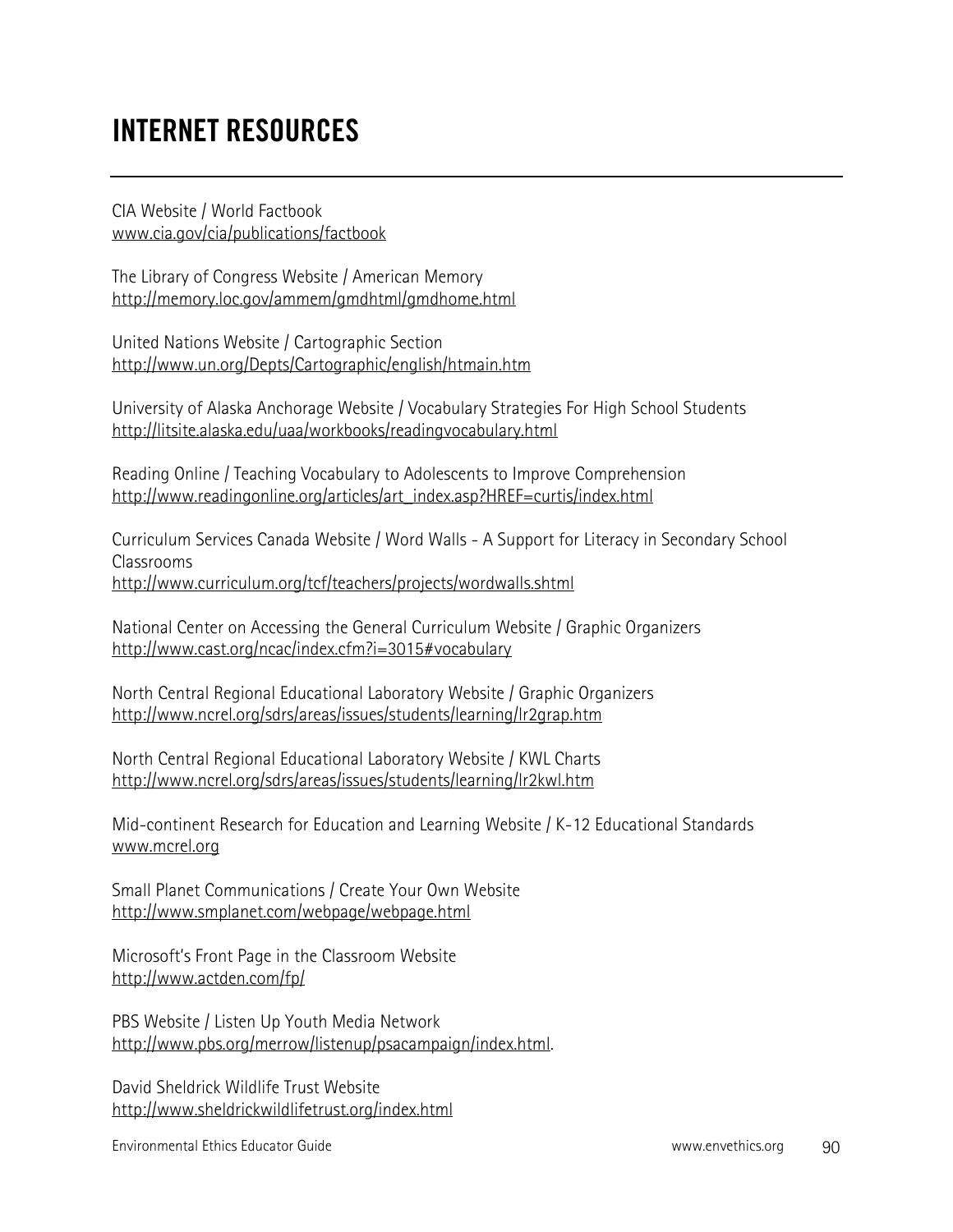BBC News Website / Stories http://newswww.bbc.net.uk/2/hi/south\_asia/2583891.stm http://www.bbc.co.uk/nature/wildfacts/factfiles/178.shtml

Convention on International Trade in Endangered Species of Wild Fauna and Flora www.cites.org

TRAFFIC Website www.traffic.org

World Wildlife Fund Website / Wildlife Trade www.worldwildlife.org/cites

Colorado State University Website / Backyard BioBlitz www.nrel.colostate.edu/projects/iboy/biomonth/backbioblitz.html

Forest Stewardship Council Website www.fscus.org

Sierra Club Website www.sierraclub.org

Wilderness Society Website www.wilderness.org

National Forest Protection Alliance Website www.forestadvocate.org

American Forest Resource Council Website http://www.afrc.ws/

Forest Resources Association Website www.apulpa.org

Mountain Voices Website http://www.mountainvoices.org

Peace Corp Website / Water in Africa http://www.peacecorps.gov/wws/water/africa/resources/index.html

Marine Stewardship Council Website www.msc.org

Audubon's Living Oceans Website / Seafood Lover's Guide www.Audubon.org/campaign/lo/seafood/index.html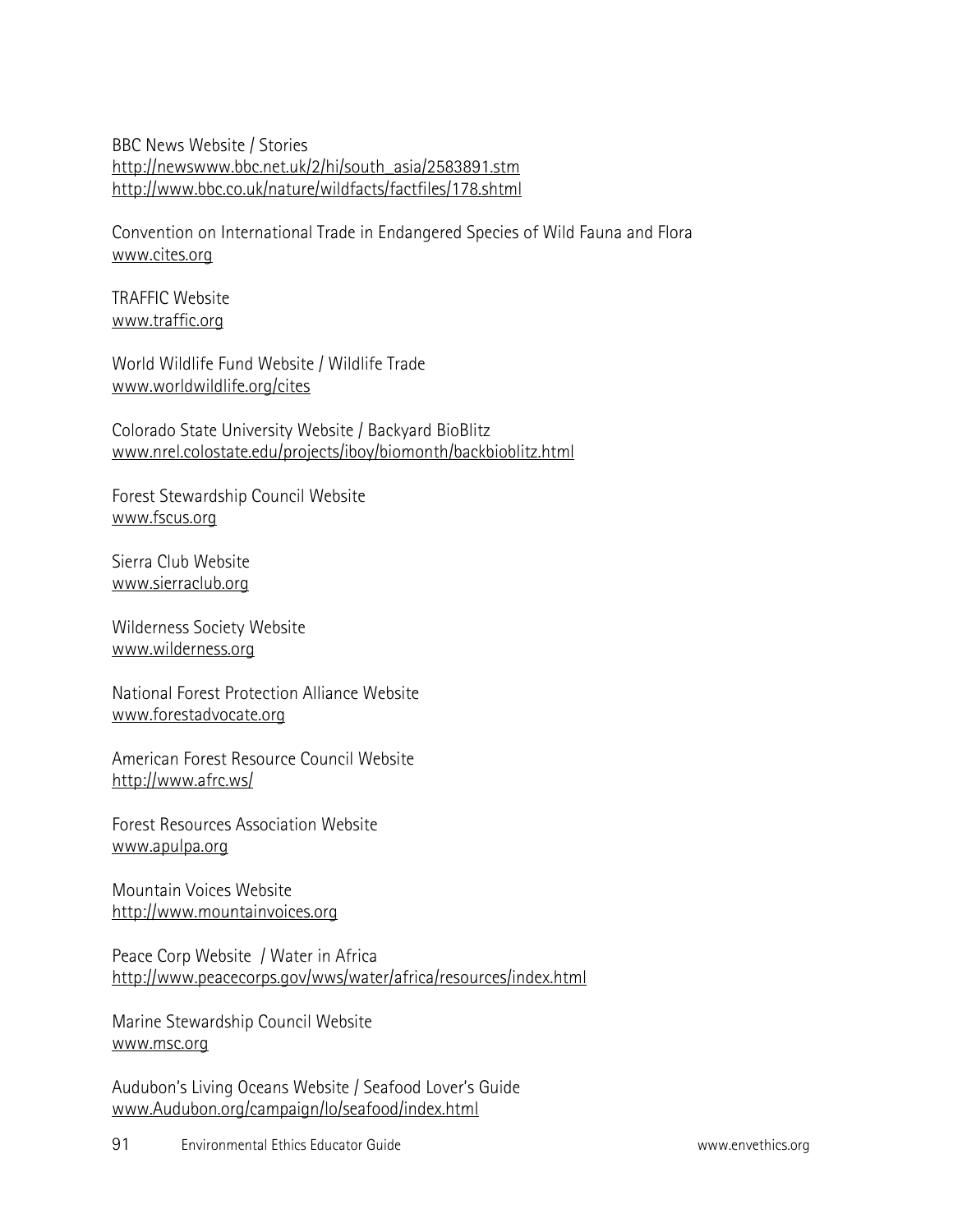Monterey Bay Aquarium Website / Seafood Watch www.mbayaq.org/cr/seafoodwatch.asp

Environmental Protection Agency Website / Surf Your Watershed http://cfpub.epa.gov/surf/locate/index.cfm

U.S. Department of Energy Website / Fuel Economy www.fueleconomy.gov

U.S. Department of Energy Website / Energy Savers http://www.eere.energy.gov/consumerinfo/energy\_savers/intro.html

New Hampshire Office of Energy and Planning Website / Resources http://nh.gov/oep/programs/energy/ReducingHomeEnergyCosts.htm

Colorado State University Extension Website / Reducing Energy Costs http://www.ext.colostate.edu/pubs/columncc/cc011113.html

World Policy Institute Website / Selections from "The Land Ethic" http://www.worldpolicy.org/globalrights/environment/leopold.html.

Environmental Protection Agency Website / Air Now www.epa.gov/airnow

Map Quest Website www.mapquest.com

Mining Certification Evaluation Project www.minerals.csiro.au/sd/SD\_MCEP.htm

Goldman Prize Website www.goldmanprize.org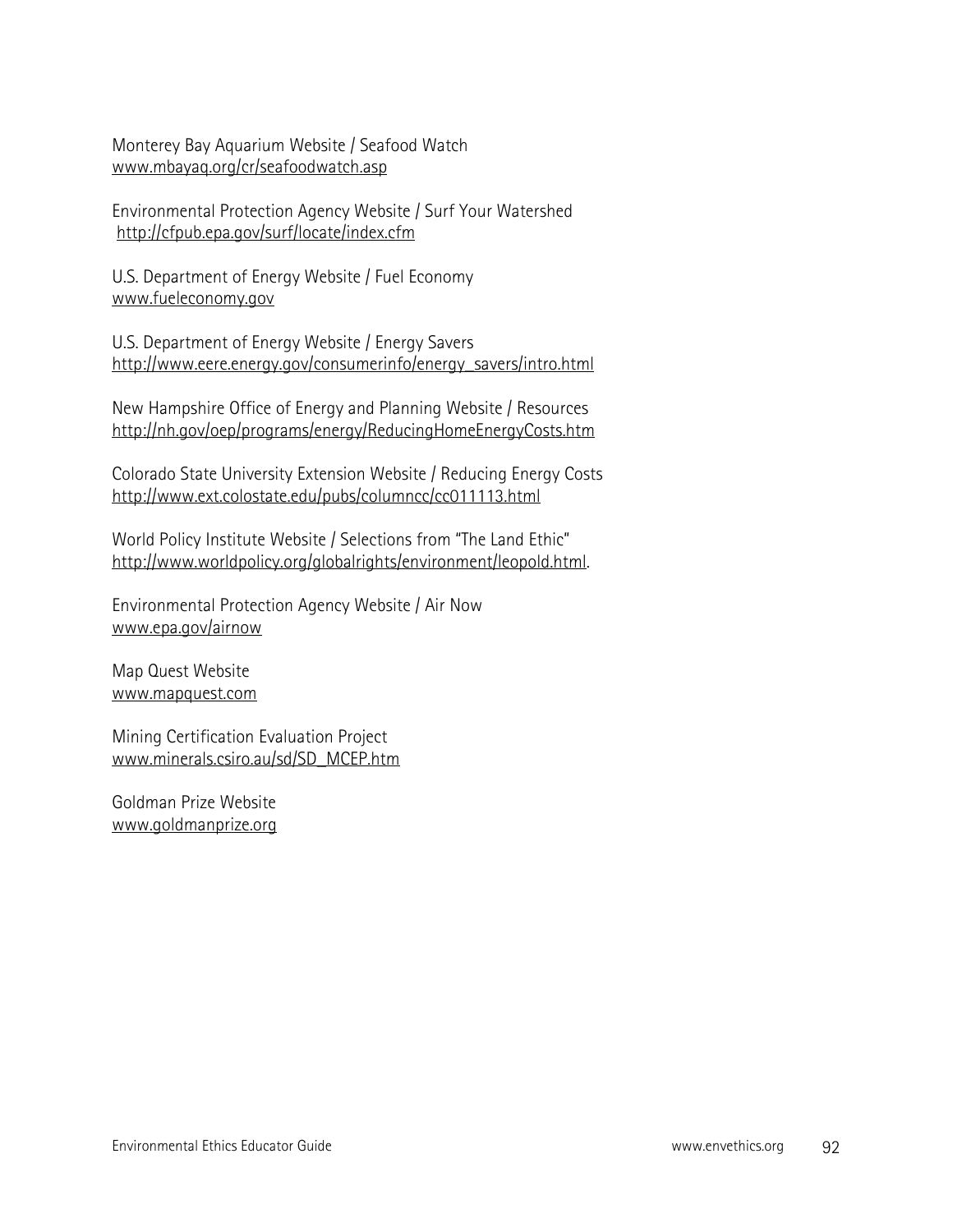# **GLOSSARY**

Acid Rain, rain or other precipitation that is acidic due to air pollution. Acids are sour liquids (think lemon juice) that corrode or break down the rock in statues and buildings and can have a negative impact on the health of humans and ecosystems.

Air. the mix of invisible, odorless and tasteless gases that surround the Earth.

Alpine Forest. the type of forest found in high elevations and latitudes, characterized by small, shrublike evergreens due to harsh weather and poor soil conditions.

Appreciation. in ordinary language, "appreciation" means having a favorable opinion of someone or something. In this course, it is used in a special way: to know and understand the reasons why something is valuable.

Atmosphere. the layer of gases above the surface of the Earth that makes life possible by regulating temperature, cycling nutrients, and protecting us from meteorites.

Boreal Forest. a type of forest found in northern regions of North America and Eurasia, which is dominated by conifers, or evergreen trees that have needles and cones.

Campesino. in Spanish speaking countries, a farmer, farm worker, someone who lives in a rural area.

Canopy. the uppermost level in a forest, where one finds the tops of leafy branches.

CITES. this stands for the Convention on the International Trade in Endangered Species of Wild Fauna and Flora, an international treaty that regulates which plant and animal products can legally be bought and sold.

Climate Change. the disruption of the Earth's climate, or regular weather patterns. Although climate has changed naturally over thousands of years (for example the Ice Ages), scientists have concluded that pollution caused by humans is currently increasing the greenhouse effect and threatening to dramatically change our planet's climate.

Community. in ordinary language, a group of people living together. In ethics, the common interests and values that hold people together and encourage them to communicate and cooperate in sustaining the conditions of life.

Duty. an action that a person is obliged or required to do because of some ethical or legal rule or principle and can be blamed for failing to do.

Ecological Services. the services that intact natural ecosystems provide to humans, such as providing clean air and water, food, and protection from extreme weather.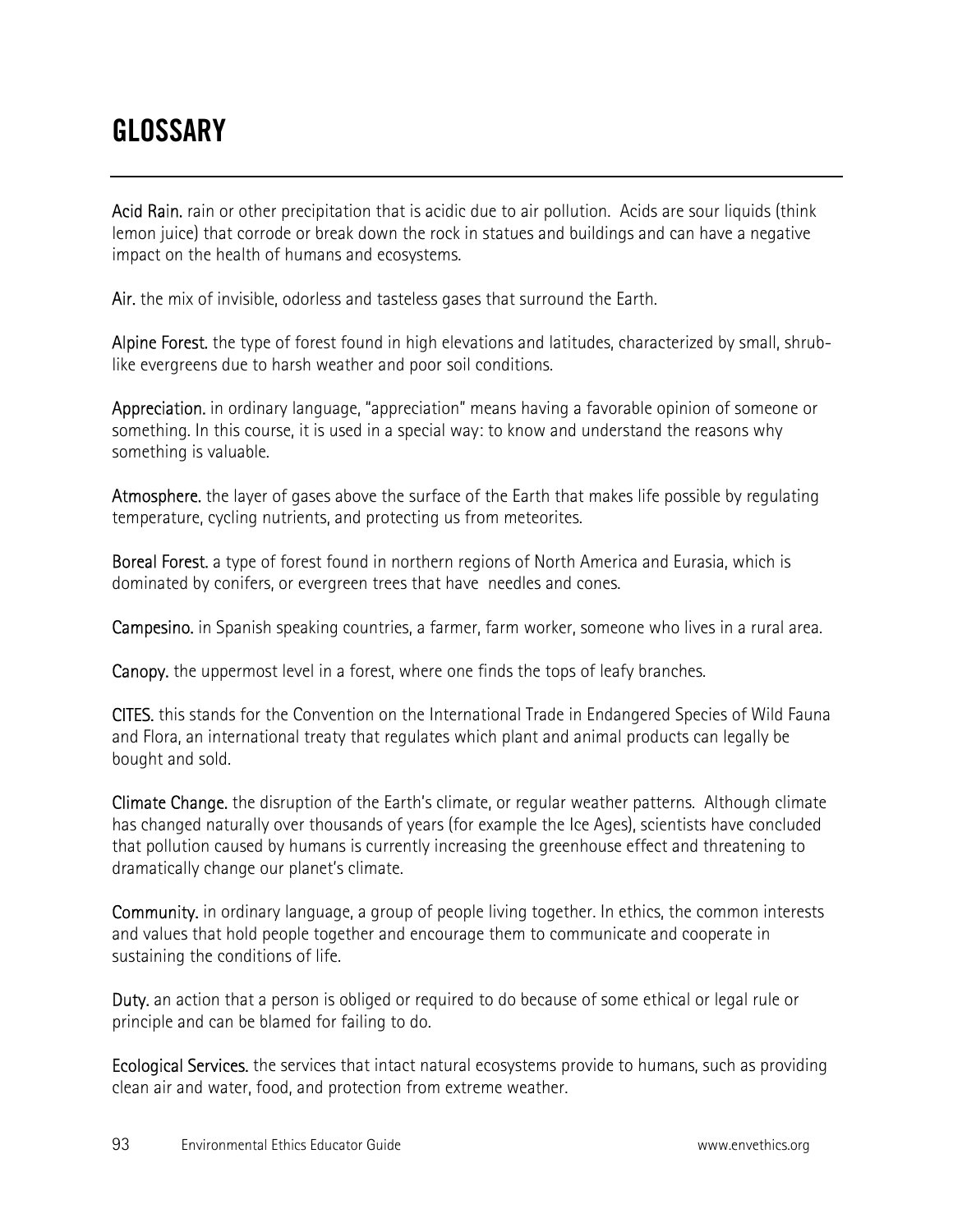Ecology. the science that studies the relationships, connections, and interactions that occur among various parts of the environment.

Endangered. a term that refers to a species of animals that has a very small population and is in danger of going extinct.

Environment. the physical and biological elements that surround and make possible the complexity of organic life.

Environmental Ethics. the study of how general principles and values apply to deciding what choices should be made to guide human interaction with the natural environment, particularly when protection and preservation of nature are in conflict with human uses of natural resources.

Erosion. the process by which wind, water and glaciers slowly wear away rock and soil. Erosion is a natural process, but in areas of deforestation, erosion can be more extreme and destructive, especially along riverbanks and coastlines.

Ethical Conflict. since there are many ethical values and principles, occasionally one set of principles may seem to require actions and choices that are different from those required by other principles. This leads to disagreement that is grounded in people's basic beliefs. One purpose of ethics is to attempt to explore these basic beliefs, to reconcile these apparent differences or to show which set of principles ought to prevail.

Ethics. in ordinary language, the values and principles that people use to guide their actions and behavior. In a more special sense, ethics means the study of reasons for right and wrong actions: that is, the study of how values and principles can be known and how they should be applied in deciding what actions are right.

**Extinction.** when a species of life completely dies off.

Genetic Diversity, the variety of genes within a population or species.

Greenhouse Effect. the natural process that regulates the Earth's temperature, in which greenhouse gases in the atmosphere trap heat from the sun.

Greenhouse Gases. a handful of gases, including carbon dioxide  $(CO_2)$ , methane  $(CH_4)$ , and nitrous oxide  $(N<sub>2</sub>O)$ , that play a role in the greenhouse effect. The amount of greenhouse gases in the atmosphere has increased dramatically due to human activity, which has increased the surface temperature of the Earth and may lead to further climate change.

Groundwater. water found in underground reservoirs, which we tap through wells and springs.

Groundwater Overdrafting. occurs when groundwater is removed faster than reserves are naturally replenished.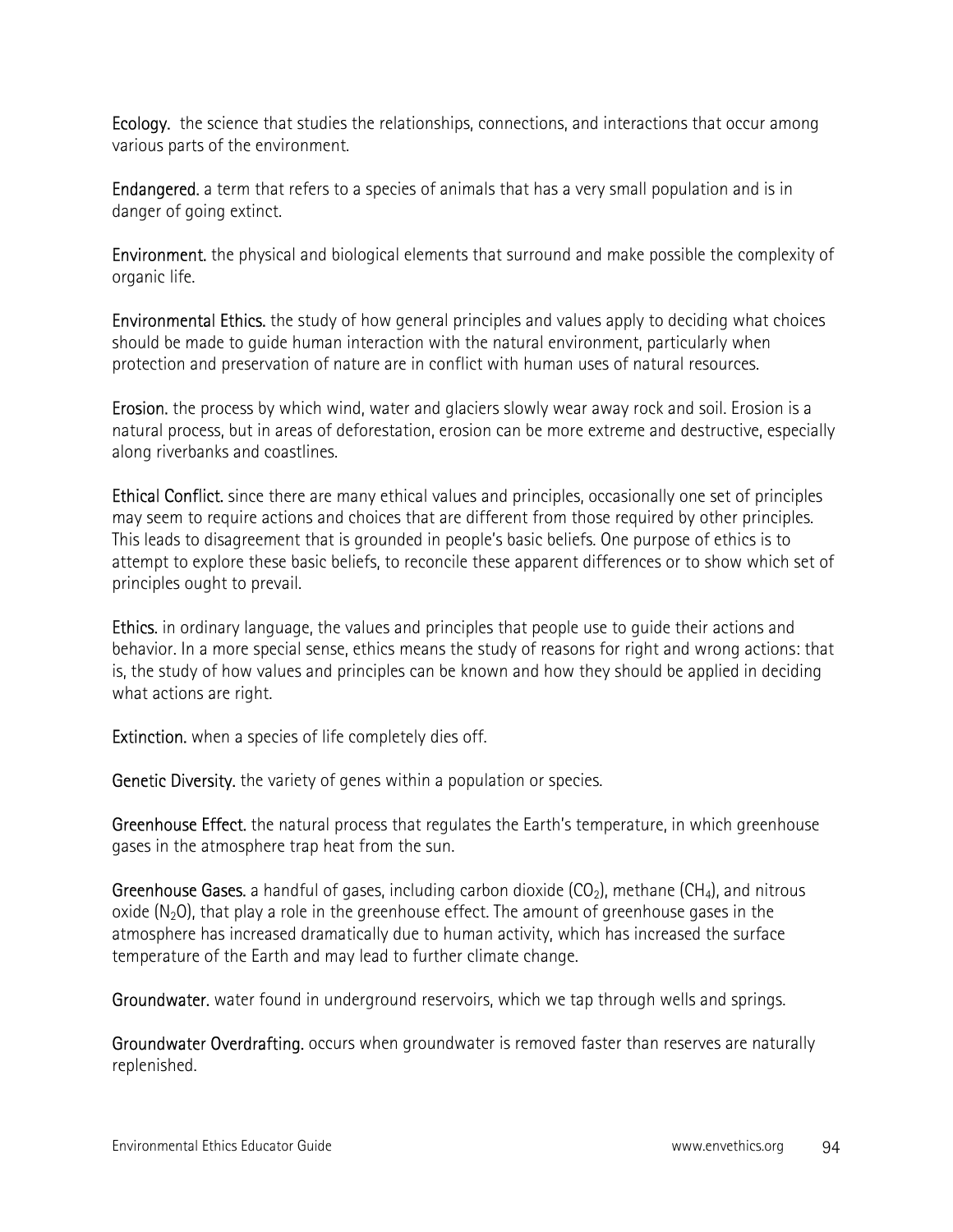Hydrologic Cycle. the natural process by which water changes state and moves through the environment. The cycle includes evaporation, when water changes from a liquid to a gas and enters the atmosphere; condensation, when water changes from a gas to a liquid and falls from the sky as rain; freezing, when liquid water turns to ice; and melting, when ice turns back to liquid water.

Invertebrates. the large category of animals that do not have internal skeletons made of bone, but rather have a shell, or exoskeleton, or no firm structure or protective layer. Invertebrates include insects, spiders, worms, and snails.

**Justice.** the ethical principle that concerns the ways in which the goods of society are distributed to the participants in that society in a fair way: that is, in relation to their achievements, needs and contributions. Intergenerational Justice refers to the ways in which one generation ought to foresee and provide for the needs of other generations that will follow it and whom they will not personally ever know.

Keystone Species. certain plants or animals that play an important role in their ecosystem, whose decline can have disproportionate negative impacts on the environment and other species.

Mangroves. a type of forest found along the coast in tropical areas. Mangroves have a high tolerance of salt and fresh water, and control coastal erosion and protect coastal communities from adverse weather.

Mineral Resources. non-living resources that have accumulated through natural processes and are often found underground, including metals and gems.

Mining. the process of extracting minerals from underground, which often entails negative environmental and social impacts.

Over-fishing. removing for human consumption more fish, or other ocean and freshwater resources, than can be naturally replaced through reproduction. Over time, over-fishing decreases the population of a species, pushing it towards extinction. This also has negative consequences for the human communities that depend upon the species for their food or livelihood.

Ozone Hole. a decrease in ozone  $(0<sub>3</sub>)$  in the high atmosphere caused by human pollution. The ozone layer protects the Earth's surface from dangerous ultra-violet (UV) radiation from the sun, and the thinning of this layer over the North and South poles has resulted in a "hole" through which more cancer-causing UV rays reach the planet.

Plankton. tiny organisms found in oceans and freshwater that float with the currents and are the foundation of the food web for marine and freshwater ecosystems. Phytoplankton refers to all the plant-like plankton which create their food from the sun's energy, and zooplankton are the animallike plankton that feed primarily on phytoplankton, and themselves are food for larger organisms, such as small fish and whales.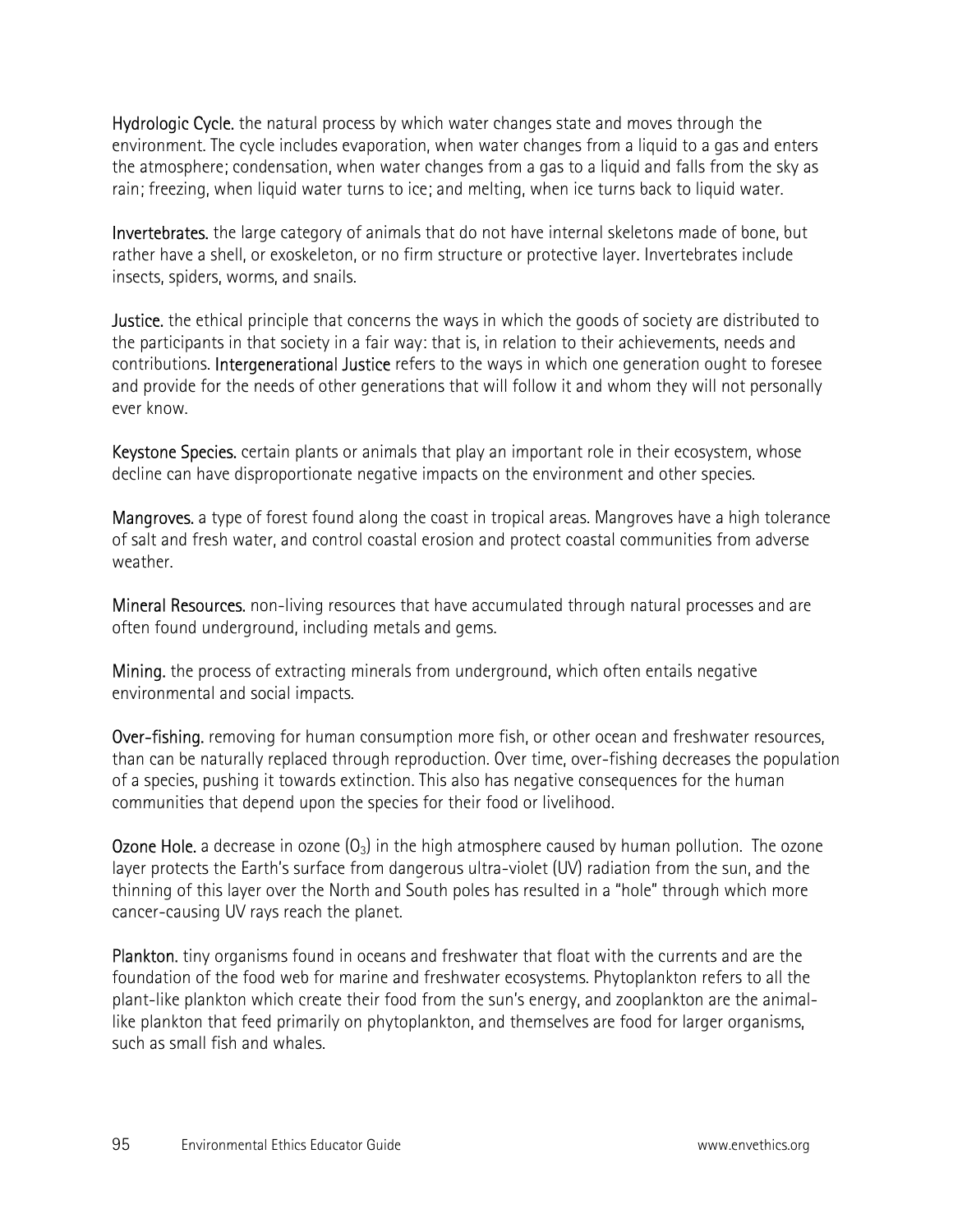Pollution. the wastes and side-effects of human industry and transportation systems that are released into the air and water and contaminate these resources, often with negative impacts on the health of humans and ecosystems.

Rain Forest. a type of forest found in areas with high precipitation and moisture levels. Tropical rain forests house a continuous canopy of leafy, evergreen trees and a large percentage of the world's biodiversity. Tropical rain forests, which are primarily found in developing countries, are threatened by deforestation due to the rapid conversion to farm and pastureland. Temperate rain forests are found in the Pacific Northwest and Southeast Alaska, where one finds some of the last old-growth stands of trees in North America.

Responsibility. the various duties and obligations that accompany certain roles, such as parents, teachers, citizens and, in a broader sense, as human beings living in a community. Responsibility can be based on Duty or on Utility or on Justice, as well as other moral principles. Responsibility also refers to the ability to act in a voluntary way and to be accountable for one's actions.

Smog. poor air quality in urban areas that results from either the combination of smoke and fog, or the chemical interaction of a soup of pollution emitted by cars and power plants reacting to ultraviolet radiation from the sun.

Tailings. the by-products of mining and processing minerals, often highly toxic, which pollute water bodies around mining sites.

Temperate Forest. a type of forest found in regions that experience four seasons of relatively mild weather and high rainfall. Temperate forests spread across much of the contiguous United States, and house a mix of leafy deciduous trees, which lose their leaves in fall and winter, and conifers, which have evergreen needles year-round.

Topsoil. the fertile surface layer of soil, which is made up of a high-level of organic material, and is threatened by erosion in areas of disturbance. Most of the roots of plants are found in the rich topsoil. Farmers also depend upon a healthy layer of topsoil in which to plant their crops.

Understory, the lower level of a forest, between the canopy and ground, where one finds small trees and shrubs.

Utilitarianism. one form of ethical theory that maintains that a choice or action is right only insofar as it aims at **achieving utility**. This theory is expressed in the Principle of Utility: "An action is ethical insofar as it contributes to the greater good or happiness of the greater number of people." In a broader sense, Utilitarianism means choosing to act in ways that improve human well-being and happiness.

Utility. in ordinary language, usefulness, the ability of something to serve some purpose. In ethics, the final goal or objective that people seek to obtain by their actions, usually called the "Good" and usually thought of as a happy or satisfied life.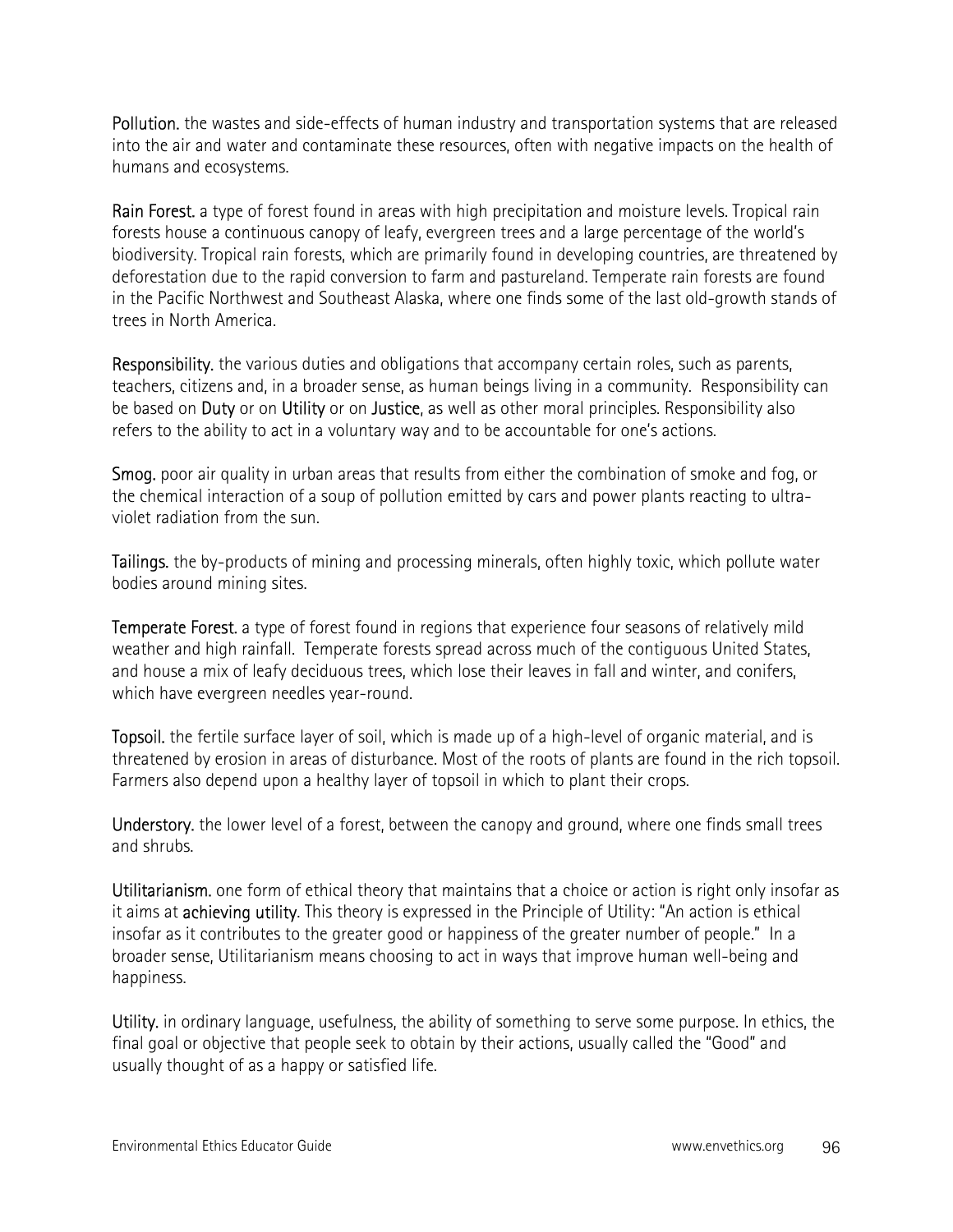Value. that which makes something attractive or desirable, the object of appreciation. Value is usually distinguished as either Intrinsic or Instrumental. Intrinsic Value means that something is good in itself, not only for what it can achieve; Instrumental means that something has value only in relation to what it can achieve. So, money has only instrumental value; happiness is an intrinsic value because it is good in itself. Existence value, as used in this course, means the same as Intrinsic value, that is, valuable in itself and not for what it can produce. Use value, as used in this course, means the same as Instrumental value.

Watershed. a geographic area that shares the same water resources due to the features of the landscape, which is best illustrated by a valley in which all the streams and rivers flow downhill and into a larger body of water. Any activities that pollute or otherwise impact the water resource upstream affect those living downstream, connecting people in a watershed community.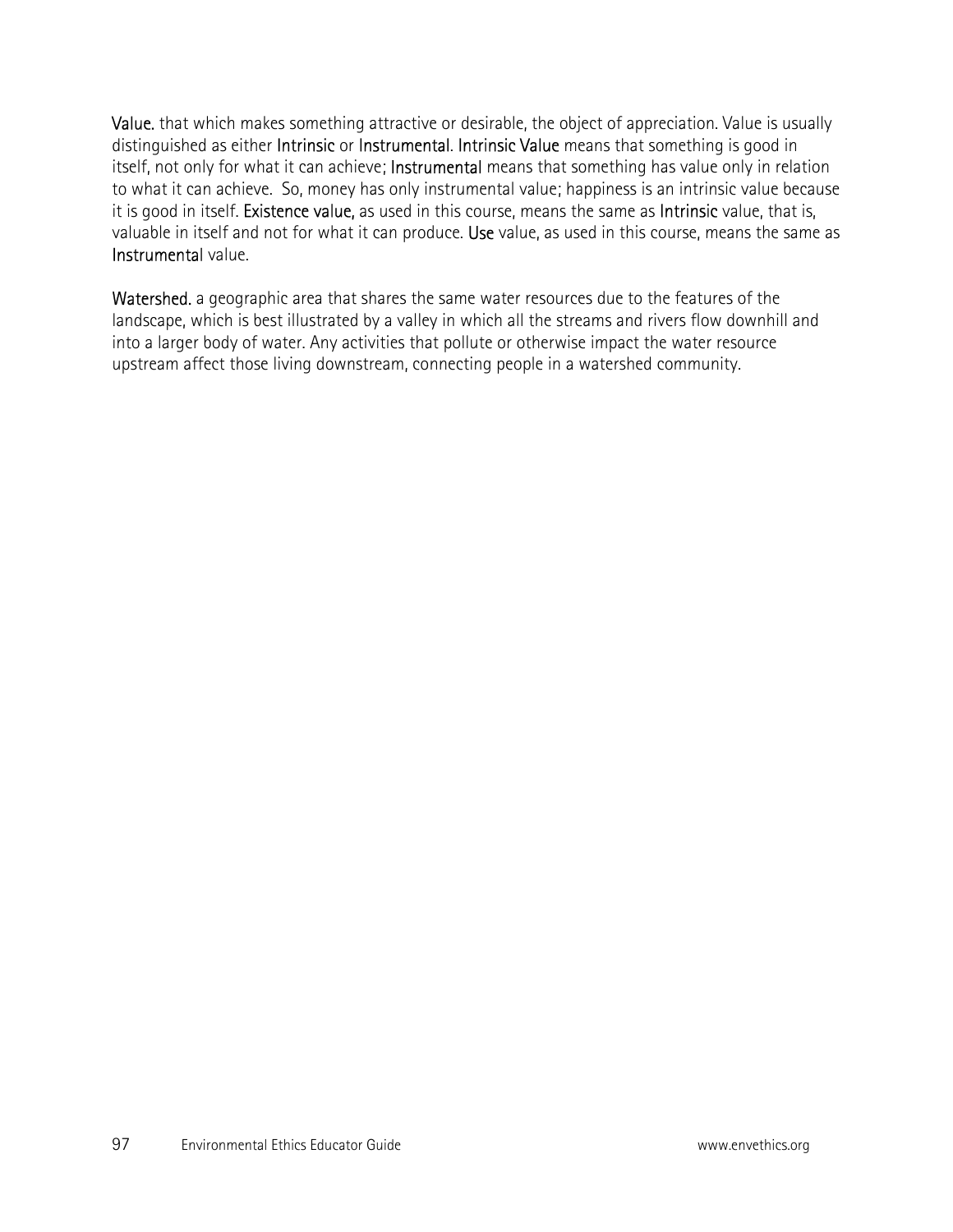# **EDUCATION STANDARDS**

**MCREL Education Standards www.mcrel.org**

# **Introduction to Environmental Ethics and the Eco-Ethical Mountain**

**Life Sciences** 

#### Standard 6 Understands relationships among organisms and their physical environment

#### Level IV Grade: 9-12

2. Knows how the amount of life an environment can support is limited by the availability of matter and energy and the ability of the ecosystem to recycle materials

5. Knows ways in which humans can alter the equilibrium of ecosystems, causing potentially irreversible effects (e.g., human population growth, technology, and consumption; human destruction of habitats through direct harvesting, pollution, and atmospheric changes)

#### **Language Arts**

#### **Writing**

#### Standard 1 Uses the general skills and strategies of the writing process

#### Level IV Grade: 9-12

6. Uses strategies to adapt writing for different purposes (e.g., to explain, inform, analyze, entertain, reflect, persuade)

7. Writes expository compositions (e.g., synthesizes and organizes information from first- and secondhand sources, including books, magazines, computer data banks, and the community; uses a variety of techniques to develop the main idea [names, describes, or differentiates parts; compares or contrasts; examines the history of a subject; cites an anecdote to provide an example; illustrates through a scenario; provides interesting facts about the subject]; distinguishes relative importance of facts, data, and ideas; uses appropriate technical terms and notations)

9. Writes persuasive compositions that address problems/solutions or causes/effects (e.g., articulates a position through a thesis statement; anticipates and addresses counter arguments; backs up assertions using specific rhetorical devices [appeals to logic, appeals to emotion, uses personal anecdotes]; develops arguments using a variety of methods such as examples and details, commonly accepted beliefs, expert opinion, cause-and-effect reasoning, comparison-contrast reasoning)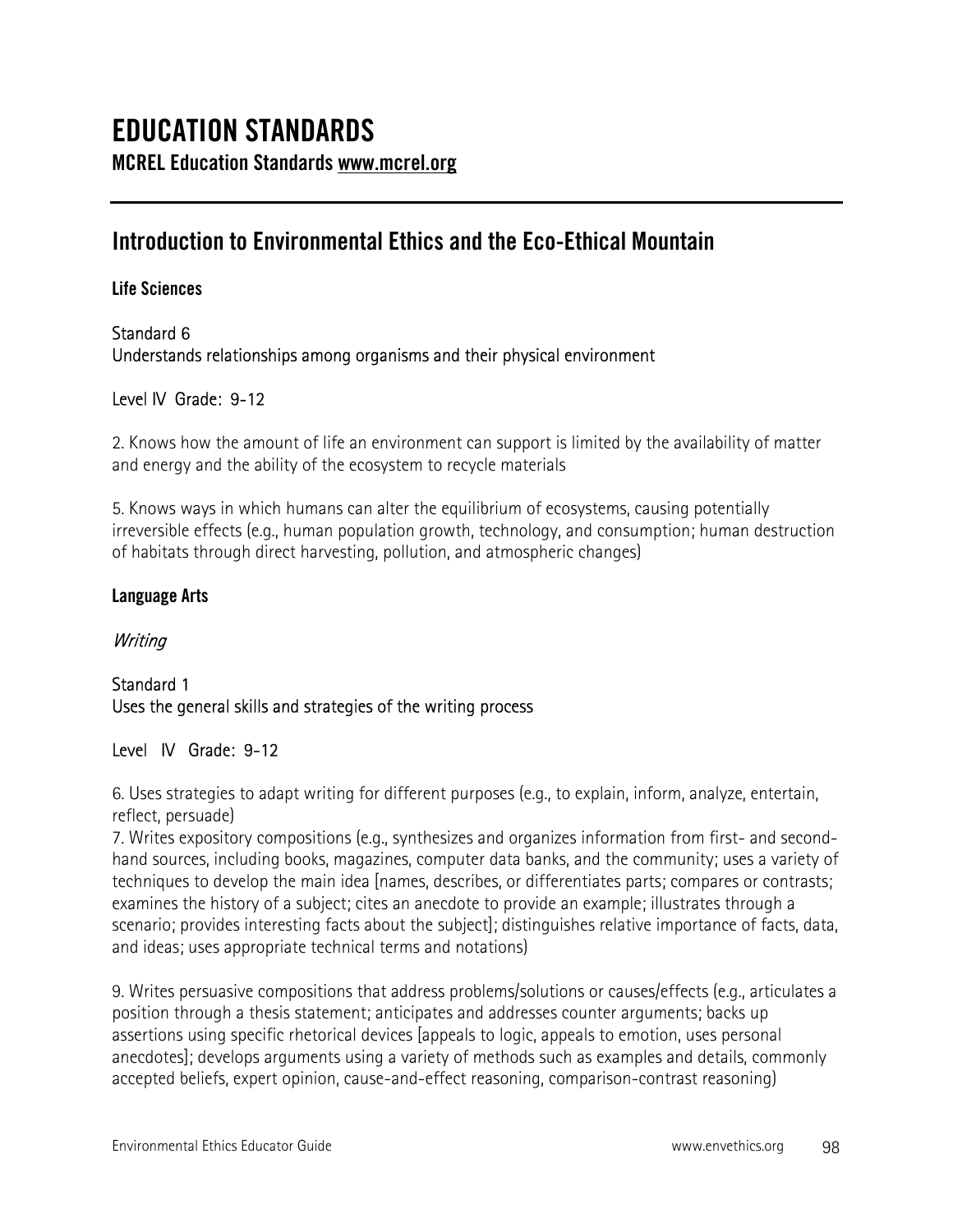10. Writes descriptive compositions (e.g., uses concrete details to provide a perspective on the subject being described; uses supporting detail [concrete images, shifting perspectives and vantage points, sensory detail, and factual descriptions of appearance])

#### Listening and Speaking

#### Standard 8 Uses listening and speaking strategies for different purposes

#### Level IV Grade: 9-12

1. Uses criteria to evaluate own and others' effectiveness in group discussions and formal presentations (e.g., accuracy, relevance, and organization of information; clarity of delivery; relationships among purpose, audience, and content; types of arguments used; effectiveness of own contributions)

2. Asks questions as a way to broaden and enrich classroom discussions

4. Adjusts message wording and delivery to particular audiences and for particular purposes (e.g., to defend a position, to entertain, to inform, to persuade)

#### Viewing

#### Standard 9 Uses viewing skills and strategies to understand and interpret visual media

#### Level IV Grade: 9-12

1. Uses a range of strategies to interpret visual media (e.g., draws conclusions, makes generalizations, synthesizes materials viewed, refers to images or information in visual media to support point of view, deconstructs media to determine the main idea)

#### **Geography**

#### The World in Spatial Terms

#### Standard 6 Understands that culture and experience influence people's perceptions of places and regions

#### Level IV Grade: 9-12

1. Understands why places and regions are important to individual human identity and as symbols for unifying or fragmenting society (e.g., sense of belonging, attachment, or rootedness; symbolic meaning of places such as Jerusalem as a holy city for Muslims, Christians, and Jews)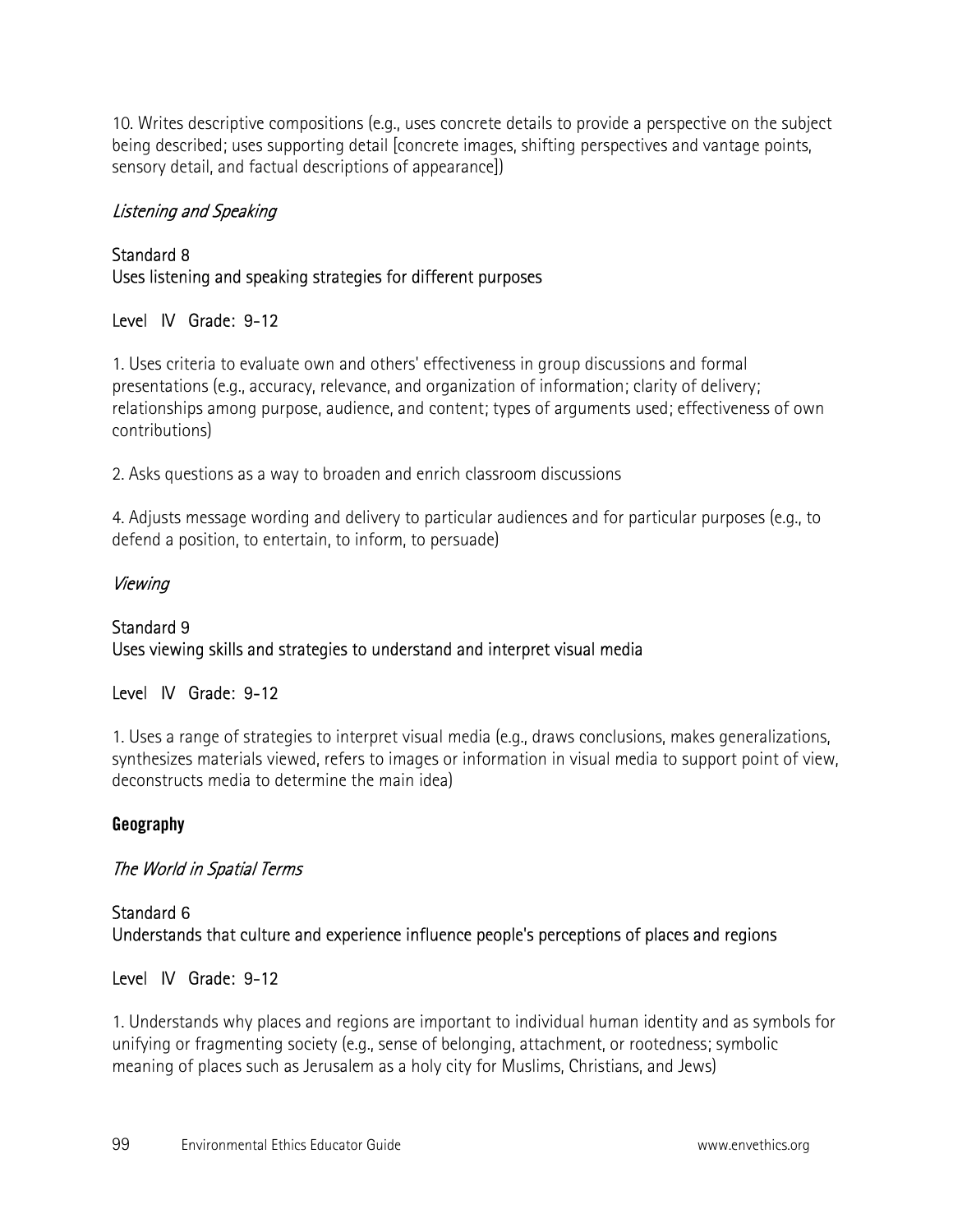3. Knows ways in which people's changing views of places and regions reflect cultural change (e.g., rural settings becoming attractive as recreation areas to people living in densely populated cities, old mining ghost towns becoming tourist and gambling centers)

#### Physical Systems

#### Standard 7 Knows the physical processes that shape patterns on Earth's surface

#### Level IV Grade: 9-12

3. Understands how physical systems are dynamic and interactive (e.g., the relationships between changes in land forms and the effects of climate such as the erosion of hill slopes by precipitation, deposition of sediments by floods, and shaping of land surfaces by wind)

#### Standard 8 Understands the characteristics of ecosystems on Earth's surface

#### Level IV Grade: 9-12

4. Knows the effects of both physical and human changes in ecosystems (e.g., the disruption of energy flows and chemical cycles and the reduction of species diversity, how acid rain resulting from air pollution affects water bodies and forests and how depletion of the atmosphere's ozone layer through the use of chemicals may affect the health of humans)

#### Environment and Society

#### Standard 14 Understands how human actions modify the physical environment

#### Level IV Grade: 9-12

2. Understands the role of humans in decreasing the diversity of flora and fauna in a region (e.g., the impact of acid rain on rivers and forests in southern Ontario, the effects of toxic dumping on ocean ecosystems, the effects of over-fishing along the coast of northeastern North America or the Philippine archipelago)

4. Knows how people's changing attitudes toward the environment have led to landscape changes (e.g., pressure to replace farmlands with wetlands in flood plain areas, interest in preserving wilderness areas, support for the concept of historic preservation)

#### Standard 16 Understands the changes that occur in the meaning, use, distribution and importance of resources

#### Level IV Grade: 9-12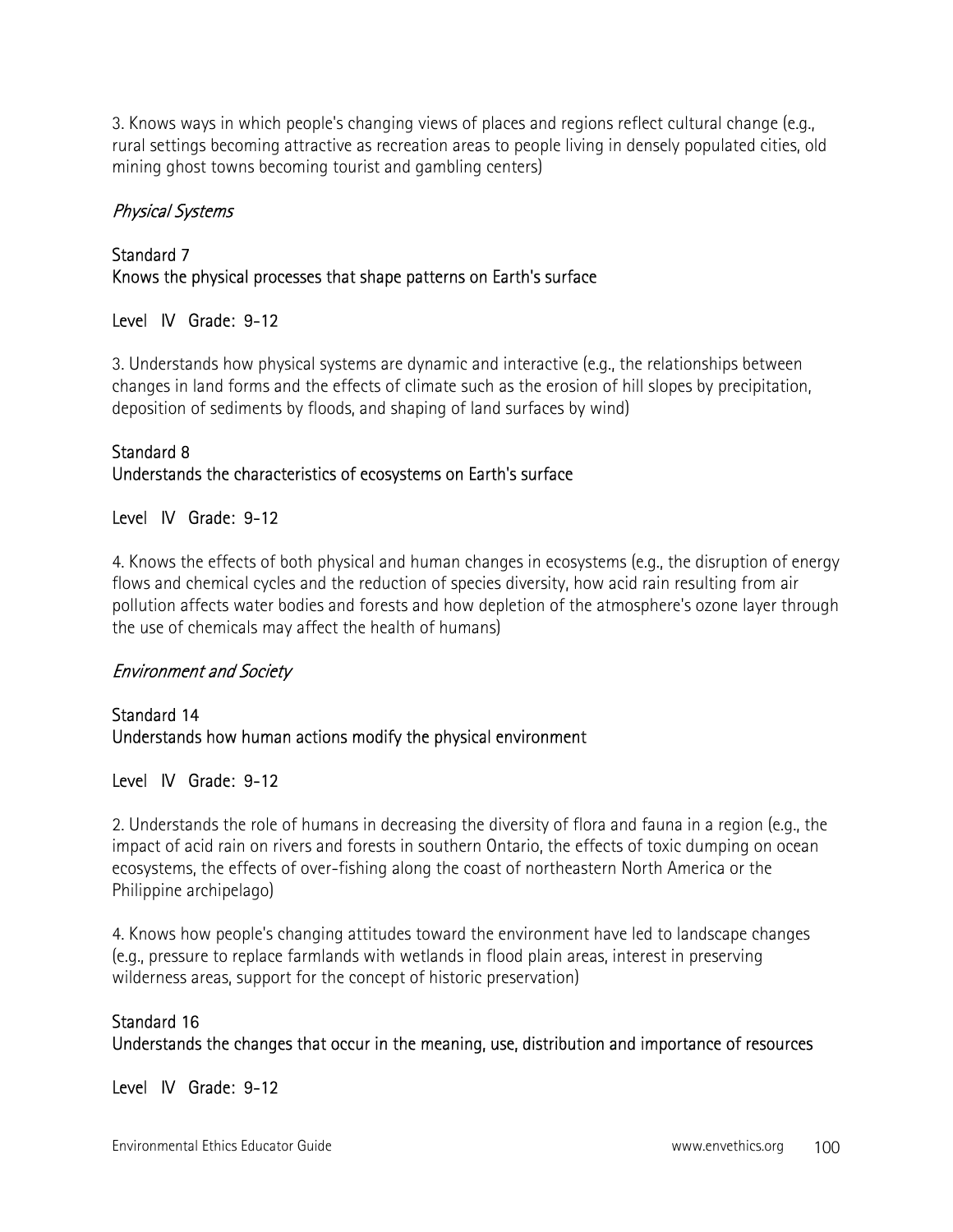4. Knows issues related to the reuse and recycling of resources (e.g., changing relocation strategies of industries seeking access to recyclable material, such as paper factories, container and can companies, glass, plastic, and bottle manufacturers; issues involved with the movement, handling, processing, and storing of toxic and hazardous waste materials; fully enforced vs. consistently neglected approaches to resource management)

#### Standard 18 Understands global development and environmental issues

#### Level IV Grade: 9-12

2. Understands why policies should be designed to guide the use and management of Earth's resources and to reflect multiple points of view (e.g., the inequities of access to resources, political and economic power in developing countries, the impact of a natural disaster on a developed country vs. a developing country)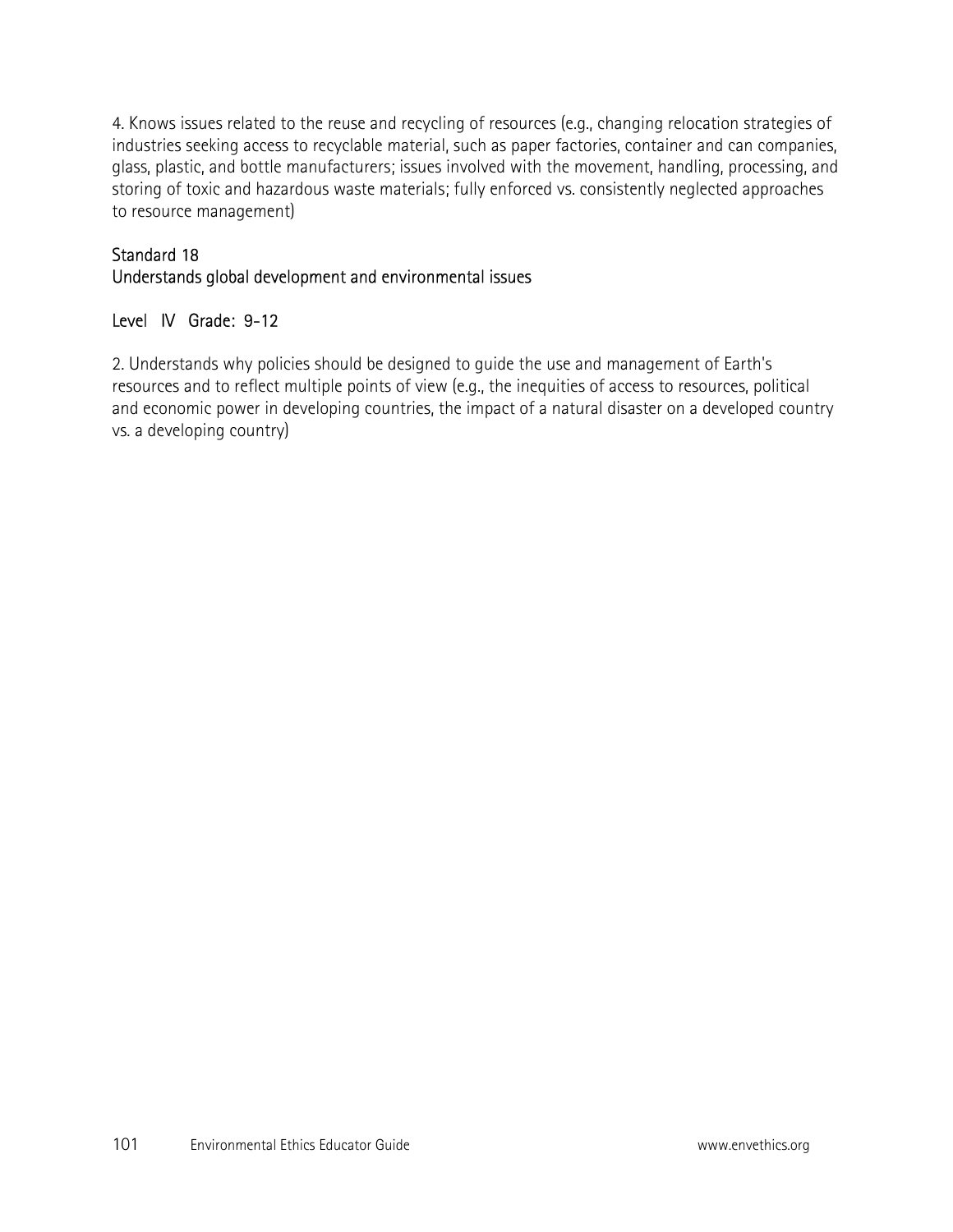# **Wildlife**

**Life Sciences** 

#### Standard 6

Understands relationships among organisms and their physical environment

#### Level IV Grade: 9-12

1. Knows how the interrelationships and interdependencies among organisms generate stable ecosystems that fluctuate around a state of rough equilibrium for hundreds or thousands of years (e.g., growth of a population is held in check by environmental factors such as depletion of food or nesting sites, increased loss due to larger numbers of predators or parasites)

2. Knows how the amount of life an environment can support is limited by the availability of matter and energy and the ability of the ecosystem to recycle materials

5. Knows ways in which humans can alter the equilibrium of ecosystems, causing potentially irreversible effects (e.g., human population growth, technology, and consumption; human destruction of habitats through direct harvesting, pollution, and atmospheric changes)

#### Standard 7 Understands biological evolution and the diversity of life

#### Level IV Grade: 9-12

2. Understands the concept of natural selection (e.g., when an environment changes, some inherited characteristics become more or less advantageous or neutral, and chance alone can result in characteristics having no survival or reproductive value; this process results in organisms that are well suited for survival in particular environments)

3. Knows how variation of organisms within a species increases the chance of survival of the species, and how the great diversity of species on Earth increases the chance of survival of life in the event of major global changes

#### **Language Arts**

#### **Writing**

Standard 1 Uses the general skills and strategies of the writing process

#### Level IV Grade: 9-12

6. Uses strategies to adapt writing for different purposes (e.g., to explain, inform, analyze, entertain, reflect, persuade)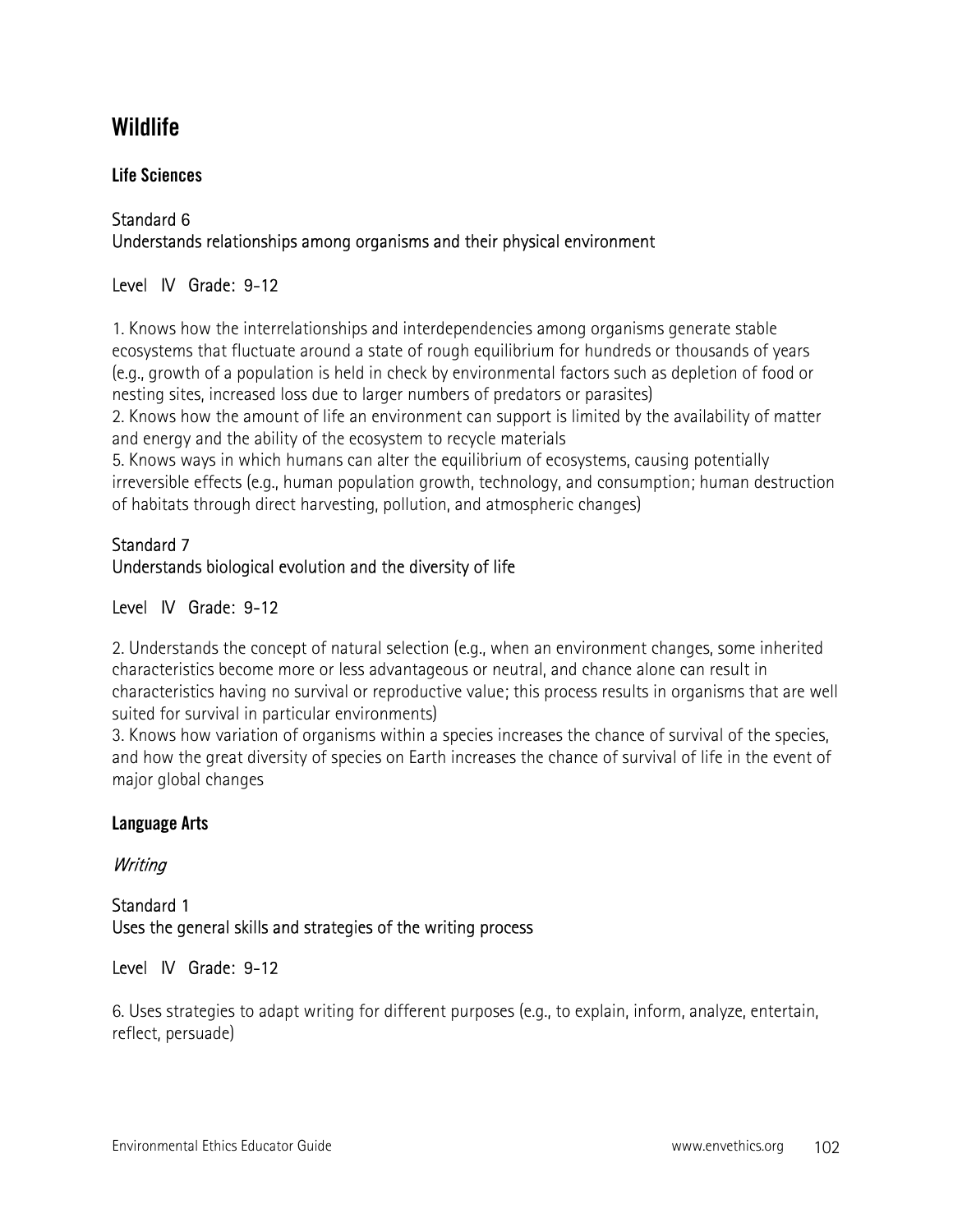10. Writes descriptive compositions (e.g., uses concrete details to provide a perspective on the subject being described; uses supporting detail [concrete images, shifting perspectives and vantage points, sensory detail, and factual descriptions of appearance])

11. Writes reflective compositions (e.g., uses personal experience as a basis for reflection on some aspect of life, draws abstract comparisons between specific incidents and abstract concepts, maintains a balance between describing incidents and relating them to more general abstract ideas that illustrate personal beliefs, moves from specific examples to generalizations about life)

#### Standard 2

## Uses the stylistic and rhetorical aspects of writing

## Level IV Grade: 9-12

5. Uses a variety of techniques to provide supporting detail (e.g., analogies; anecdotes; restatements; paraphrases; examples; comparisons; visual aids, such as tables, graphs, and pictures)

#### Standard 7

## Uses reading skills and strategies to understand and interpret a variety of informational texts

#### Level IV Grade: 9-12

1. Uses reading skills and strategies to understand a variety of informational texts (e.g., textbooks, biographical sketches, letters, diaries, directions, procedures, magazines, essays, primary source historical documents, editorials, news stories, periodicals, catalogs, job-related materials, schedules, speeches, memoranda, public documents, maps)

3. Scans a passage to determine whether it contains relevant information

4. Summarizes and paraphrases complex, implicit hierarchic structures in informational texts,

including the relationships among the concepts and details in those structures

6. Uses discussions with peers as a way of understanding information

7. Uses a variety of criteria to evaluate the clarity and accuracy of information

## Thinking and Reasoning

#### Standard 1

## Understands and applies the basic principles of presenting an argument

#### Level IV Grade: 9-12

1. Understands that when people try to prove a point, they may at times select only the information that supports it and ignore the information that contradicts it

2. Identifies techniques used to slant information in subtle ways

4. Identifies or seeks out the critical assumptions behind a line of reasoning and uses that to judge the validity of an argument

5. Understands that to be convincing, an argument must have both true statements and valid connections among them

7. Evaluates the overall effectiveness of complex arguments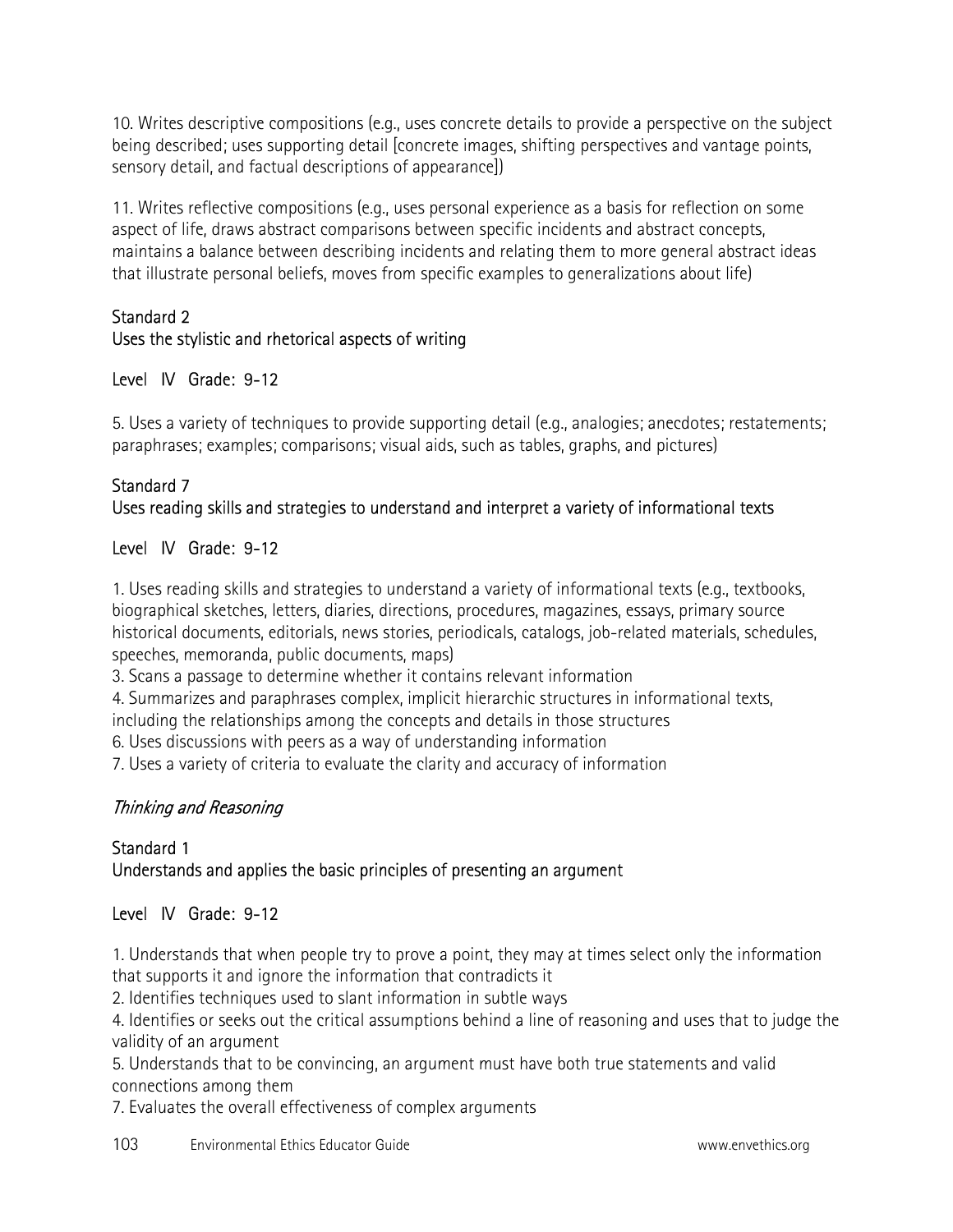#### Standard 5 Applies basic trouble-shooting and problem-solving techniques

#### Level IV Grade: 9-12

1. Applies trouble-shooting strategies to complex real-world situations

2. Understands that trouble-shooting almost anything may require many-step branching logic

5. Engages in problem finding and framing for personal situations and situations in the community

#### Standard 6 Applies decision-making techniques

#### Level IV Grade: 9-12

2. Analyzes current or pending decisions that can affect national or international policy and identifies the consequences of each alternative 5. Evaluates major factors that influence personal decisions

#### **Geography**

#### The World in Spatial Terms

#### Standard 6 Understands that culture and experience influence people's perceptions of places and regions

#### Level IV Grade: 9-12

1. Understands why places and regions are important to individual human identity and as symbols for unifying or fragmenting society (e.g., sense of belonging, attachment, or rootedness; symbolic meaning of places such as Jerusalem as a holy city for Muslims, Christians, and Jews)

3. Knows ways in which people's changing views of places and regions reflect cultural change (e.g., rural settings becoming attractive as recreation areas to people living in densely populated cities, old mining ghost towns becoming tourist and gambling centers)

#### Physical Systems

#### Standard 7 Knows the physical processes that shape patterns on Earth's surface

3. Understands how physical systems are dynamic and interactive (e.g., the relationships between changes in land forms and the effects of climate such as the erosion of hill slopes by precipitation, deposition of sediments by floods, and shaping of land surfaces by wind)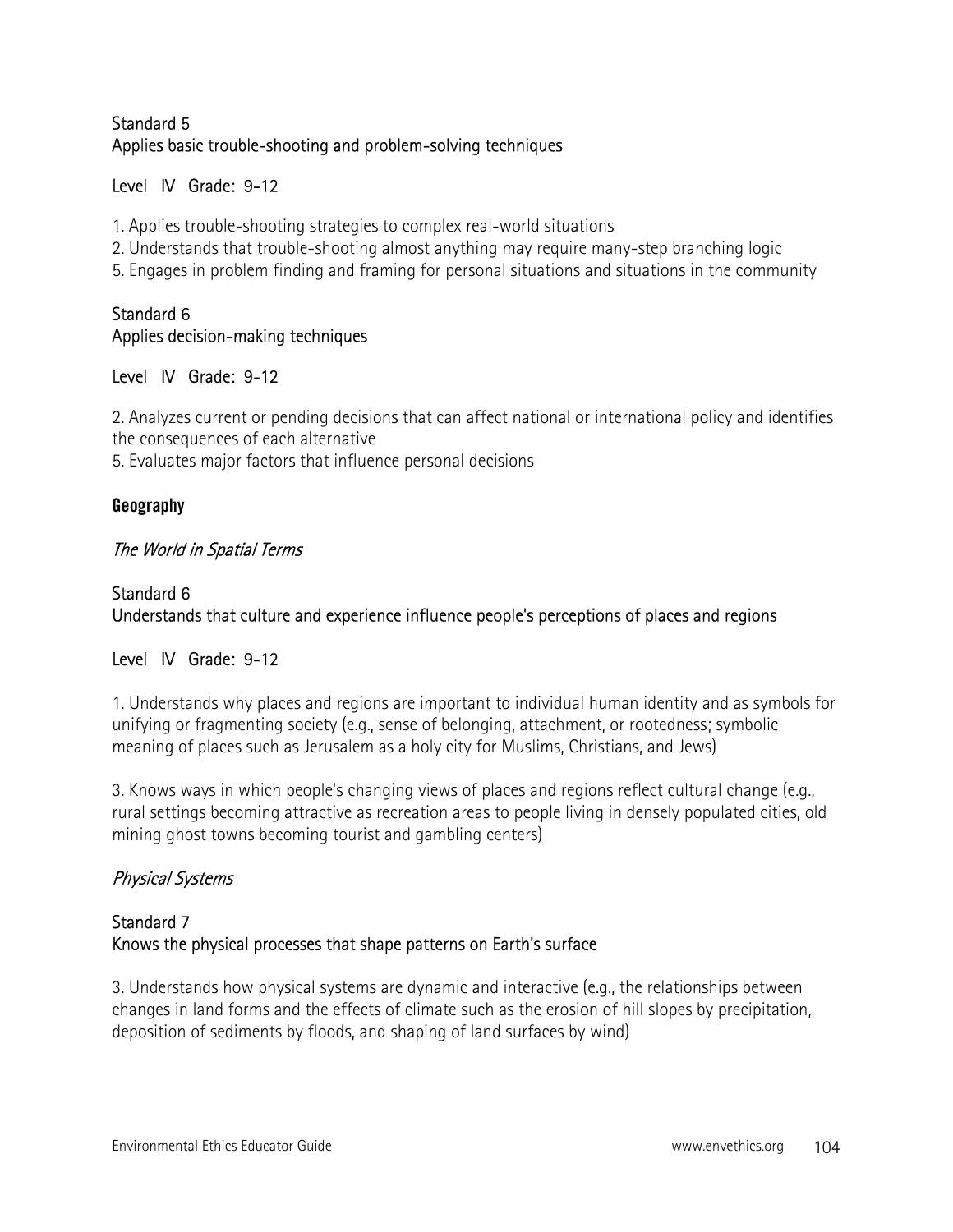#### Standard 8

Understands the characteristics of ecosystems on Earth's surface

#### Level IV Grade: 9-12

1. Understands how relationships between soil, climate, and plant and animal life affect the distribution of ecosystems (e.g., effects of solar energy and water supply on the nature of plant communities)

4. Knows the effects of both physical and human changes in ecosystems (e.g., the disruption of energy flows and chemical cycles and the reduction of species diversity, how acid rain resulting from air pollution affects water bodies and forests and how depletion of the atmosphere's ozone layer through the use of chemicals may affect the health of humans)

#### Standard 13

Understands the forces of cooperation and conflict that shape the divisions of Earth's surface

#### Level IV Grade: 9-12

6. Understands how external forces can conflict economically and politically with internal interests in a region (e.g., how the Pampas in Argentina underwent a significant socioeconomic transformation in the 19th and early 20th centuries as a consequence of European demands for grain and beef; the consequences of the French colonization of Indochina (now Cambodia, Vietnam, and Laos) in the 19th century to procure tin, tungsten, and rubber; the friction between Hindus and Muslims in the Indian subcontinent in the 1940s which led to the formation of India and Pakistan)

#### Standard 18

Understands global development and environmental issues

#### Level IV Grade: 9-12

1. Understands the concept of sustainable development and its effects in a variety of situations (e.g., toward cutting the rain forests in Indonesia in response to a demand for lumber in foreign markets, or mining the rutile sands along the coast of eastern Australia near the Great Barrier Reef) 2. Understands why policies should be designed to guide the use and management of Earth's resources and to reflect multiple points of view (e.g., the inequities of access to resources, political and economic power in developing countries, the impact of a natural disaster on a developed country vs. a developing country)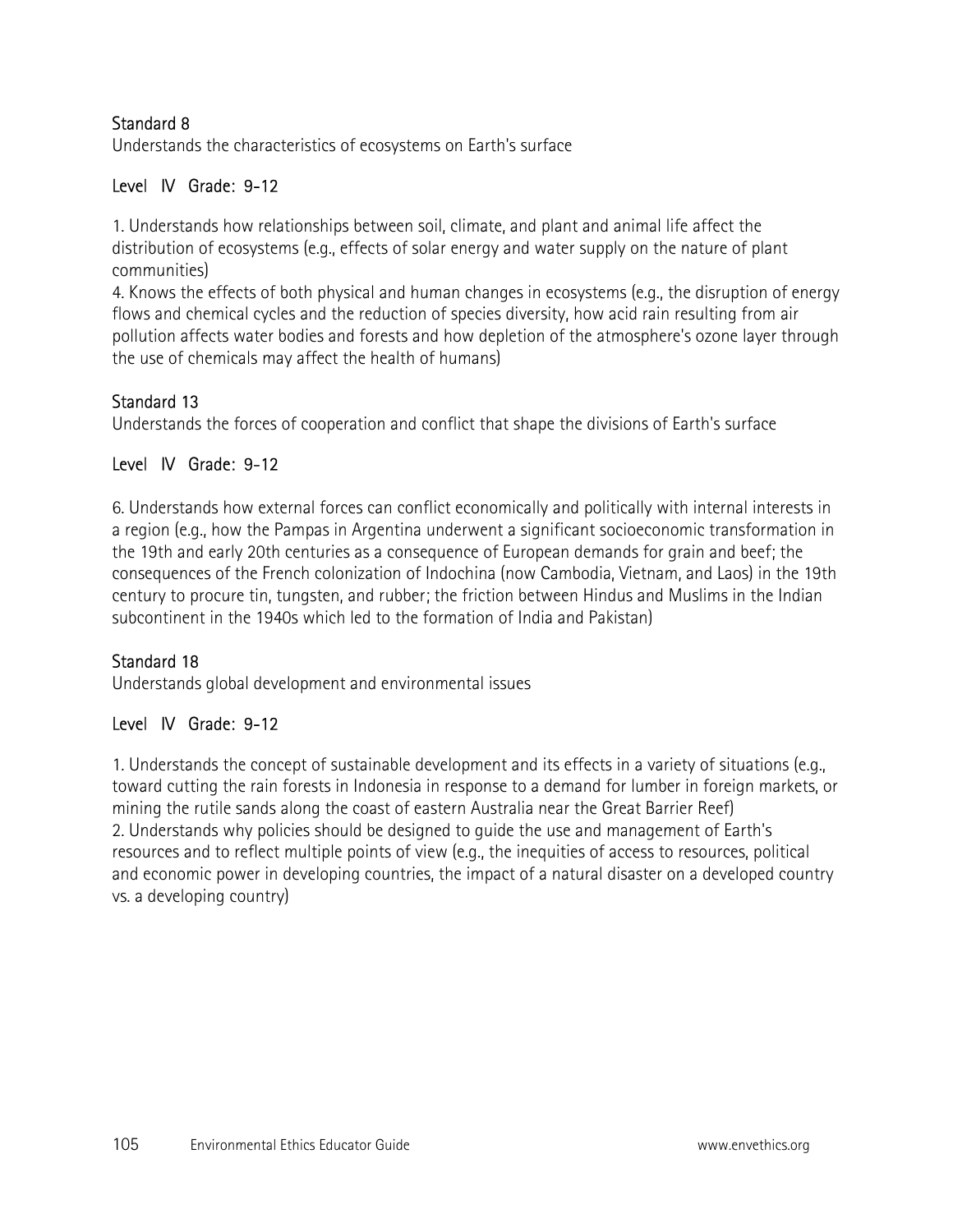# **Forests**

#### **Life Sciences**

#### Standard 6

#### Understands relationships among organisms and their physical environment

#### Level IV Grade: 9-12

1. Knows how the interrelationships and interdependencies among organisms generate stable ecosystems that fluctuate around a state of rough equilibrium for hundreds or thousands of years (e.g., growth of a population is held in check by environmental factors such as depletion of food or nesting sites, increased loss due to larger numbers of predators or parasites)

2. Knows how the amount of life an environment can support is limited by the availability of matter and energy and the ability of the ecosystem to recycle materials

5. Knows ways in which humans can alter the equilibrium of ecosystems, causing potentially irreversible effects (e.g., human population growth, technology, and consumption; human destruction of habitats through direct harvesting, pollution, and atmospheric changes)

#### Standard 7

#### Understands biological evolution and the diversity of life

#### Level IV Grade: 9-12

1. Knows that heritable characteristics, which can be biochemical and anatomical, largely determine what capabilities an organism will have, how it will behave, and how likely it is to survive and reproduce

2. Understands the concept of natural selection (e.g., when an environment changes, some inherited characteristics become more or less advantageous or neutral, and chance alone can result in characteristics having no survival or reproductive value; this process results in organisms that are well suited for survival in particular environments)

3. Knows how variation of organisms within a species increases the chance of survival of the species, and how the great diversity of species on Earth increases the chance of survival of life in the event of major global changes

4. Knows that the basic idea of evolution is that the Earth's present-day life forms have evolved from earlier, distinctly different species as a consequence of the interactions of (1) the potential for a species to increase its numbers, (2) the genetic variability of offspring due to mutation and recombination of genes, (3) a finite supply of the resources required for life, and (4) the ensuing selection by the environment of those offspring better able to survive and leave offspring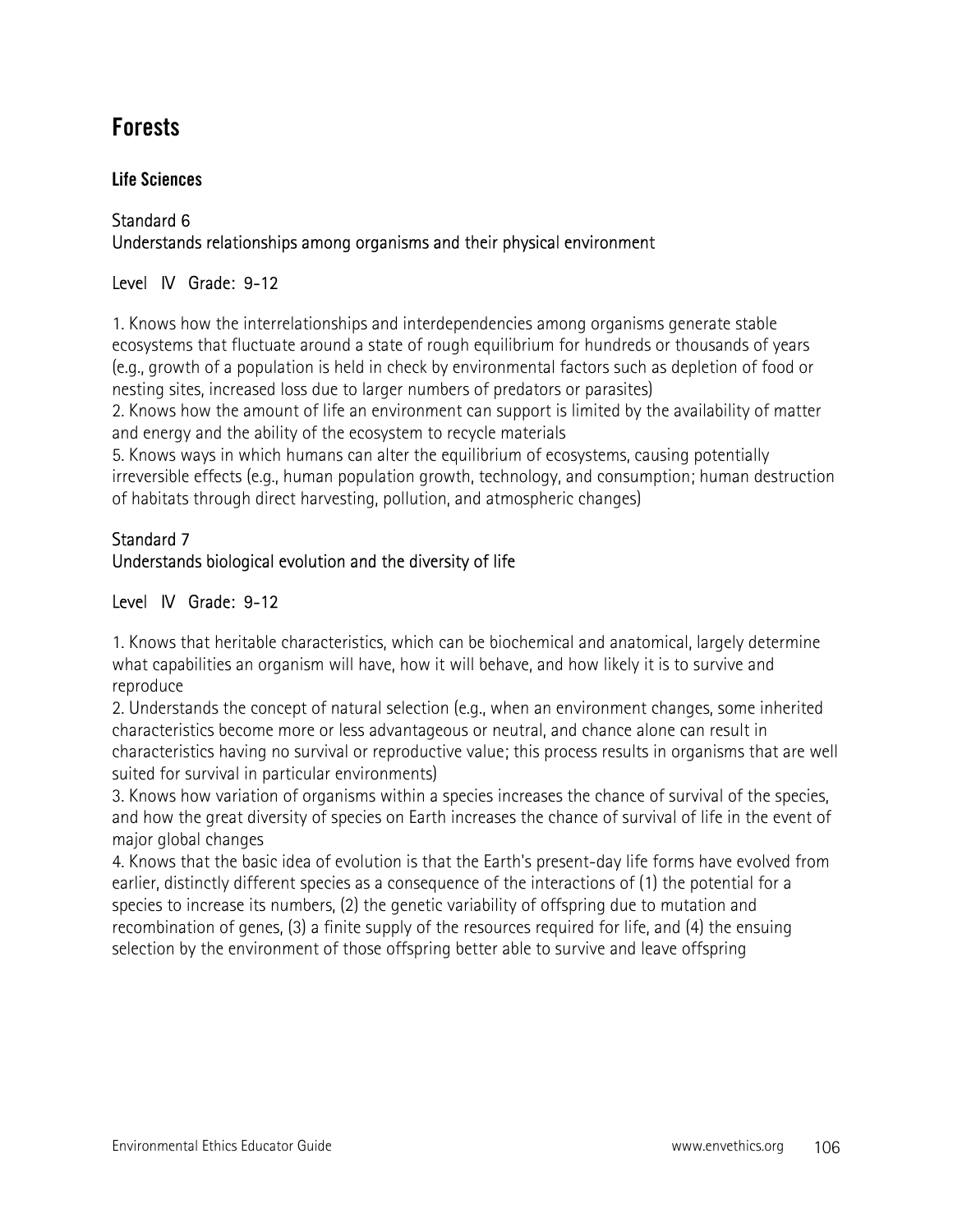# **Language Arts**

# **Writing**

#### Standard 1 Uses the general skills and strategies of the writing process

# Level IV Grade: 9-12

5. Uses strategies to address writing to different audiences (e.g., includes explanations and definitions according to the audience's background, age, or knowledge of the topic, adjusts formality of style, considers interests of potential readers)

6. Uses strategies to adapt writing for different purposes (e.g., to explain, inform, analyze, entertain, reflect, persuade)

7. Writes expository compositions (e.g., synthesizes and organizes information from first- and secondhand sources, including books, magazines, computer data banks, and the community; uses a variety of techniques to develop the main idea [names, describes, or differentiates parts; compares or contrasts; examines the history of a subject; cites an anecdote to provide an example; illustrates through a scenario; provides interesting facts about the subject]; distinguishes relative importance of facts, data, and ideas; uses appropriate technical terms and notations)

## Standard 2 Uses the stylistic and rhetorical aspects of writing

# Level IV Grade: 9-12

1. Uses precise and descriptive language that clarifies and enhances ideas and supports different purposes (e.g., to stimulate the imagination of the reader, to translate concepts into simpler or more easily understood terms, to achieve a specific tone, to explain concepts in literature)

# Standard 7

# Uses reading skills and strategies to understand and interpret a variety of informational texts

# Level IV Grade: 9-12

1. Uses reading skills and strategies to understand a variety of informational texts (e.g., textbooks, biographical sketches, letters, diaries, directions, procedures, magazines, essays, primary source historical documents, editorials, news stories, periodicals, catalogs, job-related materials, schedules, speeches, memoranda, public documents, maps)

3. Scans a passage to determine whether it contains relevant information

4. Summarizes and paraphrases complex, implicit hierarchic structures in informational texts, including the relationships among the concepts and details in those structures

6. Uses discussions with peers as a way of understanding information

7. Uses a variety of criteria to evaluate the clarity and accuracy of information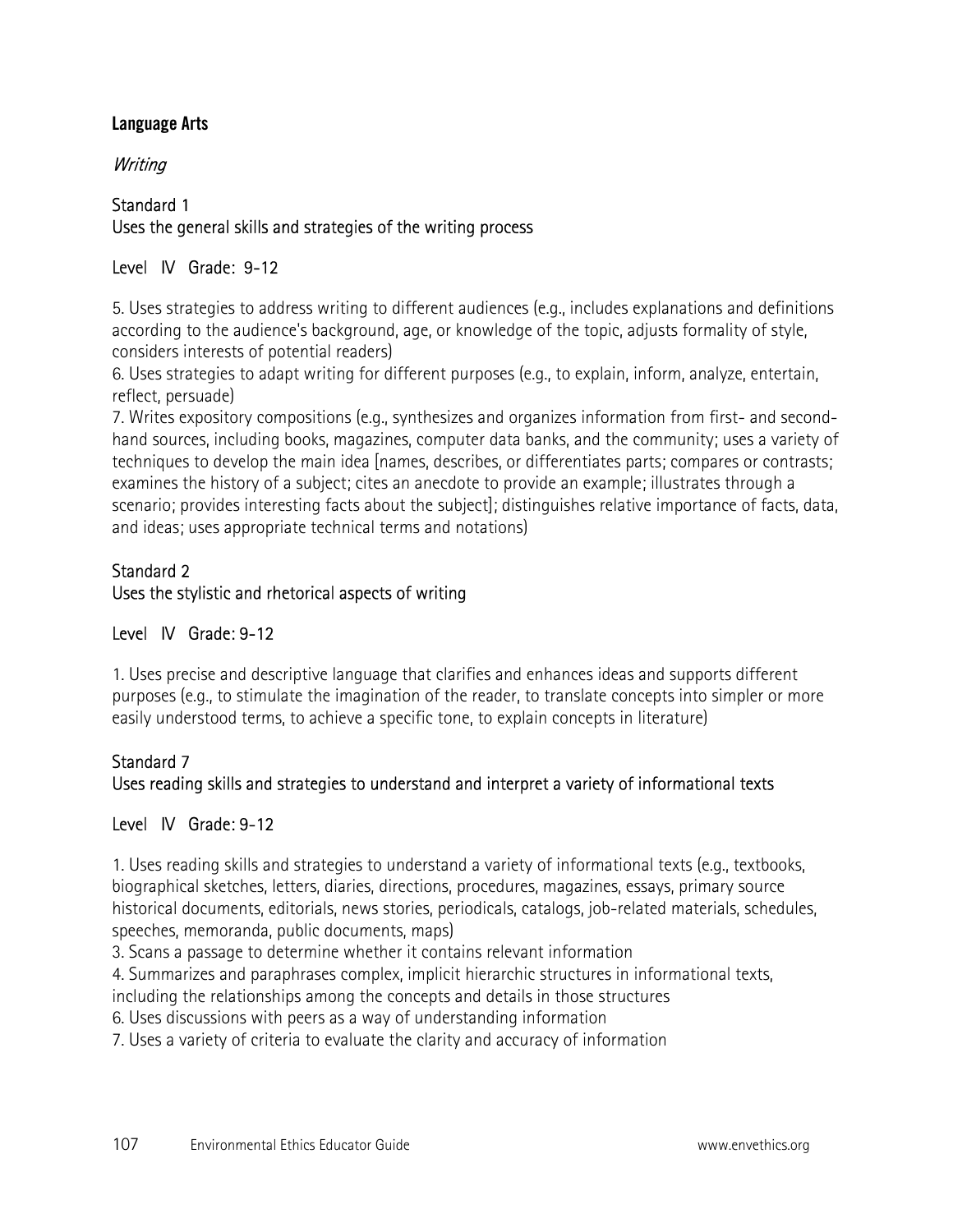# Listening and Speaking

## Standard 8 Uses listening and speaking strategies for different purposes

## Level IV Grade: 9-12

1. Uses criteria to evaluate own and others' effectiveness in group discussions and formal presentations (e.g., accuracy, relevance, and organization of information; clarity of delivery; relationships among purpose, audience, and content; types of arguments used; effectiveness of own contributions)

2. Asks questions as a way to broaden and enrich classroom discussions

4. Adjusts message wording and delivery to particular audiences and for particular purposes (e.g., to defend a position, to entertain, to inform, to persuade)

8. Responds to questions and feedback about own presentations (e.g., clarifies and defends ideas, expands on a topic, uses logical arguments, modifies organization, evaluates effectiveness, sets goals for future presentations)

11. Understands reasons for own reactions to spoken texts (e.g., emotional appeals)

## Thinking and Reasoning

#### Standard 1 Understands and applies the basic principles of presenting an argument

#### Level IV Grade: 9-12

3. Identifies the logic of arguments that are based on quantitative data

4. Identifies or seeks out the critical assumptions behind a line of reasoning and uses that to judge the validity of an argument

5. Understands that to be convincing, an argument must have both true statements and valid connections among them

7. Evaluates the overall effectiveness of complex arguments

# **Geography**

# Environment and Society

#### Standard 14 Understands how human actions modify the physical environment

#### Level IV Grade: 9-12

2. Understands the role of humans in decreasing the diversity of flora and fauna in a region (e.g., the impact of acid rain on rivers and forests in southern Ontario, the effects of toxic dumping on ocean ecosystems, the effects of over-fishing along the coast of northeastern North America or the Philippine archipelago)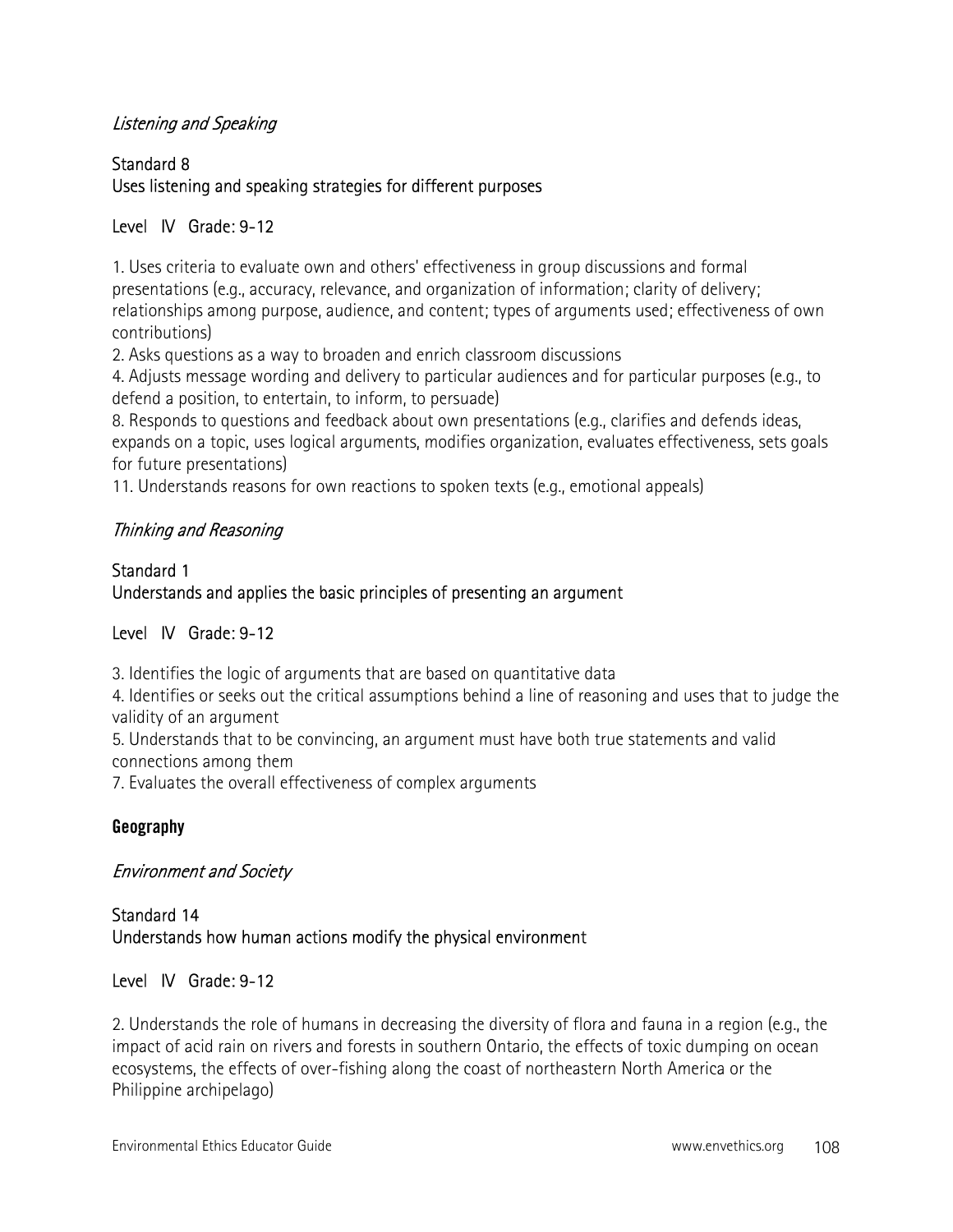3. Understands the global impacts of human changes in the physical environment (e.g., increases in runoff and sediment, tropical soil degradation, habitat destruction, air pollution; alterations in the hydrologic cycle; increases in world temperatures; groundwater reduction)

4. Knows how people's changing attitudes toward the environment have led to landscape changes (e.g., pressure to replace farmlands with wetlands in flood plain areas, interest in preserving wilderness areas, support for the concept of historic preservation)

# Standard 18 Understands global development and environmental issues

# Level IV Grade: 9-12

1. Understands the concept of sustainable development and its effects in a variety of situations (e.g., toward cutting the rain forests in Indonesia in response to a demand for lumber in foreign markets, or mining the rutile sands along the coast of eastern Australia near the Great Barrier Reef) 2. Understands why policies should be designed to guide the use and management of Earth's resources and to reflect multiple points of view (e.g., the inequities of access to resources, political and economic power in developing countries, the impact of a natural disaster on a developed country vs. a developing country)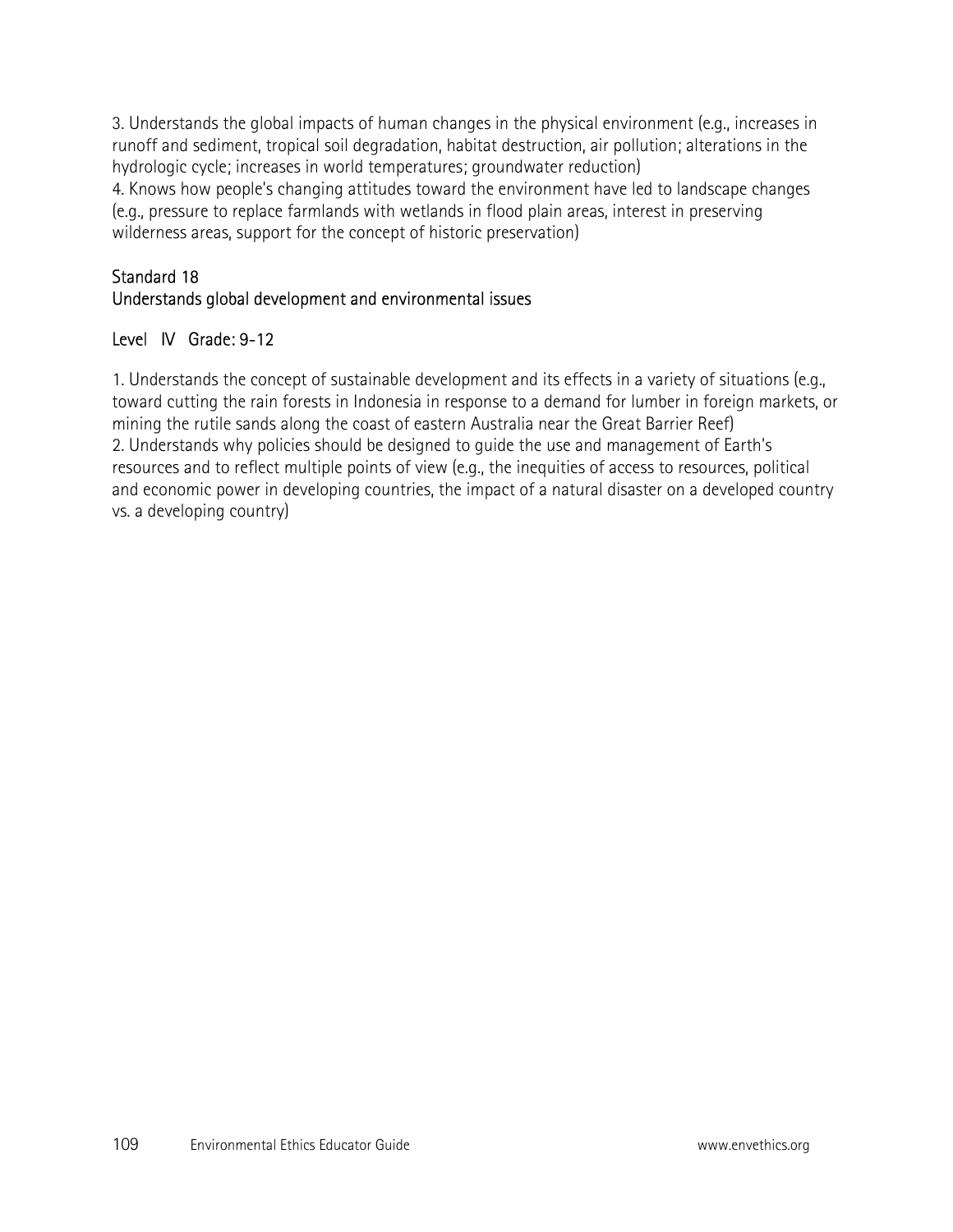# **Water**

## **Life Sciences**

# Standard 6 Understands relationships among organisms and their physical environment

#### Level IV Grade: 9-12

5. Knows ways in which humans can alter the equilibrium of ecosystems, causing potentially irreversible effects (e.g., human population growth, technology, and consumption; human destruction of habitats through direct harvesting, pollution, and atmospheric changes)

## **Geography**

## The World in Spatial Terms

#### Standard 8 Understands the characteristics of ecosystems on Earth's surface

## Level IV Grade: 9-12

4. Knows the effects of both physical and human changes in ecosystems (e.g., the disruption of energy flows and chemical cycles and the reduction of species diversity, how acid rain resulting from air pollution affects water bodies and forests and how depletion of the atmosphere's ozone layer through the use of chemicals may affect the health of humans)

#### Environment and Society

## Standard 14 Understands how human actions modify the physical environment

#### Level IV Grade: 9-12

2. Understands the role of humans in decreasing the diversity of flora and fauna in a region (e.g., the impact of acid rain on rivers and forests in southern Ontario, the effects of toxic dumping on ocean ecosystems, the effects of over-fishing along the coast of northeastern North America or the Philippine archipelago)

3. Understands the global impacts of human changes in the physical environment (e.g., increases in runoff and sediment, tropical soil degradation, habitat destruction, air pollution; alterations in the hydrologic cycle; increases in world temperatures; groundwater reduction)

4. Knows how people's changing attitudes toward the environment have led to landscape changes (e.g., pressure to replace farmlands with wetlands in flood plain areas, interest in preserving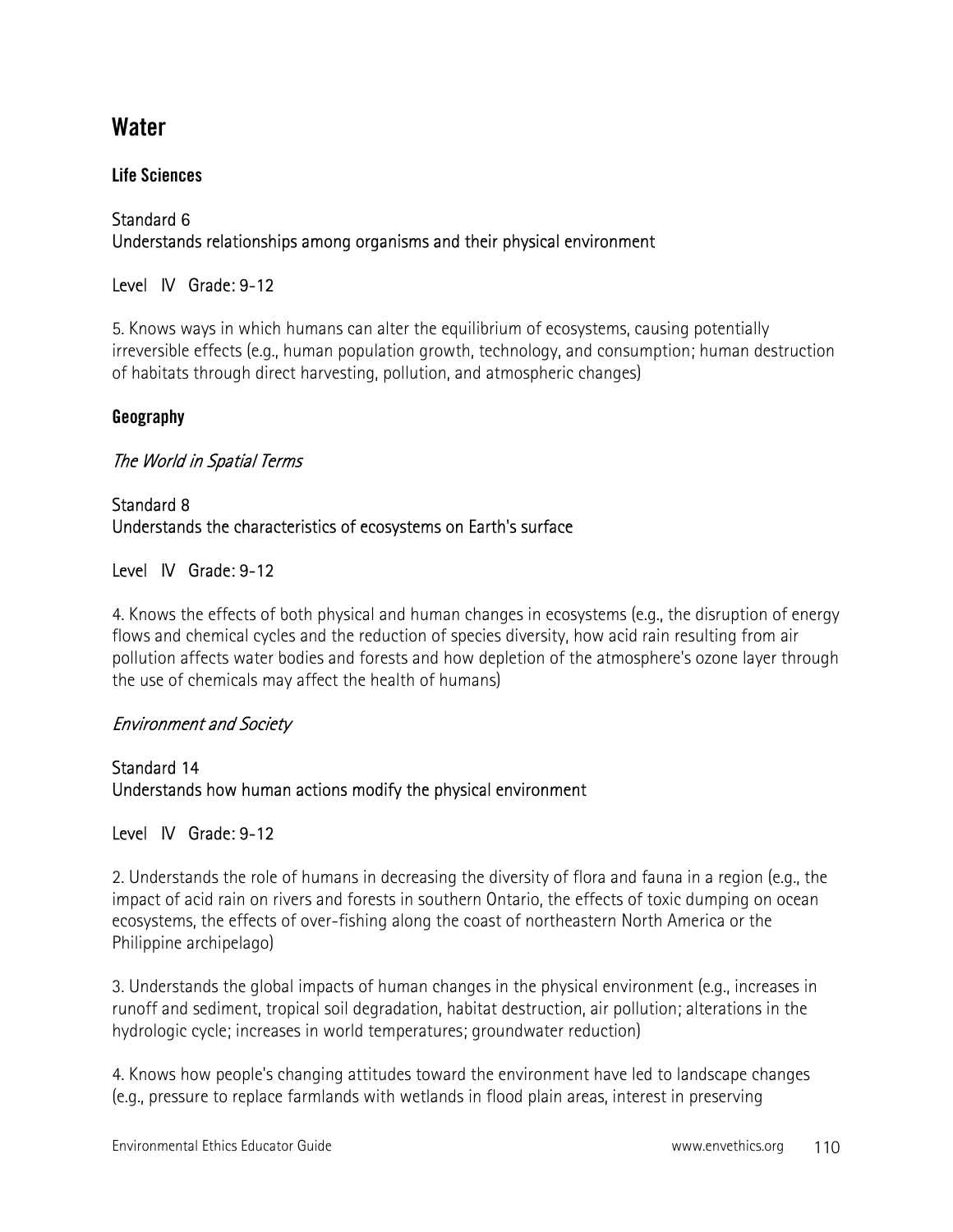wilderness areas, support for the concept of historic preservation)

# Standard 15 Understands how physical systems affect human systems

## Level IV Grade: 9-12

1. Knows changes in the physical environment that have reduced the capacity of the environment to support human activity (e.g., the drought-plagued Sahel, the depleted rain forests of central Africa, the Great Plains Dust Bowl, the impact of the economic exploitation of Siberia's resources on a fragile, sub-Arctic environment)

## Standard 16 Understands the changes that occur in the meaning, use, distribution and importance of resources

## Level IV Grade: 9-12

2. Understands programs and positions related to the use of resources on a local to global scale (e.g., community regulations for water usage during drought periods; local recycling programs for glass, metal, plastic, and paper products; different points of view regarding uses of the Malaysian rain forests)

# Uses of Geography

#### Standard 18 Understands global development and environmental issues

#### Level IV Grade: 9-12

2. Understands why policies should be designed to guide the use and management of Earth's resources and to reflect multiple points of view (e.g., the inequities of access to resources, political and economic power in developing countries, the impact of a natural disaster on a developed country vs. a developing country)

#### **Language Arts**

#### Writing

# Standard 1 Uses the general skills and strategies of the writing process

#### Level IV Grade: 9-12

6. Uses strategies to adapt writing for different purposes (e.g., to explain, inform, analyze, entertain, reflect, persuade)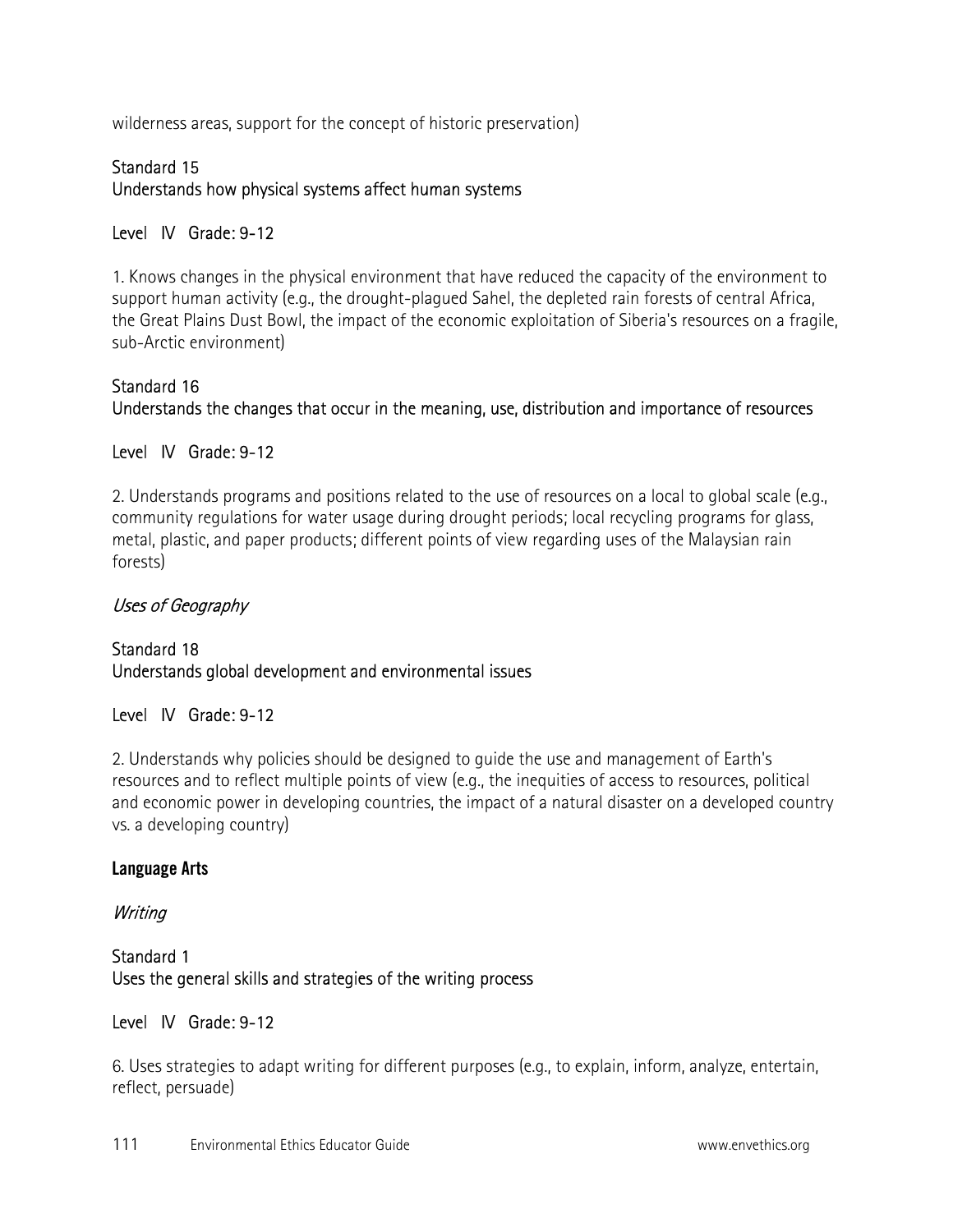9. Writes persuasive compositions that address problems/solutions or causes/effects (e.g., articulates a position through a thesis statement; anticipates and addresses counter arguments; backs up assertions using specific rhetorical devices [appeals to logic, appeals to emotion, uses personal anecdotes]; develops arguments using a variety of methods such as examples and details, commonly accepted beliefs, expert opinion, cause-and-effect reasoning, comparison-contrast reasoning)

# **Reading**

# Standard 7 Uses reading skills and strategies to understand and interpret a variety of informational texts

# Level IV Grade: 9-12

1. Uses reading skills and strategies to understand a variety of informational texts (e.g., textbooks, biographical sketches, letters, diaries, directions, procedures, magazines, essays, primary source historical documents, editorials, news stories, periodicals, catalogs, job-related materials, schedules, speeches, memoranda, public documents, maps)

4. Summarizes and paraphrases complex, implicit hierarchic structures in informational texts, including the relationships among the concepts and details in those structures

6. Uses discussions with peers as a way of understanding information

# Viewing

## Standard 9 Uses viewing skills and strategies to understand and interpret visual media

# Level IV Grade: 9-12

1. Uses a range of strategies to interpret visual media (e.g., draws conclusions, makes generalizations, synthesizes materials viewed, refers to images or information in visual media to support point of view, deconstructs media to determine the main idea)

# Media

# Standard 10 Understands the characteristics and components of the media

# Level IV Grade: 9-12

1. Understands that media messages have economic, political, social, and aesthetic purposes (e.g., to make money, to gain power or authority over others, to present ideas about how people should think or behave, to experiment with different kinds of symbolic forms or ideas)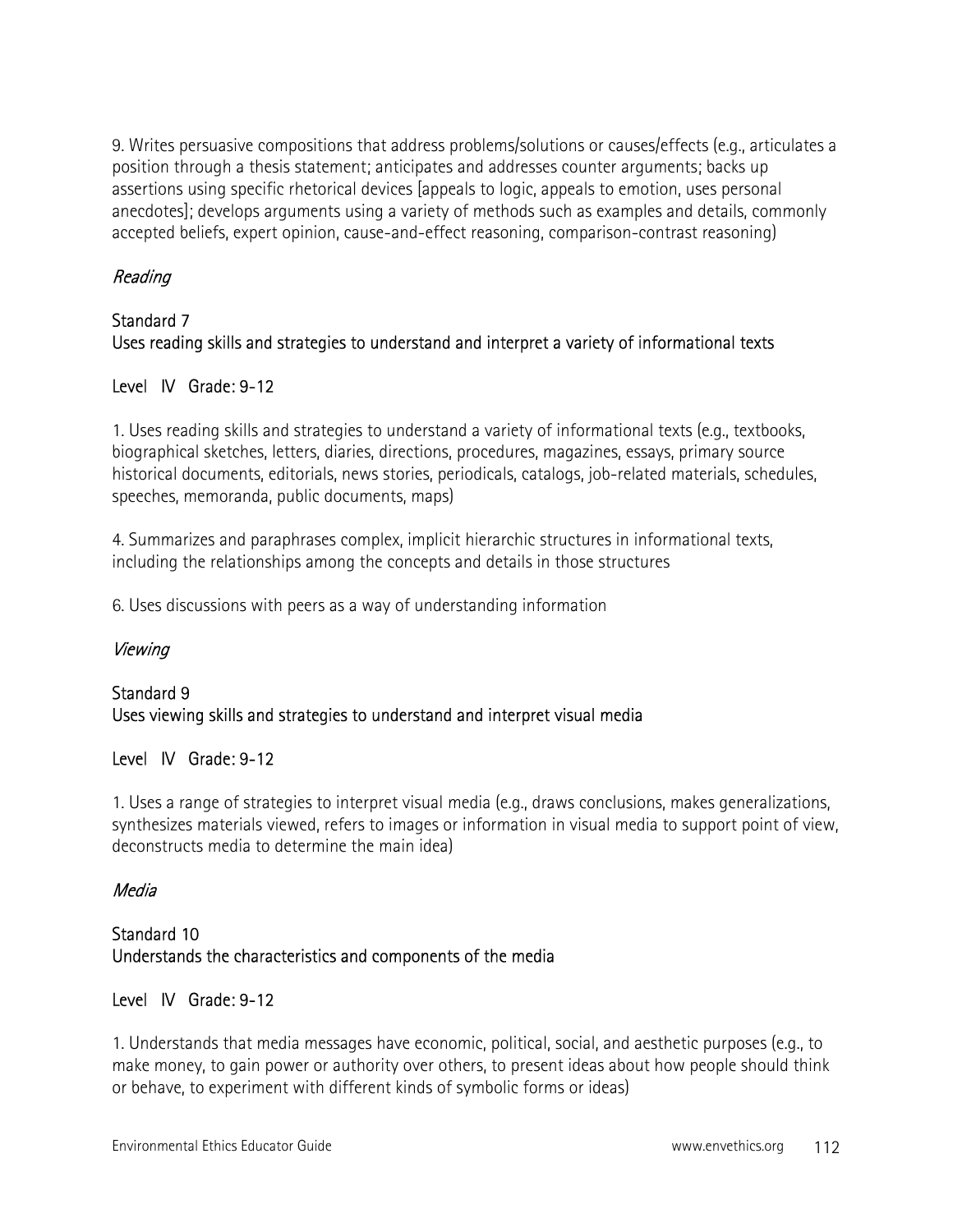# **Air**

# **Life Sciences**

5. Knows ways in which humans can alter the equilibrium of ecosystems, causing potentially irreversible effects (e.g., human population growth, technology, and consumption; human destruction of habitats through direct harvesting, pollution, and atmospheric changes)

#### Nature of Science

#### Standard 11 Understands the nature of scientific knowledge

#### Level IV Grade: 9-12

2. Knows that scientific explanations must meet certain criteria to be considered valid (e.g., they must be consistent with experimental and observational evidence about nature, make accurate predictions about systems being studied, be logical, respect the rules of evidence, be open to criticism, report methods and procedures, make a commitment to making knowledge public)

#### **Geography**

# The World in Spatial Terms

## Standard 8 Understands the characteristics of ecosystems on Earth's surface

#### Level IV Grade: 9-12

4. Knows the effects of both physical and human changes in ecosystems (e.g., the disruption of energy flows and chemical cycles and the reduction of species diversity, how acid rain resulting from air pollution affects water bodies and forests and how depletion of the atmosphere's ozone layer through the use of chemicals may affect the health of humans)

#### Environment and Society

## Standard 14 Understands how human actions modify the physical environment

#### Level IV Grade: 9-12

2. Understands the role of humans in decreasing the diversity of flora and fauna in a region (e.g., the impact of acid rain on rivers and forests in southern Ontario, the effects of toxic dumping on ocean ecosystems, the effects of over-fishing along the coast of northeastern North America or the Philippine archipelago)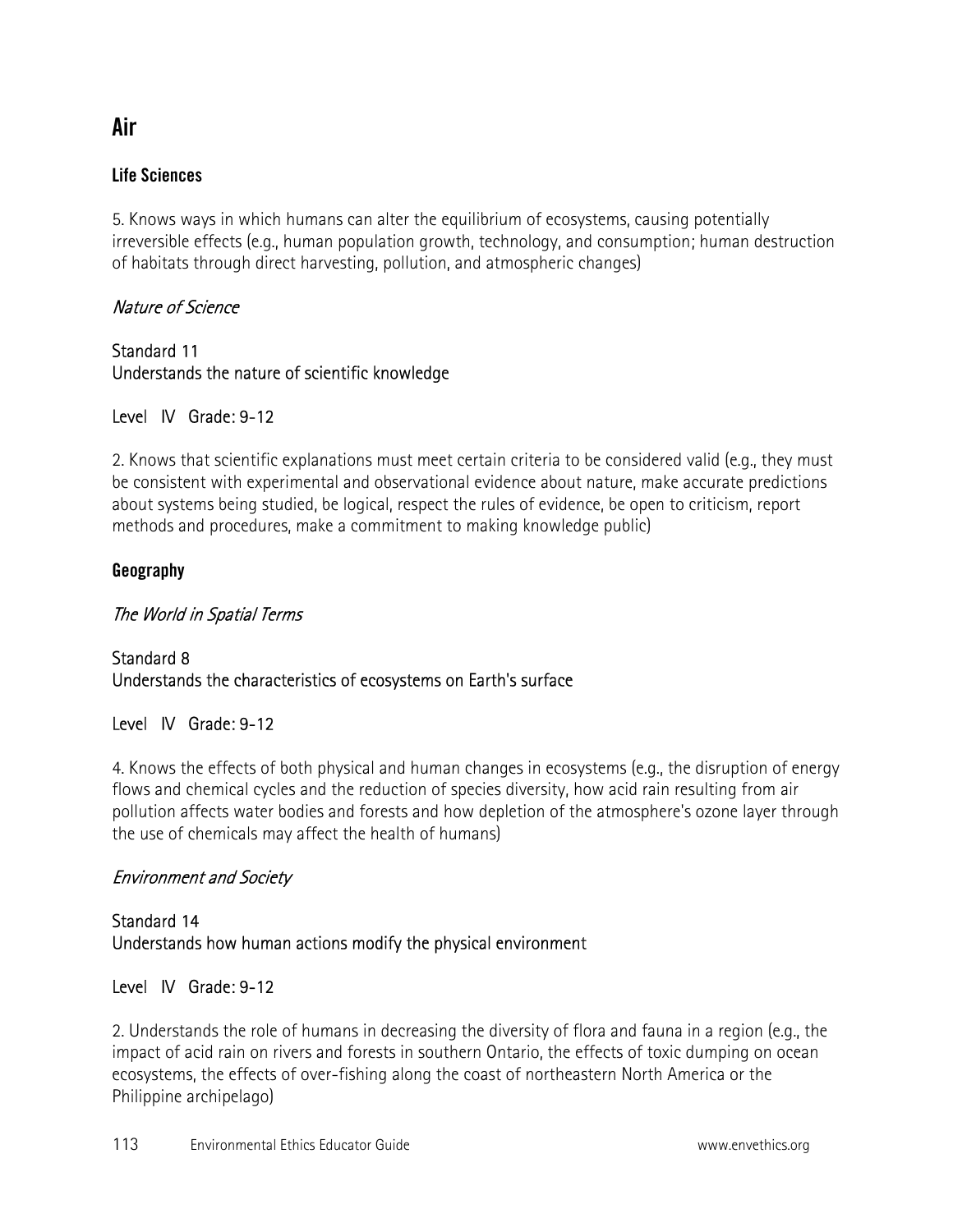3. Understands the global impacts of human changes in the physical environment (e.g., increases in runoff and sediment, tropical soil degradation, habitat destruction, air pollution; alterations in the hydrologic cycle; increases in world temperatures; groundwater reduction)

4. Knows how people's changing attitudes toward the environment have led to landscape changes (e.g., pressure to replace farmlands with wetlands in flood plain areas, interest in preserving wilderness areas, support for the concept of historic preservation)

## Standard 15 Understands how physical systems affect human systems

# Level IV Grade: 9-12

1. Knows changes in the physical environment that have reduced the capacity of the environment to support human activity (e.g., the drought-plagued Sahel, the depleted rain forests of central Africa, the Great Plains Dust Bowl, the impact of the economic exploitation of Siberia's resources on a fragile, sub-Arctic environment)

#### Standard 16 Understands the changes that occur in the meaning, use, distribution, and importance of resources

## Level IV Grade: 9-12

2. Understands programs and positions related to the use of resources on a local to global scale (e.g., community regulations for water usage during drought periods; local recycling programs for glass, metal, plastic, and paper products; different points of view regarding uses of the Malaysian rain forests)

3. Understands the impact of policy decisions regarding the use of resources in different regions of the world (e.g., the long-term impact on the economy of Nauru when its phosphate reserves are exhausted, the economic and social problems related to the over-cutting of pine forests in Nova Scotia, the impact of petroleum consumption in the United States and Japan)

# Uses of Geography

## Standard 18 Understands global development and environmental issues

#### Level IV Grade: 9-12

2. Understands why policies should be designed to guide the use and management of Earth's resources and to reflect multiple points of view (e.g., the inequities of access to resources, political and economic power in developing countries, the impact of a natural disaster on a developed country vs. a developing country)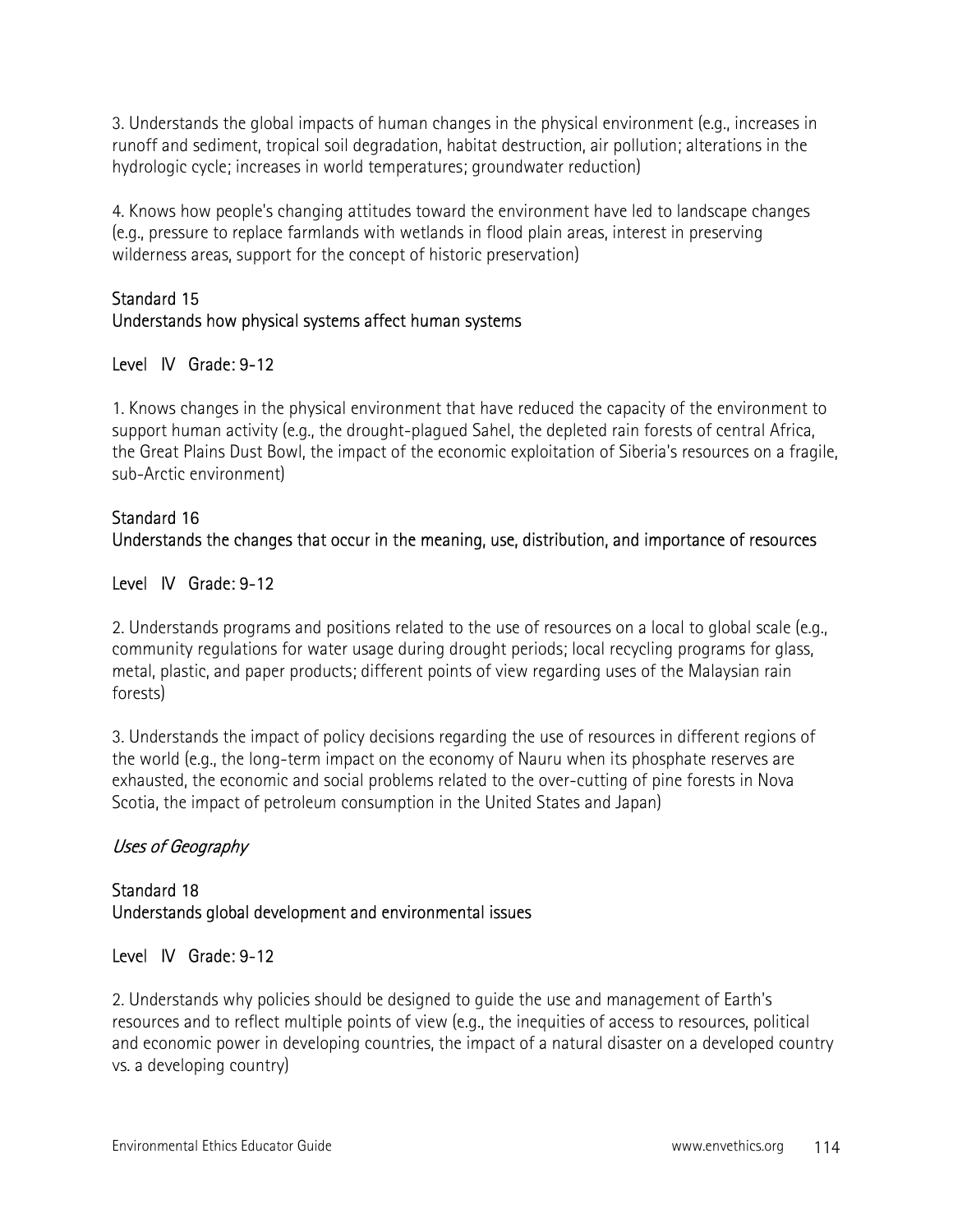## **Language Arts**

# **Writing**

# Standard 1 Uses the general skills and strategies of the writing process

#### Level IV Grade: 9-12

6. Uses strategies to adapt writing for different purposes (e.g., to explain, inform, analyze, entertain, reflect, persuade)

11. Writes reflective compositions (e.g., uses personal experience as a basis for reflection on some aspect of life, draws abstract comparisons between specific incidents and abstract concepts, maintains a balance between describing incidents and relating them to more general abstract ideas that illustrate personal beliefs, moves from specific examples to generalizations about life)

#### Standard 4 Gathers and uses information for research purposes

## Level IV Grade: 9-12

3. Uses a variety of primary sources to gather information for research topics

# **Reading**

## Standard 5 Uses the general skills and strategies of the reading process

#### Level IV Grade: 9-12

6. Understands the philosophical assumptions and basic beliefs underlying an author's work (e.g., point of view, attitude, and values conveyed by specific language; clarity and consistency of political assumptions)

# Standard 7 Uses reading skills and strategies to understand and interpret a variety of informational texts

# Level IV Grade: 9-12

1. Uses reading skills and strategies to understand a variety of informational texts (e.g., textbooks, biographical sketches, letters, diaries, directions, procedures, magazines, essays, primary source historical documents, editorials, news stories, periodicals, catalogs, job-related materials, schedules, speeches, memoranda, public documents, maps)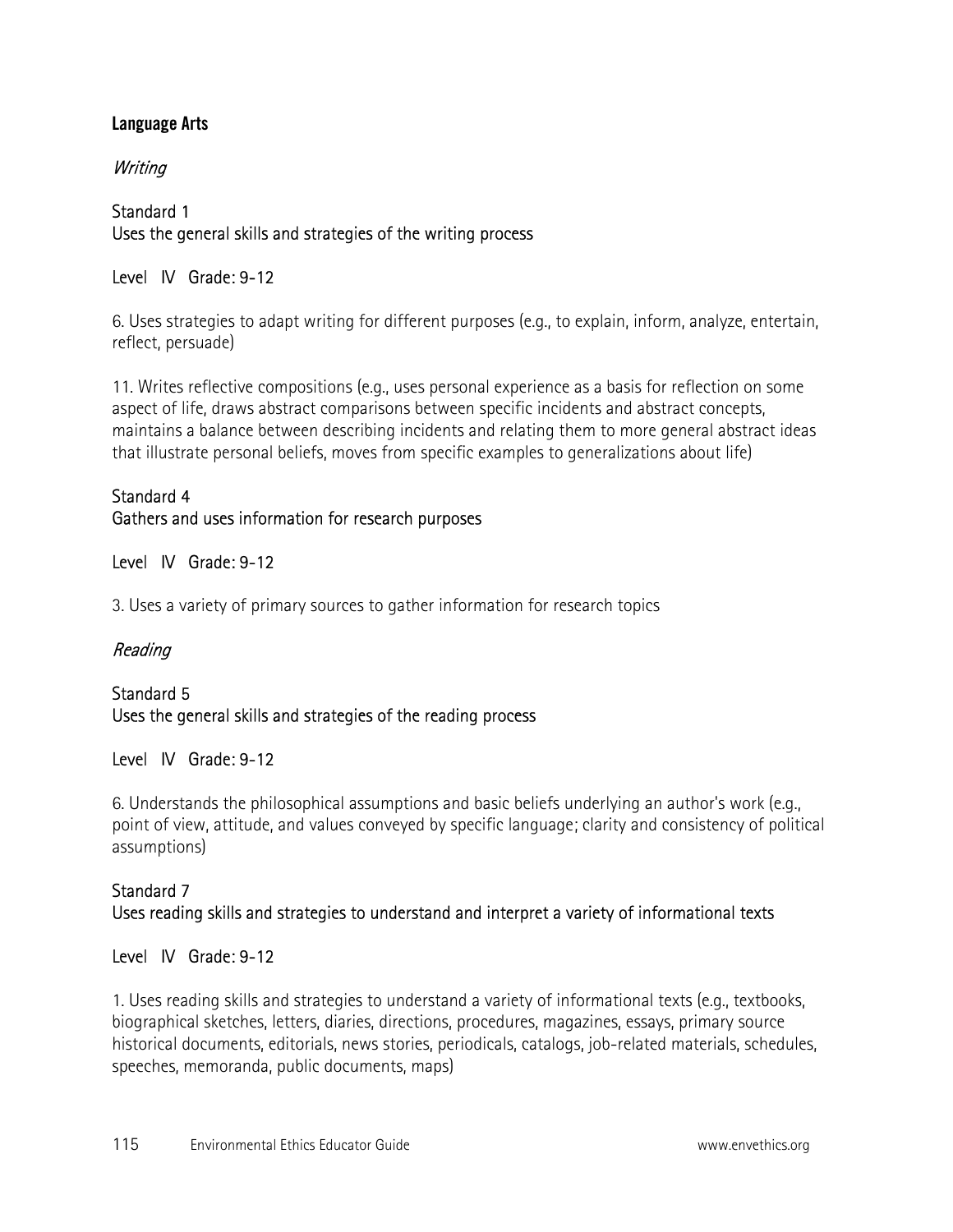4. Summarizes and paraphrases complex, implicit hierarchic structures in informational texts, including the relationships among the concepts and details in those structures

6. Uses discussions with peers as a way of understanding information

# Viewing

# Standard 9 Uses viewing skills and strategies to understand and interpret visual media

# Level IV Grade: 9-12

1. Uses a range of strategies to interpret visual media (e.g., draws conclusions, makes generalizations, synthesizes materials viewed, refers to images or information in visual media to support point of view, deconstructs media to determine the main idea)

# Thinking & Reasoning

# Standard 6 Applies decision-making techniques

Level IV Grade: 9-12

5. Evaluates major factors that influence personal decisions

# **Visual Arts**

# Standard 3 Knows a range of subject matter, symbols, and potential ideas in the visual arts

# Level IV Grade: 9-12

2. Applies various subjects, symbols, and ideas in one's artwork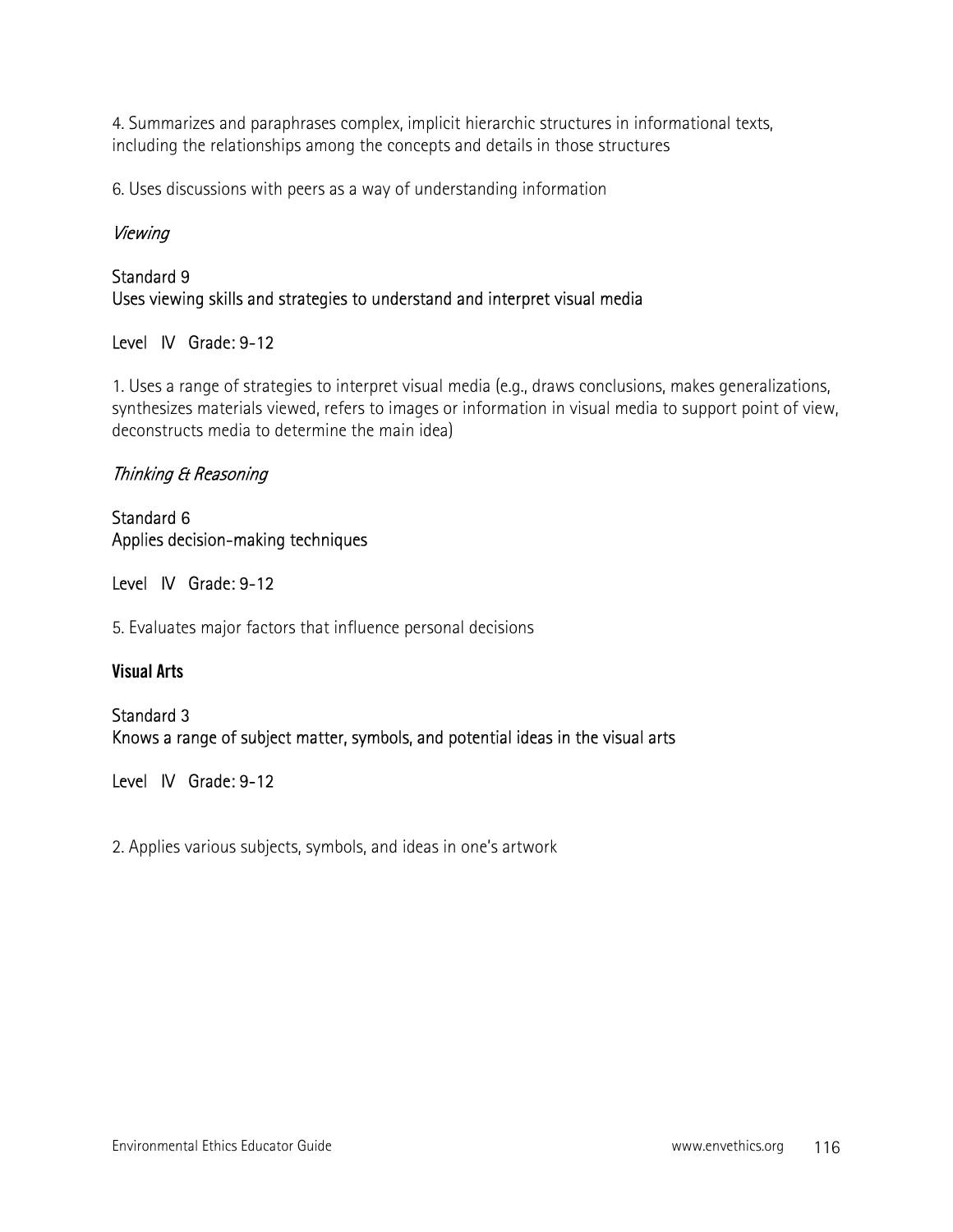# **Minerals**

# **Life Sciences**

# Standard 6 Understands relationships among organisms and their physical environment

#### Level IV Grade: 9-12

5. Knows ways in which humans can alter the equilibrium of ecosystems, causing potentially irreversible effects (e.g., human population growth, technology, and consumption; human destruction of habitats through direct harvesting, pollution, and atmospheric changes)

## **Geography**

## Places and Regions

#### Standard 4 Understands the physical and human characteristics of place

#### Level IV Grade: 9-12

2. Understands why places have specific physical and human characteristics in different parts of the world (e.g., the effects of climatic and tectonic processes, settlement and migration patterns, site and situation components)

3. Knows the locational advantages and disadvantages of using places for different activities based on their physical characteristics (e.g., flood plain, forest, tundra, earthquake zone, river crossing, coastal flood zone)

#### The World in Spatial Terms

# Standard 8 Understands the characteristics of ecosystems on Earth's surface

#### Level IV Grade: 9-12

4. Knows the effects of both physical and human changes in ecosystems (e.g., the disruption of energy flows and chemical cycles and the reduction of species diversity, how acid rain resulting from air pollution affects water bodies and forests and how depletion of the atmosphere's ozone layer through the use of chemicals may affect the health of humans)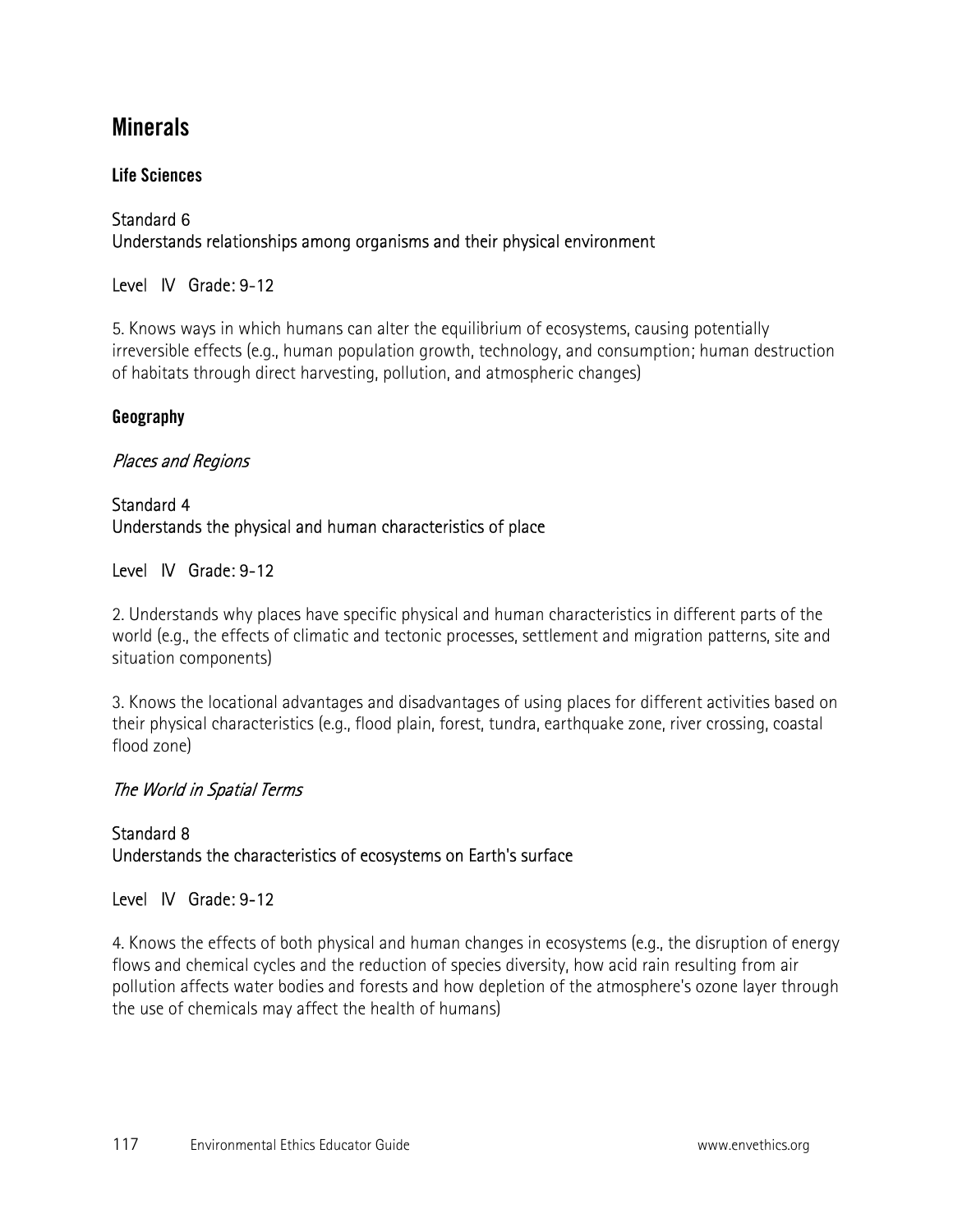# Environment and Society

#### Standard 14 Understands how human actions modify the physical environment

#### Level IV Grade: 9-12

2. Understands the role of humans in decreasing the diversity of flora and fauna in a region (e.g., the impact of acid rain on rivers and forests in southern Ontario, the effects of toxic dumping on ocean ecosystems, the effects of over-fishing along the coast of northeastern North America or the Philippine archipelago)

3. Understands the global impacts of human changes in the physical environment (e.g., increases in runoff and sediment, tropical soil degradation, habitat destruction, air pollution; alterations in the hydrologic cycle; increases in world temperatures; groundwater reduction)

4. Knows how people's changing attitudes toward the environment have led to landscape changes (e.g., pressure to replace farmlands with wetlands in flood plain areas, interest in preserving wilderness areas, support for the concept of historic preservation)

# Standard 15 Understands how physical systems affect human systems

## Level IV Grade: 9-12

1. Knows changes in the physical environment that have reduced the capacity of the environment to support human activity (e.g., the drought-plagued Sahel, the depleted rain forests of central Africa, the Great Plains Dust Bowl, the impact of the economic exploitation of Siberia's resources on a fragile sub-Arctic environment)

#### Standard 16

Understands the changes that occur in the meaning, use, distribution and importance of resources

# Level IV Grade: 9-12

2. Understands programs and positions related to the use of resources on a local to global scale (e.g., community regulations for water usage during drought periods; local recycling programs for glass, metal, plastic, and paper products; different points of view regarding uses of the Malaysian rain forests)

4. Knows issues related to the reuse and recycling of resources (e.g., changing relocation strategies of industries seeking access to recyclable material, such as paper factories, container and can companies, glass, plastic, and bottle manufacturers; issues involved with the movement, handling, processing, and storing of toxic and hazardous waste materials; fully enforced vs. consistently neglected approaches to resource management)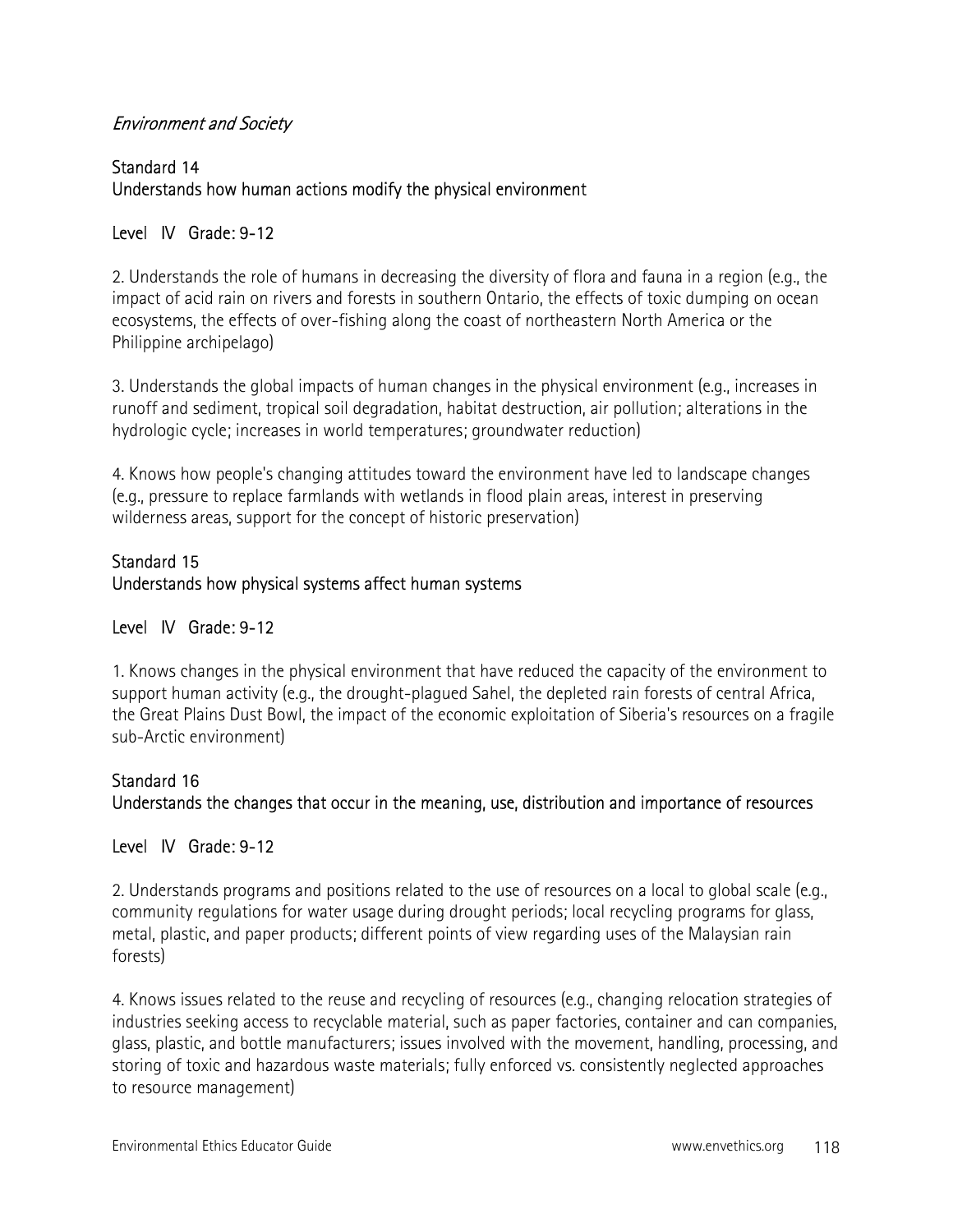## Uses of Geography

#### Standard 18 Understands global development and environmental issues Level IV Grade: 9-12

1. Understands the concept of sustainable development and its effects in a variety of situations (e.g., toward cutting the rain forests in Indonesia in response to a demand for lumber in foreign markets, or mining the rutile sands along the coast of eastern Australia near the Great Barrier Reef)

2. Understands why policies should be designed to guide the use and management of Earth's resources and to reflect multiple points of view (e.g., the inequities of access to resources, political and economic power in developing countries, the impact of a natural disaster on a developed country vs. a developing country)

#### **Language Arts**

#### **Writing**

#### Standard 1 Uses the general skills and strategies of the writing process

#### Level IV Grade: 9-12

6. Uses strategies to adapt writing for different purposes (e.g., to explain, inform, analyze, entertain, reflect, persuade)

9. Writes persuasive compositions that address problems/solutions or causes/effects (e.g., articulates a position through a thesis statement; anticipates and addresses counter arguments; backs up assertions using specific rhetorical devices [appeals to logic, appeals to emotion, uses personal anecdotes]; develops arguments using a variety of methods such as examples and details, commonly accepted beliefs, expert opinion, cause-and-effect reasoning, comparison-contrast reasoning)

#### **Reading**

# Standard 7 Uses reading skills and strategies to understand and interpret a variety of informational texts

#### Level IV Grade: 9-12

1. Uses reading skills and strategies to understand a variety of informational texts (e.g., textbooks, biographical sketches, letters, diaries, directions, procedures, magazines, essays, primary source historical documents, editorials, news stories, periodicals, catalogs, job-related materials, schedules, speeches, memoranda, public documents, maps)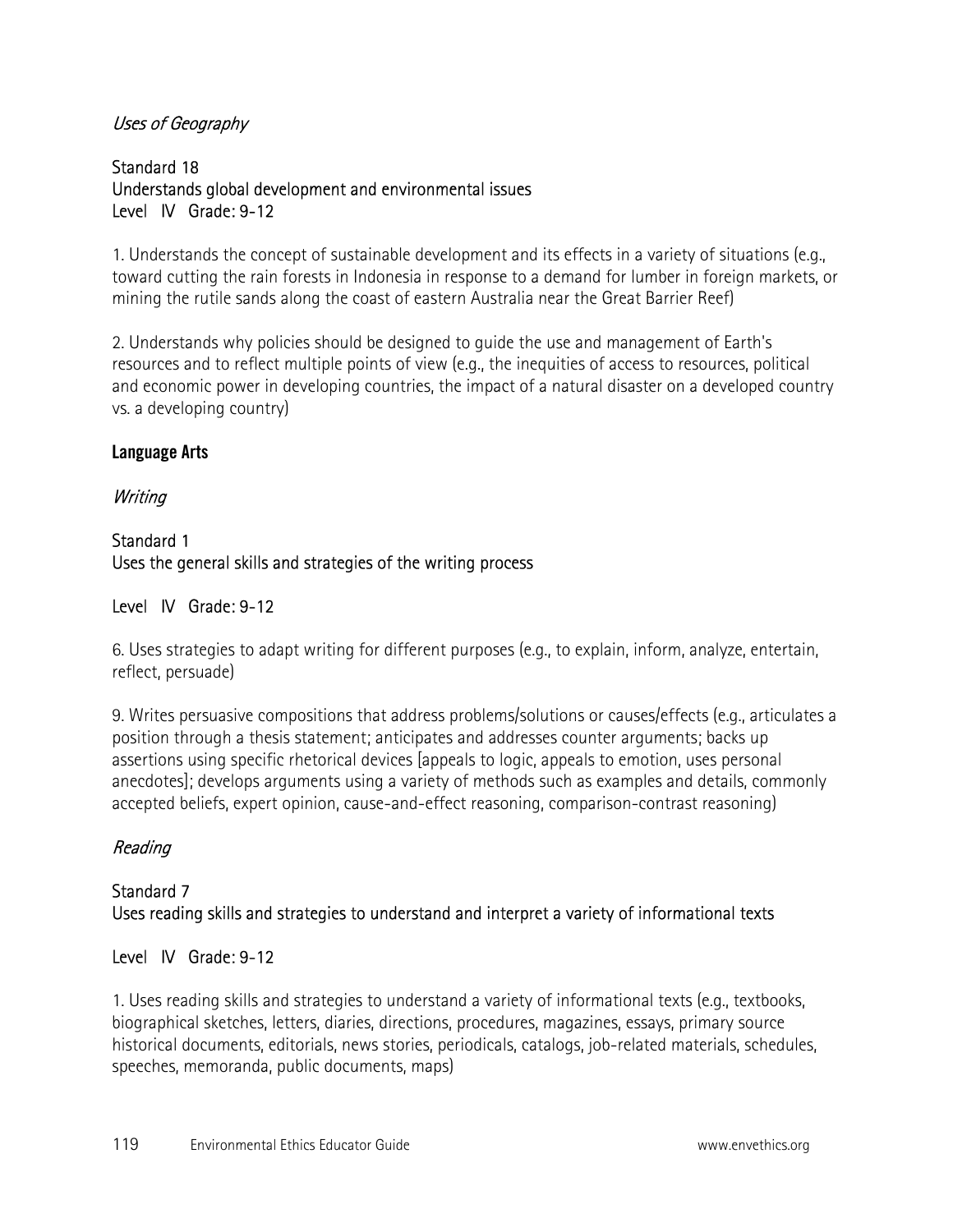4. Summarizes and paraphrases complex, implicit hierarchic structures in informational texts, including the relationships among the concepts and details in those structures

6. Uses discussions with peers as a way of understanding information

# Viewing

# Standard 9 Uses viewing skills and strategies to understand and interpret visual media

# Level IV Grade: 9-12

1. Uses a range of strategies to interpret visual media (e.g., draws conclusions, makes generalizations, synthesizes materials viewed, refers to images or information in visual media to support point of view, deconstructs media to determine the main idea)

# Media

Standard 10 Understands the characteristics and components of the media

Level IV Grade: 9-12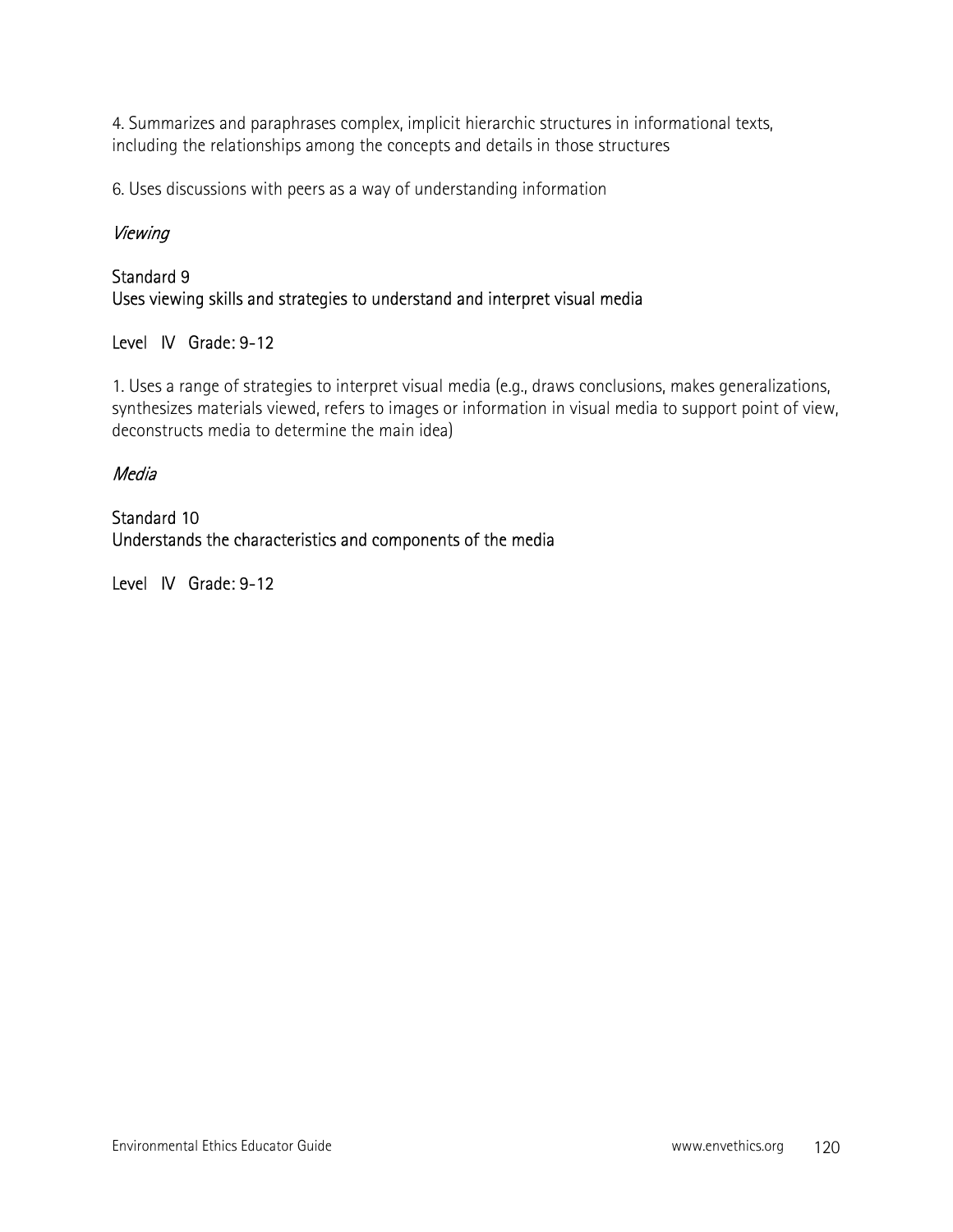# **Conclusion: Thinking Like a Mountain**

# **Life Sciences**

## Standard 6

Understands relationships among organisms and their physical environment

## Level IV Grade: 9-12

2. Knows how the amount of life an environment can support is limited by the availability of matter and energy and the ability of the ecosystem to recycle materials

 5. Knows ways in which humans can alter the equilibrium of ecosystems, causing potentially irreversible effects (e.g., human population growth, technology, and consumption; human destruction of habitats through direct harvesting, pollution, and atmospheric changes)

#### **Geography**

## The World in Spatial Terms

#### Standard 6

# Understands that culture and experience influence people's perceptions of places and regions

# Level IV Grade: 9-12

1. Understands why places and regions are important to individual human identity and as symbols for unifying or fragmenting society (e.g., sense of belonging, attachment, or rootedness; symbolic meaning of places such as Jerusalem as a holy city for Muslims, Christians, and Jews)

3. Knows ways in which people's changing views of places and regions reflect cultural change (e.g., rural settings becoming attractive as recreation areas to people living in densely populated cities, old mining ghost towns becoming tourist and gambling centers)

# Physical Systems

# Standard 7 Knows the physical processes that shape patterns on Earth's surface

# Level IV Grade: 9-12

3. Understands how physical systems are dynamic and interactive (e.g., the relationships between changes in land forms and the effects of climate such as the erosion of hill slopes by precipitation, deposition of sediments by floods, and shaping of land surfaces by wind)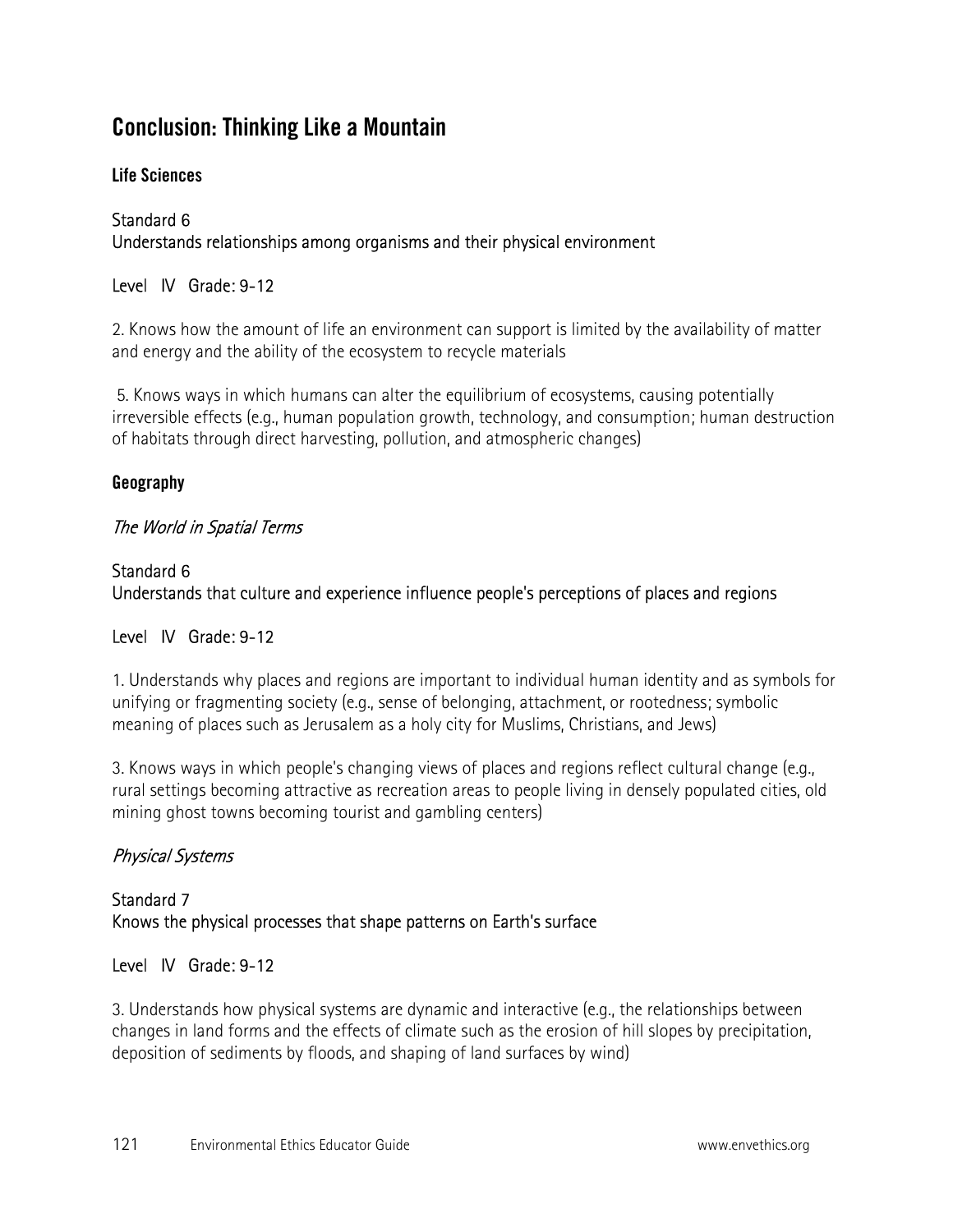# Standard 8 Understands the characteristics of ecosystems on Earth's surface

# Level IV Grade: 9-12

2. Knows ecosystems in terms of their biodiversity and productivity (e.g., the low productivity of deserts and the high productivity of mid-latitude forests and tropical forests) and their potential value to all living things (e.g., as a source of oxygen for life forms, as a source of food for indigenous peoples, as a source of raw materials for international trade)

4. Knows the effects of both physical and human changes in ecosystems (e.g., the disruption of energy flows and chemical cycles and the reduction of species diversity, how acid rain resulting from air pollution affects water bodies and forests and how depletion of the atmosphere's ozone layer through the use of chemicals may affect the health of humans)

## Environment and Society

#### Standard 14 Understands how human actions modify the physical environment

#### Level IV Grade: 9-12

2. Understands the role of humans in decreasing the diversity of flora and fauna in a region (e.g., the impact of acid rain on rivers and forests in southern Ontario, the effects of toxic dumping on ocean ecosystems, the effects of over-fishing along the coast of northeastern North America or the Philippine archipelago)

4. Knows how people's changing attitudes toward the environment have led to landscape changes (e.g., pressure to replace farmlands with wetlands in flood plain areas, interest in preserving wilderness areas, support for the concept of historic preservation)

## Standard 16 Understands the changes that occur in the meaning, use, distribution, and importance of resources

#### Level IV Grade: 9-12

4. Knows issues related to the reuse and recycling of resources (e.g., changing relocation strategies of industries seeking access to recyclable material, such as paper factories, container and can companies, glass, plastic, and bottle manufacturers; issues involved with the movement, handling, processing, and storing of toxic and hazardous waste materials; fully enforced vs. consistently neglected approaches to resource management)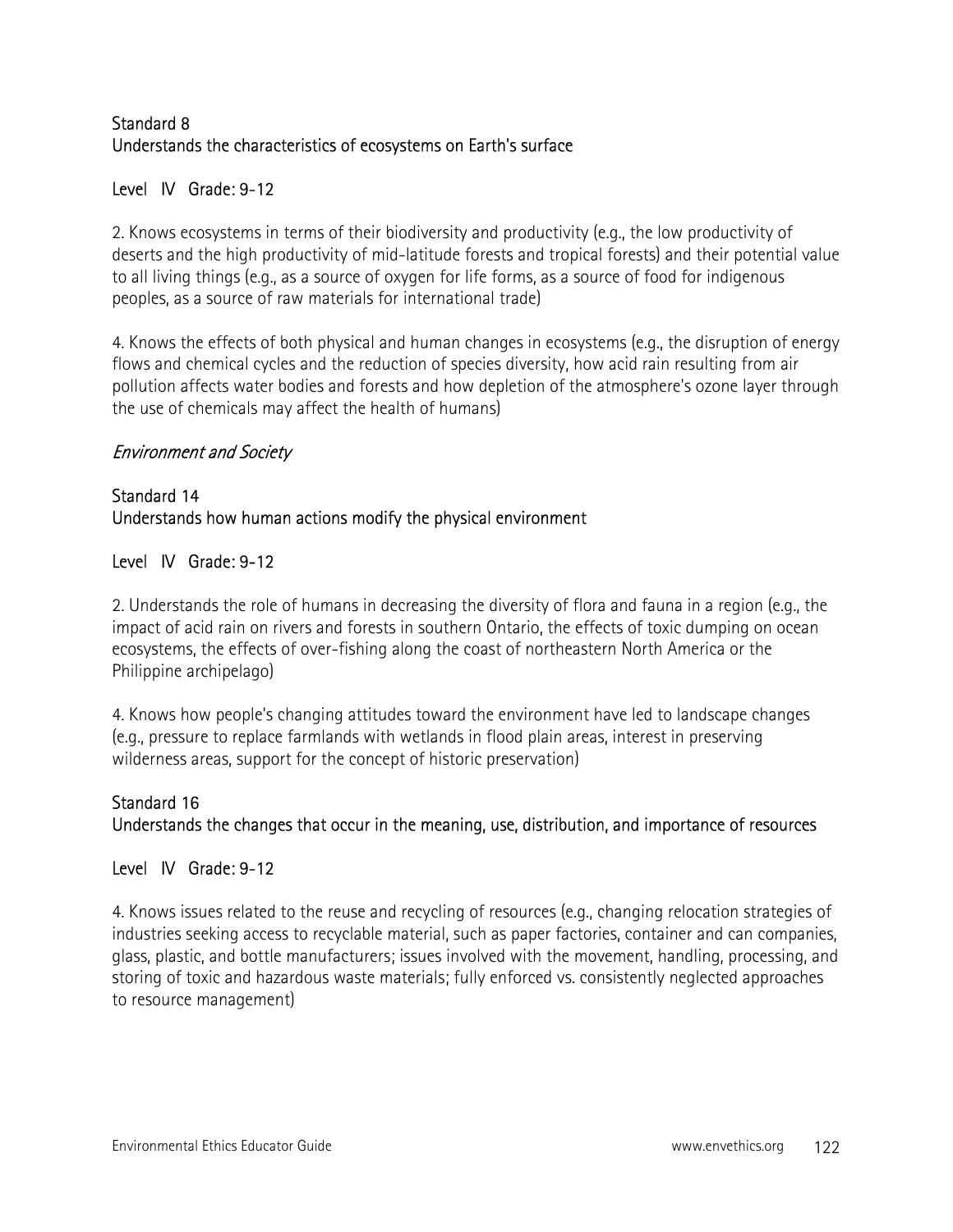## Standard 18 Understands global development and environmental issues Level IV Grade: 9-12

2. Understands why policies should be designed to guide the use and management of Earth's resources and to reflect multiple points of view (e.g., the inequities of access to resources, political and economic power in developing countries, the impact of a natural disaster on a developed country vs. a developing country)

## **Language Arts**

Writing

# Standard 1 Uses the general skills and strategies of the writing process

## Level IV Grade: 9-12

6. Uses strategies to adapt writing for different purposes (e.g., to explain, inform, analyze, entertain, reflect, persuade)

7. Writes expository compositions (e.g., synthesizes and organizes information from first- and secondhand sources, including books, magazines, computer data banks, and the community; uses a variety of techniques to develop the main idea [names, describes, or differentiates parts; compares or contrasts; examines the history of a subject; cites an anecdote to provide an example; illustrates through a scenario; provides interesting facts about the subject]; distinguishes relative importance of facts, data, and ideas; uses appropriate technical terms and notations)

9. Writes persuasive compositions that address problems/solutions or causes/effects (e.g., articulates a position through a thesis statement; anticipates and addresses counter arguments; backs up assertions using specific rhetorical devices [appeals to logic, appeals to emotion, uses personal anecdotes]; develops arguments using a variety of methods such as examples and details, commonly accepted beliefs, expert opinion, cause-and-effect reasoning, comparison-contrast reasoning)

11. Writes reflective compositions (e.g., uses personal experience as a basis for reflection on some aspect of life, draws abstract comparisons between specific incidents and abstract concepts, maintains a balance between describing incidents and relating them to more general abstract ideas that illustrate personal beliefs, moves from specific examples to generalizations about life)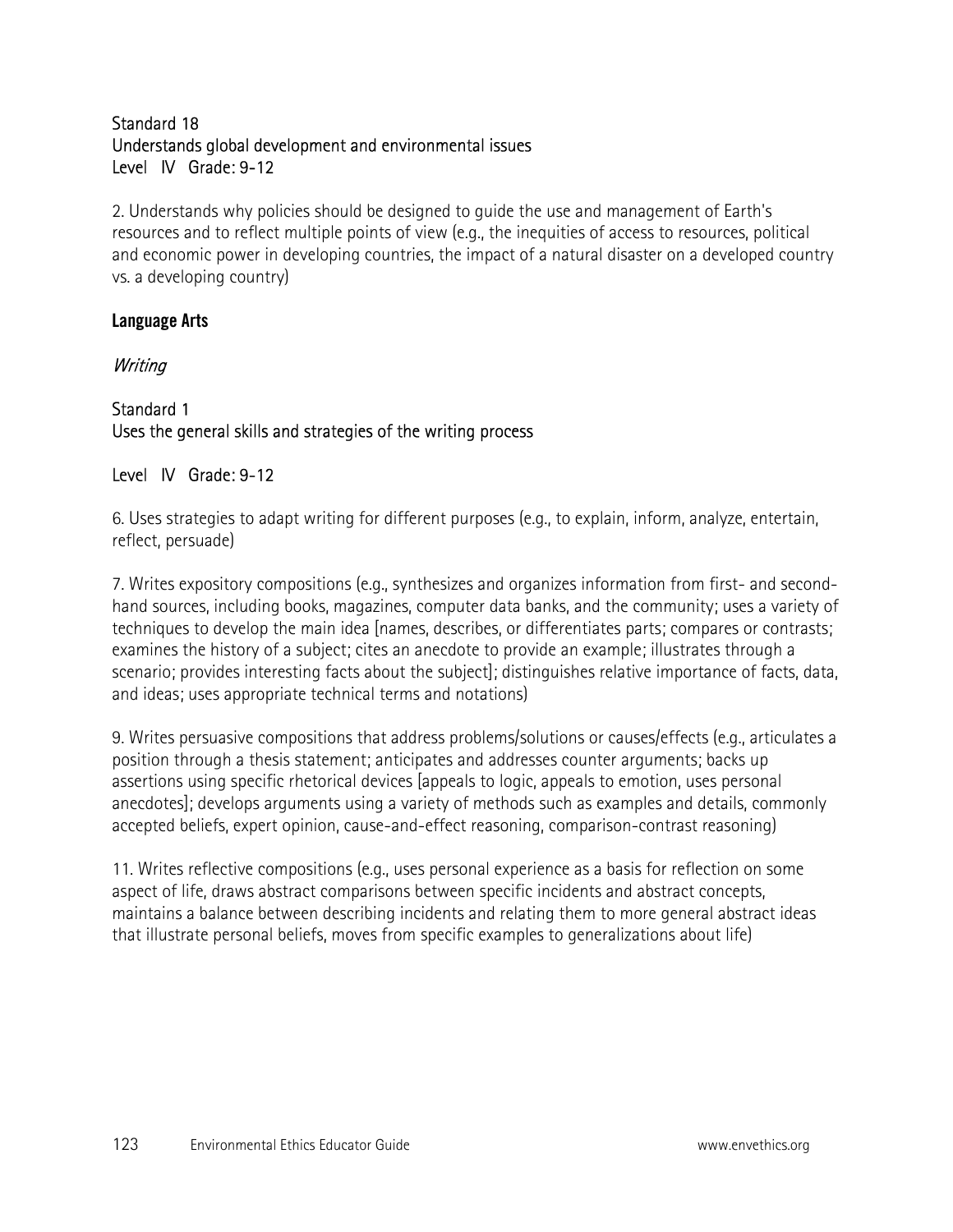# Standard 4 Gathers and uses information for research purposes

## Level IV Grade: 9-12

2. Uses a variety of print and electronic sources to gather information for research topics (e.g., news sources such as magazines, radio, television, newspapers; government publications; microfiche; telephone information services; databases; field studies; speeches; technical documents; periodicals; Internet)

5. Synthesizes information from multiple research studies to draw conclusions that go beyond those found in any of the individual studies

## Viewing

## Standard 9 Uses viewing skills and strategies to understand and interpret visual media

#### Level IV Grade: 9-12

1. Uses a range of strategies to interpret visual media (e.g., draws conclusions, makes generalizations, synthesizes materials viewed, refers to images or information in visual media to support point of view, deconstructs media to determine the main idea)